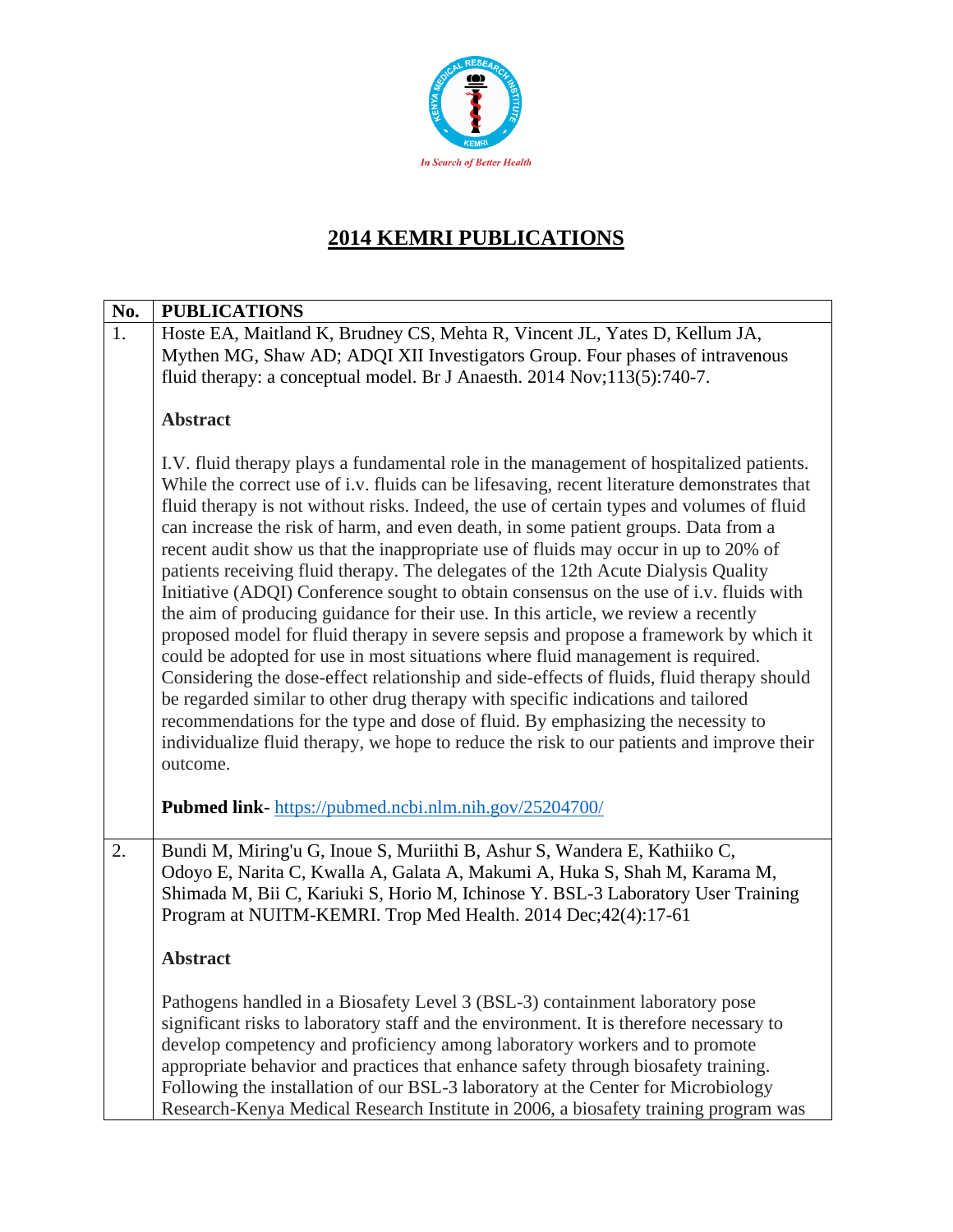

|    | developed to provide training on BSL-3 safety practices and procedures. The training<br>program was developed based on World Health Organization specifications, with<br>adjustments to fit our research activities and biosafety needs. The program is composed<br>of three phases, namely initial assessment, a training phase including theory and a<br>practicum, and a final assessment. This article reports the content of our training<br>program.                                                                                                                                                                                                                                                                                                                                                                                                                                                                                                                                                                                                                                                                                                                                                                                                                                                                                                                                                                                                                                                                                                                                                                                                                                                              |
|----|-------------------------------------------------------------------------------------------------------------------------------------------------------------------------------------------------------------------------------------------------------------------------------------------------------------------------------------------------------------------------------------------------------------------------------------------------------------------------------------------------------------------------------------------------------------------------------------------------------------------------------------------------------------------------------------------------------------------------------------------------------------------------------------------------------------------------------------------------------------------------------------------------------------------------------------------------------------------------------------------------------------------------------------------------------------------------------------------------------------------------------------------------------------------------------------------------------------------------------------------------------------------------------------------------------------------------------------------------------------------------------------------------------------------------------------------------------------------------------------------------------------------------------------------------------------------------------------------------------------------------------------------------------------------------------------------------------------------------|
|    | PubMed link-https://pubmed.ncbi.nlm.nih.gov/25589881/                                                                                                                                                                                                                                                                                                                                                                                                                                                                                                                                                                                                                                                                                                                                                                                                                                                                                                                                                                                                                                                                                                                                                                                                                                                                                                                                                                                                                                                                                                                                                                                                                                                                   |
| 3. | Desai M, Buff AM, Khagayi S, Byass P, Amek N, van Eijk A, Slutsker L, Vulule<br>J, Odhiambo FO, Phillips-Howard PA, Lindblade KA, Laserson KF, Hamel MJ. Age-<br>specific malaria mortality rates in the KEMRI/CDC health and demographic<br>surveillance system in western Kenya, 2003-2010. PLoS One. 2014 Sep<br>2;9(9):e106197                                                                                                                                                                                                                                                                                                                                                                                                                                                                                                                                                                                                                                                                                                                                                                                                                                                                                                                                                                                                                                                                                                                                                                                                                                                                                                                                                                                      |
|    | <b>Abstract</b>                                                                                                                                                                                                                                                                                                                                                                                                                                                                                                                                                                                                                                                                                                                                                                                                                                                                                                                                                                                                                                                                                                                                                                                                                                                                                                                                                                                                                                                                                                                                                                                                                                                                                                         |
|    | Recent global malaria burden modeling efforts have produced significantly different<br>estimates, particularly in adult malaria mortality. To measure malaria control progress,<br>accurate malaria burden estimates across age groups are necessary. We determined age-<br>specific malaria mortality rates in western Kenya to compare with recent global<br>estimates. We collected data from 148,000 persons in a health and demographic<br>surveillance system from 2003-2010. Standardized verbal autopsies were conducted for<br>all deaths; probable cause of death was assigned using the InterVA-4 model. Annual<br>malaria mortality rates per 1,000 person-years were generated by age group. Trends<br>were analyzed using Poisson regression. From 2003-2010, in children $\leq$ years the<br>malaria mortality rate decreased from 13.2 to 3.7 per 1,000 person-years; the declines<br>were greatest in the first three years of life. In children 5-14 years, the malaria mortality<br>rate remained stable at 0.5 per 1,000 person-years. In persons $\geq$ 15 years, the malaria<br>mortality rate decreased from 1.5 to 0.4 per 1,000 person-years. The malaria mortality<br>rates in young children and persons aged $\geq$ 15 years decreased dramatically from 2003-<br>2010 in western Kenya, but rates in older children have not declined. Sharp declines in<br>some age groups likely reflect the national scale up of malaria control interventions and<br>rapid expansion of HIV prevention services. These data highlight the importance of age-<br>specific malaria mortality ascertainment and support current strategies to include all age<br>groups in malaria control interventions. |
|    | <b>PubMed link-</b> https://pubmed.ncbi.nlm.nih.gov/25180495/                                                                                                                                                                                                                                                                                                                                                                                                                                                                                                                                                                                                                                                                                                                                                                                                                                                                                                                                                                                                                                                                                                                                                                                                                                                                                                                                                                                                                                                                                                                                                                                                                                                           |
| 4. | Mwangome MK, Berkley JA. The reliability of weight-for-length/height Z scores<br>in children. Matern Child Nutr. 2014 Oct; 10(4): 474-80                                                                                                                                                                                                                                                                                                                                                                                                                                                                                                                                                                                                                                                                                                                                                                                                                                                                                                                                                                                                                                                                                                                                                                                                                                                                                                                                                                                                                                                                                                                                                                                |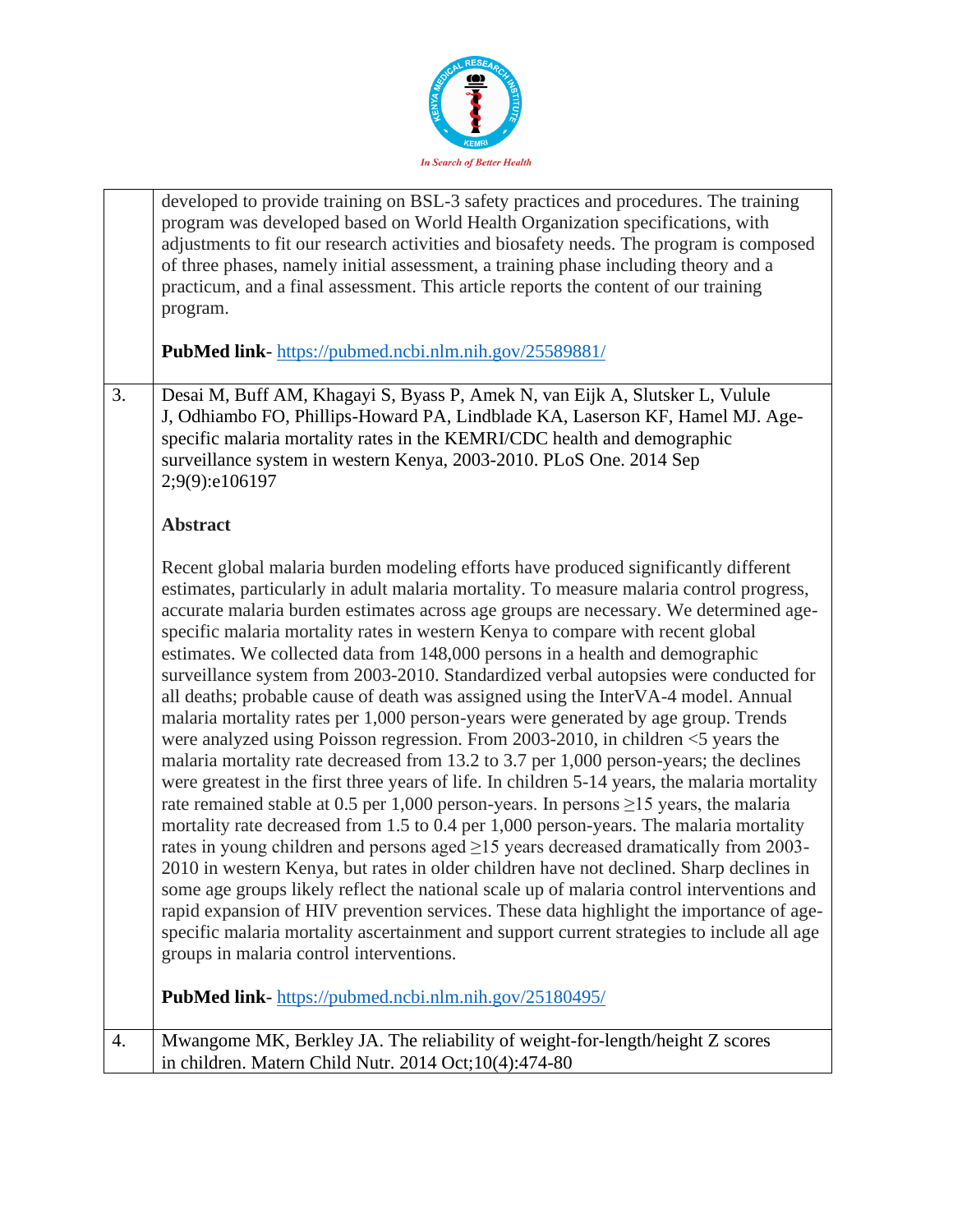

#### **Abstract**

|    | The World Health Organisation (WHO) recommends weight-for-length/height<br>(WFL/H), represented as a Z score for diagnosing acute malnutrition among children<br>aged 0 to 60 months. Under controlled conditions, weight, height and length<br>measurements have high degree of reliability. However, the reliability when combined<br>into a WFL/H Z score, in all settings is unclear. We conducted a systematic review of<br>published studies assessing the reliability of WFL/Hz on PubMed and Google scholar.<br>Studies were included if they presented reliability scores for the derived index of<br>WFL/Hz, for children under 5 years. Meta-analysis was conducted for a pooled estimate<br>of reliability overall, and for children above and below 24 months old. Twenty six<br>studies on reliability of anthropometry were identified but only three, all community-<br>based studies, reported reliability scores for WFL/Hz. The overall pooled intra-class<br>correlation coefficient (ICC) estimate for WFL/Hz among children aged 0 to 60 months<br>was 0.81 (95% CI 0.64 to 0.99). Among children aged less than 24 months the pooled<br>ICC estimate from two studies was 0.72 (95% CI 0.67 to 0.77) while the estimate<br>reported for children above 24 months from one study was 0.97 (95% CI 0.97 to 0.99).<br>Although WFL/Hz is recommended for diagnosis of acute under nutrition among<br>children below 5 years, information on its reliability in all settings is sparse. In<br>community settings, reliability of WFL/Hz is considerably lower than for absolute<br>measures of weight and length/height, especially in younger children. The reliability of<br>WFL/Hz needs further evaluation. |
|----|------------------------------------------------------------------------------------------------------------------------------------------------------------------------------------------------------------------------------------------------------------------------------------------------------------------------------------------------------------------------------------------------------------------------------------------------------------------------------------------------------------------------------------------------------------------------------------------------------------------------------------------------------------------------------------------------------------------------------------------------------------------------------------------------------------------------------------------------------------------------------------------------------------------------------------------------------------------------------------------------------------------------------------------------------------------------------------------------------------------------------------------------------------------------------------------------------------------------------------------------------------------------------------------------------------------------------------------------------------------------------------------------------------------------------------------------------------------------------------------------------------------------------------------------------------------------------------------------------------------------------------------------------------------------------------------------------------------------------------|
|    | PubMed link-https://pubmed.ncbi.nlm.nih.gov/24785183/                                                                                                                                                                                                                                                                                                                                                                                                                                                                                                                                                                                                                                                                                                                                                                                                                                                                                                                                                                                                                                                                                                                                                                                                                                                                                                                                                                                                                                                                                                                                                                                                                                                                              |
| 5. | Ba-Diop A, Marin B, Druet-Cabanac M, Ngoungou EB, Newton CR, Preux PM.<br>Epidemiology, causes, and treatment of epilepsy in sub-Saharan Africa. Lancet<br>Neurol. 2014 Oct;13(10):1029-44<br><b>Abstract</b>                                                                                                                                                                                                                                                                                                                                                                                                                                                                                                                                                                                                                                                                                                                                                                                                                                                                                                                                                                                                                                                                                                                                                                                                                                                                                                                                                                                                                                                                                                                      |
|    | Epilepsy is a common neurological disease in tropical countries, particularly in sub-<br>Saharan Africa. Previous work on epilepsy in sub-Saharan Africa has shown that many<br>cases are severe, partly a result of some specific causes, that it carries a stigma, and that<br>it is not adequately treated in many cases. Many studies on the epidemiology, aetiology,<br>and management of epilepsy in sub-Saharan Africa have been reported in the past 10<br>years. The prevalence estimated from door-to-door studies is almost double that in Asia,<br>Europe, and North America. The most commonly implicated risk factors are birth<br>trauma, CNS infections, and traumatic brain injury. About 60% of patients with<br>epilepsy receive no antiepileptic treatment, largely for economic and social reasons.<br>Further epidemiological studies should be a priority to improve understanding of                                                                                                                                                                                                                                                                                                                                                                                                                                                                                                                                                                                                                                                                                                                                                                                                                       |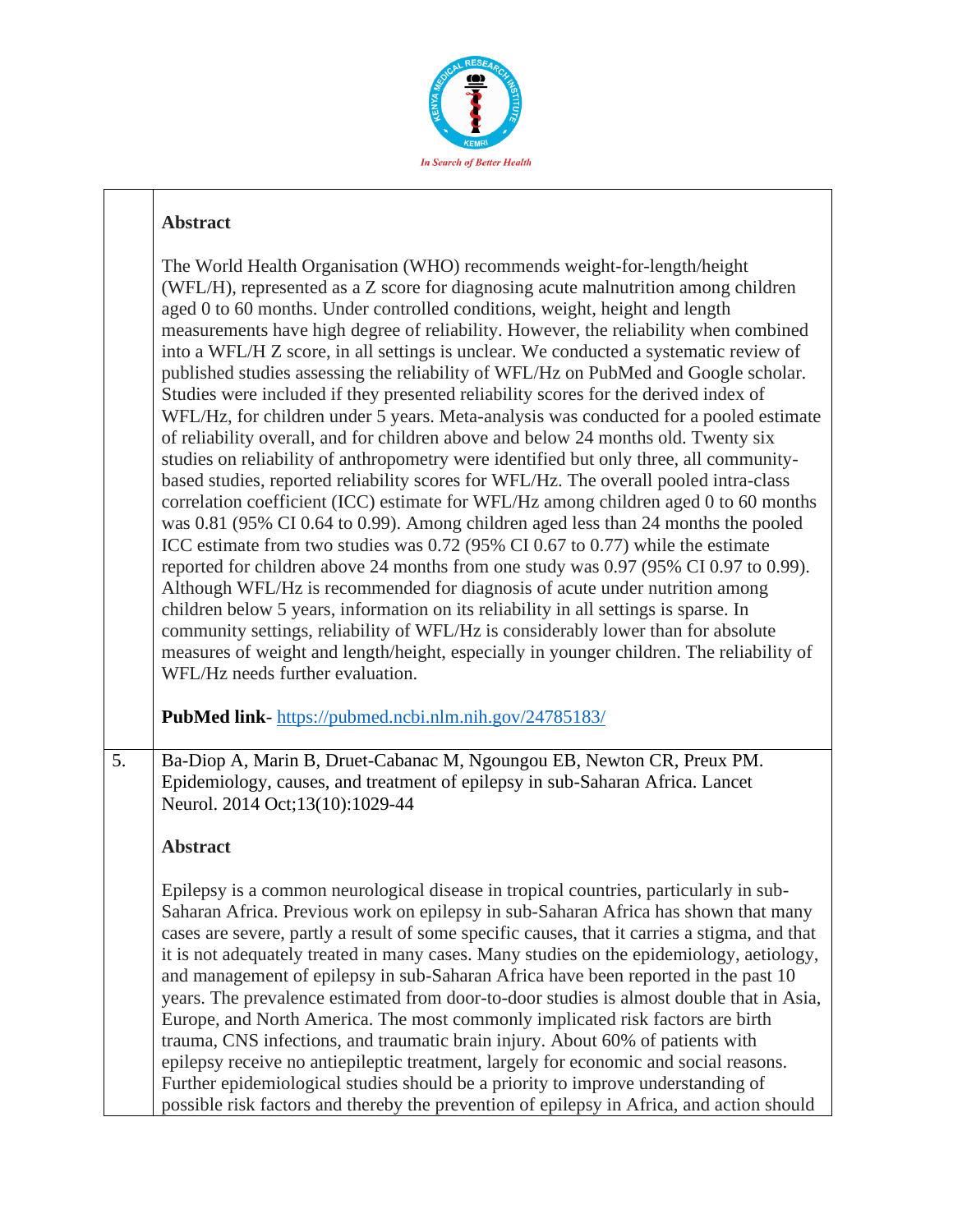

|    | be taken to improve access to treatment.                                                                                                                                                                                                                                                                                                                                                                                                                                                                                                                                                                                                                                                                                                                                                                                                                                                                                                                                                                                                                                                                                                                                                                                           |
|----|------------------------------------------------------------------------------------------------------------------------------------------------------------------------------------------------------------------------------------------------------------------------------------------------------------------------------------------------------------------------------------------------------------------------------------------------------------------------------------------------------------------------------------------------------------------------------------------------------------------------------------------------------------------------------------------------------------------------------------------------------------------------------------------------------------------------------------------------------------------------------------------------------------------------------------------------------------------------------------------------------------------------------------------------------------------------------------------------------------------------------------------------------------------------------------------------------------------------------------|
|    | PubMed link-https://pubmed.ncbi.nlm.nih.gov/25231525/                                                                                                                                                                                                                                                                                                                                                                                                                                                                                                                                                                                                                                                                                                                                                                                                                                                                                                                                                                                                                                                                                                                                                                              |
| 6. | Feikin DR, Scott JA, Gessner BD. Use of vaccines as probes to define disease<br>burden. Lancet. 2014 May 17;383(9930):1762-70.                                                                                                                                                                                                                                                                                                                                                                                                                                                                                                                                                                                                                                                                                                                                                                                                                                                                                                                                                                                                                                                                                                     |
|    | <b>Abstract</b>                                                                                                                                                                                                                                                                                                                                                                                                                                                                                                                                                                                                                                                                                                                                                                                                                                                                                                                                                                                                                                                                                                                                                                                                                    |
|    | Vaccine probe studies have emerged in the past 15 years as a useful way to characterise<br>disease. By contrast, traditional studies of vaccines focus on defining the vaccine<br>effectiveness or efficacy. The underlying basis for the vaccine probe approach is that the<br>difference in disease burden between vaccinated and unvaccinated individuals can be<br>ascribed to the vaccine-specific pathogen. Vaccine probe studies can increase<br>understanding of a vaccine's public health value. For instance, even when a vaccine has<br>a seemingly low efficacy, a high baseline disease incidence can lead to a large vaccine-<br>preventable disease burden and thus that population-based vaccine introduction would<br>be justified. So far, vaccines have been used as probes to characterise disease<br>syndromes caused by Haemophilus influenzae type b, pneumococcus, rotavirus, and<br>early infant influenza. However, vaccine probe studies have enormous potential and<br>could be used more widely in epidemiology, for example, to define the vaccine-<br>preventable burden of malaria, typhoid, paediatric influenza, and dengue, and to identify<br>causal interactions between different pathogens. |
|    | PubMed link-https://pubmed.ncbi.nlm.nih.gov/24553294/                                                                                                                                                                                                                                                                                                                                                                                                                                                                                                                                                                                                                                                                                                                                                                                                                                                                                                                                                                                                                                                                                                                                                                              |
| 7. | Mackinnon MJ. The role of immunity in mosquito-induced attenuation of malaria<br>virulence. Malar J. 2014 Jan 21;13:25.                                                                                                                                                                                                                                                                                                                                                                                                                                                                                                                                                                                                                                                                                                                                                                                                                                                                                                                                                                                                                                                                                                            |
|    | <b>Abstract</b>                                                                                                                                                                                                                                                                                                                                                                                                                                                                                                                                                                                                                                                                                                                                                                                                                                                                                                                                                                                                                                                                                                                                                                                                                    |
|    | A recent study found that mosquito-transmitted (MT) lines of rodent malaria parasites<br>elicit a more effective immune response than non-transmitted lines maintained by serial<br>blood passage (non-MT), thereby causing lower parasite densities in the blood and less<br>pathology to the host. The authors attribute these changes to higher diversity in<br>expression of antigen-encoding genes in MT cf. non-MT lines. Alternative explanations<br>that are equally parsimonious with these new data, and results from previous studies,<br>suggest that this conclusion may be premature.                                                                                                                                                                                                                                                                                                                                                                                                                                                                                                                                                                                                                                |
|    | <b>PubMed link-</b> https://pubmed.ncbi.nlm.nih.gov/24443873/                                                                                                                                                                                                                                                                                                                                                                                                                                                                                                                                                                                                                                                                                                                                                                                                                                                                                                                                                                                                                                                                                                                                                                      |
| 8. | Abubakar A. Biomedical risk, psychosocial influences, and developmental<br>outcomes: lessons from the pediatric HIV population in Africa. New Dir Child                                                                                                                                                                                                                                                                                                                                                                                                                                                                                                                                                                                                                                                                                                                                                                                                                                                                                                                                                                                                                                                                            |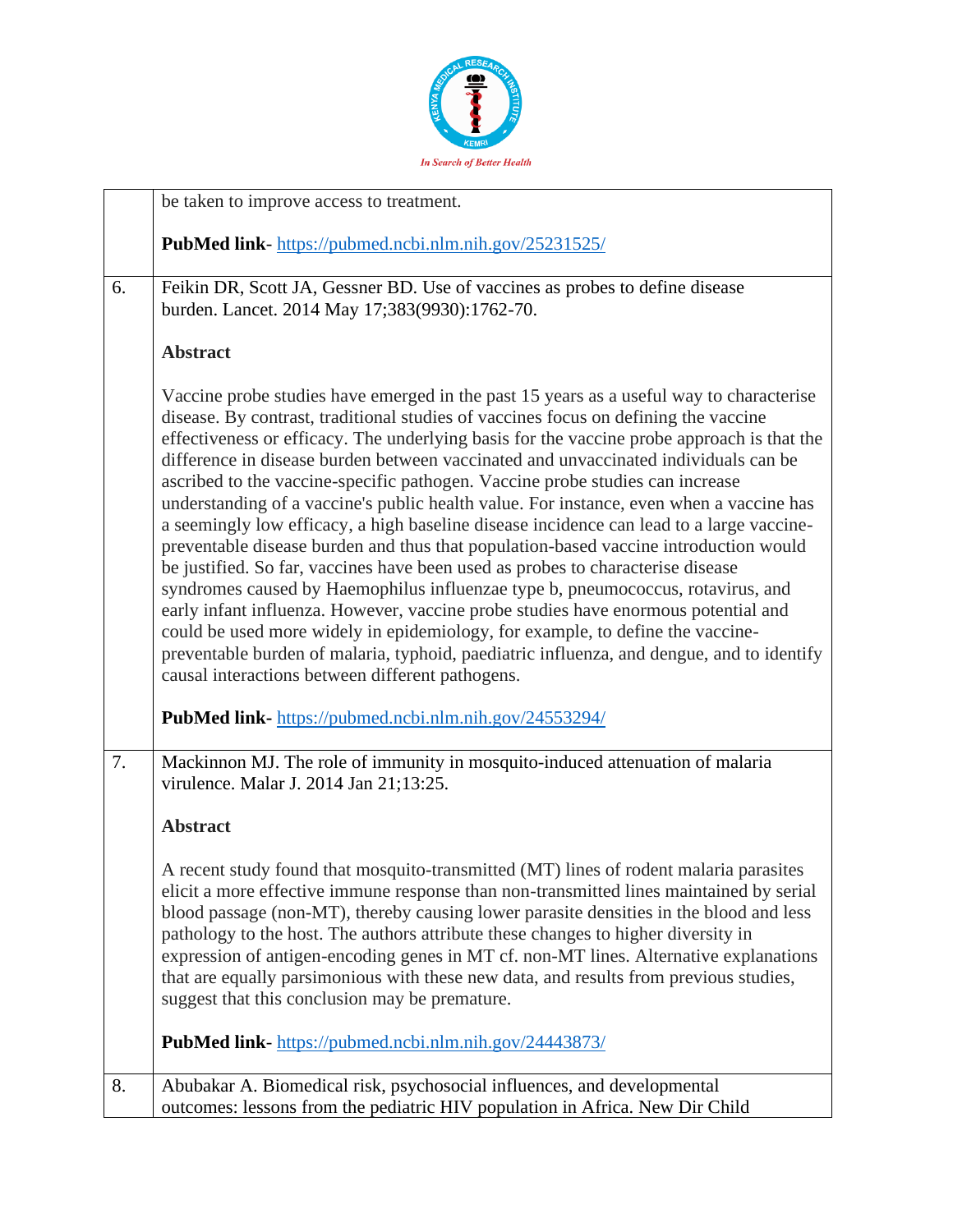

|     | Adolesc Dev. 2014 Winter; 2014(146): 23-41.                                                                                                                                                                                                                                                                                                                                                                                                                                                                                                                                                                                                                                                                                                                                                                                                                                |
|-----|----------------------------------------------------------------------------------------------------------------------------------------------------------------------------------------------------------------------------------------------------------------------------------------------------------------------------------------------------------------------------------------------------------------------------------------------------------------------------------------------------------------------------------------------------------------------------------------------------------------------------------------------------------------------------------------------------------------------------------------------------------------------------------------------------------------------------------------------------------------------------|
|     | <b>Abstract</b>                                                                                                                                                                                                                                                                                                                                                                                                                                                                                                                                                                                                                                                                                                                                                                                                                                                            |
|     | Sub-Saharan Africa is home to millions of HIV-affected children. These children are<br>likely to experience multiple developmental delays. In this chapter, I present data<br>highlighting compromised neurobehavioral, mental health, and scholastic outcomes for<br>children affected by HIV. Furthermore, I discuss biomedical factors (e.g., disease<br>severity and nutritional status) that may exacerbate the adverse effects of HIV on<br>childhood outcomes. I also present evidence on how psychosocial risk factors such as<br>poor maternal mental health, orphanhood, and poverty may aggravate the effects of<br>HIV. The concluding section of the chapter highlights conceptual and methodological<br>refinements in research on the impact of HIV on child development in Sub-Saharan<br>Africa.<br>PubMed link-https://pubmed.ncbi.nlm.nih.gov/25512044/ |
|     |                                                                                                                                                                                                                                                                                                                                                                                                                                                                                                                                                                                                                                                                                                                                                                                                                                                                            |
| 9.  | Abdi AI, Muthui M, Kiragu E, Bull PC. Measuring soluble ICAM-1 in African<br>populations. PLoS One. 2014 Oct 7;9(10):e108956                                                                                                                                                                                                                                                                                                                                                                                                                                                                                                                                                                                                                                                                                                                                               |
|     |                                                                                                                                                                                                                                                                                                                                                                                                                                                                                                                                                                                                                                                                                                                                                                                                                                                                            |
|     | <b>Abstract</b>                                                                                                                                                                                                                                                                                                                                                                                                                                                                                                                                                                                                                                                                                                                                                                                                                                                            |
|     | The level of plasma soluble ICAM-1 (sICAM-1) has been associated with the<br>pathogenesis of several diseases. Previously, a commercial antibody was reported not to<br>recognize an ICAM-1 allele known as ICAM-1 kilifi prevalent among African<br>populations. However, that study was based on 19 samples from African Americans of<br>whom 13 had the wild type allele, five heterozygotes and one homozygote. Here, we<br>compare plasma sICAM-1 measures using three different commercial antibodies in<br>samples from Kenyan children genotyped for ICAM-1kilifi allele. We show that two of<br>these antibodies have some degree of deficiency in detecting the ICAM-1kilifi allele.<br>Consideration of the antibody used to measure sICAM-1 is important as up to 30% of<br>the populations in Africa harbour this allele.                                     |
|     | PubMed link-https://pubmed.ncbi.nlm.nih.gov/25289635/                                                                                                                                                                                                                                                                                                                                                                                                                                                                                                                                                                                                                                                                                                                                                                                                                      |
| 10. | Lopez AD, Williams TN, Levin A, Tonelli M, Singh JA, Burney PG, Rehm J,<br>Volkow ND, Koob G, Ferri CP. Remembering the forgotten non-communicable<br>diseases. BMC Med. 2014 Oct 22;12:200.                                                                                                                                                                                                                                                                                                                                                                                                                                                                                                                                                                                                                                                                               |
|     | <b>Abstract</b>                                                                                                                                                                                                                                                                                                                                                                                                                                                                                                                                                                                                                                                                                                                                                                                                                                                            |
|     | The forthcoming post-Millennium Development Goals era will bring about new<br>challenges in global health. Low- and middle-income countries will have to contend                                                                                                                                                                                                                                                                                                                                                                                                                                                                                                                                                                                                                                                                                                           |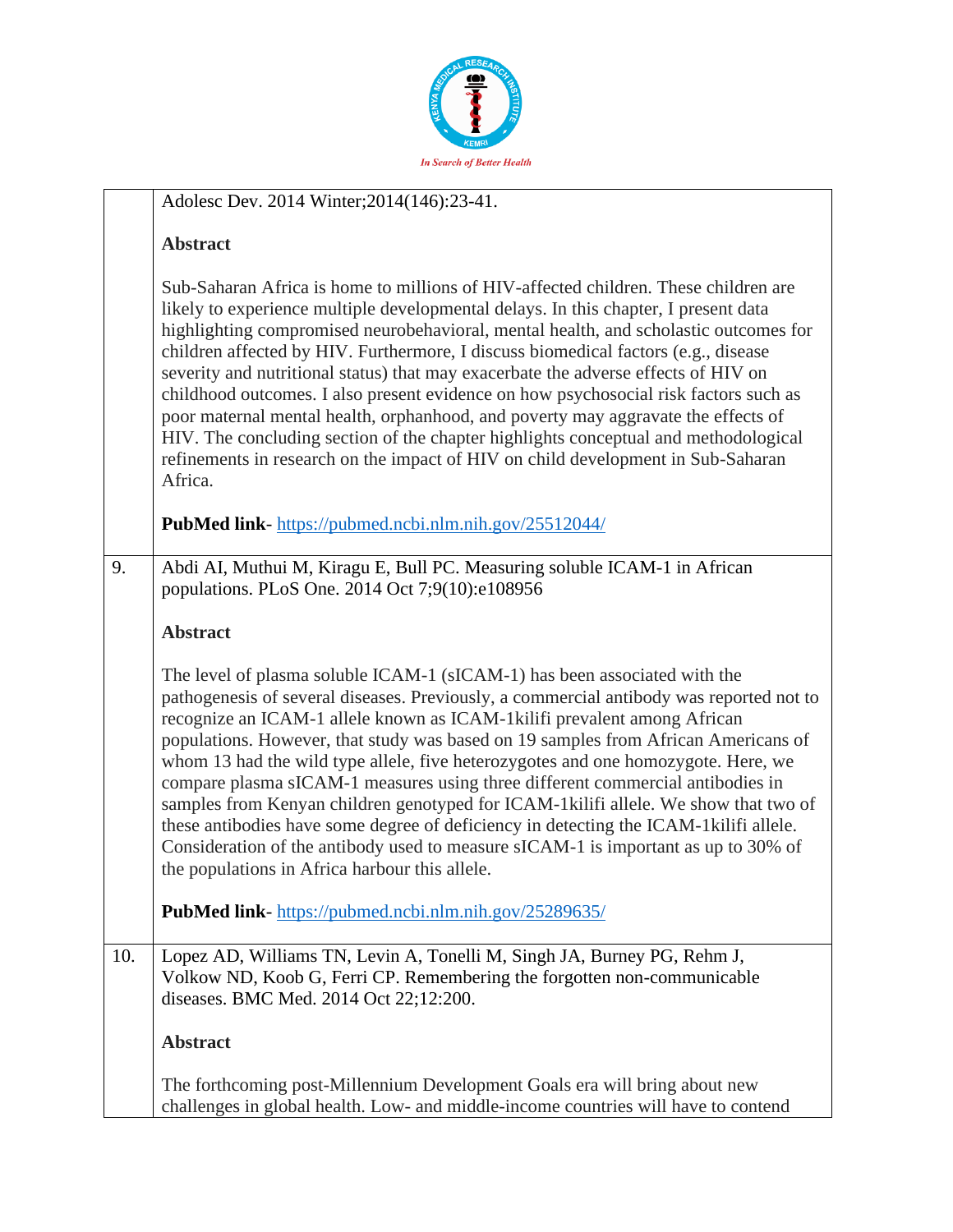

|     | with a dual burden of infectious and non-communicable diseases (NCDs). Some of<br>these NCDs, such as neoplasms, COPD, cardiovascular diseases and diabetes, cause<br>much health loss worldwide and are already widely recognised as doing so. However,<br>55% of the global NCD burden arises from other NCDs, which tend to be ignored in<br>terms of premature mortality and quality of life reduction. Here, experts in some of<br>these 'forgotten NCDs' review the clinical impact of these diseases along with the<br>consequences of their ignoring their medical importance, and discuss ways in which<br>they can be given higher global health priority in order to decrease the growing burden<br>of disease and disability.<br>PubMed link-https://pubmed.ncbi.nlm.nih.gov/25604462/                                                                                             |
|-----|------------------------------------------------------------------------------------------------------------------------------------------------------------------------------------------------------------------------------------------------------------------------------------------------------------------------------------------------------------------------------------------------------------------------------------------------------------------------------------------------------------------------------------------------------------------------------------------------------------------------------------------------------------------------------------------------------------------------------------------------------------------------------------------------------------------------------------------------------------------------------------------------|
|     |                                                                                                                                                                                                                                                                                                                                                                                                                                                                                                                                                                                                                                                                                                                                                                                                                                                                                                |
| 11. | Seale AC, Blencowe H, Manu AA, Nair H, Bahl R, Qazi SA, Zaidi AK, Berkley<br>JA, Cousens SN, Lawn JE; pSBI Investigator Group. Estimates of possible severe<br>bacterial infection in neonates in sub-Saharan Africa, south Asia, and Latin<br>America for 2012: a systematic review and meta-analysis. Lancet Infect Dis. 2014<br>Aug;14(8):731-741                                                                                                                                                                                                                                                                                                                                                                                                                                                                                                                                           |
|     | <b>Abstract</b>                                                                                                                                                                                                                                                                                                                                                                                                                                                                                                                                                                                                                                                                                                                                                                                                                                                                                |
|     | <b>Background:</b> Bacterial infections are a leading cause of the 2.9 million annual neonatal<br>deaths. Treatment is usually based on clinical diagnosis of possible severe bacterial<br>infection (pSBI). To guide programme planning, we have undertaken the first estimates<br>of neonatal pSBI, by sex and by region, for sub-Saharan Africa, south Asia, and Latin<br>America.                                                                                                                                                                                                                                                                                                                                                                                                                                                                                                          |
|     | <b>Methods:</b> We included data for pSBI incidence in neonates of 32 weeks' gestation or<br>more (or birthweight $\geq$ 1500 g) with livebirth denominator data, undertaking a<br>systematic review and forming an investigator group to obtain unpublished data. We<br>calculated pooled risk estimates for neonatal pSBI and case fatality risk, by sex and by<br>region. We then applied these risk estimates to estimates of livebirths in sub-Saharan<br>Africa, south Asia, and Latin America to estimate cases and associated deaths in 2012.                                                                                                                                                                                                                                                                                                                                          |
|     | <b>Findings:</b> We included data from 22 studies, for 259 944 neonates and 20 196 pSBI<br>cases, with most of the data (18 of the 22 studies) coming from the investigator group.<br>The pooled estimate of pSBI incidence risk was $7.6\%$ (95% CI 6.1-9.2%) and the case-<br>fatality risk associated with pSBI was 9.8% (7.4-12.2). We estimated that in 2012 there<br>were $6.9$ million cases (uncertainty range $5.5$ million- $8.3$ million) of pSBI in neonates<br>needing treatment: 3.5 million (2.8 million-4.2 million) in south Asia, 2.6 million (2.1)<br>million-3 $\cdot$ 1 million) in sub-Saharan Africa, and 0 $\cdot$ 8 million (0 $\cdot$ 7 million-1 $\cdot$ 0 million) in<br>Latin America. The risk of pSBI was greater in boys (risk ratio $1.12$ , 95% CI $1.06-1.18$ )<br>than girls. We estimated that there were $0.68$ million $(0.46$ million- $0.92$ million) |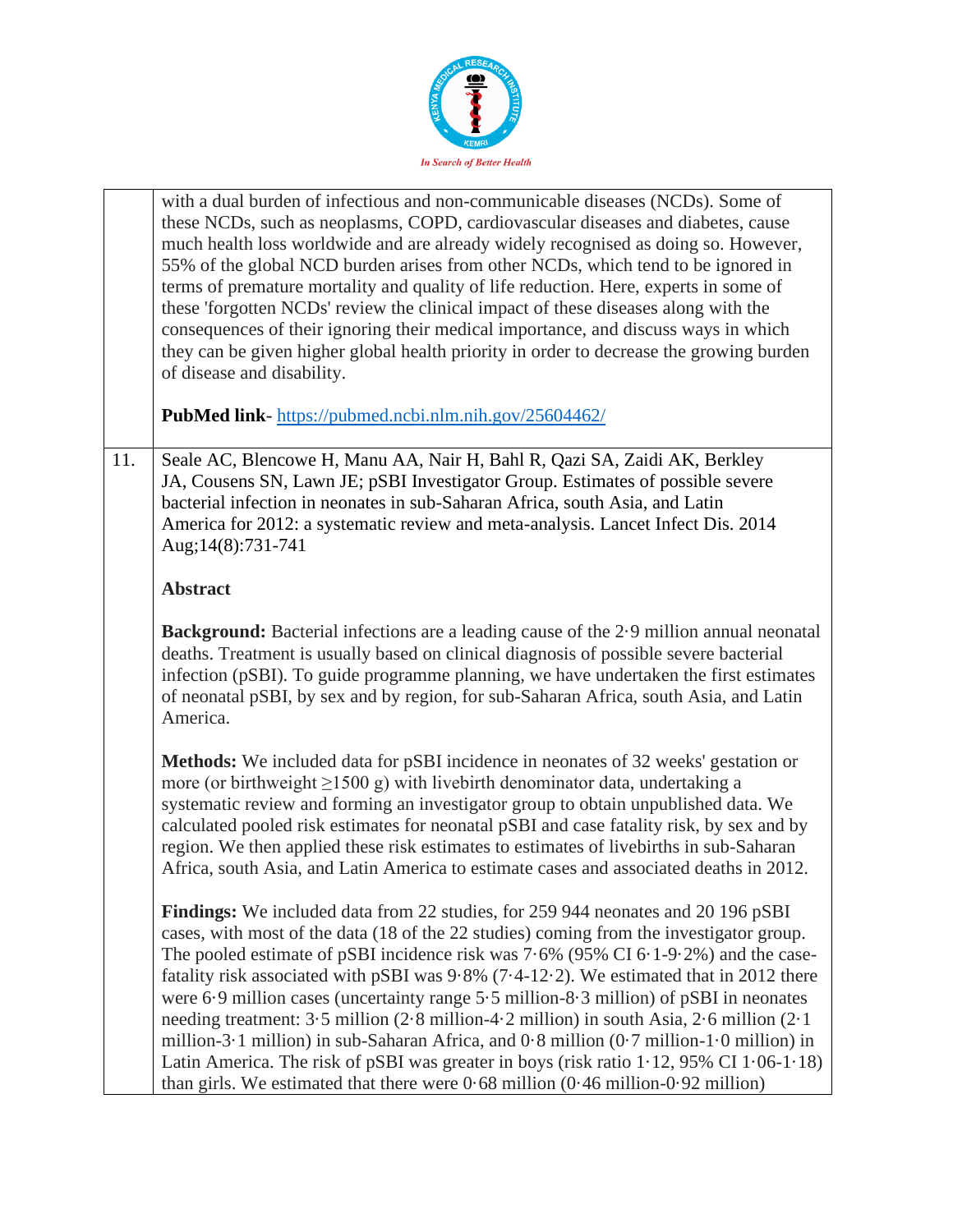

|     | neonatal deaths associated with pSBI in 2012.                                                                                                                                                                                                                                                                                                                                                                                                                                                                                                                                                                                                                                                                                                                                                                                                                                                                                                                                                                                                                                                                                                                                                                                                                                                                                                                                                                                                                                                                                                                                                                                                                                                                                                                                                                                                                                                                                                                                                                                                                                                                                                             |
|-----|-----------------------------------------------------------------------------------------------------------------------------------------------------------------------------------------------------------------------------------------------------------------------------------------------------------------------------------------------------------------------------------------------------------------------------------------------------------------------------------------------------------------------------------------------------------------------------------------------------------------------------------------------------------------------------------------------------------------------------------------------------------------------------------------------------------------------------------------------------------------------------------------------------------------------------------------------------------------------------------------------------------------------------------------------------------------------------------------------------------------------------------------------------------------------------------------------------------------------------------------------------------------------------------------------------------------------------------------------------------------------------------------------------------------------------------------------------------------------------------------------------------------------------------------------------------------------------------------------------------------------------------------------------------------------------------------------------------------------------------------------------------------------------------------------------------------------------------------------------------------------------------------------------------------------------------------------------------------------------------------------------------------------------------------------------------------------------------------------------------------------------------------------------------|
|     | <b>Interpretation:</b> The need-to-treat population for pSBI in these three regions is high,<br>with ten cases of pSBI diagnosed for each associated neonatal death. Deaths and<br>disability can be reduced through improved prevention, detection, and case<br>management.<br>PubMed link-https://pubmed.ncbi.nlm.nih.gov/24974250/                                                                                                                                                                                                                                                                                                                                                                                                                                                                                                                                                                                                                                                                                                                                                                                                                                                                                                                                                                                                                                                                                                                                                                                                                                                                                                                                                                                                                                                                                                                                                                                                                                                                                                                                                                                                                     |
|     |                                                                                                                                                                                                                                                                                                                                                                                                                                                                                                                                                                                                                                                                                                                                                                                                                                                                                                                                                                                                                                                                                                                                                                                                                                                                                                                                                                                                                                                                                                                                                                                                                                                                                                                                                                                                                                                                                                                                                                                                                                                                                                                                                           |
| 12. | Gebreyes WA, Dupouy-Camet J, Newport MJ, Oliveira CJ, Schlesinger LS, Saif<br>YM, Kariuki S, Saif LJ, Saville W, Wittum T, Hoet A, Quessy S, Kazwala R, Tekola<br>B, Shryock T, Bisesi M, Patchanee P, Boonmar S, King LJ. The global one health<br>paradigm: challenges and opportunities for tackling infectious diseases at the<br>human, animal, and environment interface in low-resource settings. PLoS Negl<br>Trop Dis. 2014 Nov 13;8(11):e3257                                                                                                                                                                                                                                                                                                                                                                                                                                                                                                                                                                                                                                                                                                                                                                                                                                                                                                                                                                                                                                                                                                                                                                                                                                                                                                                                                                                                                                                                                                                                                                                                                                                                                                   |
|     | <b>Abstract</b>                                                                                                                                                                                                                                                                                                                                                                                                                                                                                                                                                                                                                                                                                                                                                                                                                                                                                                                                                                                                                                                                                                                                                                                                                                                                                                                                                                                                                                                                                                                                                                                                                                                                                                                                                                                                                                                                                                                                                                                                                                                                                                                                           |
|     | Zoonotic infectious diseases have been an important concern to humankind for more<br>than 10,000 years. Today, approximately 75% of newly emerging infectious diseases<br>(EIDs) are zoonoses that result from various anthropogenic, genetic, ecologic,<br>socioeconomic, and climatic factors. These interrelated driving forces make it difficult<br>to predict and to prevent zoonotic EIDs. Although significant improvements in<br>environmental and medical surveillance, clinical diagnostic methods, and medical<br>practices have been achieved in the recent years, zoonotic EIDs remain a major global<br>concern, and such threats are expanding, especially in less developed regions. The<br>current Ebola epidemic in West Africa is an extreme stark reminder of the role animal<br>reservoirs play in public health and reinforces the urgent need for globally<br>operationalizing a One Health approach. The complex nature of zoonotic diseases and<br>the limited resources in developing countries are a reminder that the need for<br>implementation of Global One Health in low-resource settings is crucial. The Veterinary<br>Public Health and Biotechnology (VPH-Biotec) Global Consortium launched the<br>International Congress on Pathogens at the Human-Animal Interface (ICOPHAI) in<br>order to address important challenges and needs for capacity building. The inaugural<br>ICOPHAI (Addis Ababa, Ethiopia, 2011) and the second congress (Porto de Galinhas,<br>Brazil, 2013) were unique opportunities to share and discuss issues related to zoonotic<br>infectious diseases worldwide. In addition to strong scientific reports in eight thematic<br>areas that necessitate One Health implementation, the congress identified four key<br>capacity-building needs: (1) development of adequate science-based risk management<br>policies, (2) skilled-personnel capacity building, (3) accredited veterinary and public<br>health diagnostic laboratories with a shared database, and (4) improved use of existing<br>natural resources and implementation. The aim of this review is to highlight advances in |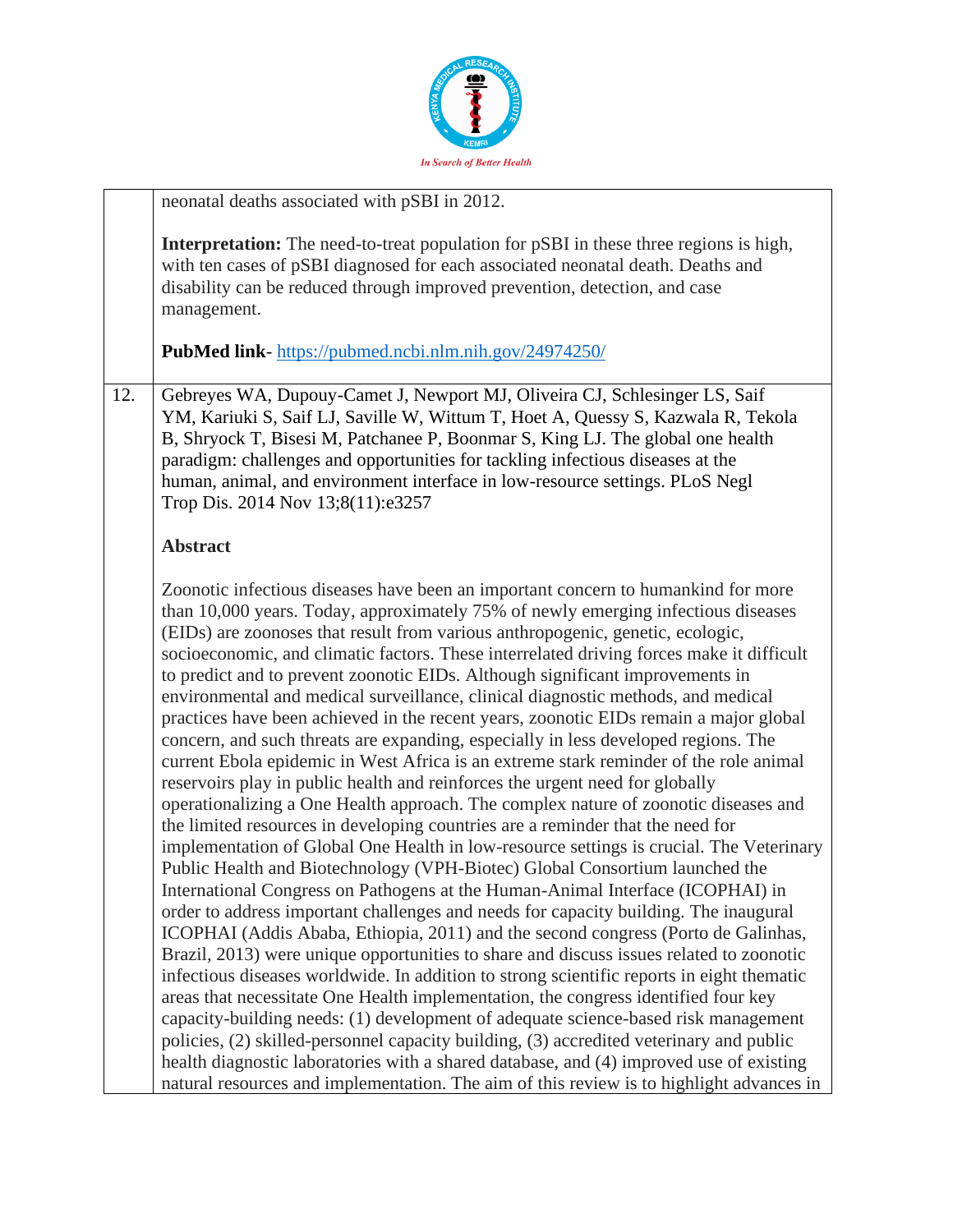

|     | key zoonotic disease areas and the One Health capacity needs.                                                                                                                                                                                                                                                                                                                                                                                                                                                                                                                                                                                                                                                                                                                   |
|-----|---------------------------------------------------------------------------------------------------------------------------------------------------------------------------------------------------------------------------------------------------------------------------------------------------------------------------------------------------------------------------------------------------------------------------------------------------------------------------------------------------------------------------------------------------------------------------------------------------------------------------------------------------------------------------------------------------------------------------------------------------------------------------------|
|     | PubMed link-https://pubmed.ncbi.nlm.nih.gov/25393303/                                                                                                                                                                                                                                                                                                                                                                                                                                                                                                                                                                                                                                                                                                                           |
|     |                                                                                                                                                                                                                                                                                                                                                                                                                                                                                                                                                                                                                                                                                                                                                                                 |
| 13. | Morpeth SC, Huggett JF, Murdoch DR, Scott JA. Making standards for<br>quantitative real-time pneumococcal PCR. Biomol Detect Quantif. 2014 Dec<br>$4;2:1-3$                                                                                                                                                                                                                                                                                                                                                                                                                                                                                                                                                                                                                     |
|     | <b>Abstract</b>                                                                                                                                                                                                                                                                                                                                                                                                                                                                                                                                                                                                                                                                                                                                                                 |
|     | Quantitative lytA PCR is often performed using in-house standards. We hypothesised<br>equivalence when measuring a standard suspension of Streptococcus pneumoniae by<br>colony-forming-units (CFU) or genome-copies. Median (IQR) ratio of CFU/genome-<br>copies was 0.19 (0.1-1.2). Genome-copies were less variable than CFU, but the<br>discrepancy between the methods highlights challenges with absolute quantification.                                                                                                                                                                                                                                                                                                                                                 |
|     | PubMed link-https://pubmed.ncbi.nlm.nih.gov/27896138/                                                                                                                                                                                                                                                                                                                                                                                                                                                                                                                                                                                                                                                                                                                           |
| 14. | Bakibinga P, Ettarh R, Ziraba AK, Kyobutungi C, Kamande E, Ngomi N, Osindo<br>J. The effect of enhanced public-private partnerships on Maternal, Newborn and<br>child Health Services and outcomes in Nairobi-Kenya: the PAMANECH quasi-<br>experimental research protocol. BMJ Open. 2014 Oct 23;4(10):e006608                                                                                                                                                                                                                                                                                                                                                                                                                                                                 |
|     | <b>Abstract</b>                                                                                                                                                                                                                                                                                                                                                                                                                                                                                                                                                                                                                                                                                                                                                                 |
|     | <b>Introduction:</b> Rapid urbanisation in Kenya has resulted in growth of slums in urban<br>centres, characterised by poverty, inadequate social services and poor health outcomes.<br>The government's initiatives to improve access to quality healthcare for mothers and<br>children are largely limited to public health facilities, which are few and/or inaccessible<br>in underserved areas such as the slums. The 'Partnership for Maternal, Newborn and<br>Child Health' (PAMANECH) project is being implemented in two Nairobi slums,<br>Viwandani and Korogocho, to assess the impact of strengthening public-private<br>partnerships for the delivery of healthcare on the health of mothers, newborns and<br>young children in two informal settlements in Kenya. |
|     | <b>Methods and analysis:</b> This is a quasi-experimental study; our approach is to support<br>private as well as public health providers and the community to enhance access to and<br>demand for quality healthcare services. Key activities include: infrastructural upgrade of<br>selected Private Not-For-Profit health facilities operating in the two slums, building<br>capacity for healthcare providers as well as the Health Management Teams in Nairobi,<br>facilitating provision of supportive supervision by the local health authorities and<br>forming networks of Community Health Volunteers (CHVs) to create demand for health                                                                                                                              |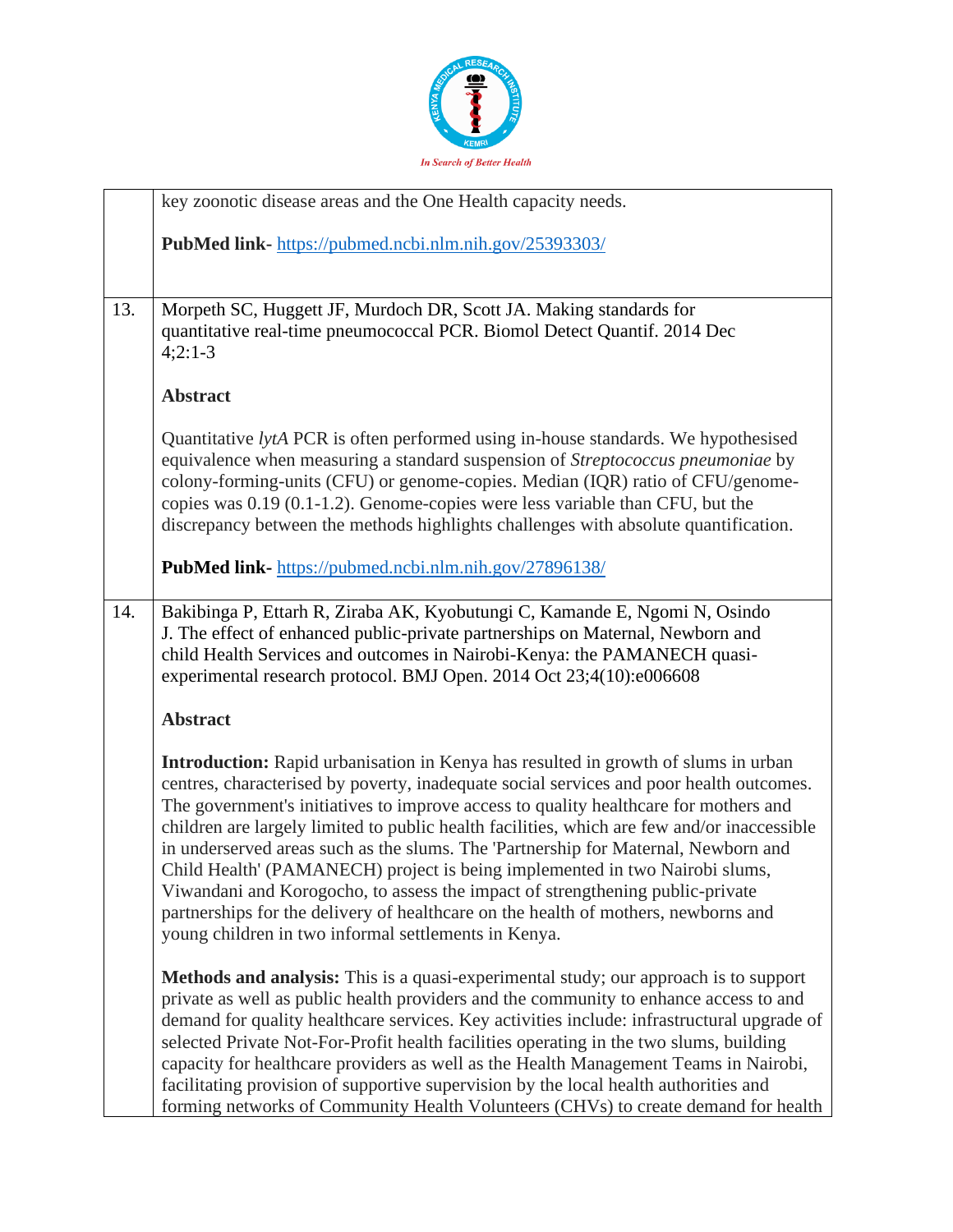

|     | services. To assess the impact of the intervention, the study is utilising multiple data<br>sources using a combination of qualitative and quantitative methods. A baseline survey<br>was conducted in 2013 and an end-line survey will be conducted at least 1 year after full<br>implementation of the intervention. Systematic monitoring and documentation of the<br>intervention is on-going to strengthen the case for causal inference.<br>Ethics and dissemination: Ethical approval for the study was obtained from the Kenya<br>Medical Research Institute. Key messages from the results will be packaged and widely<br>disseminated through workshops, conference presentations, reports, factsheets and<br>academic publications to facilitate uptake by policymakers. |
|-----|-------------------------------------------------------------------------------------------------------------------------------------------------------------------------------------------------------------------------------------------------------------------------------------------------------------------------------------------------------------------------------------------------------------------------------------------------------------------------------------------------------------------------------------------------------------------------------------------------------------------------------------------------------------------------------------------------------------------------------------------------------------------------------------|
|     | <b>PubMed link-</b> https://pubmed.ncbi.nlm.nih.gov/25341452/                                                                                                                                                                                                                                                                                                                                                                                                                                                                                                                                                                                                                                                                                                                       |
| 15. | Opiyo N, Molyneux E, Sinclair D, Garner P, English M. Immediate fluid<br>management of children with severe febrile illness and signs of impaired<br>circulation in low-income settings: a contextualised systematic review. BMJ<br>Open. 2014 Apr 30;4(4):e004934                                                                                                                                                                                                                                                                                                                                                                                                                                                                                                                  |
|     | <b>Abstract</b>                                                                                                                                                                                                                                                                                                                                                                                                                                                                                                                                                                                                                                                                                                                                                                     |
|     | <b>Objective:</b> To evaluate the effects of intravenous fluid bolus compared to maintenance<br>intravenous fluids alone as part of immediate emergency care in children with severe<br>febrile illness and signs of impaired circulation in low-income settings.                                                                                                                                                                                                                                                                                                                                                                                                                                                                                                                   |
|     | <b>Design:</b> Systematic review of randomised controlled trials (RCTs), and observational<br>studies, including retrospective analyses, that compare fluid bolus regimens with<br>maintenance fluids alone. The primary outcome measure was predischarge mortality.                                                                                                                                                                                                                                                                                                                                                                                                                                                                                                                |
|     | Data sources and synthesis: We searched PubMed, The Cochrane Library (to January<br>2014), with complementary earlier searches on, Google Scholar and Clinical Trial<br>Registries (to March 2013). As studies used different clinical signs to define impaired<br>circulation we classified patients into those with signs of severely impaired circulation,<br>or those with any signs of impaired circulation. The quality of evidence for each<br>outcome was appraised using the Grading of Recommendations Assessment,<br>Development and Evaluation (GRADE) approach. Findings are presented as risk ratios<br>(RRs) with 95% CIs.                                                                                                                                           |
|     | <b>Results:</b> Six studies were included. Two were RCTs, one large trial (n=3141 children)<br>from a low-income country and a smaller trial from a middle-income country. The<br>remaining studies were from middle-income or high-income settings, observational, and<br>with few participants (34-187 children).                                                                                                                                                                                                                                                                                                                                                                                                                                                                 |
|     | Severely impaired circulation: The large RCT included a small subgroup with                                                                                                                                                                                                                                                                                                                                                                                                                                                                                                                                                                                                                                                                                                         |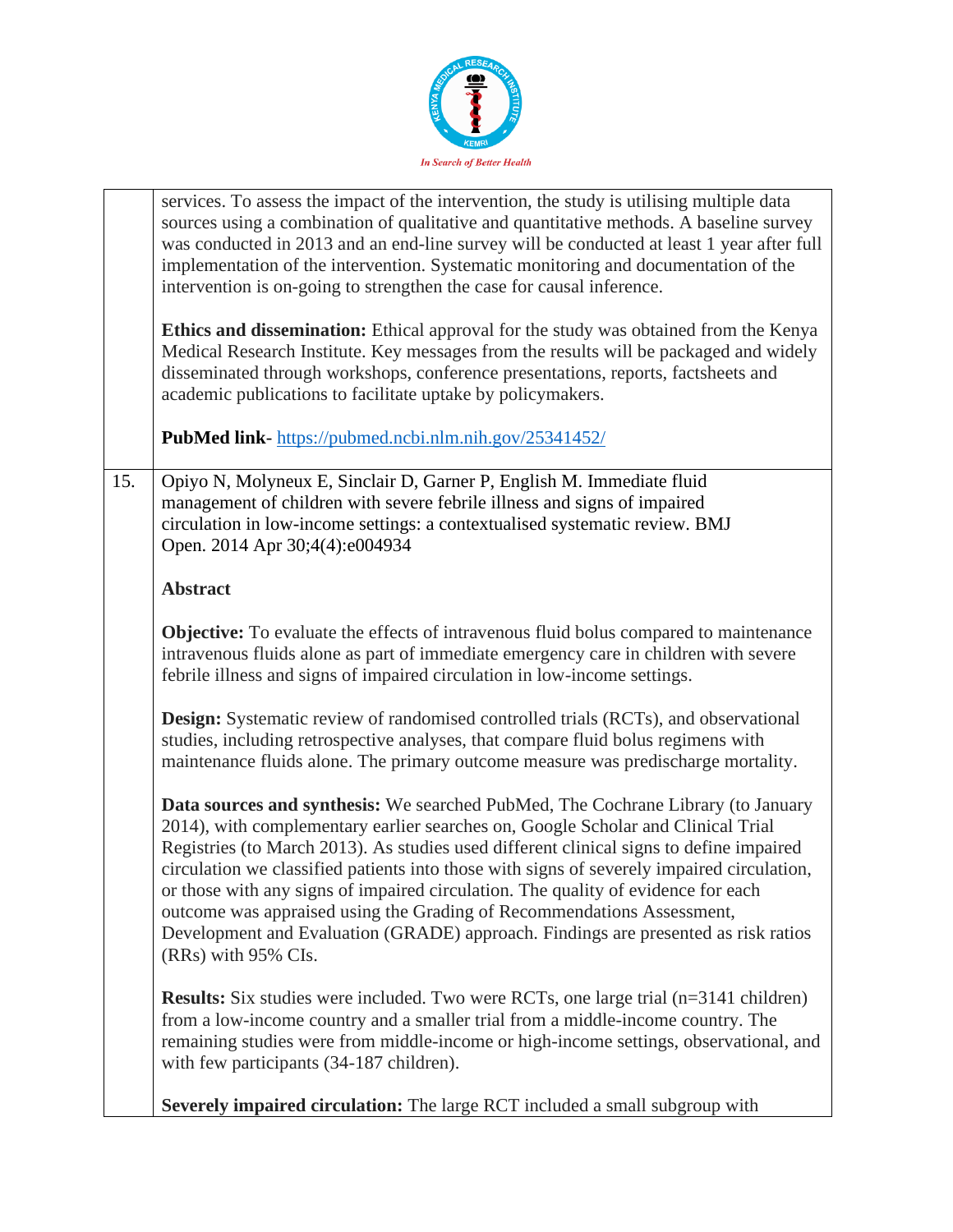

|     | severely impaired circulation. There were more deaths in those receiving bolus fluids<br>(20-40 mL/kg/h, saline or albumin) compared to maintenance fluids (2.5-4 mL/kg/h; RR<br>2.40, 95% CI 0.84 to 6.88, $p=0.054$ , 65 participants, low quality evidence). Three<br>additional observational studies, all at high risk of confounding, found mixed effects on<br>mortality (very low quality evidence).                                                                                                                                                                                                                                                                                                                                                                                                                                                                                                            |
|-----|-------------------------------------------------------------------------------------------------------------------------------------------------------------------------------------------------------------------------------------------------------------------------------------------------------------------------------------------------------------------------------------------------------------------------------------------------------------------------------------------------------------------------------------------------------------------------------------------------------------------------------------------------------------------------------------------------------------------------------------------------------------------------------------------------------------------------------------------------------------------------------------------------------------------------|
|     | Any signs of impaired circulation: The large RCT included children with signs of<br>both severely and non-severely impaired circulation. Overall, bolus fluids increased 48<br>h mortality compared to maintenance fluids with an additional 3 deaths per 100 children<br>treated (RR 1.45, 95% CI 1.13 to 1.86, 3141 participants, high quality evidence). In a<br>second small RCT from India, no difference in 72 h mortality was detected between<br>children who received 20-40 mL/kg Ringers lactate over 15 min and those who received<br>20 mL over 20 min up to a maximum of 60 mL/kg over 1 h (147 participants, low<br>quality evidence). In one additional observational study, resuscitation consistent with<br>Advanced Paediatric Life Support (APLS) guidelines, including fluids, was not<br>associated with reduced mortality in the small subgroup with septic shock (very low<br>quality evidence). |
|     | Signs of impaired circulation, but not severely impaired: Only the large RCT<br>allowed an analysis for children with some signs of impaired circulation who would not<br>meet the criteria for severe impairment. Bolus fluids increased 48 h mortality compared<br>to maintenance alone (RR 1.36, 95% CI 1.05 to 1.76, high quality evidence).                                                                                                                                                                                                                                                                                                                                                                                                                                                                                                                                                                        |
|     | <b>Conclusions:</b> Prior to the publication of the large RCT, the global evidence base for<br>bolus fluid therapy in children with severe febrile illness and signs of impaired<br>circulation was of very low quality. This large study provides robust evidence that in<br>low-income settings fluid boluses increase mortality in children with severe febrile<br>illness and impaired circulation, and this increased risk is consistent across children<br>with severe and less severe circulatory impairment.                                                                                                                                                                                                                                                                                                                                                                                                    |
|     | PubMed link-https://pubmed.ncbi.nlm.nih.gov/24785400/                                                                                                                                                                                                                                                                                                                                                                                                                                                                                                                                                                                                                                                                                                                                                                                                                                                                   |
| 16. | Ghansah A, Amenga-Etego L, Amambua-Ngwa A, Andagalu B, Apinjoh T, Bouyou-<br>Akotet M, Cornelius V, Golassa L, Andrianaranjaka VH, Ishengoma D, Johnson K,<br>Kamau E, Maïga-Ascofaré O, Mumba D, Tindana P, Tshefu-Kitoto A,<br>Randrianarivelojosia M, William Y, Kwiatkowski DP, Djimde AA. Monitoring<br>parasite diversity for malaria elimination in sub-Saharan Africa. Science. 2014<br>Sep 12;345(6202):1297-8                                                                                                                                                                                                                                                                                                                                                                                                                                                                                                 |
|     | <b>Abstract</b>                                                                                                                                                                                                                                                                                                                                                                                                                                                                                                                                                                                                                                                                                                                                                                                                                                                                                                         |
|     | The African continent continues to bear the greatest burden of malaria and the greatest<br>diversity of parasites, mosquito vectors, and human victims. The evolutionary plasticity                                                                                                                                                                                                                                                                                                                                                                                                                                                                                                                                                                                                                                                                                                                                     |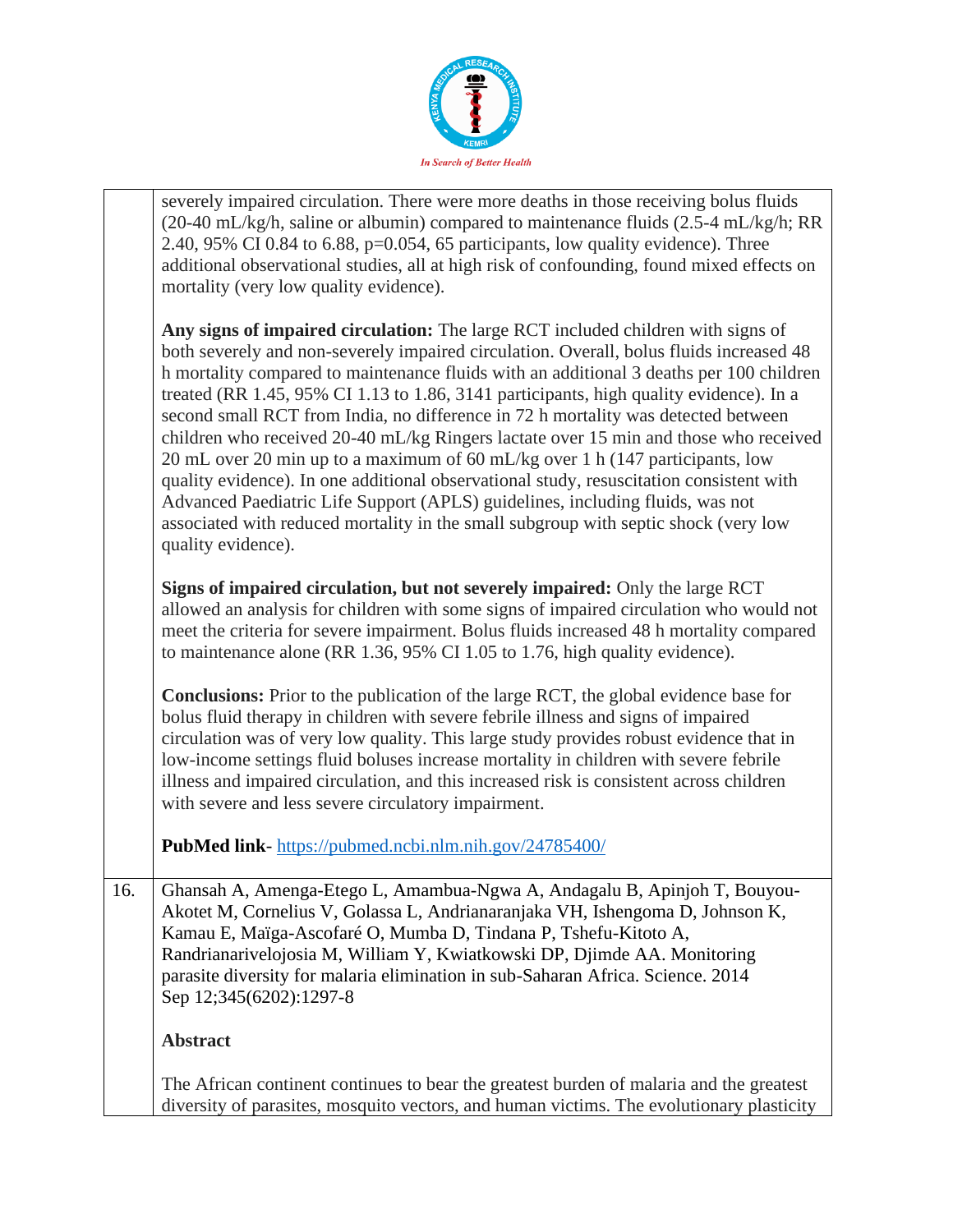

|     | of malaria parasites and their vectors is a major obstacle to eliminating the disease. Of<br>current concern is the recently reported emergence of resistance to the front-line drug,<br>artemisinin, in South-East Asia in Plasmodium falciparum, which calls for preemptive<br>surveillance of the African parasite population for genetic markers of emerging drug<br>resistance. Here we describe the Plasmodium Diversity Network Africa (PDNA), which<br>has been established across 11 countries in sub-Saharan Africa to ensure that African<br>scientists are enabled to work together and to play a key role in the global effort for<br>tracking and responding to this public health threat.                                                                                                                                                                                                                                                                                                                                                                                                                                                                                                                                                                                                                                                                                                                                                                                                                                                                                                                          |
|-----|-----------------------------------------------------------------------------------------------------------------------------------------------------------------------------------------------------------------------------------------------------------------------------------------------------------------------------------------------------------------------------------------------------------------------------------------------------------------------------------------------------------------------------------------------------------------------------------------------------------------------------------------------------------------------------------------------------------------------------------------------------------------------------------------------------------------------------------------------------------------------------------------------------------------------------------------------------------------------------------------------------------------------------------------------------------------------------------------------------------------------------------------------------------------------------------------------------------------------------------------------------------------------------------------------------------------------------------------------------------------------------------------------------------------------------------------------------------------------------------------------------------------------------------------------------------------------------------------------------------------------------------|
|     | PubMed link-https://pubmed.ncbi.nlm.nih.gov/25214619/                                                                                                                                                                                                                                                                                                                                                                                                                                                                                                                                                                                                                                                                                                                                                                                                                                                                                                                                                                                                                                                                                                                                                                                                                                                                                                                                                                                                                                                                                                                                                                             |
| 17. | Osier FH, Mackinnon MJ, Crosnier C, Fegan G, Kamuyu G, Wanaguru M, Ogada E,<br>McDade B, Rayner JC, Wright GJ, Marsh K. New antigens for a multicomponent<br>blood-stage malaria vaccine. Sci Transl Med. 2014 Jul 30;6(247):247ra102                                                                                                                                                                                                                                                                                                                                                                                                                                                                                                                                                                                                                                                                                                                                                                                                                                                                                                                                                                                                                                                                                                                                                                                                                                                                                                                                                                                             |
|     | <b>Abstract</b>                                                                                                                                                                                                                                                                                                                                                                                                                                                                                                                                                                                                                                                                                                                                                                                                                                                                                                                                                                                                                                                                                                                                                                                                                                                                                                                                                                                                                                                                                                                                                                                                                   |
|     | An effective blood-stage vaccine against Plasmodium falciparum remains a research<br>priority, but the number of antigens that have been translated into multicomponent<br>vaccines for testing in clinical trials remains limited. Investigating the large number of<br>potential targets found in the parasite proteome has been constrained by an inability to<br>produce natively folded recombinant antigens for immunological studies. We overcame<br>these constraints by generating a large library of biochemically active merozoite surface<br>and secreted full-length ectodomain proteins. We then systematically examined the<br>antibody reactivity against these proteins in a cohort of Kenyan children ( $n = 286$ ) who<br>were sampled at the start of a malaria transmission season and prospectively monitored<br>for clinical episodes of malaria over the ensuing 6 months. We found that antibodies to<br>previously untested or little-studied proteins had superior or equivalent potential<br>protective efficacy to the handful of current leading malaria vaccine candidates.<br>Moreover, cumulative responses to combinations comprising 5 of the 10 top-ranked<br>antigens, including PF3D7_1136200, MSP2, RhopH3, P41, MSP11, MSP3,<br>PF3D7_0606800, AMA1, Pf113, and MSRP1, were associated with 100% protection<br>against clinical episodes of malaria. These data suggest not only that there are many<br>more potential antigen candidates for the malaria vaccine development pipeline but also<br>that effective vaccination may be achieved by combining a selection of these antigens. |
|     | <b>PubMed link-</b> https://pubmed.ncbi.nlm.nih.gov/25080477/                                                                                                                                                                                                                                                                                                                                                                                                                                                                                                                                                                                                                                                                                                                                                                                                                                                                                                                                                                                                                                                                                                                                                                                                                                                                                                                                                                                                                                                                                                                                                                     |
| 18. | Snow RW. Sixty years trying to define the malaria burden in Africa: have we<br>made any progress? BMC Med. 2014 Dec 12;12:227.                                                                                                                                                                                                                                                                                                                                                                                                                                                                                                                                                                                                                                                                                                                                                                                                                                                                                                                                                                                                                                                                                                                                                                                                                                                                                                                                                                                                                                                                                                    |
|     | <b>Abstract</b>                                                                                                                                                                                                                                                                                                                                                                                                                                                                                                                                                                                                                                                                                                                                                                                                                                                                                                                                                                                                                                                                                                                                                                                                                                                                                                                                                                                                                                                                                                                                                                                                                   |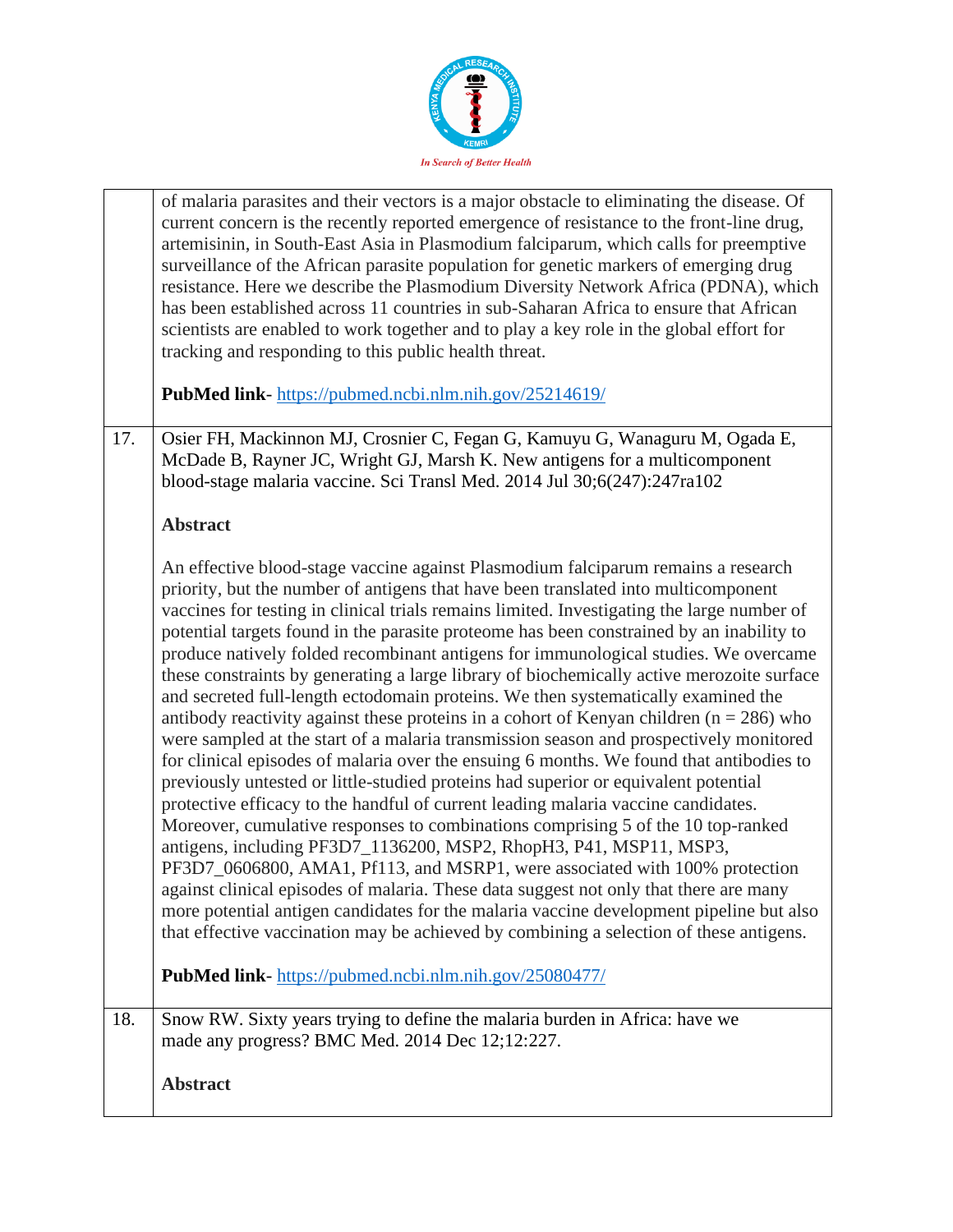

|     | Controversy surrounds the precise numbers of malaria deaths and clinical episodes in<br>Africa. This would not have surprised malariologists working in Africa 60 years ago as<br>they began to unravel the enigma that is 'malaria'. Malaria is a complex disease<br>manifesting as a multitude of symptoms, degrees of severity and indirect morbid<br>consequences. Clinical immunity develops quickly and the presence of infection cannot<br>always be used to distinguish between malaria and other illnesses. During the 1950s and<br>1960s parasite prevalence was used in preference to statistics on malaria mortality and<br>morbidity. An argument is made for a resurrection of this measure of the quantity of<br>malaria across Africa as a more reliable means to understand the impact of control.                                                                                                                                                                                                              |
|-----|----------------------------------------------------------------------------------------------------------------------------------------------------------------------------------------------------------------------------------------------------------------------------------------------------------------------------------------------------------------------------------------------------------------------------------------------------------------------------------------------------------------------------------------------------------------------------------------------------------------------------------------------------------------------------------------------------------------------------------------------------------------------------------------------------------------------------------------------------------------------------------------------------------------------------------------------------------------------------------------------------------------------------------|
|     | <b>PubMed link-</b> https://pubmed.ncbi.nlm.nih.gov/25495076/                                                                                                                                                                                                                                                                                                                                                                                                                                                                                                                                                                                                                                                                                                                                                                                                                                                                                                                                                                    |
| 19. | Bejon P, Williams TN, Nyundo C, Hay SI, Benz D, Gething PW, Otiende M, Peshu<br>J, Bashraheil M, Greenhouse B, Bousema T, Bauni E, Marsh K, Smith DL, Borrmann<br>S. A micro-epidemiological analysis of febrile malaria in Coastal Kenya showing<br>hotspots within hotspots. Elife. 2014 Apr 24;3:e02130                                                                                                                                                                                                                                                                                                                                                                                                                                                                                                                                                                                                                                                                                                                       |
|     | <b>Abstract</b>                                                                                                                                                                                                                                                                                                                                                                                                                                                                                                                                                                                                                                                                                                                                                                                                                                                                                                                                                                                                                  |
|     | Malaria transmission is spatially heterogeneous. This reduces the efficacy of control<br>strategies, but focusing control strategies on clusters or 'hotspots' of transmission may<br>be highly effective. Among 1500 homesteads in coastal Kenya we calculated (a) the<br>fraction of febrile children with positive malaria smears per homestead, and (b) the<br>mean age of children with malaria per homestead. These two measures were inversely<br>correlated, indicating that children in homesteads at higher transmission acquire<br>immunity more rapidly. This inverse correlation increased gradually with increasing<br>spatial scale of analysis, and hotspots of febrile malaria were identified at every scale.<br>We found hotspots within hotspots, down to the level of an individual homestead.<br>Febrile malaria hotspots were temporally unstable, but 4 km radius hotspots could be<br>targeted for 1 month following 1 month periods of surveillance.DOI:<br>http://dx.doi.org/10.7554/eLife.02130.001. |
|     | PubMed link- https://pubmed.ncbi.nlm.nih.gov/24843017/                                                                                                                                                                                                                                                                                                                                                                                                                                                                                                                                                                                                                                                                                                                                                                                                                                                                                                                                                                           |
| 20. | Omole RA, Gathirwa J, Akala H, Malebo HM, Machocho AK, Hassanali A, Ndiege<br>IO. Bisbenzylisoquinoline and hasubanane alkaloids from Stephania abyssinica<br>(Dillon & A. Rich) (Menispermeceae). Phytochemistry. 2014 Jul;103:123-128                                                                                                                                                                                                                                                                                                                                                                                                                                                                                                                                                                                                                                                                                                                                                                                          |
|     | <b>Abstract</b>                                                                                                                                                                                                                                                                                                                                                                                                                                                                                                                                                                                                                                                                                                                                                                                                                                                                                                                                                                                                                  |
|     | Two bisbenzylisoquinoline and one hasubanane alkaloids: $(-)$ -pseudocurine $(1)$ , $(-)$ -<br>pseudoisocurine (2) and (-)-10-oxoaknadinine (3), were isolated from leaf extract of<br>Stephania abyssinica, a plant used in traditional medicine in South Nyanza region of                                                                                                                                                                                                                                                                                                                                                                                                                                                                                                                                                                                                                                                                                                                                                      |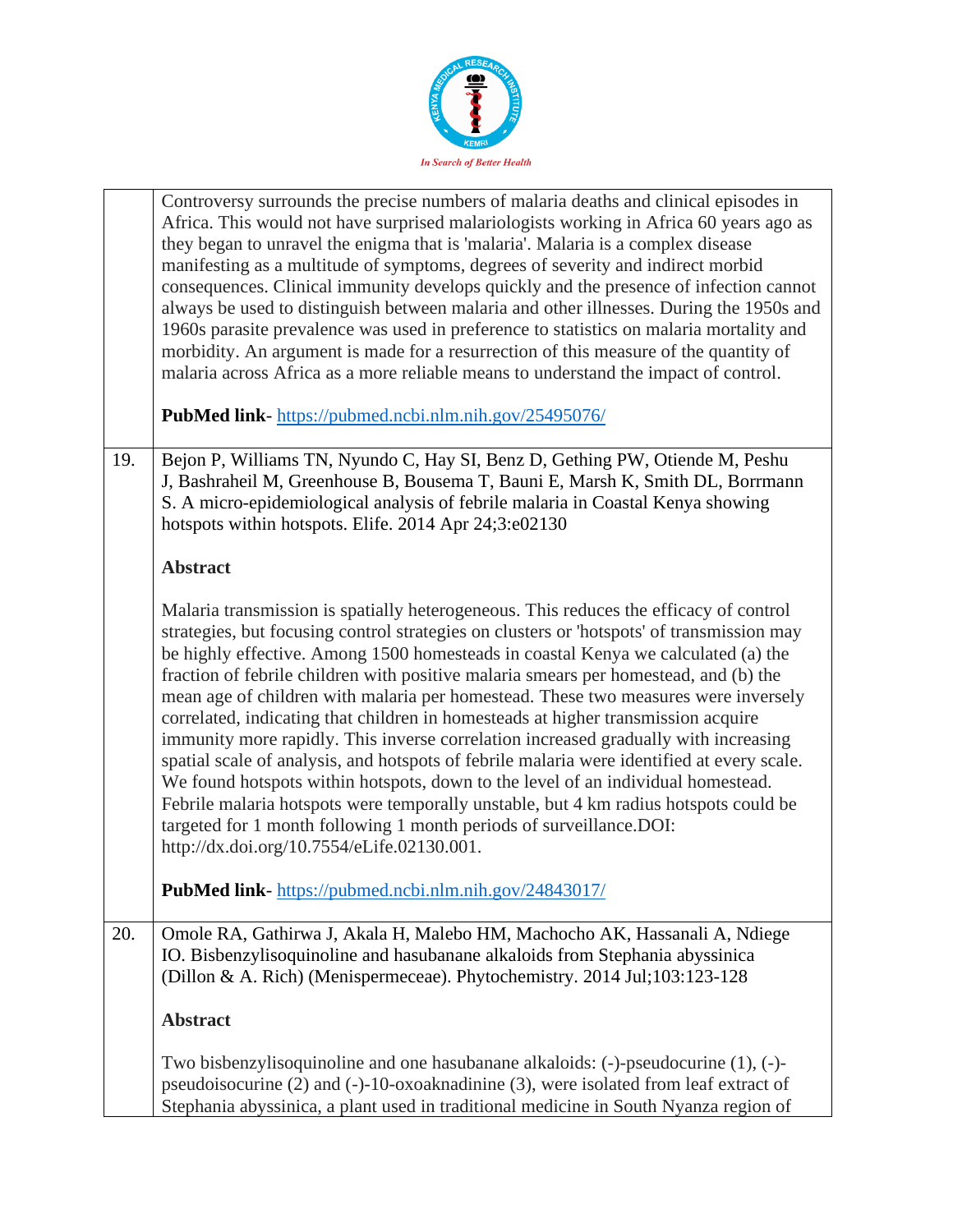

|     | Kenya. They were characterized using $1D((1)H, (13)C$ and DEPT) and $2D (COSY,$<br>NOESY, HMQC and HMBC) NMR techniques. (-)-Pseudocurine (1) and (-)-                                                                                                                                                                                                                                                                                                                                                                                                                                                                                                                                                                                                                                                                                                                                                                                                                              |
|-----|-------------------------------------------------------------------------------------------------------------------------------------------------------------------------------------------------------------------------------------------------------------------------------------------------------------------------------------------------------------------------------------------------------------------------------------------------------------------------------------------------------------------------------------------------------------------------------------------------------------------------------------------------------------------------------------------------------------------------------------------------------------------------------------------------------------------------------------------------------------------------------------------------------------------------------------------------------------------------------------|
|     | pseudoisocurine (2) exhibited strong to moderate anti-plasmodial activity while (-)-10-<br>oxoaknadinine (3) showed moderate to mild activity.                                                                                                                                                                                                                                                                                                                                                                                                                                                                                                                                                                                                                                                                                                                                                                                                                                      |
|     |                                                                                                                                                                                                                                                                                                                                                                                                                                                                                                                                                                                                                                                                                                                                                                                                                                                                                                                                                                                     |
|     | PubMed link-https://pubmed.ncbi.nlm.nih.gov/24735823/                                                                                                                                                                                                                                                                                                                                                                                                                                                                                                                                                                                                                                                                                                                                                                                                                                                                                                                               |
| 21. | Kohler PK, Okanda J, Kinuthia J, Mills LA, Olilo G, Odhiambo F, Laserson KF,<br>Zierler B, Voss J, John-Stewart G. Community-based evaluation of PMTCT uptake in<br>Nyanza Province, Kenya. PLoS One. 2014 Oct 31;9(10):e110110                                                                                                                                                                                                                                                                                                                                                                                                                                                                                                                                                                                                                                                                                                                                                     |
|     | <b>Abstract</b>                                                                                                                                                                                                                                                                                                                                                                                                                                                                                                                                                                                                                                                                                                                                                                                                                                                                                                                                                                     |
|     | <b>Introduction:</b> Facility-based assessments of prevention of mother-to-child HIV<br>transmission (PMTCT) programs may overestimate population coverage. There are few<br>community-based studies that evaluate PMTCT coverage and uptake.                                                                                                                                                                                                                                                                                                                                                                                                                                                                                                                                                                                                                                                                                                                                       |
|     | Methods: During 2011, a cross-sectional community survey among women who gave<br>birth in the prior year was performed using the KEMRI-CDC Health and Demographic<br>Surveillance System in Western Kenya. A random sample $(n = 405)$ and a sample of<br>women known to be HIV-positive through previous home-based testing $(n = 247)$ were<br>enrolled. Rates and correlates of uptake of antenatal care (ANC), HIV-testing, and<br>antiretrovirals (ARVs) were determined.                                                                                                                                                                                                                                                                                                                                                                                                                                                                                                      |
|     | <b>Results:</b> Among 405 women in the random sample, 379 (94%) reported accessing<br>ANC, most of whom (87%) were HIV tested. Uptake of HIV testing was associated<br>with employment, higher socioeconomic status, and partner HIV testing. Among 247<br>known HIV-positive women, 173 (70%) self-disclosed their HIV status. Among 216<br>self-reported HIV-positive women (including 43 from the random sample), 82% took<br>PMTCT ARVs, with 54% completing the full antenatal, peripartum, and postpartum<br>course. Maternal ARV use was associated with more ANC visits and having an HIV<br>tested partner. ARV use during delivery was lowest (62%) and associated with facility<br>delivery. Eighty percent of HIV infected women reported having their infant HIV<br>tested, 11% of whom reported their child was HIV infected, 76% uninfected, 6%<br>declined to say, 7% did not recall; 79% of infected children were reportedly receiving<br>HIV care and treatment. |
|     | <b>Conclusions:</b> Community-based assessments provide data that complements clinic-<br>based PMTCT evaluations. In this survey, antenatal HIV test uptake was high; most<br>HIV infected women received ARVs, though many women did not self-disclose HIV<br>status to field team. Community-driven strategies that encourage early ANC, partner<br>involvement, and skilled delivery, and provide PMTCT education, may facilitate further                                                                                                                                                                                                                                                                                                                                                                                                                                                                                                                                        |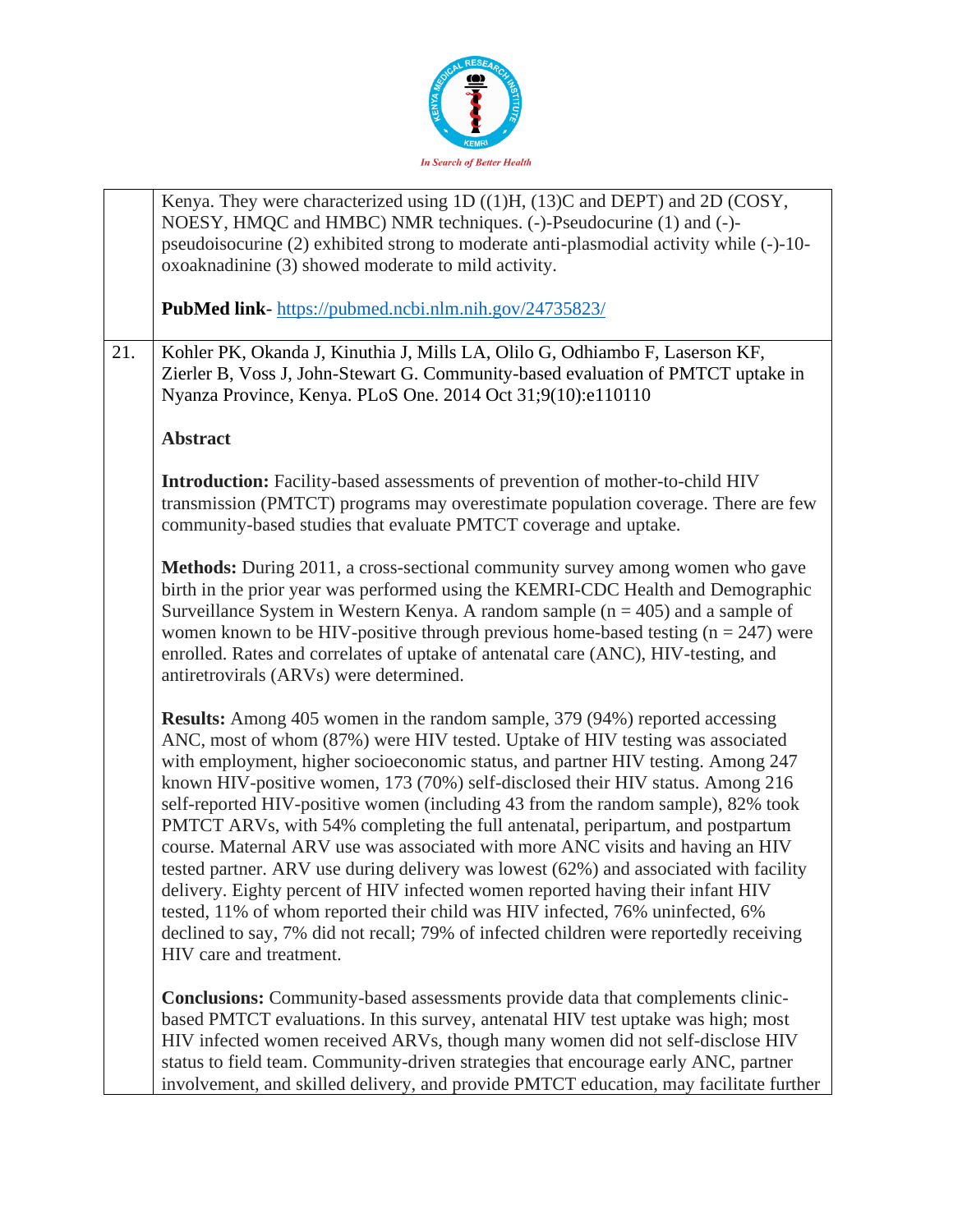

|     | reductions in vertical transmission.                                                                                                                                                                                                                                                                                                                                                                                                                                                                                                                                                                                                                                                                                                                                                                                                                                                                                                                                                                                          |
|-----|-------------------------------------------------------------------------------------------------------------------------------------------------------------------------------------------------------------------------------------------------------------------------------------------------------------------------------------------------------------------------------------------------------------------------------------------------------------------------------------------------------------------------------------------------------------------------------------------------------------------------------------------------------------------------------------------------------------------------------------------------------------------------------------------------------------------------------------------------------------------------------------------------------------------------------------------------------------------------------------------------------------------------------|
|     | PubMed link-https://pubmed.ncbi.nlm.nih.gov/25360758/                                                                                                                                                                                                                                                                                                                                                                                                                                                                                                                                                                                                                                                                                                                                                                                                                                                                                                                                                                         |
| 22. | Preston MD, Campino S, Assefa SA, Echeverry DF, Ocholla H, Amambua-Ngwa A,<br>Stewart LB, Conway DJ, Borrmann S, Michon P, Zongo I, Ouédraogo JB, Djimde AA,<br>Doumbo OK, Nosten F, Pain A, Bousema T, Drakeley CJ, Fairhurst RM, Sutherland<br>CJ, Roper C, Clark TG. A barcode of organellar genome polymorphisms identifies<br>the geographic origin of Plasmodium falciparum strains. Nat Commun. 2014 Jun<br>13;5:4052                                                                                                                                                                                                                                                                                                                                                                                                                                                                                                                                                                                                  |
|     | <b>Abstract</b>                                                                                                                                                                                                                                                                                                                                                                                                                                                                                                                                                                                                                                                                                                                                                                                                                                                                                                                                                                                                               |
|     | Malaria is a major public health problem that is actively being addressed in a global<br>eradication campaign. Increased population mobility through international air travel has<br>elevated the risk of re-introducing parasites to elimination areas and dispersing drug-<br>resistant parasites to new regions. A simple genetic marker that quickly and accurately<br>identifies the geographic origin of infections would be a valuable public health tool for<br>locating the source of imported outbreaks. Here we analyse the mitochondrion and<br>apicoplast genomes of 711 Plasmodium falciparum isolates from 14 countries, and find<br>evidence that they are non-recombining and co-inherited. The high degree of linkage<br>produces a panel of relatively few single-nucleotide polymorphisms (SNPs) that is<br>geographically informative. We design a 23-SNP barcode that is highly predictive<br>(~92%) and easily adapted to aid case management in the field and survey parasite<br>migration worldwide. |
|     | <b>PubMed link-</b> https://pubmed.ncbi.nlm.nih.gov/24923250/                                                                                                                                                                                                                                                                                                                                                                                                                                                                                                                                                                                                                                                                                                                                                                                                                                                                                                                                                                 |
| 23. | Malaria Genomic Epidemiology Network; Malaria Genomic Epidemiology Network.<br>Reappraisal of known malaria resistance loci in a large multicenter study. Nat<br>Genet. 2014 Nov; 46(11): 1197-204<br><b>Abstract</b>                                                                                                                                                                                                                                                                                                                                                                                                                                                                                                                                                                                                                                                                                                                                                                                                         |
|     | Many human genetic associations with resistance to malaria have been reported, but few<br>have been reliably replicated. We collected data on 11,890 cases of severe malaria due<br>to Plasmodium falciparum and 17,441 controls from 12 locations in Africa, Asia and<br>Oceania. We tested 55 SNPs in 27 loci previously reported to associate with severe<br>malaria. There was evidence of association at $P < 1 \times 10(-4)$ with the HBB, ABO,<br>ATP2B4, G6PD and CD40LG loci, but previously reported associations at 22 other loci<br>did not replicate in the multicenter analysis. The large sample size made it possible to<br>identify authentic genetic effects that are heterogeneous across populations or                                                                                                                                                                                                                                                                                                  |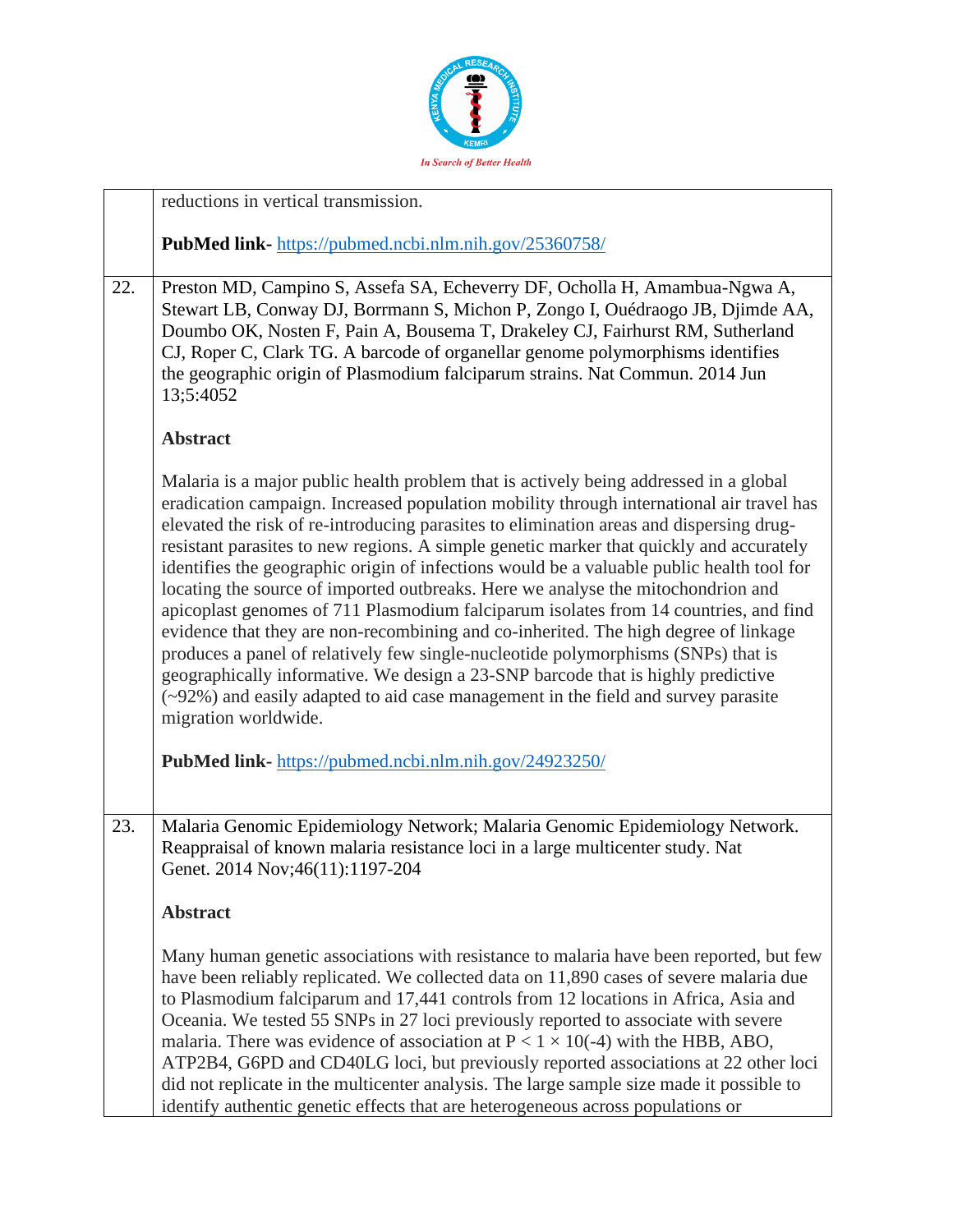

|     | phenotypes, with a striking example being the main African form of G6PD deficiency,<br>which reduced the risk of cerebral malaria but increased the risk of severe malarial<br>anemia. The finding that G6PD deficiency has opposing effects on different fatal<br>complications of P. falciparum infection indicates that the evolutionary origins of this<br>common human genetic disorder are more complex than previously supposed.                                                                                                                                                                                                                                                                       |
|-----|---------------------------------------------------------------------------------------------------------------------------------------------------------------------------------------------------------------------------------------------------------------------------------------------------------------------------------------------------------------------------------------------------------------------------------------------------------------------------------------------------------------------------------------------------------------------------------------------------------------------------------------------------------------------------------------------------------------|
|     | <b>PubMed link-</b> https://pubmed.ncbi.nlm.nih.gov/25261933/                                                                                                                                                                                                                                                                                                                                                                                                                                                                                                                                                                                                                                                 |
| 24. | English M, Gathara D, Mwinga S, Ayieko P, Opondo C, Aluvaala J, Kihuba E,<br>Mwaniki P, Were F, Irimu G, Wasunna A, Mogoa W, Nyamai R. Adoption of<br>recommended practices and basic technologies in a low-income setting. Arch Dis<br>Child. 2014 May; 99(5): 452-6                                                                                                                                                                                                                                                                                                                                                                                                                                         |
|     | <b>Abstract</b>                                                                                                                                                                                                                                                                                                                                                                                                                                                                                                                                                                                                                                                                                               |
|     | <b>Objective:</b> In global health considerable attention is focused on the search for<br>innovations; however, reports tracking their adoption in routine hospital settings from<br>low-income countries are absent.                                                                                                                                                                                                                                                                                                                                                                                                                                                                                         |
|     | <b>Design and setting:</b> We used data collected on a consistent panel of indicators during<br>four separate cross-sectional, hospital surveys in Kenya to track changes over a period<br>of 11 years (2002-2012).                                                                                                                                                                                                                                                                                                                                                                                                                                                                                           |
|     | Main outcome measures: Basic resource availability, use of diagnostics and uptake of<br>recommended practices.                                                                                                                                                                                                                                                                                                                                                                                                                                                                                                                                                                                                |
|     | <b>Results:</b> There appeared little change in availability of a panel of 28 basic resources<br>(median 71% in 2002 to 82% in 2012) although availability of specific feeds for severe<br>malnutrition and vitamin K improved. Use of blood glucose and HIV testing increased<br>but remained inappropriately low throughout. Commonly (malaria) and uncommonly<br>(lumbar puncture) performed diagnostic tests frequently failed to inform practice while<br>pulse oximetry, a simple and cheap technology, was rarely available even in 2012.<br>However, increasing adherence to prescribing guidance occurred during a period from<br>2006 to 2012 in which efforts were made to disseminate guidelines. |
|     | <b>Conclusions:</b> Findings suggest changes in clinical practices possibly linked to<br>dissemination of guidelines at reasonable scale. However, full availability of basic<br>resources was not attained and major gaps likely exist between the potential and actual<br>impacts of simple diagnostics and technologies representing problems with availability,<br>adoption and successful utilisation. These findings are relevant to debates on scaling up<br>in low-income settings and to those developing novel therapeutic or diagnostic                                                                                                                                                            |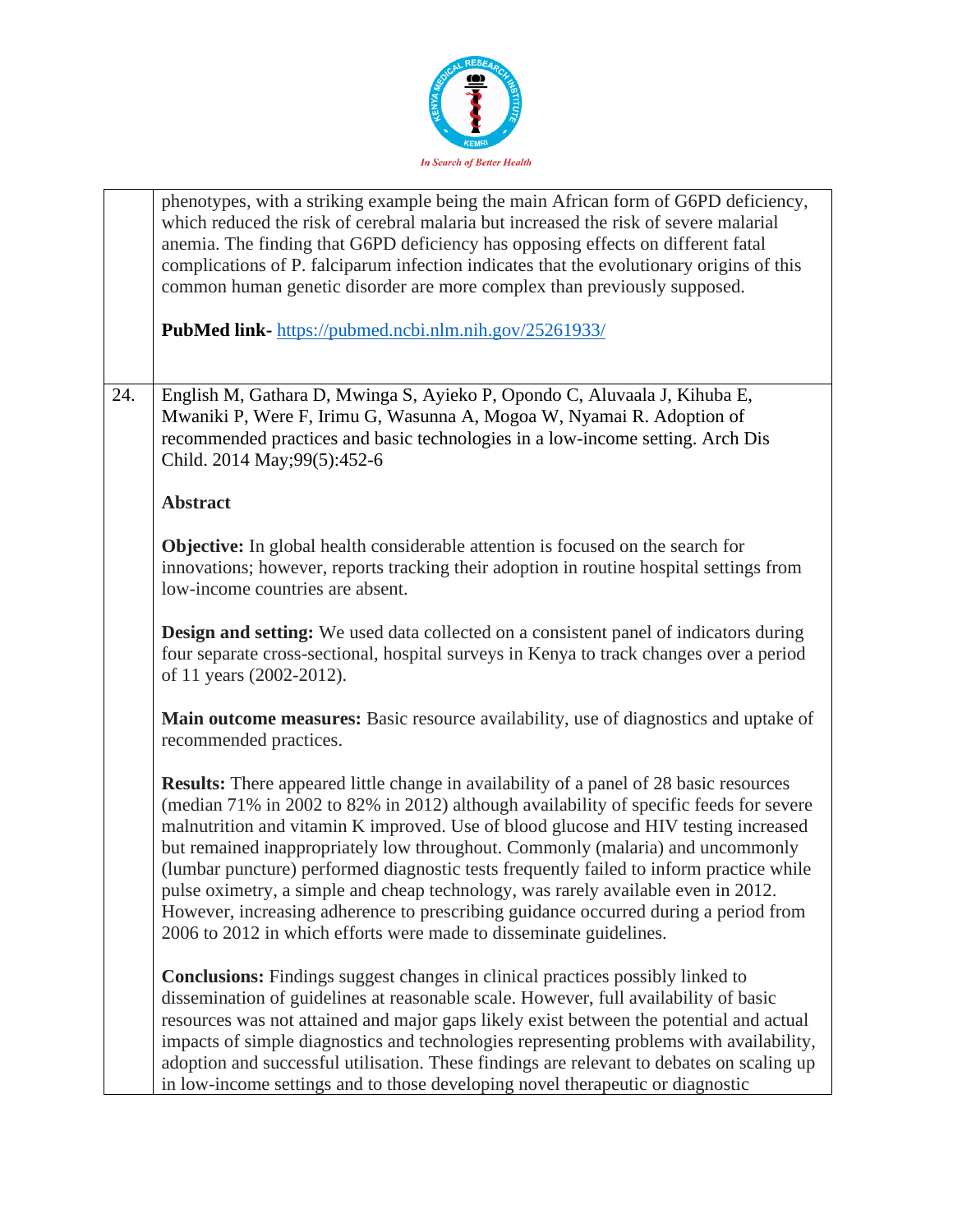

|     | interventions.                                                                                                                                                                                                                                                                                                                                                                                                                                                                                                                                                                                                                                                                                     |
|-----|----------------------------------------------------------------------------------------------------------------------------------------------------------------------------------------------------------------------------------------------------------------------------------------------------------------------------------------------------------------------------------------------------------------------------------------------------------------------------------------------------------------------------------------------------------------------------------------------------------------------------------------------------------------------------------------------------|
|     | PubMed link-https://pubmed.ncbi.nlm.nih.gov/24482351/                                                                                                                                                                                                                                                                                                                                                                                                                                                                                                                                                                                                                                              |
| 25. | Githinji S, Kigen S, Memusi D, Nyandigisi A, Wamari A, Muturi A, Jagoe G,<br>Ziegler R, Snow RW, Zurovac D. Using mobile phone text messaging for malaria<br>surveillance in rural Kenya. Malar J. 2014 Mar 19;13:107                                                                                                                                                                                                                                                                                                                                                                                                                                                                              |
|     | <b>Abstract</b>                                                                                                                                                                                                                                                                                                                                                                                                                                                                                                                                                                                                                                                                                    |
|     | Background: Effective surveillance systems are required to track malaria testing and<br>treatment practices. A 26-week study "SMS for Life" was piloted in five rural districts<br>of Kenya to examine whether SMS reported surveillance data could ensure real-time<br>visibility of accurate data and their use by district managers to impact on malaria case-<br>management.                                                                                                                                                                                                                                                                                                                   |
|     | Methods: Health workers from 87 public health facilities used their personal mobile<br>phones to send a weekly structured SMS text message reporting the counts of four basic<br>surveillance data elements to a web-based system accessed by district managers.<br>Longitudinal monitoring of SMS reported data through the web-based system and two<br>rounds of cross-sectional health facility surveys were done to validate accuracy of data.                                                                                                                                                                                                                                                 |
|     | <b>Results:</b> Mean response rates were 96% with 87% of facilities reporting on time. Fifty-<br>eight per cent of surveillance data parameters were accurately reported. Overall mean<br>testing rates were 37% with minor weekly variations ranging from 32 to 45%. Overall<br>test positivity rate was 24% (weekly range: 17-37%). Ratio of anti-malarial treatments<br>to test positive cases was 1.7:1 (weekly range: 1.3:1-2.2:1). District specific trends<br>showed fluctuating patterns in testing rates without notable improvement over time but<br>the ratio of anti-malarial treatments to test positive cases improved over short periods of<br>time in three out of five districts. |
|     | <b>Conclusions:</b> The study demonstrated the feasibility of using simple mobile phone text<br>messages to transmit timely surveillance data from peripheral health facilities to higher<br>levels. However, accuracy of data reported was suboptimal. Future work should focus<br>on improving quality of SMS reported surveillance data.                                                                                                                                                                                                                                                                                                                                                        |
|     | PubMed link- https://pubmed.ncbi.nlm.nih.gov/24642130/                                                                                                                                                                                                                                                                                                                                                                                                                                                                                                                                                                                                                                             |
| 26. | Wakaba M, Mbindyo P, Ochieng J, Kiriinya R, Todd J, Waudo A, Noor A, Rakuom<br>C, Rogers M, English M. The public sector nursing workforce in Kenya: a county-<br>level analysis. Hum Resour Health. 2014 Jan 27;12:6                                                                                                                                                                                                                                                                                                                                                                                                                                                                              |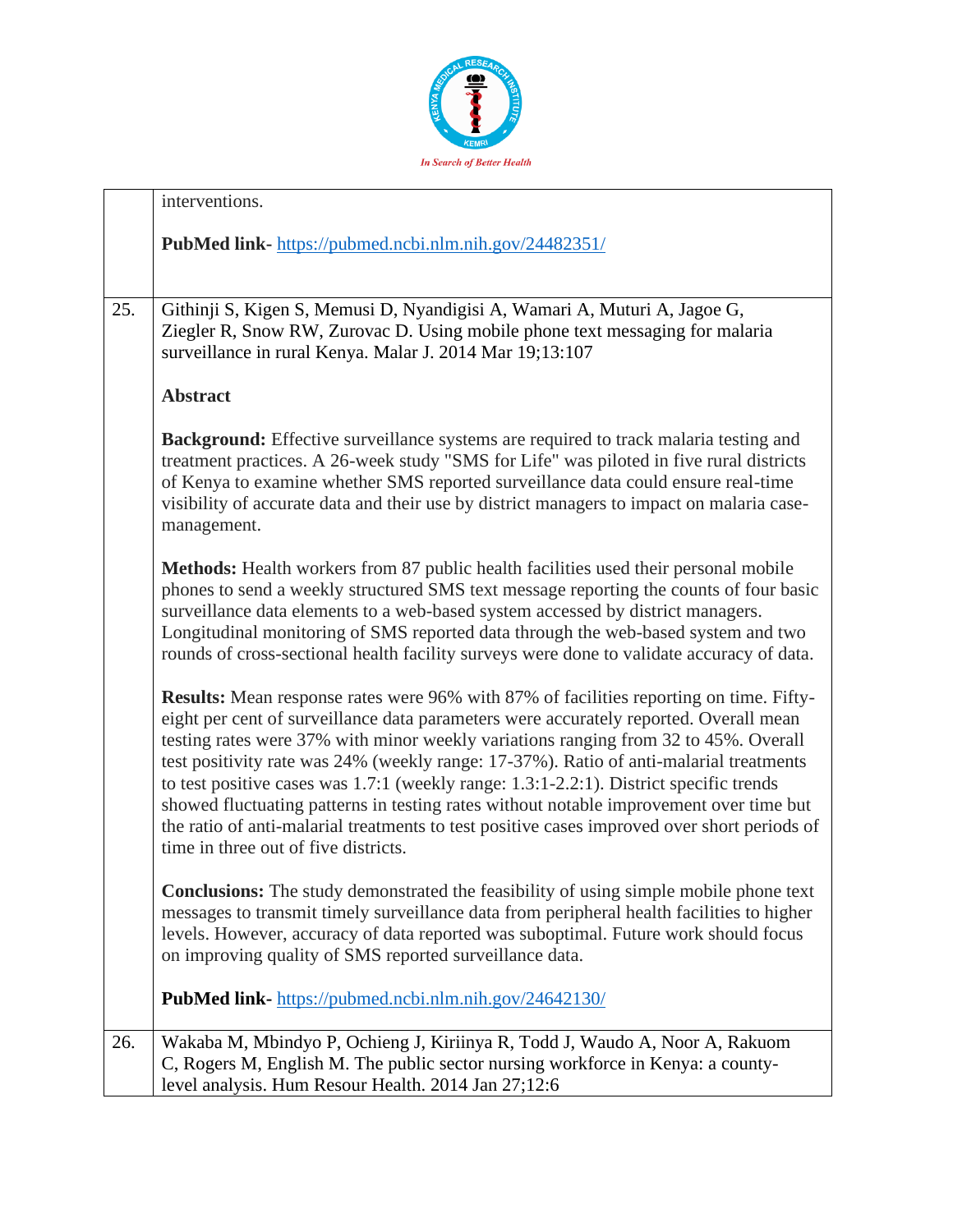

#### **Abstract**

|     | <b>Background:</b> Kenya's human resources for health shortage is well documented, yet in<br>line with the new constitution, responsibility for health service delivery will be<br>devolved to 47 new county administrations. This work describes the public sector<br>nursing workforce likely to be inherited by the counties, and examines the relationships<br>between nursing workforce density and key indicators.                                                                                                                                                                                                     |
|-----|------------------------------------------------------------------------------------------------------------------------------------------------------------------------------------------------------------------------------------------------------------------------------------------------------------------------------------------------------------------------------------------------------------------------------------------------------------------------------------------------------------------------------------------------------------------------------------------------------------------------------|
|     | Methods: National nursing deployment data linked to nursing supply data were used<br>and analyzed using statistical and geographical analysis software. Data on nurses<br>deployed in national referral hospitals and on nurses deployed in non-public sector<br>facilities were excluded from main analyses. The densities and characteristics of the<br>public sector nurses across the counties were obtained and examined against an index of<br>county remoteness, and the nursing densities were correlated with five key indicators.                                                                                  |
|     | <b>Results:</b> Of the 16,371 nurses in the public non-tertiary sector, 76% are women and<br>53% are registered nurses, with 35% of the nurses aged 40 to 49 years. The nursing<br>densities across counties range from $1.2$ to $0.08$ per $1,000$ population. There are<br>statistically significant associations of the nursing densities with a measure of health<br>spending per capita (P value = $0.0028$ ) and immunization rates (P value = $0.0018$ ). A<br>higher county remoteness index is associated with explaining lower female to male ratio<br>of public sector nurses across counties (P value < 0.0001). |
|     | <b>Conclusions:</b> An overall shortage of nurses (range of $1.2$ to $0.08$ per $1,000$ ) in the<br>public sector countrywide is complicated by mal-distribution and varying workforce<br>characteristics (for example, age profile) across counties. All stakeholders should<br>support improvements in human resources information systems and help address<br>personnel shortages and mal-distribution if equitable, quality health-care delivery in the<br>counties is to be achieved.                                                                                                                                   |
|     | PubMed link-https://pubmed.ncbi.nlm.nih.gov/24467776/                                                                                                                                                                                                                                                                                                                                                                                                                                                                                                                                                                        |
| 27. | Olotu A, Clement F, Jongert E, Vekemans J, Njuguna P, Ndungu FM, Marsh K,<br>Leroux-Roels G, Bejon P. Avidity of anti-circumsporozoite antibodies following<br>vaccination with RTS, S/AS01E in young children. PLoS One. 2014 Dec<br>15;9(12):e115126.                                                                                                                                                                                                                                                                                                                                                                      |
|     | <b>Abstract</b>                                                                                                                                                                                                                                                                                                                                                                                                                                                                                                                                                                                                              |
|     | Background: The nature of protective immune responses elicited by immunization with<br>the candidate malaria vaccine RTS,S is still incompletely understood. Antibody levels<br>correlate with protection against malaria infection, but considerable variation in                                                                                                                                                                                                                                                                                                                                                           |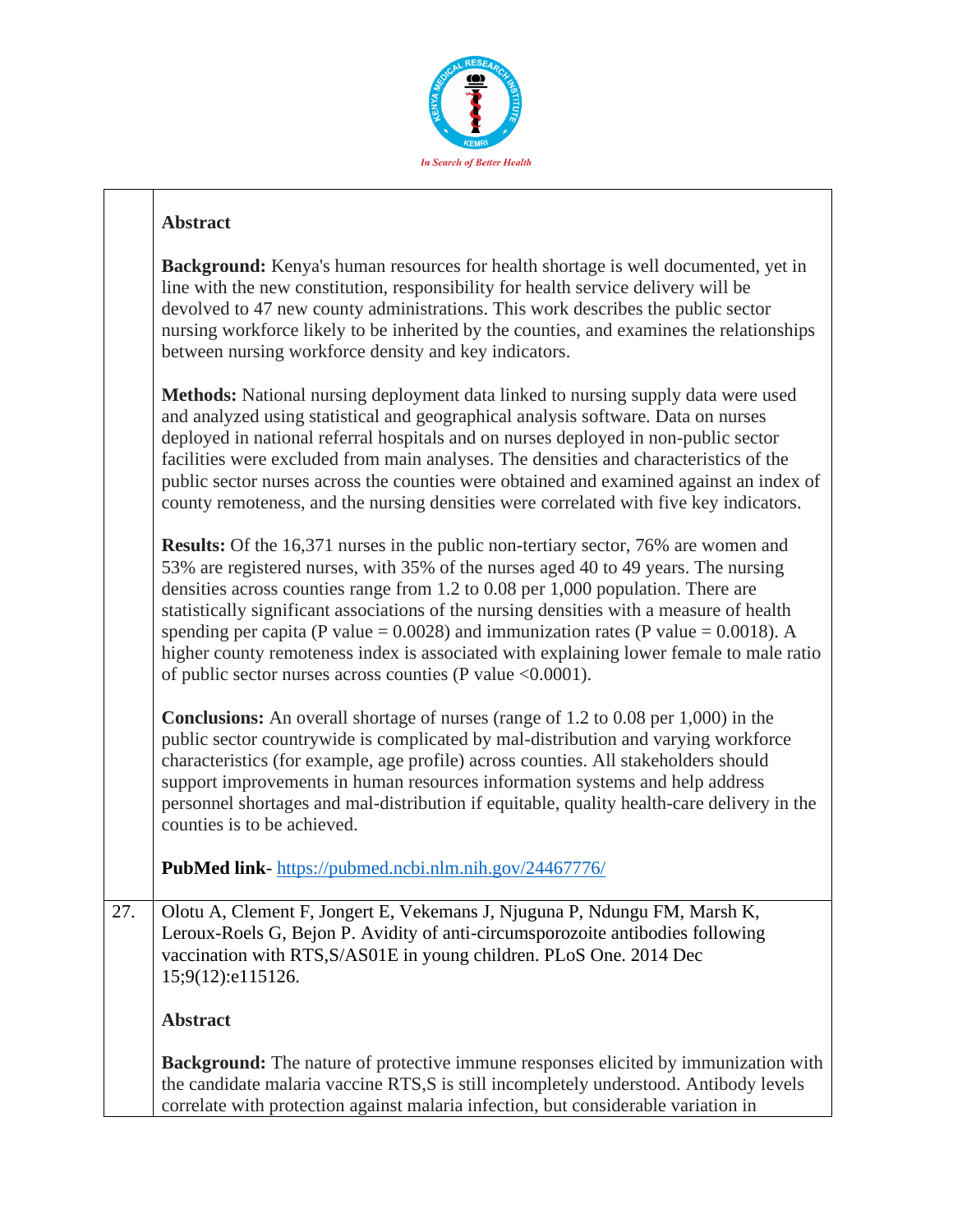

|     | outcome is unexplained (e.g., children may experience malaria despite high anti-                                                                                                                                                                                                                                                                                                                                                                                                                                                                                                                                                                                                                                                                                                                                                                                                                                                                                                                                                                                                                                                                                                                                                                                                                                         |
|-----|--------------------------------------------------------------------------------------------------------------------------------------------------------------------------------------------------------------------------------------------------------------------------------------------------------------------------------------------------------------------------------------------------------------------------------------------------------------------------------------------------------------------------------------------------------------------------------------------------------------------------------------------------------------------------------------------------------------------------------------------------------------------------------------------------------------------------------------------------------------------------------------------------------------------------------------------------------------------------------------------------------------------------------------------------------------------------------------------------------------------------------------------------------------------------------------------------------------------------------------------------------------------------------------------------------------------------|
|     | circumsporozoite [CS] titers).                                                                                                                                                                                                                                                                                                                                                                                                                                                                                                                                                                                                                                                                                                                                                                                                                                                                                                                                                                                                                                                                                                                                                                                                                                                                                           |
|     | Methods and findings: We measured the avidity index (AI) of the anti-CS antibodies<br>raised in subgroup of 5-17 month old children in Kenya who were vaccinated with three<br>doses of RTS, S/AS01E between March and August 2007. We evaluated the association<br>between the AI and the subsequent risk of clinical malaria. We selected 19 cases (i.e.,<br>with clinical malaria) and 42 controls (i.e., without clinical malaria), matching for anti-<br>CS antibody levels and malaria exposure. We assessed their sera collected 1 month after<br>the third dose of the vaccine, in March 2008 (range 4-10 months after the third vaccine),<br>and at 12 months after the third vaccine dose. The mean AI was 45.2 (95% CI: 42.4 to<br>48.1), 45.3 (95% CI: 41.4 to 49.1) and 46.2 (95% CI; 43.2 to 49.3) at 1 month, in March<br>2008 (4-10 months), and at 12 months after the third vaccination, respectively ( $p = 0.9$ )<br>by ANOVA test for variation over time). The AI was not associated with protection<br>from clinical malaria (OR = 0.90; 95% CI: 0.49 to 1.66; $p = 0.74$ ). The AI was higher in<br>children with high malaria exposure, as measured using the weighted local prevalence<br>of malaria, compared to those with low malaria exposure at 1 month post dose 3 ( $p =$<br>$0.035$ ). |
|     | <b>Conclusion:</b> Our data suggest that in RTS, S/AS01E-vaccinated children residing in<br>malaria endemic countries, the avidity of anti-circumsporozoite antibodies, as measured<br>using an elution ELISA method, was not associated with protection from clinical<br>malaria. Prior natural malaria exposure might have primed the response to<br>RTS, S/AS01E vaccination.                                                                                                                                                                                                                                                                                                                                                                                                                                                                                                                                                                                                                                                                                                                                                                                                                                                                                                                                         |
|     | PubMed link-https://pubmed.ncbi.nlm.nih.gov/25506706/                                                                                                                                                                                                                                                                                                                                                                                                                                                                                                                                                                                                                                                                                                                                                                                                                                                                                                                                                                                                                                                                                                                                                                                                                                                                    |
| 28. |                                                                                                                                                                                                                                                                                                                                                                                                                                                                                                                                                                                                                                                                                                                                                                                                                                                                                                                                                                                                                                                                                                                                                                                                                                                                                                                          |
|     | Ngari MM, Waithira N, Chilengi R, Njuguna P, Lang T, Fegan G. Experience of<br>using an open source clinical trials data management software system in Kenya.<br>BMC Res Notes. 2014 Nov 26;7:845                                                                                                                                                                                                                                                                                                                                                                                                                                                                                                                                                                                                                                                                                                                                                                                                                                                                                                                                                                                                                                                                                                                        |
|     | <b>Abstract</b>                                                                                                                                                                                                                                                                                                                                                                                                                                                                                                                                                                                                                                                                                                                                                                                                                                                                                                                                                                                                                                                                                                                                                                                                                                                                                                          |
|     | <b>Background:</b> Clinical trials data management (CTDM) remains one of the many<br>challenges in running state of the art trials in resource-poor settings since most trials do<br>not allocate, or have available, sufficient resources for CTDM and because of poor<br>internet connectivity. Open-source software like OpenClinica could be a solution in<br>such scenarios.                                                                                                                                                                                                                                                                                                                                                                                                                                                                                                                                                                                                                                                                                                                                                                                                                                                                                                                                        |
|     | <b>Findings:</b> In 2007, the KEMRI-Wellcome Trust Research Programme (KWTRP)<br>adopted OpenClinica (OC) community edition, an open-source software system and we<br>share our experience and lessons learnt since its adoption. We have used OC in three                                                                                                                                                                                                                                                                                                                                                                                                                                                                                                                                                                                                                                                                                                                                                                                                                                                                                                                                                                                                                                                               |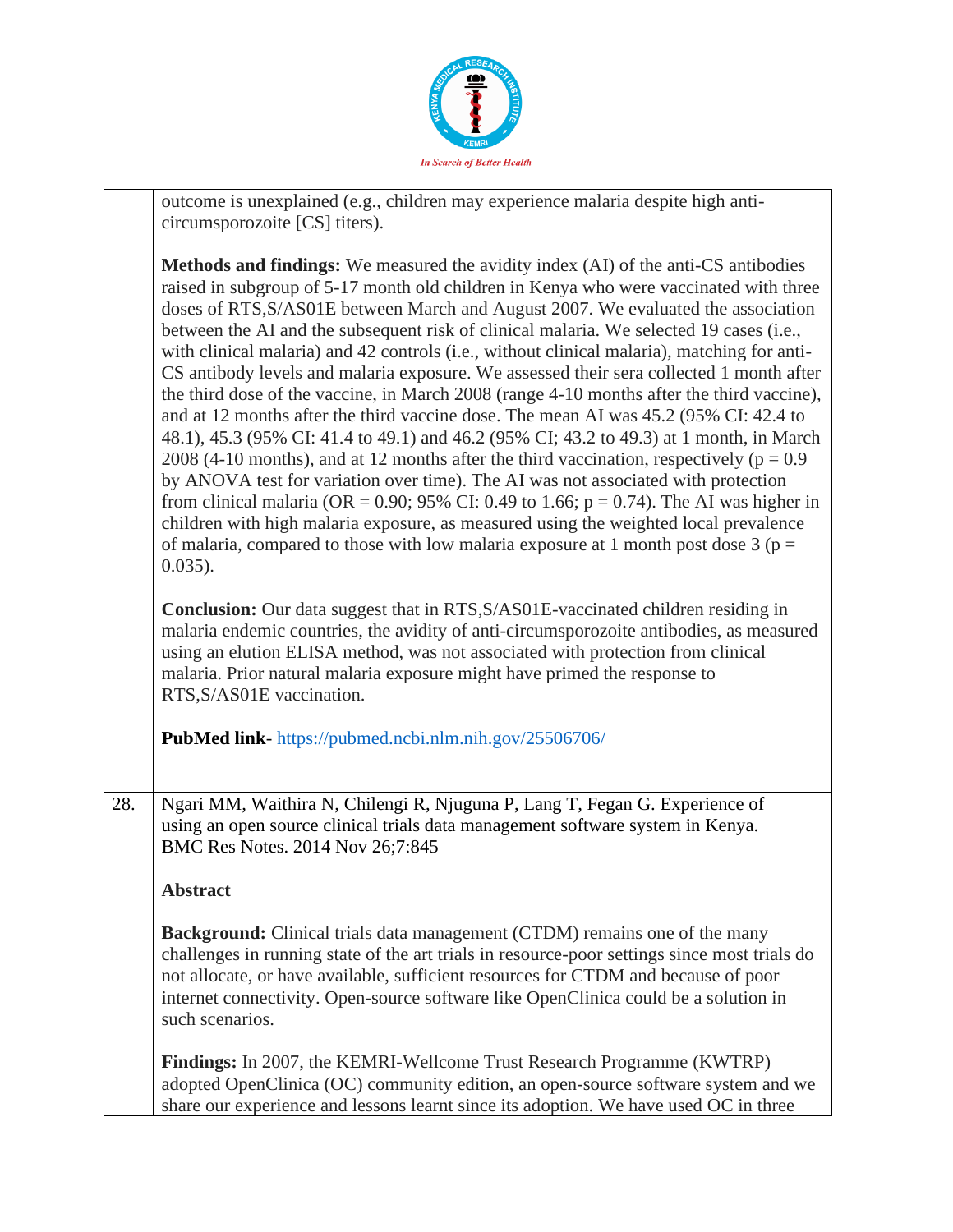

|     | different modes; direct remote data entry from sites through Global System for Mobile<br>Communications (GSM) modems, a centralized data centre approach where all data<br>from paper records were entered at a central location and an off-line approach where<br>data entry was done from a copy of database hosted on a field-site server laptop, then<br>data uploaded to a centralized server later. We have used OC in eleven trials/studies<br>with a cumulative number of participants in excess of 6000. These include large and<br>complex trials, with multiple sites recruiting in different regions of East Africa. In the<br>process, we have developed substantial local capacity through hands-on training and<br>mentorship, which we have now begun to share with other institutions in the region.                                                                                                                                                                                                                                                                                                                                                                                                                                                                                                                                                                                                                                                                                                                                        |
|-----|--------------------------------------------------------------------------------------------------------------------------------------------------------------------------------------------------------------------------------------------------------------------------------------------------------------------------------------------------------------------------------------------------------------------------------------------------------------------------------------------------------------------------------------------------------------------------------------------------------------------------------------------------------------------------------------------------------------------------------------------------------------------------------------------------------------------------------------------------------------------------------------------------------------------------------------------------------------------------------------------------------------------------------------------------------------------------------------------------------------------------------------------------------------------------------------------------------------------------------------------------------------------------------------------------------------------------------------------------------------------------------------------------------------------------------------------------------------------------------------------------------------------------------------------------------------|
|     | <b>Conclusions:</b> Our experience demonstrates that an open source data management<br>system to manage trials' data can be utilized to international industry standards in<br>resource-poor countries.                                                                                                                                                                                                                                                                                                                                                                                                                                                                                                                                                                                                                                                                                                                                                                                                                                                                                                                                                                                                                                                                                                                                                                                                                                                                                                                                                      |
|     | PubMed link-https://pubmed.ncbi.nlm.nih.gov/25424974/                                                                                                                                                                                                                                                                                                                                                                                                                                                                                                                                                                                                                                                                                                                                                                                                                                                                                                                                                                                                                                                                                                                                                                                                                                                                                                                                                                                                                                                                                                        |
| 29. | Otieno FO, Ndivo R, Oswago S, Ondiek J, Pals S, McLellan-Lemal E, Chen RT,<br>Chege W, Gray KM. Evaluation of syndromic management of sexually transmitted<br>infections within the Kisumu Incidence Cohort Study. Int J STD AIDS. 2014<br>Oct; 25(12): 851-9.                                                                                                                                                                                                                                                                                                                                                                                                                                                                                                                                                                                                                                                                                                                                                                                                                                                                                                                                                                                                                                                                                                                                                                                                                                                                                               |
|     | <b>Abstract</b>                                                                                                                                                                                                                                                                                                                                                                                                                                                                                                                                                                                                                                                                                                                                                                                                                                                                                                                                                                                                                                                                                                                                                                                                                                                                                                                                                                                                                                                                                                                                              |
|     | While laboratory aetiological diagnosis is considered the gold standard for diagnosis<br>and management of sexually transmitted infections (STIs), syndromic management has<br>been presented as a simplified and affordable approach for STI management in limited<br>resource settings. STI signs and symptoms were collected using staff-administered<br>computer-assisted personal interview and audio computer-assisted self-interview.<br>Participants underwent a medical examination and laboratory testing for common STIs.<br>The performance of syndromic management was assessed on the agreement between<br>interviewing methods as well as accurate diagnosis. We screened 846 participants, of<br>whom 88 (10.4%) received syndromic STI diagnosis while 272 (32.2%) received an<br>aetiological diagnosis. Agreement between syndromic and aetiological diagnoses was<br>very poor (overall kappa $= 0.09$ ). The most prevalent STI was herpes simplex virus type<br>2 and the percentage of persons with any STI was higher among women (48.6%) than<br>men $(15.6\%, p < 0.0001)$ . Agreement between audio computer-assisted self-interview<br>and computer-assisted personal interview interviewing methods for syndromic diagnosis<br>of STIs ranged from poor to good. Our findings suggest that syndromic management of<br>STIs is not a sufficient tool for STI diagnosis in this setting; development and<br>improvement of STI diagnostic capabilities through laboratory confirmation is needed<br>in resource-limited settings. |
|     | PubMed link-https://pubmed.ncbi.nlm.nih.gov/24516075/                                                                                                                                                                                                                                                                                                                                                                                                                                                                                                                                                                                                                                                                                                                                                                                                                                                                                                                                                                                                                                                                                                                                                                                                                                                                                                                                                                                                                                                                                                        |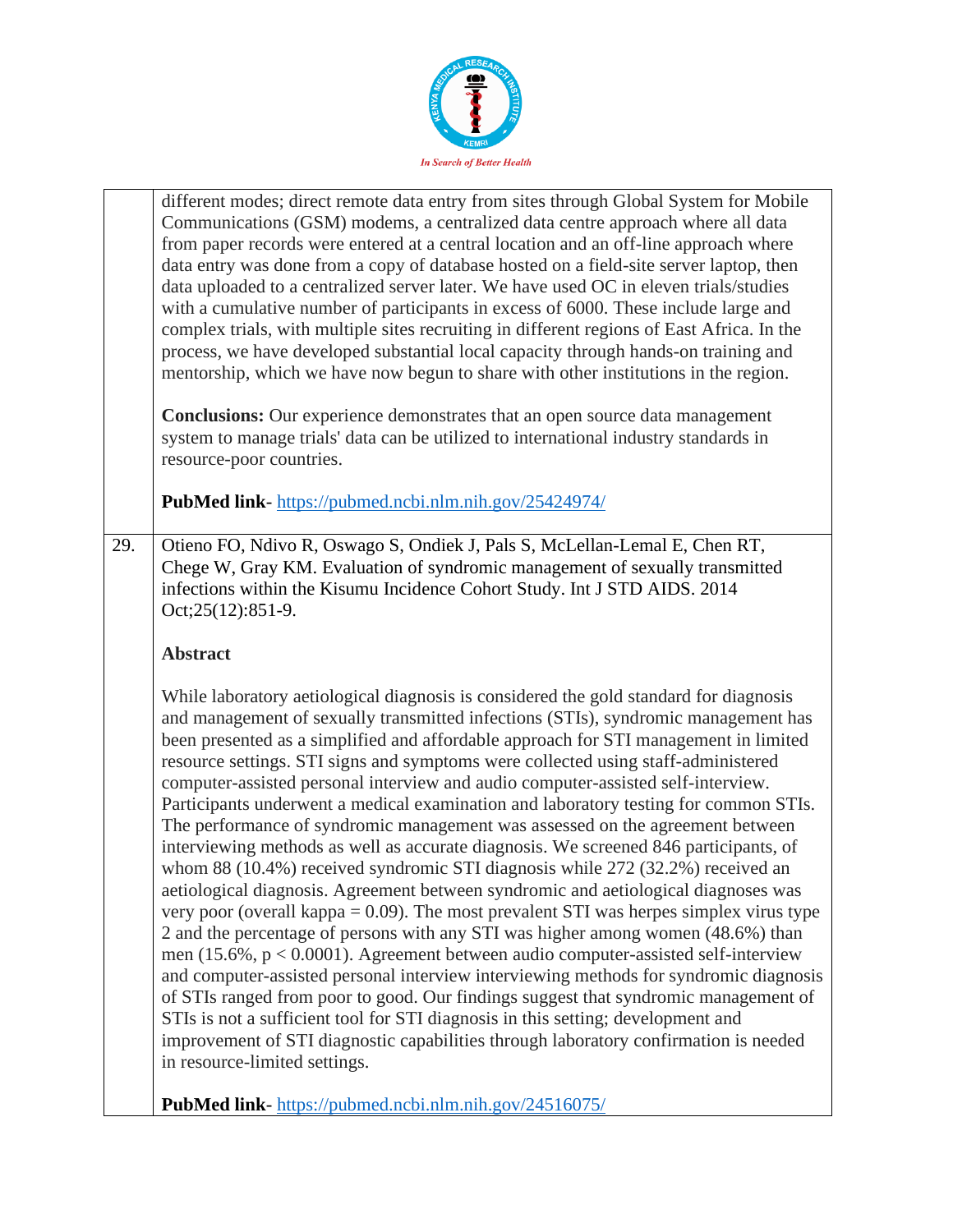

| 30. | Ibinda F, Wagner RG, Bertram MY, Ngugi AK, Bauni E, Vos T, Sander JW, Newton<br>CR. Burden of epilepsy in rural Kenya measured in disability-adjusted life<br>years. Epilepsia. 2014 Oct;55(10):1626-33                                                                                                                                                                                                                                                                                                                                                                                                                                                                                   |
|-----|-------------------------------------------------------------------------------------------------------------------------------------------------------------------------------------------------------------------------------------------------------------------------------------------------------------------------------------------------------------------------------------------------------------------------------------------------------------------------------------------------------------------------------------------------------------------------------------------------------------------------------------------------------------------------------------------|
|     | <b>Abstract</b>                                                                                                                                                                                                                                                                                                                                                                                                                                                                                                                                                                                                                                                                           |
|     | <b>Objectives:</b> The burden of epilepsy, in terms of both morbidity and mortality, is likely<br>to vary depending on the etiology (primary [genetic/unknown] vs. secondary<br>[structural/metabolic]) and with the use of antiepileptic drugs (AEDs). We estimated the<br>disability-adjusted life years (DALYs) and modeled the remission rates of active<br>convulsive epilepsy (ACE) using epidemiologic data collected over the last decade in<br>rural Kilifi, Kenya.                                                                                                                                                                                                              |
|     | Methods: We used measures of prevalence, incidence, and mortality to model the<br>remission of epilepsy using disease-modeling software (DisMod II). DALYs were<br>calculated as the sum of Years Lost to Disability (YLD) and Years of Life Lost (YLL)<br>due to premature death using the prevalence approach, with disability weights (DWs)<br>from the 2010 Global Burden of Disease (GBD) study. DALYs were calculated with R<br>statistical software with the associated uncertainty intervals (UIs) computed by<br>bootstrapping.                                                                                                                                                  |
|     | <b>Results:</b> A total of 1,005 (95% UI 797-1,213) DALYs were lost to ACE, which is 433<br>(95% UI 393-469) DALYs lost per 100,000 people. Twenty-six percent<br>(113/100,000/year, 95% UI 106-117) of the DALYs were due to YLD and 74%<br>(320/100,000/year, 95% UI 248-416) to YLL. Primary epilepsy accounted for fewer<br>DALYs than secondary epilepsy (98 vs. 334 DALYs per 100,000 people). Those taking<br>AEDs contributed fewer DALYs than those not taking AEDs (167 vs. 266 DALYs per<br>100,000 people). The proportion of people with ACE in remission per year was<br>estimated at 11.0% in males and 12.0% in females, with highest rates in the 0-5 year age<br>group. |
|     | <b>Significance:</b> The DALYs for ACE are high in rural Kenya, but less than the estimates<br>of 2010 GBD study. Three-fourths of DALYs resulted from secondary epilepsy. Use of<br>AEDs was associated with 40% reduction of DALYs. Improving adherence to AEDs<br>may reduce the burden of epilepsy in this area.                                                                                                                                                                                                                                                                                                                                                                      |
|     | <b>PubMed link-</b> https://pubmed.ncbi.nlm.nih.gov/25131901/                                                                                                                                                                                                                                                                                                                                                                                                                                                                                                                                                                                                                             |
| 31. | Ocholla H, Preston MD, Mipando M, Jensen AT, Campino S, MacInnis B, Alcock<br>D, Terlouw A, Zongo I, Oudraogo JB, Djimde AA, Assefa S, Doumbo OK, Borrmann<br>S, Nzila A, Marsh K, Fairhurst RM, Nosten F, Anderson TJ, Kwiatkowski DP, Craig A,                                                                                                                                                                                                                                                                                                                                                                                                                                          |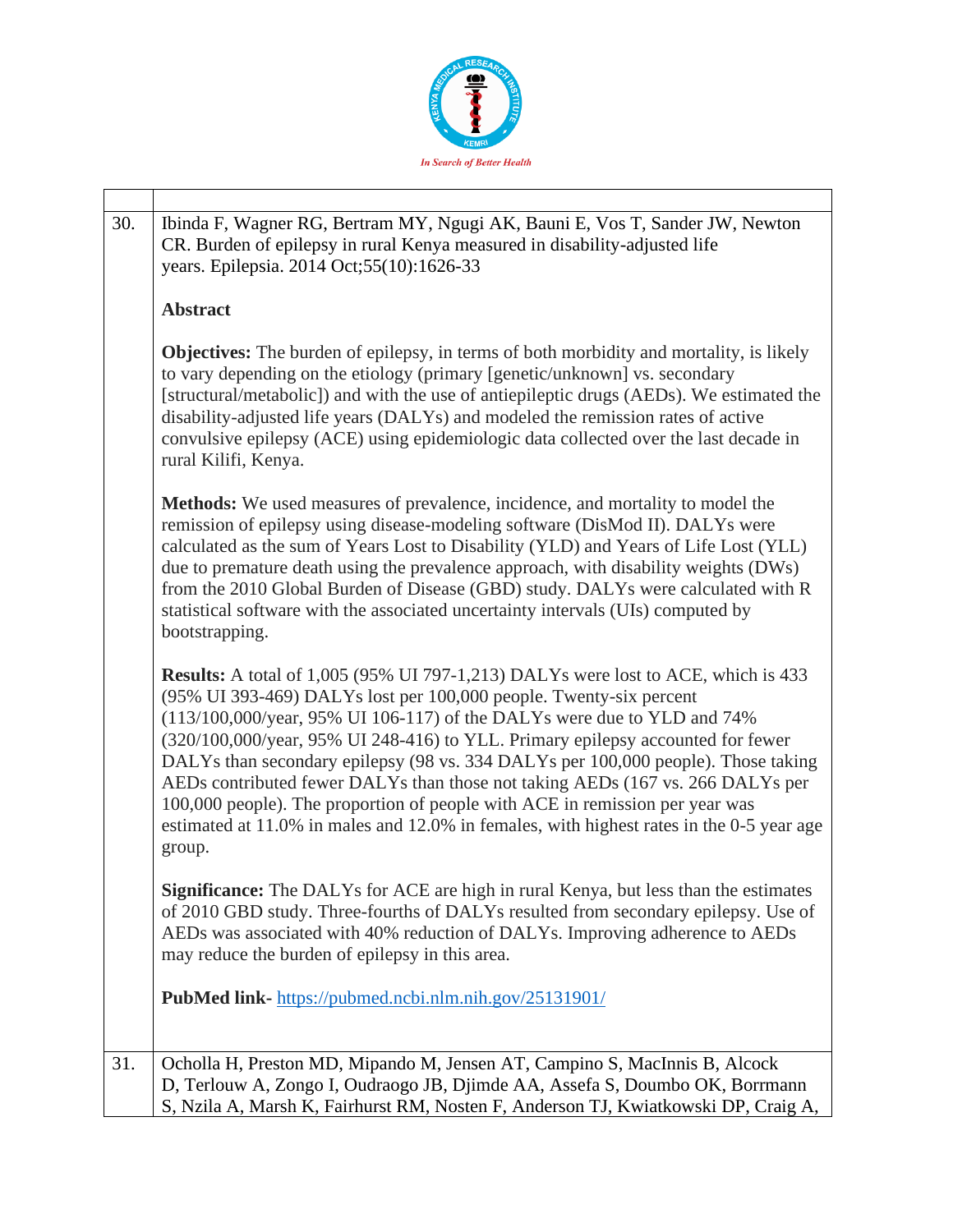

|     | Clark TG, Montgomery J. Whole-genome scans provide evidence of adaptive<br>evolution in Malawian Plasmodium falciparum isolates. J Infect Dis. 2014 Dec<br>15;210(12):1991-2000.                                                                                                                                                                                                                                                                                                                                                                                                                                                                                                                                                                                                                                                                                                                                                              |
|-----|-----------------------------------------------------------------------------------------------------------------------------------------------------------------------------------------------------------------------------------------------------------------------------------------------------------------------------------------------------------------------------------------------------------------------------------------------------------------------------------------------------------------------------------------------------------------------------------------------------------------------------------------------------------------------------------------------------------------------------------------------------------------------------------------------------------------------------------------------------------------------------------------------------------------------------------------------|
|     | <b>Abstract</b>                                                                                                                                                                                                                                                                                                                                                                                                                                                                                                                                                                                                                                                                                                                                                                                                                                                                                                                               |
|     | <b>Background:</b> Selection by host immunity and antimalarial drugs has driven extensive<br>adaptive evolution in Plasmodium falciparum and continues to produce ever-changing<br>landscapes of genetic variation.                                                                                                                                                                                                                                                                                                                                                                                                                                                                                                                                                                                                                                                                                                                           |
|     | Methods: We performed whole-genome sequencing of 69 P. falciparum isolates from<br>Malawi and used population genetics approaches to investigate genetic diversity and<br>population structure and identify loci under selection.                                                                                                                                                                                                                                                                                                                                                                                                                                                                                                                                                                                                                                                                                                             |
|     | <b>Results:</b> High genetic diversity ( $\pi$ = 2.4 $\times$ 10(-4)), moderately high multiplicity of<br>infection (2.7), and low linkage disequilibrium (500-bp) were observed in Chikhwawa<br>District, Malawi, an area of high malaria transmission. Allele frequency-based tests<br>provided evidence of recent population growth in Malawi and detected potential targets<br>of host immunity and candidate vaccine antigens. Comparison of the sequence variation<br>between isolates from Malawi and those from 5 geographically dispersed countries<br>(Kenya, Burkina Faso, Mali, Cambodia, and Thailand) detected population genetic<br>differences between Africa and Asia, within Southeast Asia, and within Africa.<br>Haplotype-based tests of selection to sequence data from all 6 populations identified<br>signals of directional selection at known drug-resistance loci, including pfcrt, pfdhps,<br>pfmdr1, and pfgch1. |
|     | <b>Conclusions:</b> The sequence variations observed at drug-resistance loci reflect<br>differences in each country's historical use of antimalarial drugs and may be useful in<br>formulating local malaria treatment guidelines.                                                                                                                                                                                                                                                                                                                                                                                                                                                                                                                                                                                                                                                                                                            |
|     | <b>PubMed link-</b> https://pubmed.ncbi.nlm.nih.gov/24948693/                                                                                                                                                                                                                                                                                                                                                                                                                                                                                                                                                                                                                                                                                                                                                                                                                                                                                 |
| 32. | Madan J, Ades AE, Price M, Maitland K, Jemutai J, Revill P, Welton NJ.<br>Strategies for efficient computation of the expected value of partial perfect<br>information. Med Decis Making. 2014 Apr;34(3):327-42                                                                                                                                                                                                                                                                                                                                                                                                                                                                                                                                                                                                                                                                                                                               |
|     | <b>Abstract</b>                                                                                                                                                                                                                                                                                                                                                                                                                                                                                                                                                                                                                                                                                                                                                                                                                                                                                                                               |
|     | Expected value of information methods evaluate the potential health benefits that can be<br>obtained from conducting new research to reduce uncertainty in the parameters of a<br>cost-effectiveness analysis model, hence reducing decision uncertainty. Expected value<br>of partial perfect information (EVPPI) provides an upper limit to the health gains that<br>can be obtained from conducting a new study on a subset of parameters in the cost-                                                                                                                                                                                                                                                                                                                                                                                                                                                                                     |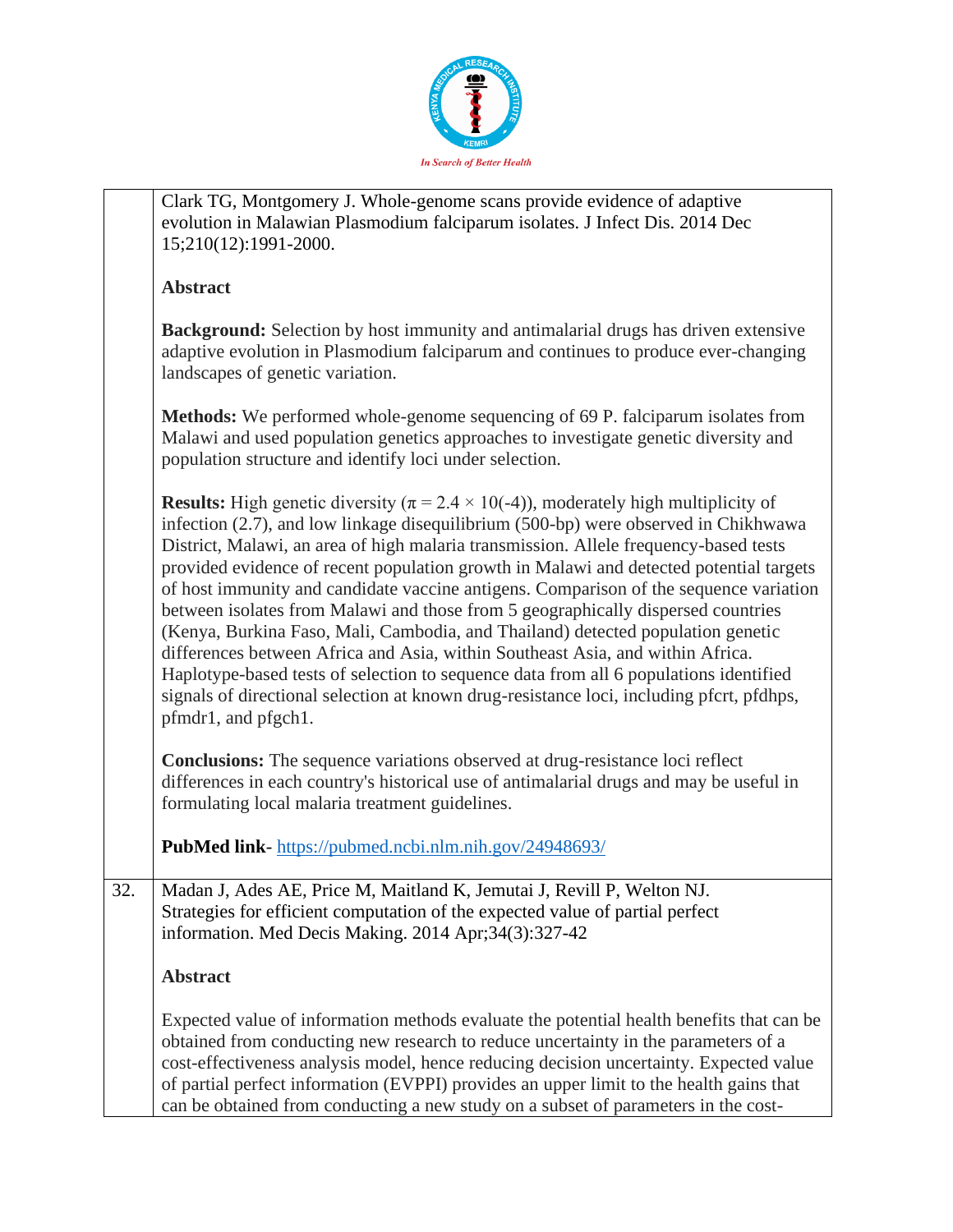

|     | effectiveness analysis and can therefore be used as a sensitivity analysis to identify<br>parameters that most contribute to decision uncertainty and to help guide decisions<br>around which types of study are of most value to prioritize for funding. A common<br>general approach is to use nested Monte Carlo simulation to obtain an estimate of<br>EVPPI. This approach is computationally intensive, can lead to significant sampling<br>bias if an inadequate number of inner samples are obtained, and incorrect results can be<br>obtained if correlations between parameters are not dealt with appropriately. In this<br>article, we set out a range of methods for estimating EVPPI that avoid the need for<br>nested simulation: reparameterization of the net benefit function, Taylor series<br>approximations, and restricted cubic spline estimation of conditional expectations. For<br>each method, we set out the generalized functional form that net benefit must take for<br>the method to be valid. By specifying this functional form, our methods are able to<br>focus on components of the model in which approximation is required, avoiding the<br>complexities involved in developing statistical approximations for the model as a whole.<br>Our methods also allow for any correlations that might exist between model parameters.<br>We illustrate the methods using an example of fluid resuscitation in African children<br>with severe malaria.<br>PubMed link-https://pubmed.ncbi.nlm.nih.gov/24449434/ |
|-----|-------------------------------------------------------------------------------------------------------------------------------------------------------------------------------------------------------------------------------------------------------------------------------------------------------------------------------------------------------------------------------------------------------------------------------------------------------------------------------------------------------------------------------------------------------------------------------------------------------------------------------------------------------------------------------------------------------------------------------------------------------------------------------------------------------------------------------------------------------------------------------------------------------------------------------------------------------------------------------------------------------------------------------------------------------------------------------------------------------------------------------------------------------------------------------------------------------------------------------------------------------------------------------------------------------------------------------------------------------------------------------------------------------------------------------------------------------------------------------------------------------------------------------------------------|
| 33. | Njue M, Kombe F, Mwalukore S, Molyneux S, Marsh V. What are fair study<br>benefits in international health research? Consulting community members in<br>Kenya. PLoS One. 2014 Dec 3;9(12):e113112.                                                                                                                                                                                                                                                                                                                                                                                                                                                                                                                                                                                                                                                                                                                                                                                                                                                                                                                                                                                                                                                                                                                                                                                                                                                                                                                                              |
|     |                                                                                                                                                                                                                                                                                                                                                                                                                                                                                                                                                                                                                                                                                                                                                                                                                                                                                                                                                                                                                                                                                                                                                                                                                                                                                                                                                                                                                                                                                                                                                 |
|     | <b>Abstract</b>                                                                                                                                                                                                                                                                                                                                                                                                                                                                                                                                                                                                                                                                                                                                                                                                                                                                                                                                                                                                                                                                                                                                                                                                                                                                                                                                                                                                                                                                                                                                 |
|     | <b>Background:</b> Planning study benefits and payments for participants in international<br>health research in low- income settings can be a difficult and controversial process, with<br>particular challenges in balancing risks of undue inducement and exploitation and<br>understanding how researchers should take account of background inequities. At an<br>international health research programme in Kenya, this study aimed to map local<br>residents' informed and reasoned views on the effects of different levels of study<br>benefits and payments to inform local policy and wider debates in international<br>research.                                                                                                                                                                                                                                                                                                                                                                                                                                                                                                                                                                                                                                                                                                                                                                                                                                                                                                      |
|     | Methods and findings: Using a relatively novel two-stage process community<br>consultation approach, five participatory workshops involving 90 local residents from<br>diverse constituencies were followed by 15 small group discussions, with components<br>of information-sharing, deliberation and reflection to situate normative reasoning within<br>debates. Framework Analysis drew inductively and deductively on voice-recorded                                                                                                                                                                                                                                                                                                                                                                                                                                                                                                                                                                                                                                                                                                                                                                                                                                                                                                                                                                                                                                                                                                       |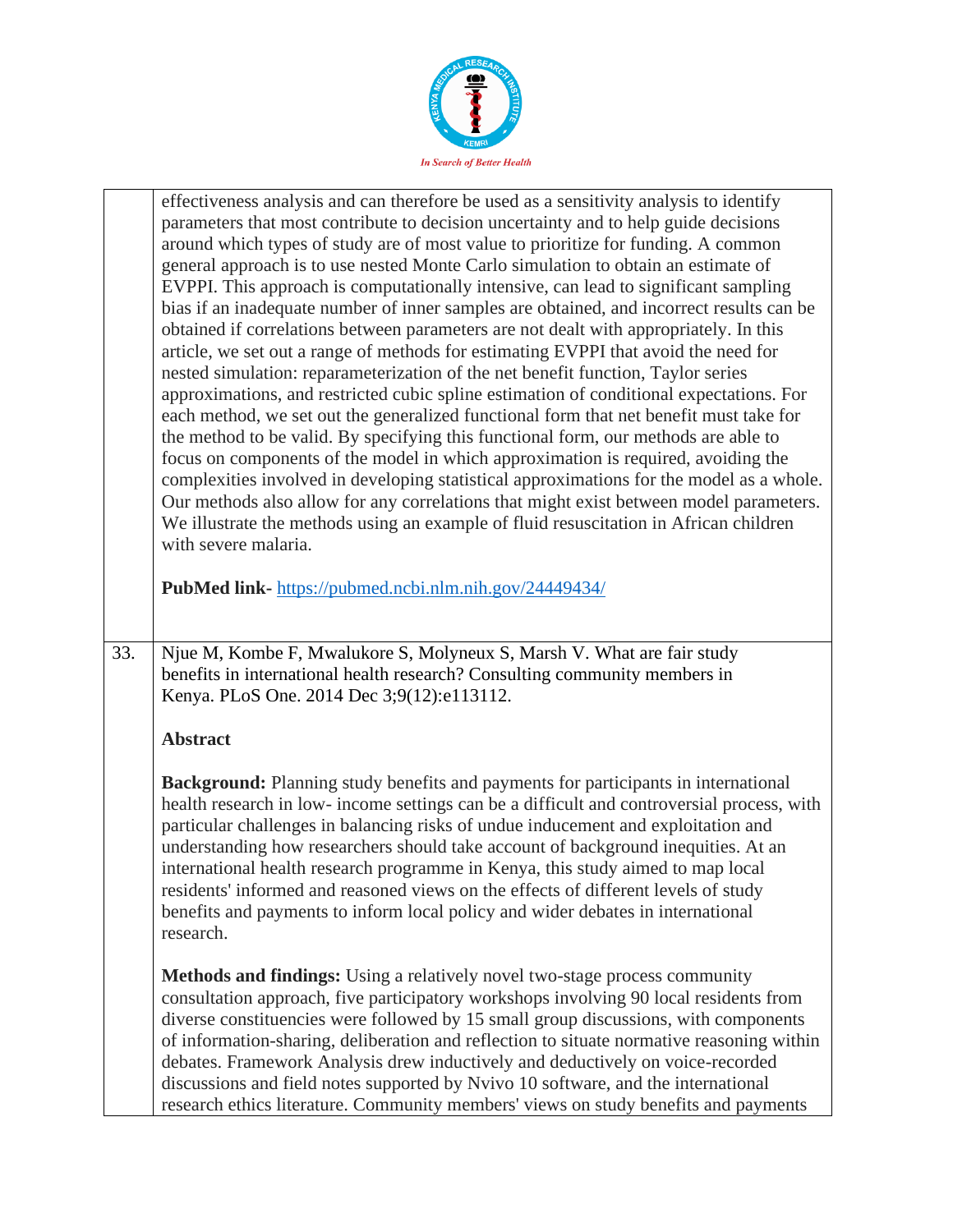

|     | were diverse, with complex contextual influences and interplay between risks of giving<br>'too many' and 'too few' benefits, including the role of cash. While recognising<br>important risks for free choice, research relationships and community values in giving<br>'too many', the greatest concerns were risks of unfairness in giving 'too few' benefits,<br>given difficulties in assessing indirect costs of participation and the serious<br>consequences for families of underestimation, related to perceptions of researchers'<br>responsibilities.                                                                                                                                                                                                                                                                                                                                                                                                                                                                                                                                                                                                                                                                                                                                                                                                                                                                                |
|-----|-------------------------------------------------------------------------------------------------------------------------------------------------------------------------------------------------------------------------------------------------------------------------------------------------------------------------------------------------------------------------------------------------------------------------------------------------------------------------------------------------------------------------------------------------------------------------------------------------------------------------------------------------------------------------------------------------------------------------------------------------------------------------------------------------------------------------------------------------------------------------------------------------------------------------------------------------------------------------------------------------------------------------------------------------------------------------------------------------------------------------------------------------------------------------------------------------------------------------------------------------------------------------------------------------------------------------------------------------------------------------------------------------------------------------------------------------|
|     | <b>Conclusions:</b> Providing benefits and payments to participants in international research<br>in low-income settings is an essential means by which researchers meet individual-level<br>and structural forms of ethical responsibilities, but understanding how this can be<br>achieved requires a careful account of social realities and local judgment. Concerns<br>about undue inducement in low-income communities may often be misplaced; we argue<br>that greater attention should be placed on avoiding unfairness, particularly for the most-<br>poor.                                                                                                                                                                                                                                                                                                                                                                                                                                                                                                                                                                                                                                                                                                                                                                                                                                                                             |
|     | <b>PubMed link-</b> https://pubmed.ncbi.nlm.nih.gov/25470596/                                                                                                                                                                                                                                                                                                                                                                                                                                                                                                                                                                                                                                                                                                                                                                                                                                                                                                                                                                                                                                                                                                                                                                                                                                                                                                                                                                                   |
| 34. | Bisung E, Elliott SJ, Schuster-Wallace CJ, Karanja DM, Bernard A. Social<br>capital, collective action and access to water in rural Kenya. Soc Sci Med. 2014<br>Oct;119:147-54                                                                                                                                                                                                                                                                                                                                                                                                                                                                                                                                                                                                                                                                                                                                                                                                                                                                                                                                                                                                                                                                                                                                                                                                                                                                  |
|     | <b>Abstract</b>                                                                                                                                                                                                                                                                                                                                                                                                                                                                                                                                                                                                                                                                                                                                                                                                                                                                                                                                                                                                                                                                                                                                                                                                                                                                                                                                                                                                                                 |
|     | Globally, an estimated 748 million people remain without access to improved sources of<br>drinking water and close to 1 billion people practice open defecation (WHO/UNICEF,<br>2014). The lack of access to safe water and adequate sanitation presents significant<br>health and development challenges to individuals and communities, especially in low<br>and middle income countries. Recent research indicates that aside from financial<br>challenges, the lack of social capital is a barrier to collective action for community<br>based water and sanitation initiatives (Levison et al., 2011; Bisung and Elliott, 2014).<br>This paper reports results of a case study on the relationships between elements of social<br>capital and participation in collective action in the context of addressing water and<br>sanitation issues in the lakeshore village of Usoma, Western Kenya. The paper uses<br>household data (N=485, 91% response rate) collected using a modified version of the<br>social capital assessment tool (Krishna and Shrader, 2000). Findings suggest that<br>investment in building social capital may have some contextual benefits for collective<br>action to address common environmental challenges. These findings can inform policy<br>interventions and practice in water and sanitation delivery in low and middle income<br>countries, environmental health promotion and community development. |
|     | PubMed link-https://pubmed.ncbi.nlm.nih.gov/25181474/                                                                                                                                                                                                                                                                                                                                                                                                                                                                                                                                                                                                                                                                                                                                                                                                                                                                                                                                                                                                                                                                                                                                                                                                                                                                                                                                                                                           |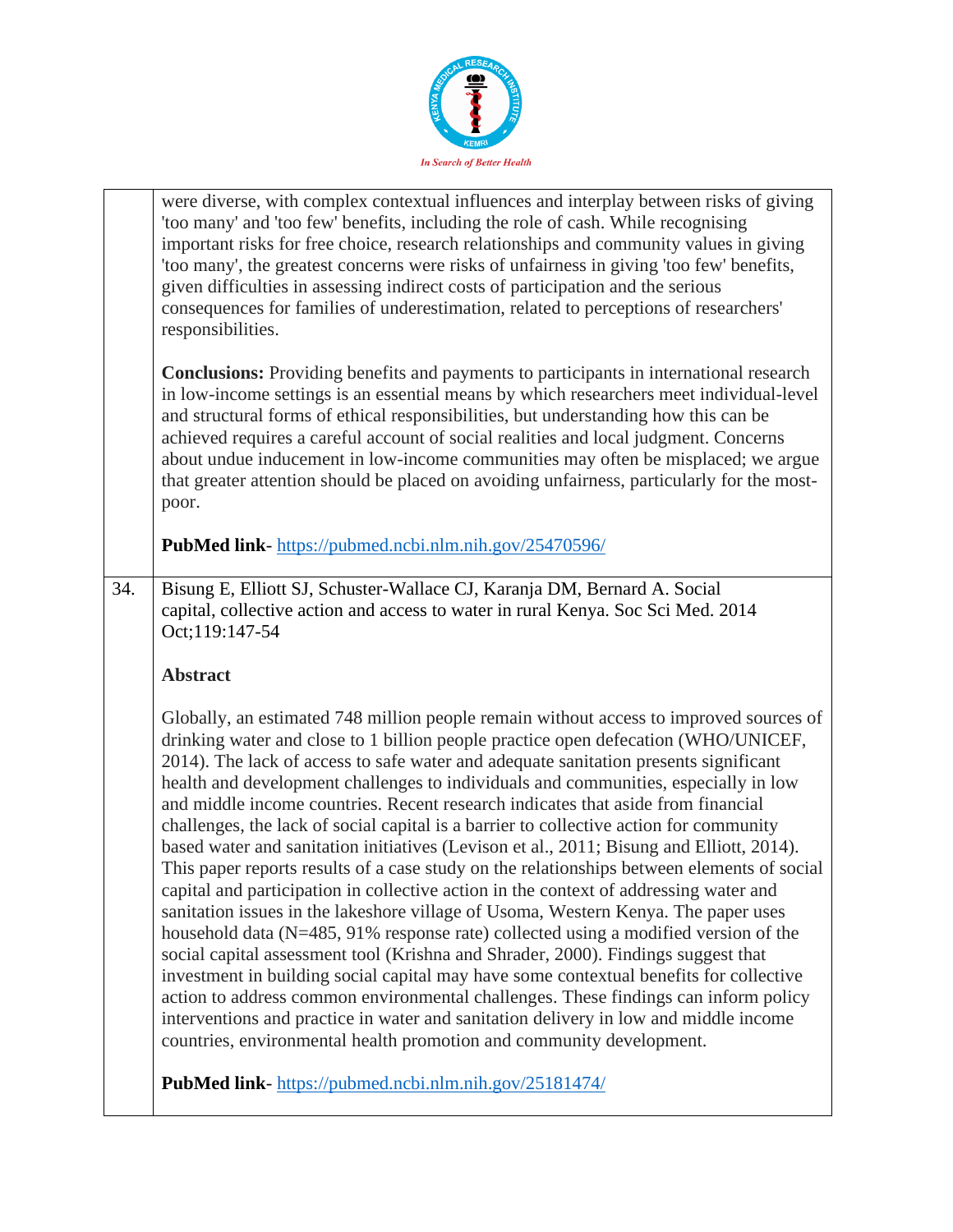

| 35. | Wagner RG, Ngugi AK, Twine R, Bottomley C, Kamuyu G, Gómez-Olivé FX, Connor<br>MD, Collinson MA, Kahn K, Tollman S, Newton CR. Prevalence and risk factors for<br>active convulsive epilepsy in rural northeast South Africa. Epilepsy Res. 2014<br>May; 108(4): 782-91                                                                                                                                                                                                                                                                                                                                                                                                                                                                                                    |
|-----|----------------------------------------------------------------------------------------------------------------------------------------------------------------------------------------------------------------------------------------------------------------------------------------------------------------------------------------------------------------------------------------------------------------------------------------------------------------------------------------------------------------------------------------------------------------------------------------------------------------------------------------------------------------------------------------------------------------------------------------------------------------------------|
|     | <b>Abstract</b>                                                                                                                                                                                                                                                                                                                                                                                                                                                                                                                                                                                                                                                                                                                                                            |
|     | Rationale: Epilepsy is among the most common neurological disorders worldwide.<br>However, there are few large, population-based studies of the prevalence and risk<br>factors for epilepsy in southern Africa.                                                                                                                                                                                                                                                                                                                                                                                                                                                                                                                                                            |
|     | <b>Methods:</b> From August 2008 to February 2009, as part of a multi-site study, we<br>undertook a three-stage, population-based study, embedded within the Agincourt health<br>and socio-demographic surveillance system, to estimate the prevalence and identify risk<br>factors of active convulsive epilepsy (ACE) in a rural South African population.                                                                                                                                                                                                                                                                                                                                                                                                               |
|     | <b>Results:</b> The crude prevalence of ACE, after adjusting for non-response and the<br>sensitivity of the screening method, was 7.0/1,000 individuals (95% CI 6.4-7.6) with<br>significant geographic heterogeneity across the study area. Being male (OR=2.3; 95%)<br>CI 1.6-3.2), family history of seizures (OR=4.0; 95% CI 2.0-8.1), a sibling with seizures<br>(OR=7.0; 95% CI 1.6-31.7), problems after delivery (OR=5.9; 95% CI 1.2-24.6), and<br>history of snoring (OR=6.5; 95% CI 4.5-9.5) were significantly associated with ACE.<br>For children, their mother's exposure to some formal schooling was protective<br>(OR=0.30; 95% CI 0.11-0.84) after controlling for age and sex. Human<br>immunodeficiency virus was not found to be associated with ACE. |
|     | <b>Conclusions:</b> ACE is less frequent in this part of rural South Africa than other parts of<br>sub-Saharan Africa. Improving obstetric services could prevent epilepsy. The<br>relationship between snoring and ACE requires further investigation, as does the<br>relative contribution of genetic and environmental factors to examine the increased risk<br>in those with a family history of epilepsy.                                                                                                                                                                                                                                                                                                                                                             |
|     | PubMed link-https://pubmed.ncbi.nlm.nih.gov/24582322/                                                                                                                                                                                                                                                                                                                                                                                                                                                                                                                                                                                                                                                                                                                      |
| 36. | Alegana VA, Wright JA, Nahzat SM, Butt W, Sediqi AW, Habib N, Snow RW,<br>Atkinson PM, Noor AM. Modelling the incidence of Plasmodium vivax and<br>Plasmodium falciparum malaria in Afghanistan 2006-2009. PLoS One. 2014 Jul<br>17;9(7):e102304.                                                                                                                                                                                                                                                                                                                                                                                                                                                                                                                          |
|     | <b>Abstract</b>                                                                                                                                                                                                                                                                                                                                                                                                                                                                                                                                                                                                                                                                                                                                                            |
|     | <b>Background:</b> Identifying areas that support high malaria risks and where populations                                                                                                                                                                                                                                                                                                                                                                                                                                                                                                                                                                                                                                                                                 |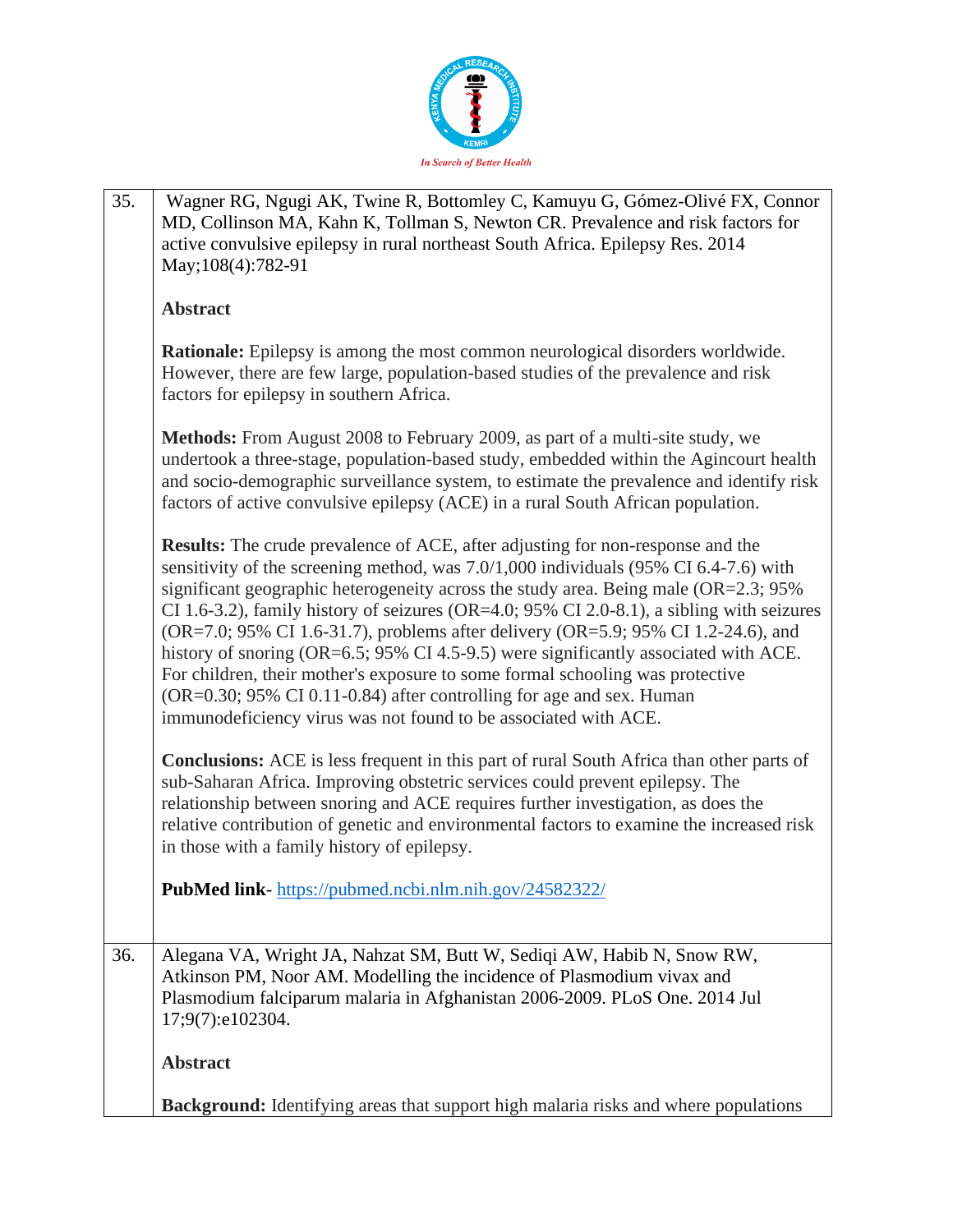

|     | lack access to health care is central to reducing the burden in Afghanistan. This study<br>investigated the incidence of Plasmodium vivax and Plasmodium falciparum using<br>routine data to help focus malaria interventions.                                                                                                                                                                                                                                                                                                                                                                                                                                                                                           |
|-----|--------------------------------------------------------------------------------------------------------------------------------------------------------------------------------------------------------------------------------------------------------------------------------------------------------------------------------------------------------------------------------------------------------------------------------------------------------------------------------------------------------------------------------------------------------------------------------------------------------------------------------------------------------------------------------------------------------------------------|
|     | Methods: To estimate incidence, the study modelled utilisation of the public health<br>sector using fever treatment data from the 2012 national Malaria Indicator Survey. A<br>probabilistic measure of attendance was applied to population density metrics to define<br>the proportion of the population within catchment of a public health facility. Malaria<br>data were used in a Bayesian spatio-temporal conditional-autoregressive model with<br>ecological or environmental covariates, to examine the spatial and temporal variation of<br>incidence.                                                                                                                                                         |
|     | <b>Findings:</b> From the analysis of healthcare utilisation, over 80% of the population was<br>within 2 hours' travel of the nearest public health facility, while 64.4% were within 30<br>minutes' travel. The mean incidence of P. vivax in 2009 was 5.4 (95% Crl 3.2-9.2) cases<br>per 1000 population compared to 1.2 (95% Crl 0.4-2.9) cases per 1000 population for P.<br>falciparum. P. vivax peaked in August while P. falciparum peaked in November. 32%<br>of the estimated 30.5 million people lived in regions where annual incidence was at<br>least 1 case per 1,000 population of P. vivax; 23.7% of the population lived in areas<br>where annual P. falciparum case incidence was at least 1 per 1000. |
|     | Conclusion: This study showed how routine data can be combined with household<br>survey data to model malaria incidence. The incidence of both P. vivax and P.<br>falciparum in Afghanistan remain low but the co-distribution of both parasites and the<br>lag in their peak season provides challenges to malaria control in Afghanistan. Future<br>improved case definition to determine levels of imported risks may be useful for the<br>elimination ambitions in Afghanistan.                                                                                                                                                                                                                                      |
|     | PubMed link-https://pubmed.ncbi.nlm.nih.gov/25033452/                                                                                                                                                                                                                                                                                                                                                                                                                                                                                                                                                                                                                                                                    |
| 37. | Emukule GO, McMorrow M, Ulloa C, Khagayi S, Njuguna HN, Burton D,<br>Montgomery JM, Muthoka P, Katz MA, Breiman RF, Mott JA. Predicting mortality<br>among hospitalized children with respiratory illness in Western Kenya, 2009-2012. PloS<br>One. 2014 Mar 25;9(3):e92968                                                                                                                                                                                                                                                                                                                                                                                                                                              |
|     | <b>Abstract</b>                                                                                                                                                                                                                                                                                                                                                                                                                                                                                                                                                                                                                                                                                                          |
|     | <b>Background:</b> Pediatric respiratory disease is a major cause of morbidity and mortality<br>in the developing world. We evaluated a modified respiratory index of severity in<br>children (mRISC) scoring system as a standard tool to identify children at greater risk of<br>death from respiratory illness in Kenya.                                                                                                                                                                                                                                                                                                                                                                                              |
|     | <b>Materials and methods:</b> We analyzed data from children <5 years old who were                                                                                                                                                                                                                                                                                                                                                                                                                                                                                                                                                                                                                                       |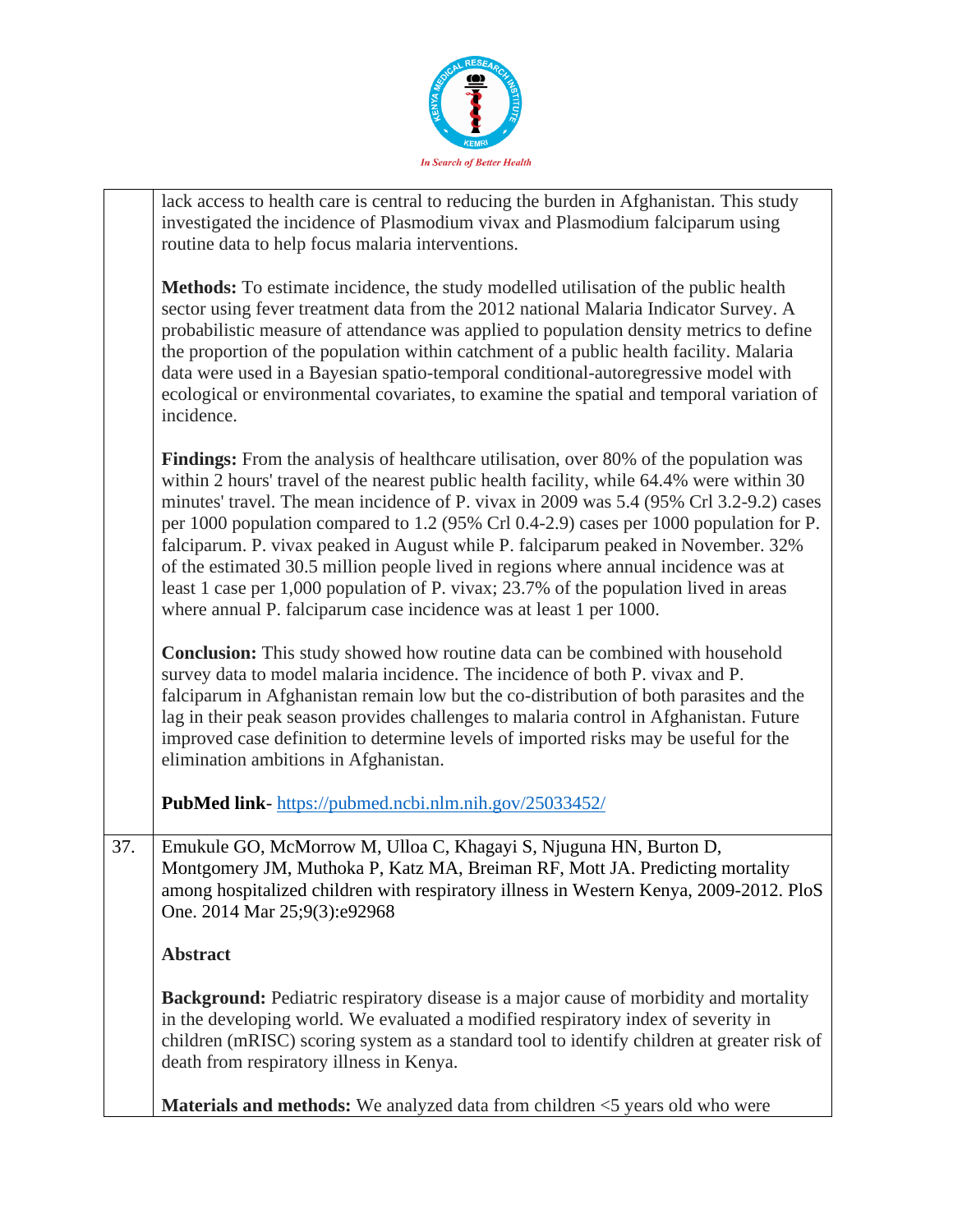

|     | hospitalized with respiratory illness at Siaya District Hospital from 2009-2012. We used<br>a multivariable logistic regression model to identify patient characteristics predictive for<br>in-hospital mortality. Model discrimination was evaluated using the concordance<br>statistic. Using bootstrap samples, we re-estimated the coefficients and the optimism of<br>the model. The mRISC score for each child was developed by adding up the points<br>assigned to each factor associated with mortality based on the coefficients in the<br>multivariable model.                                                                                                                    |
|-----|---------------------------------------------------------------------------------------------------------------------------------------------------------------------------------------------------------------------------------------------------------------------------------------------------------------------------------------------------------------------------------------------------------------------------------------------------------------------------------------------------------------------------------------------------------------------------------------------------------------------------------------------------------------------------------------------|
|     | <b>Results:</b> We analyzed data from 3,581 children hospitalized with respiratory illness;<br>including 218 (6%) who died. Low weight-for-age [adjusted odds ratio $(aOR) = 2.1$ ;<br>95% CI 1.3-3.2], very low weight-for-age (aOR = 3.8; 95% CI 2.7-5.4), caretaker-<br>reported history of unconsciousness (aOR = 2.3; 95% CI 1.6-3.4), inability to drink or<br>breastfeed (aOR = 1.8; 95% CI 1.2-2.8), chest wall in-drawing (aOR = 2.2; 95% CI 1.5-<br>3.1), and being not fully conscious on physical exam ( $aOR = 8.0$ ; 95% CI 5.1-12.6)<br>were independently associated with mortality. The positive predictive value for<br>mortality increased with increasing mRISC scores. |
|     | <b>Conclusions:</b> A modified RISC scoring system based on a set of easily measurable<br>clinical features at admission was able to identify children at greater risk of death from<br>respiratory illness in Kenya.                                                                                                                                                                                                                                                                                                                                                                                                                                                                       |
|     | <b>PubMed link-</b> https://pubmed.ncbi.nlm.nih.gov/24667695/                                                                                                                                                                                                                                                                                                                                                                                                                                                                                                                                                                                                                               |
| 38. | Ngugi AK, Bottomley C, Fegan G, Chengo E, Odhiambo R, Bauni E, Neville B,<br>Kleinschmidt I, Sander JW, Newton CR. Premature mortality in active convulsive<br>epilepsy in rural Kenya: causes and associated factors. Neurology. 2014 Feb<br>18;82(7):582-9.                                                                                                                                                                                                                                                                                                                                                                                                                               |
|     | <b>Abstract</b>                                                                                                                                                                                                                                                                                                                                                                                                                                                                                                                                                                                                                                                                             |
|     | <b>Objective:</b> We estimated premature mortality and identified causes of death and<br>associated factors in people with active convulsive epilepsy (ACE) in rural Kenya.                                                                                                                                                                                                                                                                                                                                                                                                                                                                                                                 |
|     | <b>Methods:</b> In this prospective population-based study, people with ACE were identified<br>in a cross-sectional survey and followed up regularly for 3 years, during which<br>information on deaths and associated factors was collected. We used a validated verbal<br>autopsy tool to establish putative causes of death. Age-specific rate ratios and<br>standardized mortality ratios were estimated. Poisson regression was used to identify<br>mortality risk factors.                                                                                                                                                                                                            |
|     | <b>Results:</b> There were 61 deaths among 754 people with ACE, yielding a rate of<br>33.3/1,000 persons/year. Overall standardized mortality ratio was 6.5. Mortality was<br>higher across all ACE age groups. Nonadherence to antiepileptic drugs (adjusted rate                                                                                                                                                                                                                                                                                                                                                                                                                          |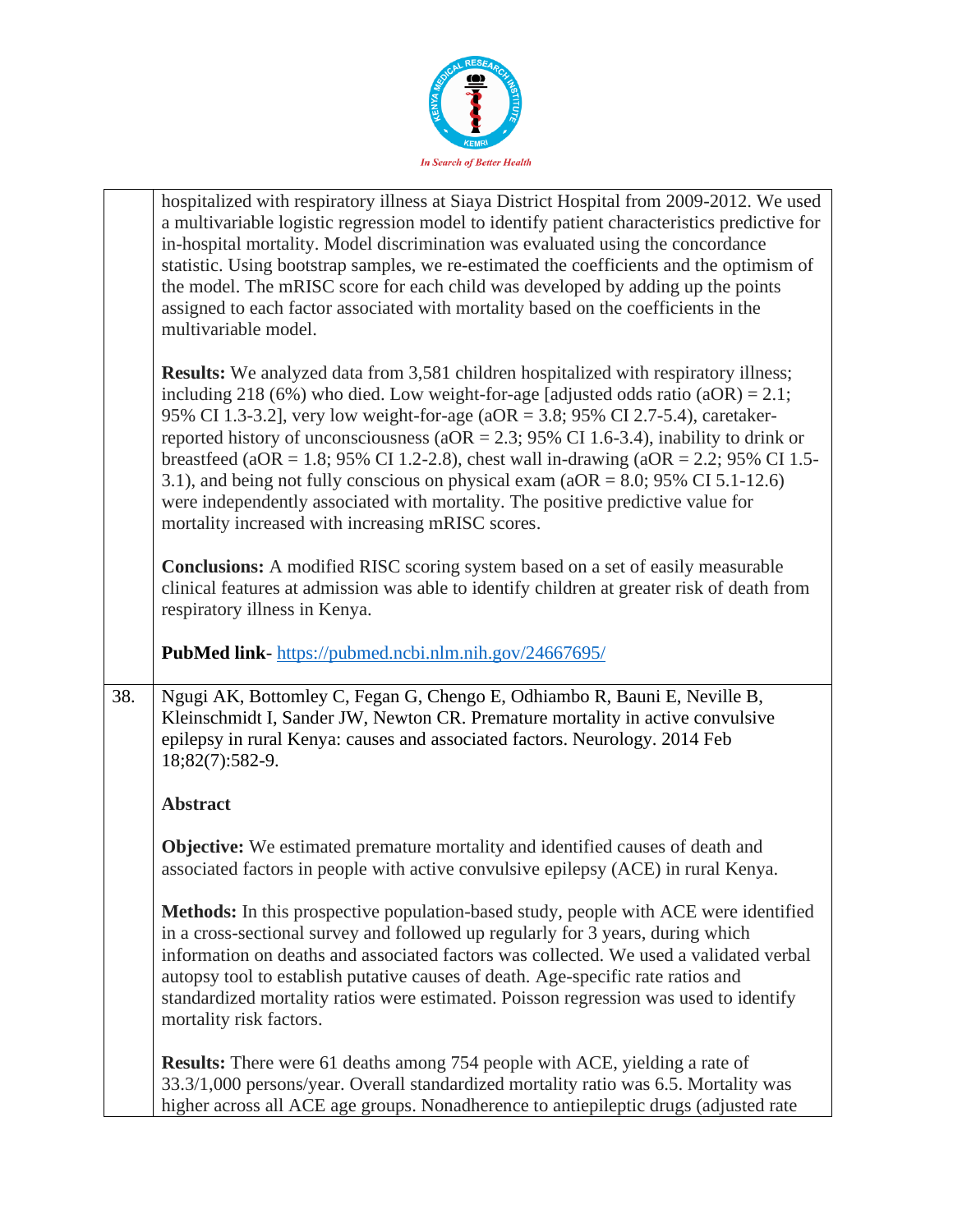

|     | ratio [aRR] 3.37), cognitive impairment (aRR 4.55), and age (50+ years) (rate ratio<br>4.56) were risk factors for premature mortality. Most deaths (56%) were directly related<br>to epilepsy, with prolonged seizures/possible status epilepticus (38%) most frequently<br>associated with death; some of these may have been due to sudden unexpected death in<br>epilepsy (SUDEP). Possible SUDEP was the likely cause in another 7%.                                                                                                                                                                                                                                                                                                                                                                                                                                                                                                                                                                                                                                                                                                                                                                                                                                                                                                                                                                                                                                                                                                                                                                                                                                                                                             |
|-----|---------------------------------------------------------------------------------------------------------------------------------------------------------------------------------------------------------------------------------------------------------------------------------------------------------------------------------------------------------------------------------------------------------------------------------------------------------------------------------------------------------------------------------------------------------------------------------------------------------------------------------------------------------------------------------------------------------------------------------------------------------------------------------------------------------------------------------------------------------------------------------------------------------------------------------------------------------------------------------------------------------------------------------------------------------------------------------------------------------------------------------------------------------------------------------------------------------------------------------------------------------------------------------------------------------------------------------------------------------------------------------------------------------------------------------------------------------------------------------------------------------------------------------------------------------------------------------------------------------------------------------------------------------------------------------------------------------------------------------------|
|     | <b>Conclusion:</b> Mortality in people with ACE was more than 6-fold greater than expected.<br>This may be reduced by improving treatment adherence and prompt management of<br>prolonged seizures and supporting those with cognitive impairment.                                                                                                                                                                                                                                                                                                                                                                                                                                                                                                                                                                                                                                                                                                                                                                                                                                                                                                                                                                                                                                                                                                                                                                                                                                                                                                                                                                                                                                                                                    |
|     | PubMed link-https://pubmed.ncbi.nlm.nih.gov/24443454/                                                                                                                                                                                                                                                                                                                                                                                                                                                                                                                                                                                                                                                                                                                                                                                                                                                                                                                                                                                                                                                                                                                                                                                                                                                                                                                                                                                                                                                                                                                                                                                                                                                                                 |
| 39. | Kagendo D, Magambo J, Agola EL, Njenga SM, Zeyhle E, Mulinge E, Gitonga P,<br>Mbae C, Muchiri E, Wassermann M, Kern P, Romig T. A survey for Echinococcus spp.<br>of carnivores in six wildlife conservation areas in Kenya. Parasitol Int. 2014<br>Aug;63(4):604-11                                                                                                                                                                                                                                                                                                                                                                                                                                                                                                                                                                                                                                                                                                                                                                                                                                                                                                                                                                                                                                                                                                                                                                                                                                                                                                                                                                                                                                                                  |
|     | <b>Abstract</b>                                                                                                                                                                                                                                                                                                                                                                                                                                                                                                                                                                                                                                                                                                                                                                                                                                                                                                                                                                                                                                                                                                                                                                                                                                                                                                                                                                                                                                                                                                                                                                                                                                                                                                                       |
|     | To investigate the presence of Echinococcus spp. in wild mammals of Kenya, 832<br>faecal samples from wild carnivores (lions, leopards, spotted hyenas, wild dogs and<br>silver-backed jackals) were collected in six different conservation areas of Kenya<br>(Meru, Nairobi, Tsavo West and Tsavo East National Parks, Samburu and Maasai Mara<br>National Reserves). Taeniid eggs were found in 120 samples (14.4%). In total, 1160<br>eggs were isolated and further analysed using RFLP-PCR of the nad1 gene and<br>sequencing. 38 of these samples contained eggs of Echinococcus spp., which were<br>identified as either Echinococcus felidis $(n=27)$ or Echinococcus granulosus sensu<br>stricto $(n=12)$ ; one sample contained eggs from both taxa. E. felidis was found in faeces<br>from lions ( $n=20$ ) and hyenas ( $n=5$ ) while E. granulosus in faeces from lions ( $n=8$ ),<br>leopards $(n=1)$ and hyenas $(n=3)$ . The host species for two samples containing E. felidis<br>could not be identified with certainty. As the majority of isolated eggs could not be<br>analysed with the methods used (no amplification), we do not attempt to give estimates<br>of faecal prevalences. Both taxa of Echinococcus were found in all conservation areas<br>except Meru (only E. felidis) and Tsavo West (only E. granulosus). Host species<br>identification for environmental faecal samples, based on field signs, was found to be<br>unreliable. All samples with taeniid eggs were subjected to a confirmatory host species<br>RLFP-PCR of the cytochrome B gene. 60% had been correctly identified in the field.<br>Frequently, hyena faeces were mistaken for lion and vice versa, and none of the samples |
|     | from jackals and wild dogs could be confirmed in the tested sub-sample. This is the first<br>molecular study on the distribution of Echinococcus spp. in Kenyan wildlife. The                                                                                                                                                                                                                                                                                                                                                                                                                                                                                                                                                                                                                                                                                                                                                                                                                                                                                                                                                                                                                                                                                                                                                                                                                                                                                                                                                                                                                                                                                                                                                         |
|     | presence of E. felidis is confirmed for lions and newly reported for spotted hyenas.<br>Lions and hyenas are newly recognized hosts for E. granulosus s.s., while the role of                                                                                                                                                                                                                                                                                                                                                                                                                                                                                                                                                                                                                                                                                                                                                                                                                                                                                                                                                                                                                                                                                                                                                                                                                                                                                                                                                                                                                                                                                                                                                         |
|     | leopards remains uncertain. These data provide the basis for further studies on the                                                                                                                                                                                                                                                                                                                                                                                                                                                                                                                                                                                                                                                                                                                                                                                                                                                                                                                                                                                                                                                                                                                                                                                                                                                                                                                                                                                                                                                                                                                                                                                                                                                   |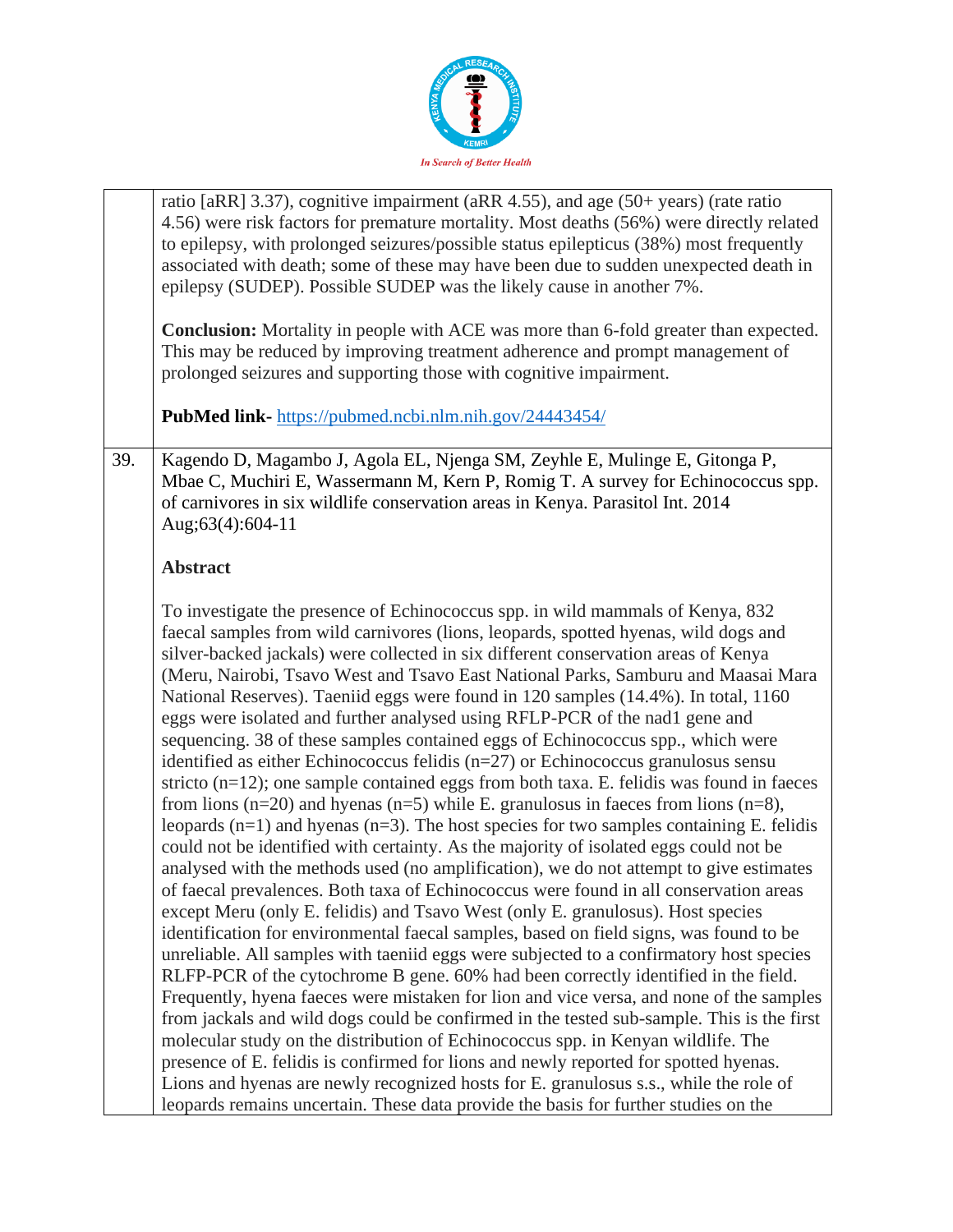

|     | lifecycles and the possible link between wild and domestic cycles of cystic<br>echinococcosis in eastern Africa.                                                                                                                                                                                                                                                                                                                                                                                                                                                                                                               |
|-----|--------------------------------------------------------------------------------------------------------------------------------------------------------------------------------------------------------------------------------------------------------------------------------------------------------------------------------------------------------------------------------------------------------------------------------------------------------------------------------------------------------------------------------------------------------------------------------------------------------------------------------|
|     | <b>PubMed link-</b> https://pubmed.ncbi.nlm.nih.gov/24732034/                                                                                                                                                                                                                                                                                                                                                                                                                                                                                                                                                                  |
| 40. | Onono MA, Cohen CR, Jerop M, Bukusi EA, Turan JM. HIV serostatus and<br>disclosure: implications for infant feeding practice in rural south Nyanza,<br>Kenya. BMC Public Health. 2014 Apr 23;14:390.                                                                                                                                                                                                                                                                                                                                                                                                                           |
|     | <b>Abstract</b>                                                                                                                                                                                                                                                                                                                                                                                                                                                                                                                                                                                                                |
|     | <b>Background:</b> The World Health Organization (WHO) recommends that HIV-infected<br>women practice exclusive breastfeeding (EBF) for the first 6 months postpartum to<br>reduce HIV transmission. The aim of this study was to determine the effects of<br>HIV/AIDS knowledge and other psychosocial factors on EBF practice among pregnant<br>and postpartum women in rural Nyanza, Kenya, an area with a high prevalence of HIV.                                                                                                                                                                                          |
|     | Methods: Data on baseline characteristics and knowledge during pregnancy, as well as<br>infant feeding practices 4-8 weeks after the birth were obtained from 281 pregnant<br>women recruited from nine antenatal clinics. Factors examined included: fear of<br>HIV/AIDS stigma, male partner reactions, lack of disclosure to family members,<br>knowledge of prevention of mother-to-child transmission (PMTCT) and mental health.<br>In the analysis, comparisons were made using chi-squared and t-test methods as well as<br>logistic multivariate regression models.                                                    |
|     | <b>Results:</b> There were high levels of anticipated stigma 171(61.2%), intimate partner<br>violence $57(20.4\%)$ and postpartum depression $29(10.1\%)$ and low levels of disclosure<br>among HIV positive women 30(31.3%). The most significant factors determining EBF<br>practice were hospital delivery ( $aOR = 2.1$ 95% CI 1.14-3.95) HIV positive serostatus<br>(aOR 2.5 95% CI 1.23-5.27), and disclosure of HIV-positive serostatus (aOR 2.9 95%)<br>CI 1.31-6.79). Postpartum depression and PMTCT knowledge were not associated with<br>EBF (aOR 1.1 95% CI 0.47-2.62 and aOR 1.2 95% CI 0.64-2.24) respectively. |
|     | <b>Conclusions:</b> Health care workers and counselors need to receive support in order to<br>improve skills required for diagnosing, monitoring and managing psychosocial aspects<br>of the care of pregnant and HIV positive women including facilitating disclosure to<br>male partners in order to improve both maternal and child health outcomes.                                                                                                                                                                                                                                                                        |
|     | <b>PubMed link-</b> https://pubmed.ncbi.nlm.nih.gov/24754975/                                                                                                                                                                                                                                                                                                                                                                                                                                                                                                                                                                  |
| 41. | Olack B, Feikin DR, Cosmas LO, Odero KO, Okoth GO, Montgomery JM, Breiman<br>RF. Mortality trends observed in population-based surveillance of an urban slum<br>settlement, Kibera, Kenya, 2007-2010. PLoS One. 2014 Jan 28;9(1):e85913                                                                                                                                                                                                                                                                                                                                                                                        |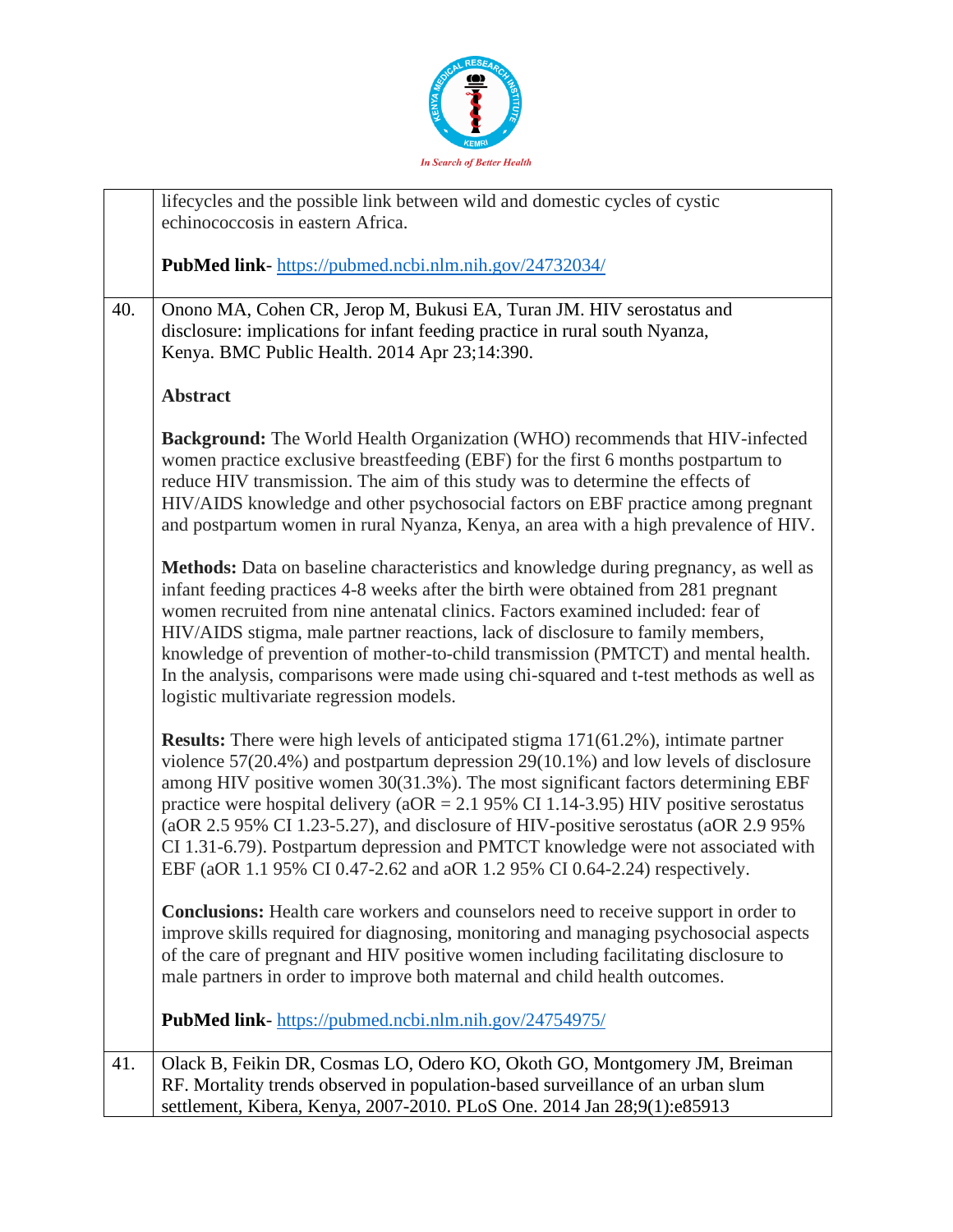

### **Abstract**

**Background:** We used population based infectious disease surveillance to characterize mortality rates in residents of an urban slum in Kenya.

**Methods:** We analyzed biweekly household visit data collected two weeks before death for 749 cases who died during January 1, 2007 to December 31, 2010. We also selected controls matched by age, gender and having a biweekly household visit within two weeks before death of the corresponding case and compared the symptoms reported.

**Results:** The overall mortality rate was 6.3 per 1,000 person years of observation (PYO) (females: 5.7; males: 6.8). Infant mortality rate was 50.2 per 1000 PYOs, and it was 15.1 per 1,000 PYOs for children <5 years old. Poisson regression indicates a significant decrease over time in overall mortality from (6.0 in 2007 to 4.0 in 2010 per 1000 PYOs;  $p \le 0.05$ ) in persons  $\ge 5$  years old. This decrease was predominant in females (7.8 to 5.7 per 1000 PYOs;  $p<0.05$ ). Two weeks before death, significantly higher prevalence for cough (OR = 4.7 [95% CI: 3.7-5.9]), fever (OR = 8.1 [95% CI: 6.1-10.7]), and diarrhea (OR = 9.1 [95% CI: 6.4-13.2]) were reported among participants who died (cases) when compared to participants who did not die (controls). Diarrhea followed by fever were independently associated with deaths ( $OR = 14.4$  [95% CI: 7.1-29.2]), and (OR = 11.4 [95% CI: 6.7-19.4]) respectively.

**Conclusions:** Despite accessible health care, mortality rates are high among people living in this urban slum; infectious disease syndromes appear to be linked to a substantial proportion of deaths. Rapid urbanization poses an increasing challenge in national efforts to improve health outcomes, including reducing childhood mortality rates. Targeting impoverished people in urban slums with effective interventions such as water and sanitation interventions are needed to achieve national objectives for health.

**PubMed link-** <https://pubmed.ncbi.nlm.nih.gov/24489678/>

42. Emukule GO, Khagayi S, McMorrow ML, Ochola R, Otieno N, Widdowson MA, Ochieng M, Feikin DR, Katz MA, Mott JA. The burden of influenza and RSV among inpatients and outpatients in rural western Kenya, 2009-2012. PLoS One. 2014 Aug 18;9(8):e105543

#### **Abstract**

**Background:** In Kenya, detailed data on the age-specific burden of influenza and RSV are essential to inform use of limited vaccination and treatment resources.

**Methods:** We analyzed surveillance data from August 2009 to July 2012 for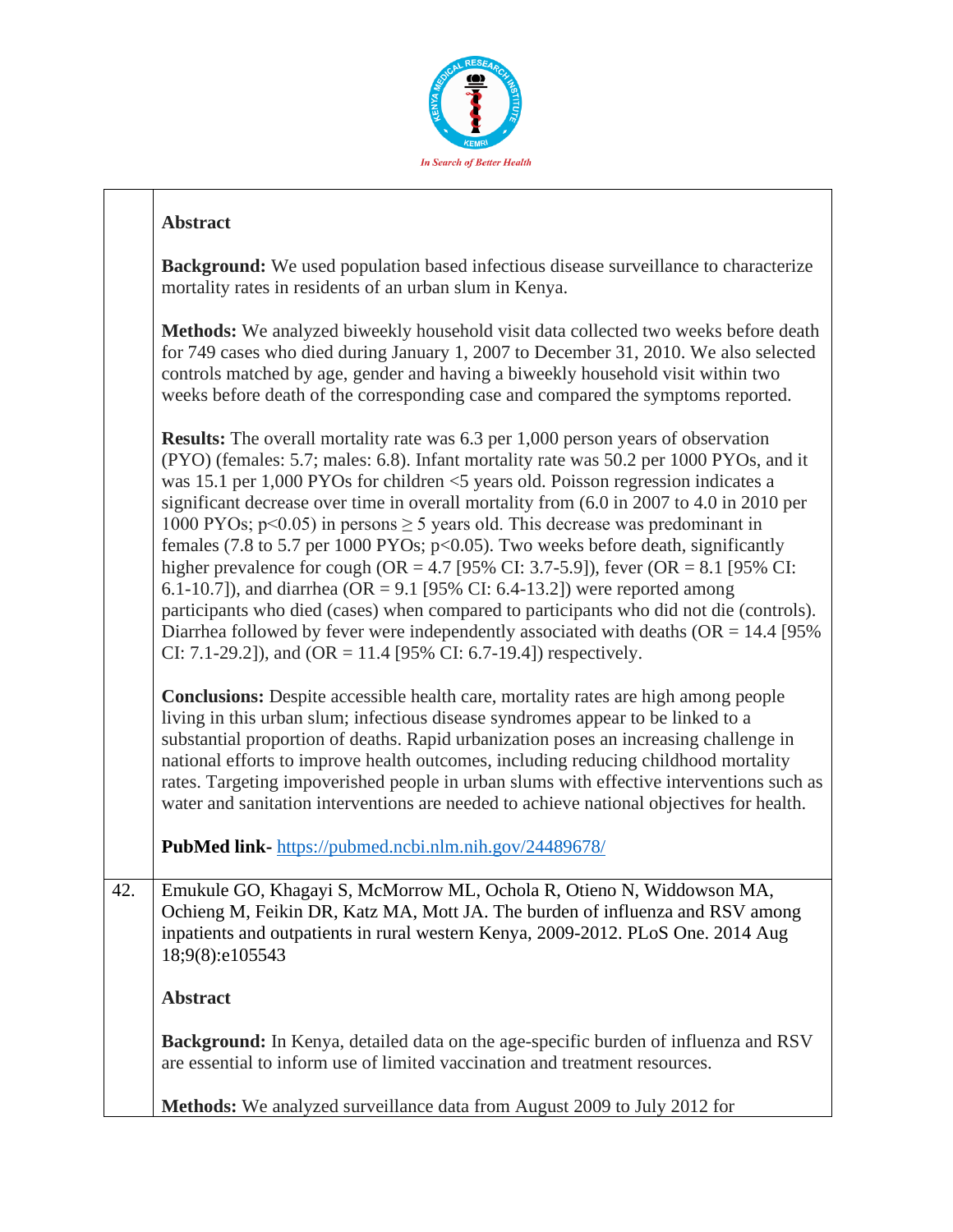

| hospitalized severe acute respiratory illness (SARI) and outpatient influenza-like illness<br>(ILI) at two health facilities in western Kenya to estimate the burden of influenza and                                                                                                                                                                                                                                                                                                                                                                                                                                                                                                                                                                |
|------------------------------------------------------------------------------------------------------------------------------------------------------------------------------------------------------------------------------------------------------------------------------------------------------------------------------------------------------------------------------------------------------------------------------------------------------------------------------------------------------------------------------------------------------------------------------------------------------------------------------------------------------------------------------------------------------------------------------------------------------|
| respiratory syncytial virus (RSV). Incidence rates were estimated by dividing the<br>number of cases with laboratory-confirmed virus infections by the mid-year population.<br>Rates were adjusted for healthcare-seeking behavior, and to account for patients who<br>met the SARI/ILI case definitions but were not tested.                                                                                                                                                                                                                                                                                                                                                                                                                        |
|                                                                                                                                                                                                                                                                                                                                                                                                                                                                                                                                                                                                                                                                                                                                                      |
| <b>Results:</b> The average annual incidence of influenza-associated SARI hospitalization per<br>1,000 persons was 2.7 (95% CI 1.8-3.9) among children <5 years and 0.3 (95% CI 0.2-<br>0.4) among persons $\geq$ 5 years; for RSV-associated SARI hospitalization, it was 5.2 (95%)<br>CI 4.0-6.8) among children <5 years and 0.1 (95% CI 0.0-0.2) among persons $\geq$ 5 years.<br>The incidence of influenza-associated medically-attended ILI per 1,000 was 24.0 (95%)<br>CI 16.6-34.7) among children <5 years and 3.8 (95% CI 2.6-5.7) among persons $\geq$ 5<br>years. The incidence of RSV-associated medically-attended ILI was 24.6 (95% CI 17.0-<br>35.4) among children <5 years and 0.8 (95% CI 0.3-1.9) among persons $\geq$ 5 years. |
| <b>Conclusions:</b> Influenza and RSV both exact an important burden in children. This<br>highlights the possible value of influenza vaccines, and future RSV vaccines, for<br>Kenyan children.                                                                                                                                                                                                                                                                                                                                                                                                                                                                                                                                                      |
| PubMed link-https://pubmed.ncbi.nlm.nih.gov/25133576/                                                                                                                                                                                                                                                                                                                                                                                                                                                                                                                                                                                                                                                                                                |
|                                                                                                                                                                                                                                                                                                                                                                                                                                                                                                                                                                                                                                                                                                                                                      |
| Irungu BN, Orwa JA, Gruhonjic A, Fitzpatrick PA, Landberg G, Kimani F,<br>43.<br>Midiwo J, Erdélyi M, Yenesew A. Constituents of the roots and leaves of<br>Ekebergia capensis and their potential antiplasmodial and cytotoxic activities.<br>Molecules. 2014 Sep 10;19(9):14235-46                                                                                                                                                                                                                                                                                                                                                                                                                                                                 |
| <b>Abstract</b>                                                                                                                                                                                                                                                                                                                                                                                                                                                                                                                                                                                                                                                                                                                                      |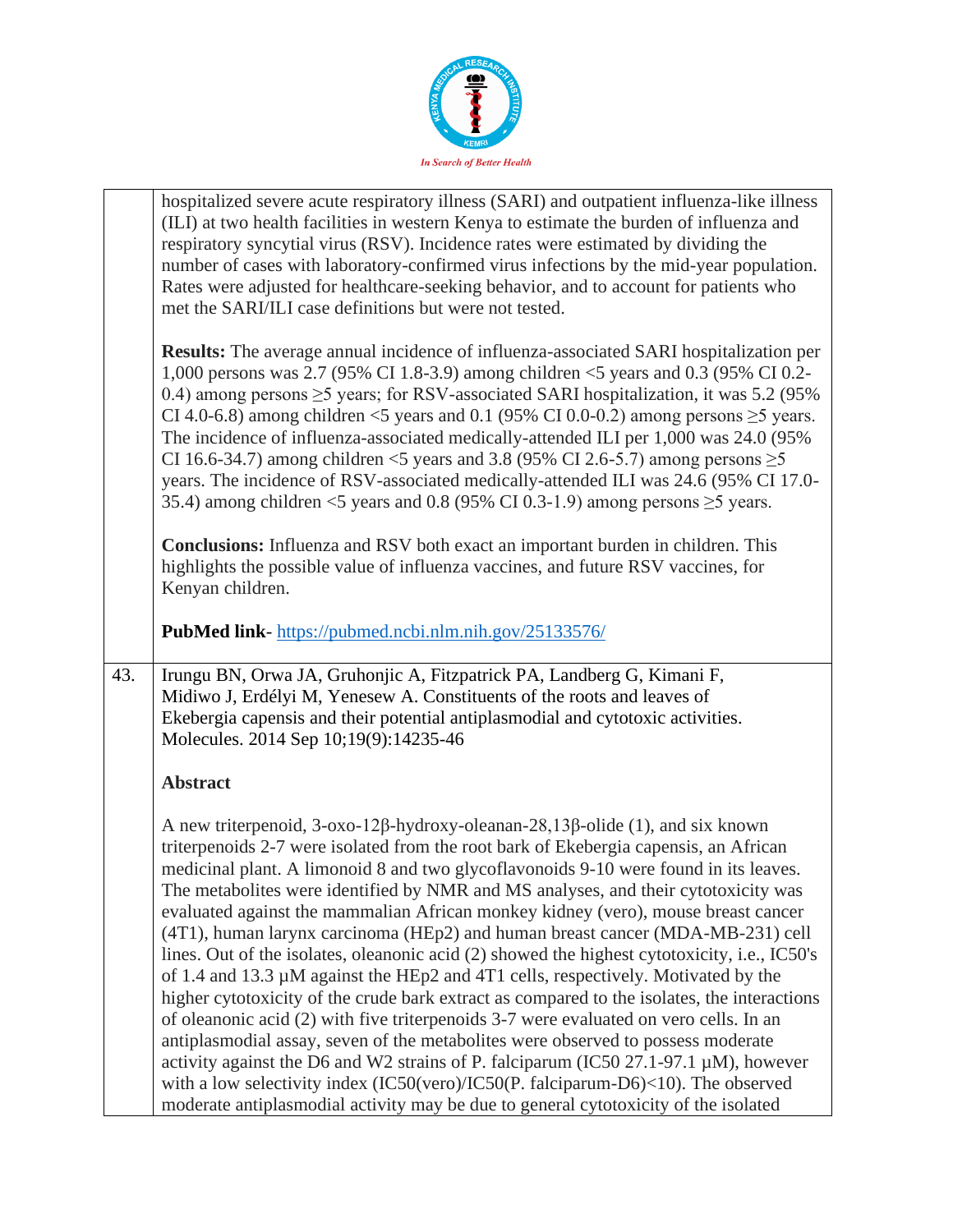

|     | triterpenoids.                                                                                                                                                                                                                                                                                                                                                                                                                                                                                                                                                                                                                                                                                                                                                                                                                                                                                                                                                                                                                                                                                                                                                                                                                                                                                                                                                                                                                                                                                                                |
|-----|-------------------------------------------------------------------------------------------------------------------------------------------------------------------------------------------------------------------------------------------------------------------------------------------------------------------------------------------------------------------------------------------------------------------------------------------------------------------------------------------------------------------------------------------------------------------------------------------------------------------------------------------------------------------------------------------------------------------------------------------------------------------------------------------------------------------------------------------------------------------------------------------------------------------------------------------------------------------------------------------------------------------------------------------------------------------------------------------------------------------------------------------------------------------------------------------------------------------------------------------------------------------------------------------------------------------------------------------------------------------------------------------------------------------------------------------------------------------------------------------------------------------------------|
|     | PubMed link-https://pubmed.ncbi.nlm.nih.gov/25211004/                                                                                                                                                                                                                                                                                                                                                                                                                                                                                                                                                                                                                                                                                                                                                                                                                                                                                                                                                                                                                                                                                                                                                                                                                                                                                                                                                                                                                                                                         |
| 44. | Odhiambo C, Venter M, Chepkorir E, Mbaika S, Lutomiah J, Swanepoel R, Sang<br>R. Vector Competence of Selected Mosquito Species in Kenya for Ngari and<br>Bunyamwera Viruses. J Med Entomol. 2014 Nov 1;51(6):1248-53                                                                                                                                                                                                                                                                                                                                                                                                                                                                                                                                                                                                                                                                                                                                                                                                                                                                                                                                                                                                                                                                                                                                                                                                                                                                                                         |
|     | <b>Abstract</b>                                                                                                                                                                                                                                                                                                                                                                                                                                                                                                                                                                                                                                                                                                                                                                                                                                                                                                                                                                                                                                                                                                                                                                                                                                                                                                                                                                                                                                                                                                               |
|     | Bunyamwera and Ngari viruses have been isolated from a range of mosquito species in<br>Kenya but their actual role in the maintenance and transmission of these viruses in<br>nature remains unclear. Identification of the mosquito species efficient in transmitting<br>these viruses is critical for estimating the risk of human exposure and understanding the<br>transmission and maintenance mechanism. We determined the vector competence of,<br>Aedes aegypti (L.), Culex quinquefasciatus Say, and Anopheles gambiae Giles for<br>transmission of Bunyamwera and Ngari viruses. Ae. aegypti was moderately susceptible<br>to Bunyamwera virus infection at days 7 and 14. Over 60% of Ae. aegypti with a<br>midgut infection developed a disseminated infection at both time points. Approximately<br>20% more mosquitoes developed a disseminated infection at day 14 compared with day<br>7. However, while Ae. aegypti was incompetent for Ngari virus, An. gambiae was<br>moderately susceptible to both viruses with dissemination rates more than double by<br>day 14. Cx. quinquefasciatus was refractory to both Bunyamwera and Ngari viruses.<br>Our results underscore the need to continually monitor emergent arboviral genotypes<br>circulating within particular regions as well as vectors mediating these transmissions to<br>preempt and prevent their adverse effects. The genetic mechanism for species<br>specificity and vector competence owing to reassortment needs further investigation. |
|     | PubMed link-https://pubmed.ncbi.nlm.nih.gov/26309314/                                                                                                                                                                                                                                                                                                                                                                                                                                                                                                                                                                                                                                                                                                                                                                                                                                                                                                                                                                                                                                                                                                                                                                                                                                                                                                                                                                                                                                                                         |
| 45. | Kariuki SM, Abubakar A, Newton CR, Kihara M. Impairment of executive<br>function in Kenyan children exposed to severe falciparum malaria with<br>neurological involvement. Malar J. 2014 Sep 16;13:365.                                                                                                                                                                                                                                                                                                                                                                                                                                                                                                                                                                                                                                                                                                                                                                                                                                                                                                                                                                                                                                                                                                                                                                                                                                                                                                                       |
|     | <b>Abstract</b>                                                                                                                                                                                                                                                                                                                                                                                                                                                                                                                                                                                                                                                                                                                                                                                                                                                                                                                                                                                                                                                                                                                                                                                                                                                                                                                                                                                                                                                                                                               |
|     | <b>Background:</b> Persistent neurocognitive impairments occur in a fifth of children<br>hospitalized with severe falciparum malaria. There is little data on the association<br>between different neurological phenotypes of severe malaria (seizures, impaired<br>consciousness and prostration) and impairments in executive function.                                                                                                                                                                                                                                                                                                                                                                                                                                                                                                                                                                                                                                                                                                                                                                                                                                                                                                                                                                                                                                                                                                                                                                                     |
|     | <b>Methods:</b> Executive functioning of children exposed to severe malaria with different<br>neurological phenotypes ( $N = 58$ ) and in those unexposed ( $N = 56$ ) was examined using                                                                                                                                                                                                                                                                                                                                                                                                                                                                                                                                                                                                                                                                                                                                                                                                                                                                                                                                                                                                                                                                                                                                                                                                                                                                                                                                     |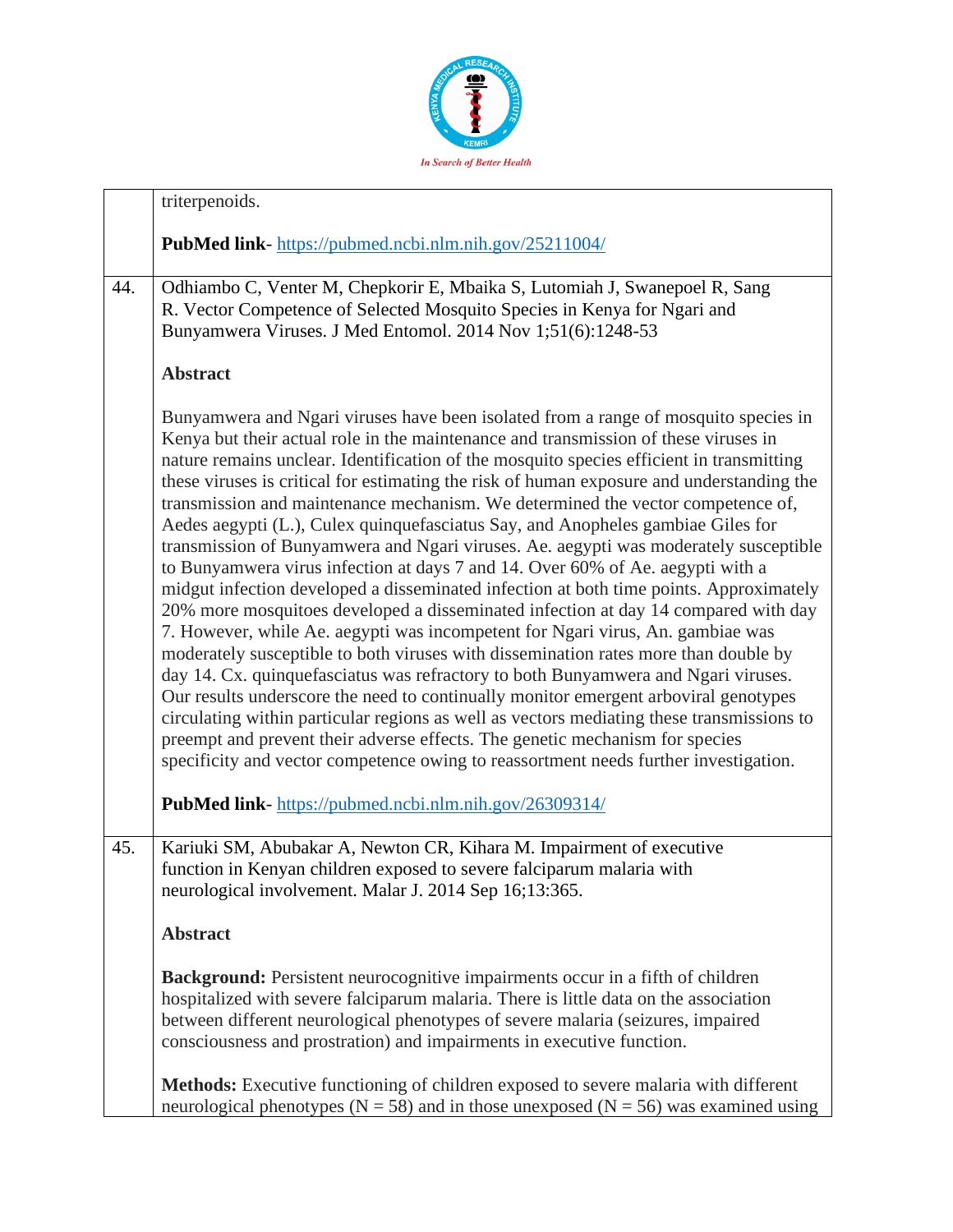

neuropsychological tests such as vigilance test, test for everyday attention test for children (TEA-Ch), contingency naming test (CNT) and self-ordered pointing test (SOPT). Linear regression was used to determine the association between neurological phenotypes of severe malaria and executive function performance scores, accounting for potential confounders.

**Results:** Children with complex seizures in severe malaria performed more poorly than unexposed controls in the vigilance (median efficiency scores (interquartile range) = 4.84 (1.28-5.68) vs. 5.84 (4.71-6.42),  $P = 0.030$ ) and SOPT (mean errors (standard deviation) = 29.50 (8.82) vs. 24.80 (6.50),  $P = 0.029$ ) tests, but no differences were observed in TEA-Ch and CNT tests. Performance scores for other neurological phenotypes of severe malaria were similar with those of unexposed controls. After accounting for potential confounders, such as child's age, sex, schooling; maternal age, schooling and economic activity; perinatal factors and history of seizures, complex seizures remained associated with efficiency scores in the vigilance test (beta coefficient (β) (95% confidence interval (CI)) = -0.40 (-0.67, -0.13),  $P = 0.006$ ) and everyday attention scores of the TEA-Ch test (β (95% CI) = -0.57 (-1.04, -0.10), P = 0.019); the association with SOPT error scores was weak ( $\beta$  (95% CI) = 4.57 (-0.73-9.89), P = 0.089). Combined neurological phenotypes were not significantly associated with executive function performance scores.

**Conclusion:** Executive function impairment in children with severe malaria is associated with specific neurological phenotypes, particularly complex seizures. Effective prophylaxis and management of malaria-associated acute seizures may improve executive functioning performance scores of children

**PubMed link**- <https://pubmed.ncbi.nlm.nih.gov/25224247/>

46. Angwenyi V, Kamuya D, Mwachiro D, Kalama B, Marsh V, Njuguna P, Molyneux S. Complex realities: community engagement for a paediatric randomized controlled malaria vaccine trial in Kilifi, Kenya. Trials. 2014 Feb 25;15:65

**Abstract**

**Background:** Community engagement (CE) is increasingly promoted for biomedical research conducted in resource poor settings for both intrinsic and instrumental purposes. Given the potential importance of CE, but also complexities and possibility of unexpected negative outcomes, there is need for more documentation of CE processes in practice. We share experiences of formal CE for a paediatric randomized controlled malaria vaccine trial conducted in three sites within Kilifi County, Kenya.

**Methods:** Social scientists independent of the trial held in-depth individual interviews with trial researchers ( $n=5$ ), community leaders ( $n=8$ ) and parents (15 with enrolled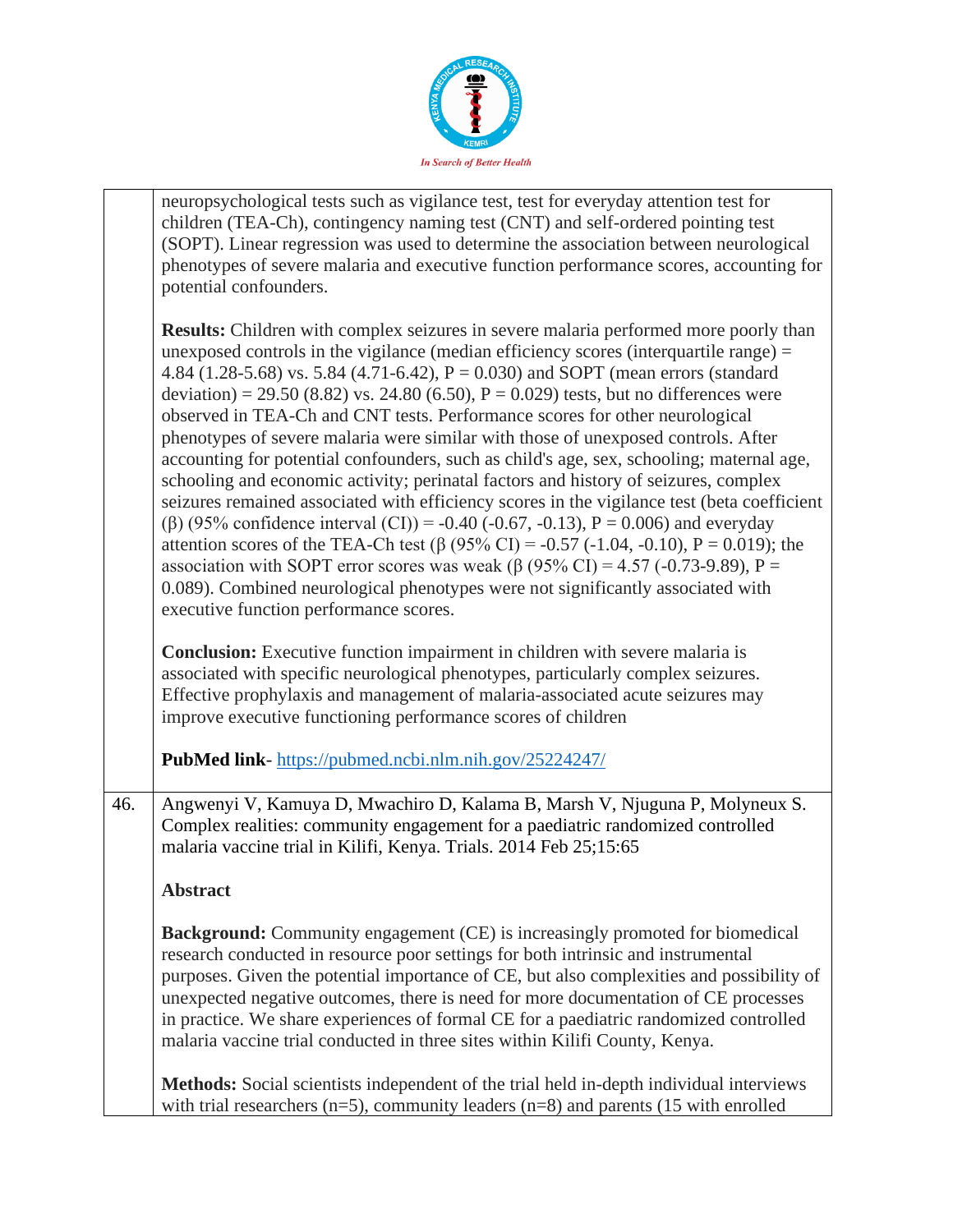

|     | children and 4 without); and group discussions with fieldworkers $(n=6)$ and facility staff<br>$(n=2)$ . We conducted a survey of participating households $(n=200)$ and observed over<br>150 CE activities.                                                                                                                                                                                                                                                                                                                                                                                                                                                                                                                                                                                                                                                                                                                                                                       |
|-----|------------------------------------------------------------------------------------------------------------------------------------------------------------------------------------------------------------------------------------------------------------------------------------------------------------------------------------------------------------------------------------------------------------------------------------------------------------------------------------------------------------------------------------------------------------------------------------------------------------------------------------------------------------------------------------------------------------------------------------------------------------------------------------------------------------------------------------------------------------------------------------------------------------------------------------------------------------------------------------|
|     | <b>Results:</b> The overall CE plan was similar across the three study sites, although less<br>community-based information in site C. Majority perceived CE activities to clear pre-<br>existing concerns and misconceptions; increase visibility, awareness of and trust in trial<br>staff. Challenges included: some community leaders attempting to exert pressure on<br>people to enrol; local wording in information sheets and consent forms feeding into<br>serious anxieties about the trial; and concerns about reduced CE over time. Negative<br>effects of these challenges were mitigated through changes to on-going CE activities,<br>and final information sharing and consent being conducted individually by trained<br>clinical staff. One year after enrolment, $31\%$ (n = 62) of participants' parents reported<br>malaria prevention as the main aim of the activities their children were involved in, and<br>93% wanted their children to remain involved. |
|     | <b>Conclusion:</b> The trial teams' goals for CE were relatively clear from the outset. Other<br>actors' hopes and expectations (like higher allowances and future employment) were not<br>openly discussed, but emerged over the course of engagements. Encouraging open<br>discussion of all actors' intentions and goals from the outset takes time, risks raising<br>expectations that cannot be met, and is complex. However, doing so in future similar<br>trials may allow successes here to be built upon, and some challenges minimized or<br>avoided.                                                                                                                                                                                                                                                                                                                                                                                                                    |
|     | <b>PubMed link-</b> https://pubmed.ncbi.nlm.nih.gov/24565019/                                                                                                                                                                                                                                                                                                                                                                                                                                                                                                                                                                                                                                                                                                                                                                                                                                                                                                                      |
| 47. | Kihuba E, Gathara D, Mwinga S, Mulaku M, Kosgei R, Mogoa W, Nyamai R,<br>English M. Assessing the ability of health information systems in hospitals to<br>support evidence-informed decisions in Kenya. Glob Health Action. 2014 Jul<br>31;7:24859.                                                                                                                                                                                                                                                                                                                                                                                                                                                                                                                                                                                                                                                                                                                               |
|     | <b>Abstract</b>                                                                                                                                                                                                                                                                                                                                                                                                                                                                                                                                                                                                                                                                                                                                                                                                                                                                                                                                                                    |
|     | <b>Background:</b> Hospital management information systems (HMIS) is a key component<br>of national health information systems (HIS), and actions required of hospital<br>management to support information generation in Kenya are articulated in specific<br>policy documents. We conducted an evaluation of core functions of data generation and<br>reporting within hospitals in Kenya to facilitate interpretation of national reports and to<br>provide guidance on key areas requiring improvement to support data use in decision<br>making.                                                                                                                                                                                                                                                                                                                                                                                                                              |
|     | <b>Design:</b> The survey was a cross-sectional, cluster sample study conducted in 22<br>hospitals in Kenya. The statistical analysis was descriptive with adjustment for                                                                                                                                                                                                                                                                                                                                                                                                                                                                                                                                                                                                                                                                                                                                                                                                          |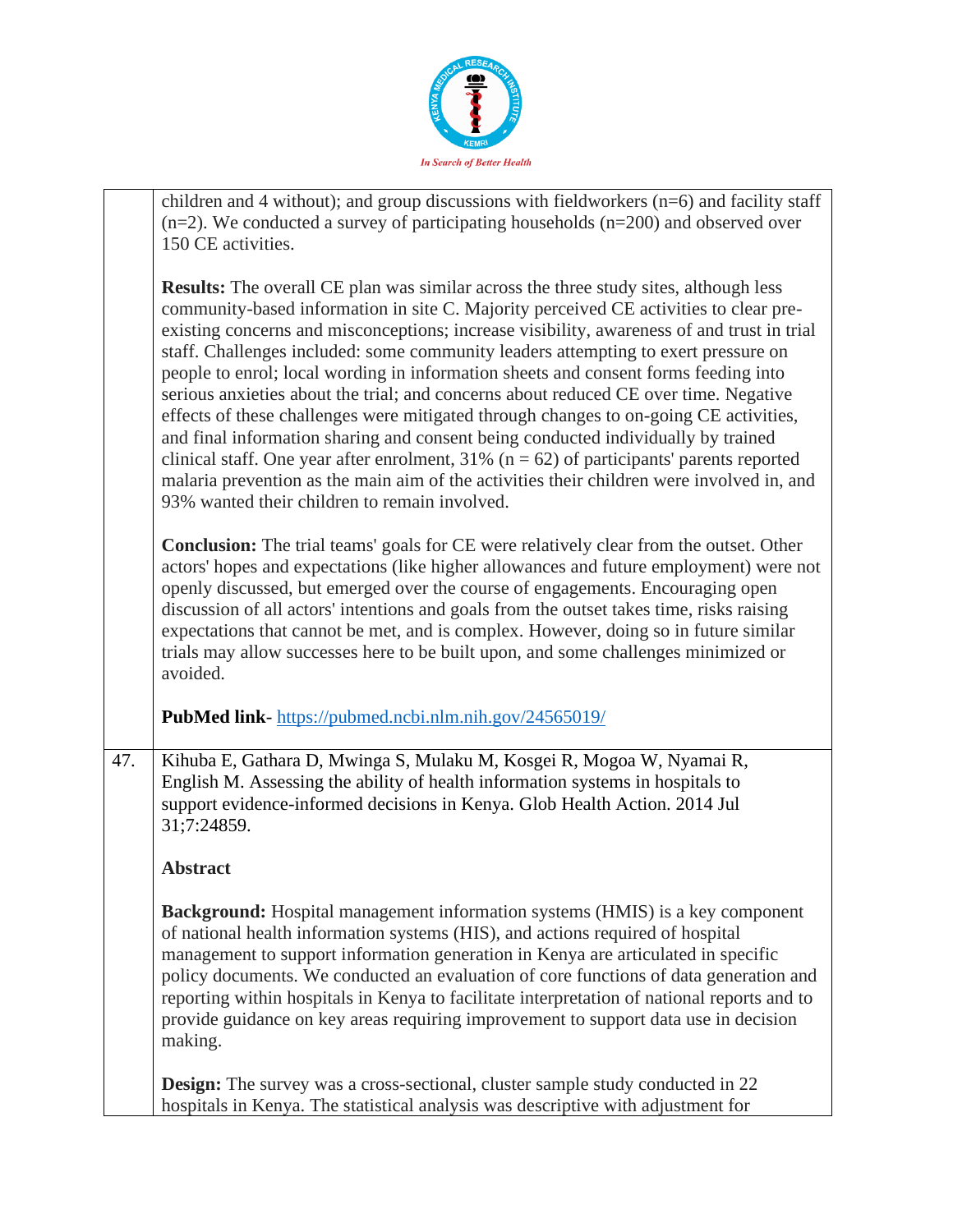

## clustering. **Results:** Most of the HMIS departments complied with formal guidance to develop departmental plans. However, only a few (3/22) had carried out a data quality audit in the 12 months prior to the survey. On average 3% (range 1-8%) of the total hospital income was allocated to the HMIS departments. About half of the records officer positions were filled and about half (13/22) of hospitals had implemented some form of electronic health record largely focused on improving patient billing and not linked to the district HIS. Completeness of manual patient registers varied, being 90% (95% CI 80.1-99.3%), 75.8% (95% CI 68.7-82.8%), and 58% (95% CI 50.4-65.1%) in maternal child health clinic, maternity, and pediatric wards, respectively. Vital events notification rates were low with 25.7, 42.6, and 71.3% of neonatal deaths, infant deaths, and live births recorded, respectively. Routine hospital reports suggested slight over-reporting of live births and under-reporting of fresh stillbirths and neonatal deaths. **Conclusions:** Study findings indicate that the HMIS does not deliver quality data.

Significant constraints exist in data quality assurance, supervisory support, data infrastructure in respect to information and communications technology application, human resources, financial resources, and integration.

**PubMed link**- <https://pubmed.ncbi.nlm.nih.gov/25084834/>

48. Kiti MC, Kinyanjui TM, Koech DC, Munywoki PK, Medley GF, Nokes DJ. Quantifying age-related rates of social contact using diaries in a rural coastal population of Kenya. PLoS One. 2014 Aug 15;9(8):e104786

### **Abstract**

**Background:** Improved understanding and quantification of social contact patterns that govern the transmission dynamics of respiratory viral infections has utility in the design of preventative and control measures such as vaccination and social distancing. The objective of this study was to quantify an age-specific matrix of contact rates for a predominantly rural low-income population that would support transmission dynamic modeling of respiratory viruses.

**Methods and findings:** From the population register of the Kilifi Health and Demographic Surveillance System, coastal Kenya, 150 individuals per age group (<1, 1- 5, 6-15, 16-19, 20-49, 50 and above, in years) were selected by stratified random sampling and requested to complete a day long paper diary of physical contacts (e.g. touch or embrace). The sample was stratified by residence (rural-to-semiurban), month (August 2011 to January 2012, spanning seasonal changes in socio-cultural activities), and day of week. Usable diary responses were obtained from 568 individuals (∼50% of expected). The mean number of contacts per person per day was 17.7 (95% CI 16.7-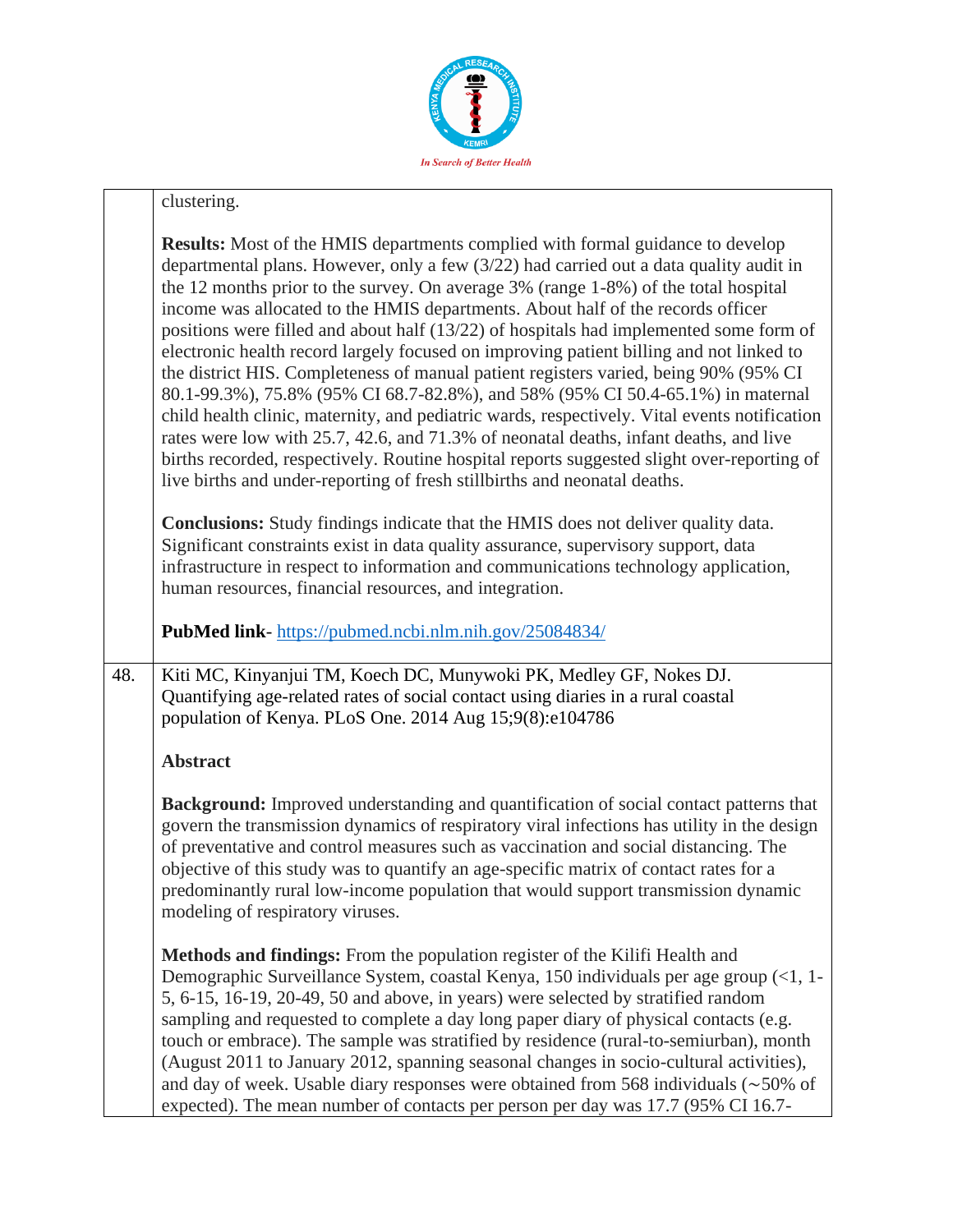

|     | 18.7). Infants reported the lowest contact rates (mean 13.9, 95% CI 12.1-15.7), while<br>primary school students (6-15 years) reported the highest (mean 20.1, 95% CI 18.0-<br>22.2). Rates of contact were higher within groups of similar age (assortative),<br>particularly within the primary school students and adults (20-49 years). Adults and<br>older participants (>50 years) exhibited the highest inter-generational contacts. Rural<br>contact rates were higher than semiurban (18.8 vs 15.6, $p = 0.002$ ), with rural primary<br>school students having twice as many assortative contacts as their semiurban peers.                                                                                                                                         |
|-----|-------------------------------------------------------------------------------------------------------------------------------------------------------------------------------------------------------------------------------------------------------------------------------------------------------------------------------------------------------------------------------------------------------------------------------------------------------------------------------------------------------------------------------------------------------------------------------------------------------------------------------------------------------------------------------------------------------------------------------------------------------------------------------|
|     | <b>Conclusions and significance:</b> This is the first age-specific contact matrix to be defined<br>for tropical Sub-Saharan Africa and has utility in age-structured models to assess the<br>potential impact of interventions for directly transmitted respiratory infections.                                                                                                                                                                                                                                                                                                                                                                                                                                                                                              |
|     | PubMed link-https://pubmed.ncbi.nlm.nih.gov/25127257/                                                                                                                                                                                                                                                                                                                                                                                                                                                                                                                                                                                                                                                                                                                         |
| 49. | Abdi AI, Fegan G, Muthui M, Kiragu E, Musyoki JN, Opiyo M, Marsh K, Warimwe<br>GM, Bull PC. Plasmodium falciparum antigenic variation: relationships between<br>widespread endothelial activation, parasite PfEMP1 expression and severe<br>malaria. BMC Infect Dis. 2014 Mar 28;14:170.                                                                                                                                                                                                                                                                                                                                                                                                                                                                                      |
|     | <b>Abstract</b>                                                                                                                                                                                                                                                                                                                                                                                                                                                                                                                                                                                                                                                                                                                                                               |
|     | Background: Plasmodium falciparum erythrocyte membrane protein 1(PfEMP1) is a<br>family of variant surface antigens (VSA) that mediate the adhesion of parasite infected<br>erythrocytes to capillary endothelial cells within host tissues. Opinion is divided over<br>the role of PfEMP1 in the widespread endothelial activation associated with severe<br>malaria. In a previous study we found evidence for differential associations between<br>defined VSA subsets and specific syndromes of severe malaria: group A-like PfEMP1<br>expression and the "rosetting" phenotype were associated with impaired consciousness<br>and respiratory distress, respectively. This study explores the involvement of<br>widespread endothelial activation in these associations. |
|     | Methods: We used plasma angiopoietin-2 as a marker of widespread endothelial<br>activation. Using logistic regression analysis, we explored the relationships between<br>plasma angiopoietin-2 levels, parasite VSA expression and the two syndromes of severe<br>malaria, impaired consciousness and respiratory distress.                                                                                                                                                                                                                                                                                                                                                                                                                                                   |
|     | <b>Results:</b> Plasma angiopoietin-2 was associated with both syndromes. The rosetting<br>phenotype did not show an independent association with respiratory distress when<br>adjusted for angiopoietin-2, consistent with a single pathogenic mechanism involving<br>widespread endothelial activation. In contrast, group A-like PfEMP1 expression and<br>angiopoietin-2 maintained independent associations with impaired consciousness when<br>adjusted for each other.                                                                                                                                                                                                                                                                                                  |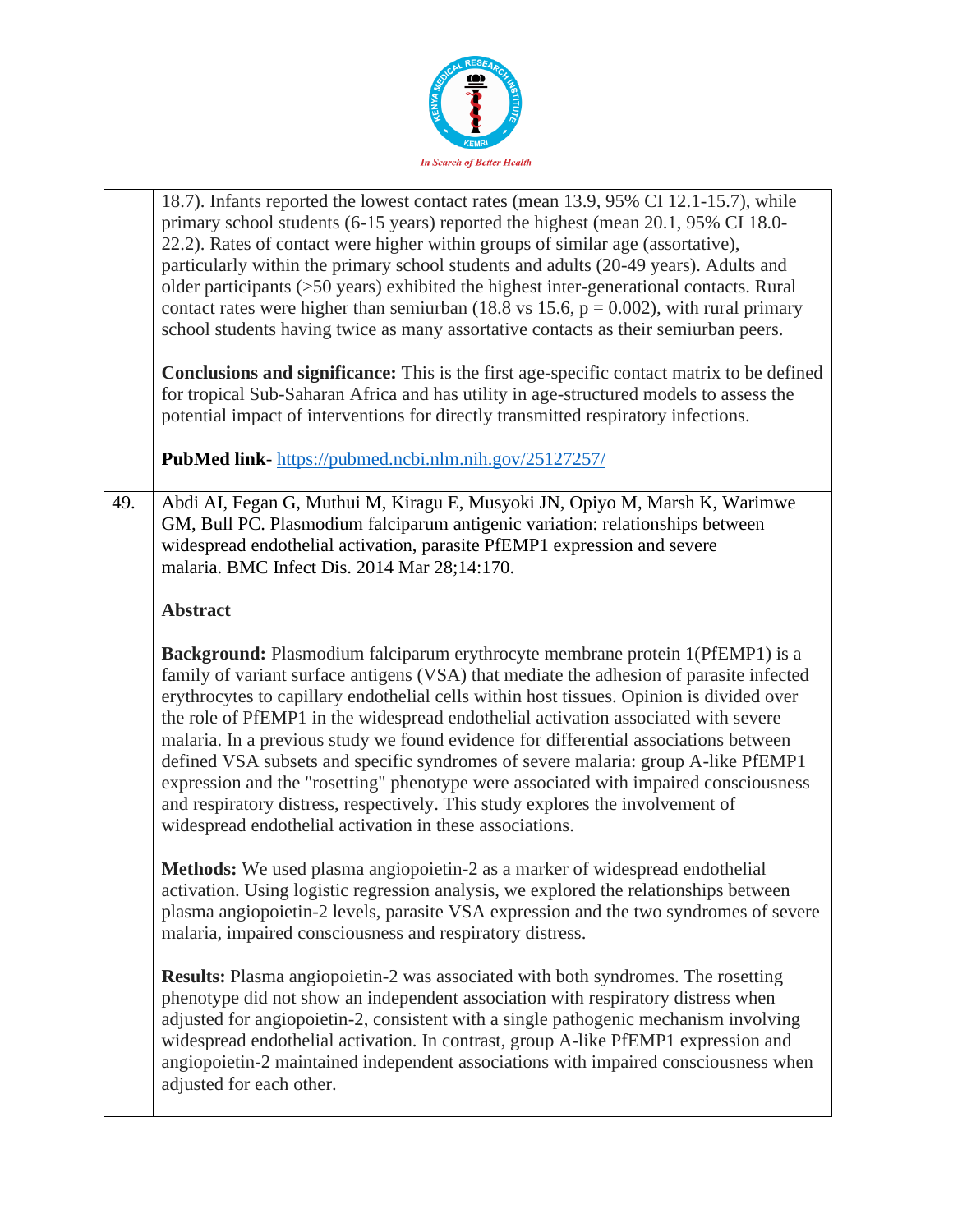

|     | <b>Conclusion:</b> The results are consistent with multiple pathogenic mechanisms leading to<br>severe malaria and heterogeneity in the pathophysiology of impaired consciousness.<br>The observed association between group A-like PfEMP1 and impaired consciousness<br>does not appear to involve widespread endothelial activation.                                                                                                                                                                                                                                                                                                                                                                                                                                                                                                                                                         |
|-----|------------------------------------------------------------------------------------------------------------------------------------------------------------------------------------------------------------------------------------------------------------------------------------------------------------------------------------------------------------------------------------------------------------------------------------------------------------------------------------------------------------------------------------------------------------------------------------------------------------------------------------------------------------------------------------------------------------------------------------------------------------------------------------------------------------------------------------------------------------------------------------------------|
|     | PubMed link-https://pubmed.ncbi.nlm.nih.gov/24674301/                                                                                                                                                                                                                                                                                                                                                                                                                                                                                                                                                                                                                                                                                                                                                                                                                                          |
| 50. | Khagayi S, Burton DC, Onkoba R, Ochieng B, Ismail A, Mutonga D, Muthoni J,<br>Feikin DR, Breiman RF, Mwenda JM, Odhiambo F, Laserson KF. High burden of<br>rotavirus gastroenteritis in young children in rural western Kenya, 2010-2011.<br>Pediatr Infect Dis J. 2014 Jan;33 Suppl 1:S34-40.                                                                                                                                                                                                                                                                                                                                                                                                                                                                                                                                                                                                 |
|     | <b>Abstract</b>                                                                                                                                                                                                                                                                                                                                                                                                                                                                                                                                                                                                                                                                                                                                                                                                                                                                                |
|     | <b>Background:</b> Diarrhea is a leading cause of hospitalization and death in children <5<br>years of age.                                                                                                                                                                                                                                                                                                                                                                                                                                                                                                                                                                                                                                                                                                                                                                                    |
|     | <b>Objectives:</b> To facilitate evaluation of the impact of rotavirus vaccine introduction in<br>western Kenya, we estimated baseline rates of rotavirus-associated hospitalization and<br>mortality among children <5 years of age.                                                                                                                                                                                                                                                                                                                                                                                                                                                                                                                                                                                                                                                          |
|     | Methods: From January 2010 to December 2011, we collected demographic, clinical<br>and laboratory data for children <5 years of age seeking care at the district hospital and<br>2 outpatient facilities within a Health and Demographic Surveillance System (HDSS).<br>Children with acute gastroenteritis (AGE), defined as $\geq$ 3 loose stools and/or $\geq$ 1 episode<br>of unexplained vomiting followed by loose stool within a 24-hour period, were asked to<br>provide a stool sample for rotavirus ELISA testing. Rates of rotavirus-associated<br>hospitalization and mortality were estimated using time of residence in the HDSS to<br>calculate person-years of observation. To estimate the rotavirus-associated mortality<br>rate, we applied the percentage positive for rotavirus among AGE hospitalizations to<br>verbal autopsy estimates of diarrhea deaths in the HDSS. |
|     | <b>Results:</b> There were 4991 hospitalizations of children $\leq$ 5 years of age; 1134 (23%)<br>were for AGE and stool specimens were obtained from 790 (70%). Rotavirus was<br>detected in 211 (27%) specimens. Among 4951 <5 outpatient sick visits, 608 (12%)<br>were for AGE; 320 $(51\%)$ provided specimens and 62 $(20\%)$ were positive for rotavirus.<br>Rotavirus AGE accounted for 501 <5 hospitalizations per 100,000 person-years of<br>observation. Rotavirus-associated $<$ 5 mortality was 136 deaths per 100,000 person-<br>years of observation.                                                                                                                                                                                                                                                                                                                           |
|     | <b>Conclusions:</b> Continued surveillance of rotavirus AGE will provide timely data on the<br>population-level impact of rotavirus vaccine following its likely introduction in 2014.                                                                                                                                                                                                                                                                                                                                                                                                                                                                                                                                                                                                                                                                                                         |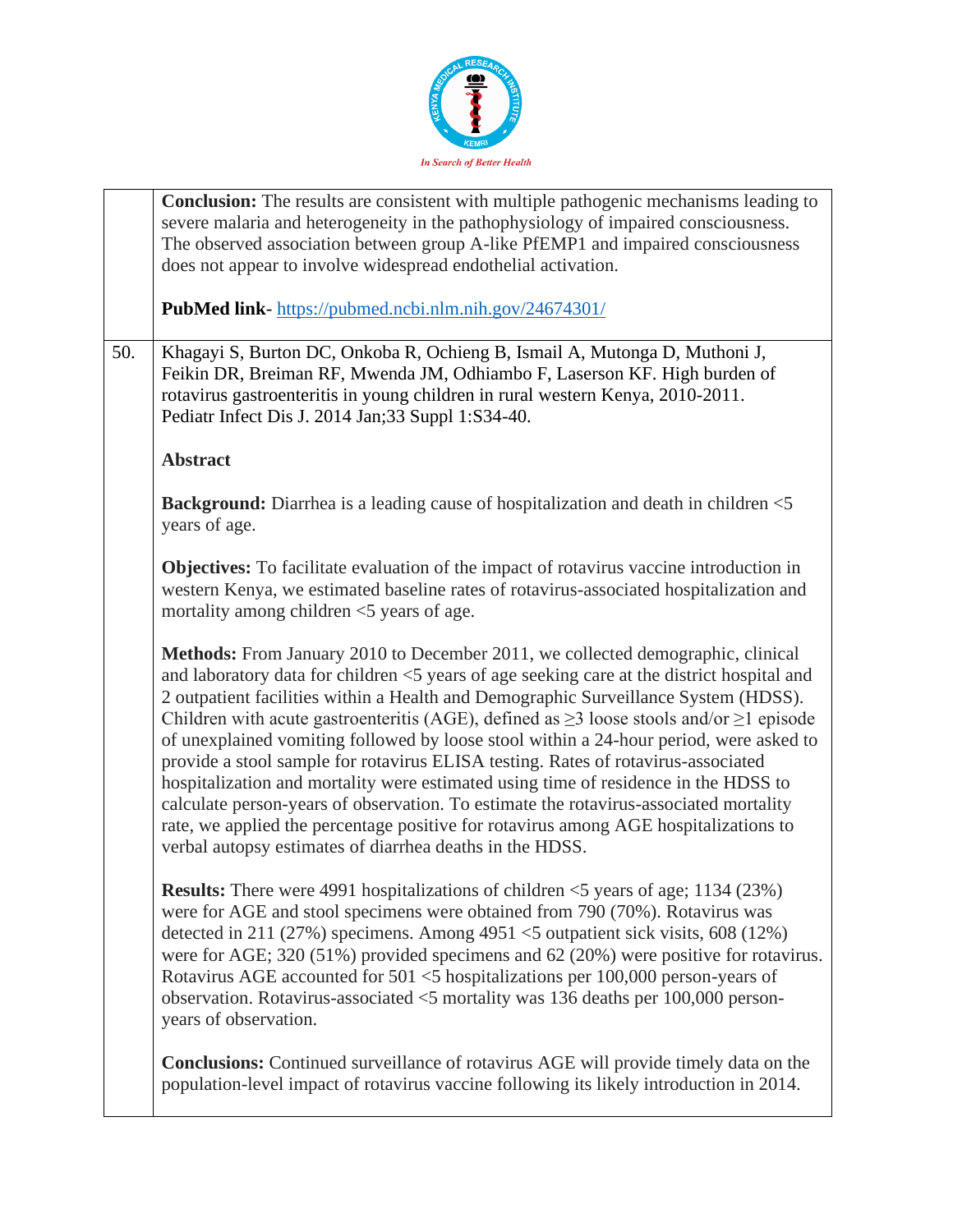

|     | PubMed link-https://pubmed.ncbi.nlm.nih.gov/24343611/                                       |
|-----|---------------------------------------------------------------------------------------------|
|     |                                                                                             |
|     |                                                                                             |
|     |                                                                                             |
|     |                                                                                             |
|     |                                                                                             |
|     |                                                                                             |
|     |                                                                                             |
|     |                                                                                             |
|     |                                                                                             |
|     |                                                                                             |
|     |                                                                                             |
|     |                                                                                             |
|     |                                                                                             |
|     |                                                                                             |
|     |                                                                                             |
|     |                                                                                             |
|     |                                                                                             |
|     |                                                                                             |
|     |                                                                                             |
|     |                                                                                             |
|     |                                                                                             |
|     |                                                                                             |
|     |                                                                                             |
|     |                                                                                             |
|     |                                                                                             |
| 51. | Githeko AK, Ogallo L, Lemnge M, Okia M, Ototo EN. Development and validation                |
|     | of climate and ecosystem-based early malaria epidemic prediction models in East             |
|     | Africa. Malar J. 2014 Aug 22;13:329                                                         |
|     | <b>Abstract</b>                                                                             |
|     |                                                                                             |
|     | <b>Background:</b> Malaria epidemics remain a serious threat to human populations living in |
|     | the highlands of East Africa where transmission is unstable and climate sensitive. An       |
|     | existing early malaria epidemic prediction model required further development,              |
|     | validations and automation before its wide use and application in the region. The model     |
|     | has a lead-time of two to four months between the detection of the epidemic signal and      |
|     | the evolution of the epidemic. The validated models would be of great use in the early      |
|     | detection and prevention of malaria epidemics.                                              |
|     |                                                                                             |
|     | Methods: Confirmed inpatient malaria data were collected from eight sites in Kenya,         |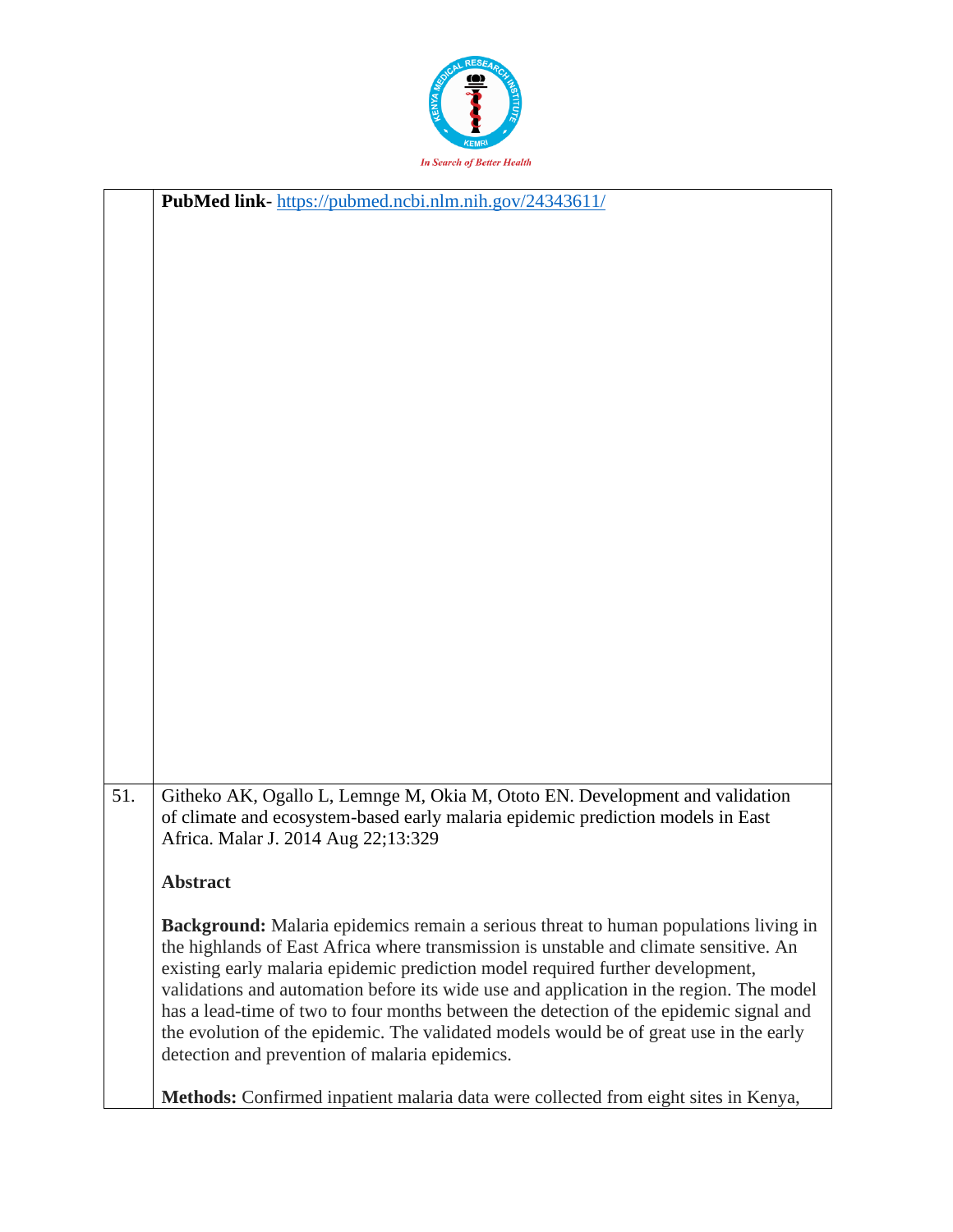

|     | Tanzania and Uganda for the period 1995-2009. Temperature and rainfall data for the<br>period 1960-2009 were collected from meteorological stations closest to the source of<br>the malaria data. Process-based models were constructed for computing the risk of an<br>epidemic in two general highland ecosystems using temperature and rainfall data. The<br>sensitivity, specificity and positive predictive power were used to validate the models.                                                                                                                                                                                                                                                                                                                                                                    |
|-----|-----------------------------------------------------------------------------------------------------------------------------------------------------------------------------------------------------------------------------------------------------------------------------------------------------------------------------------------------------------------------------------------------------------------------------------------------------------------------------------------------------------------------------------------------------------------------------------------------------------------------------------------------------------------------------------------------------------------------------------------------------------------------------------------------------------------------------|
|     | <b>Results:</b> Depending on the availability and quality of the malaria and meteorological<br>data, the models indicated good functionality at all sites. Only two sites in Kenya had<br>data that met the criteria for the full validation of the models. The additive model was<br>found most suited for the poorly drained U-shaped valley ecosystems while the<br>multiplicative model was most suited for the well-drained V-shaped valley ecosystem.<br>The $+18^{\circ}$ C model was adaptable to any of the ecosystems and was designed for<br>conditions where climatology data were not available. The additive model scored 100%<br>for sensitivity, specificity and positive predictive power. The multiplicative model had a<br>sensitivity of 75% specificity of 99% and a positive predictive power of 86%. |
|     | <b>Conclusions:</b> The additive and multiplicative models were validated and were shown to<br>be robust and with high climate-based, early epidemic predictive power. They are<br>designed for use in the common, well- and poorly drained valley ecosystems in the<br>highlands of East Africa.                                                                                                                                                                                                                                                                                                                                                                                                                                                                                                                           |
|     | PubMed link-https://pubmed.ncbi.nlm.nih.gov/25149479/                                                                                                                                                                                                                                                                                                                                                                                                                                                                                                                                                                                                                                                                                                                                                                       |
| 52. | Fujii Y, Kaneko S, Nzou SM, Mwau M, Njenga SM, Tanigawa C, Kimotho J, Mwangi<br>AW, Kiche I, Matsumoto S, Niki M, Osada-Oka M, Ichinose Y, Inoue M, Itoh M,<br>Tachibana H, Ishii K, Tsuboi T, Yoshida LM, Mondal D, Haque R, Hamano S,<br>Changoma M, Hoshi T, Kamo K, Karama M, Miura M, Hirayama K. Serological<br>surveillance development for tropical infectious diseases using simultaneous<br>microsphere-based multiplex assays and finite mixture models. PLoS Negl Trop<br>Dis. 2014 Jul 31;8(7):e3040.                                                                                                                                                                                                                                                                                                          |
|     | <b>Abstract</b>                                                                                                                                                                                                                                                                                                                                                                                                                                                                                                                                                                                                                                                                                                                                                                                                             |
|     | Background: A strategy to combat infectious diseases, including neglected tropical<br>diseases (NTDs), will depend on the development of reliable epidemiological<br>surveillance methods. To establish a simple and practical seroprevalence detection<br>system, we developed a microsphere-based multiplex immunoassay system and<br>evaluated utility using samples obtained in Kenya.                                                                                                                                                                                                                                                                                                                                                                                                                                  |
|     | Methods: We developed a microsphere-based immuno-assay system to simultaneously<br>measure the individual levels of plasma antibody (IgG) against 8 antigens derived from<br>6 pathogens: Entamoeba histolytica (C-IgL), Leishmania donovani (KRP42),                                                                                                                                                                                                                                                                                                                                                                                                                                                                                                                                                                       |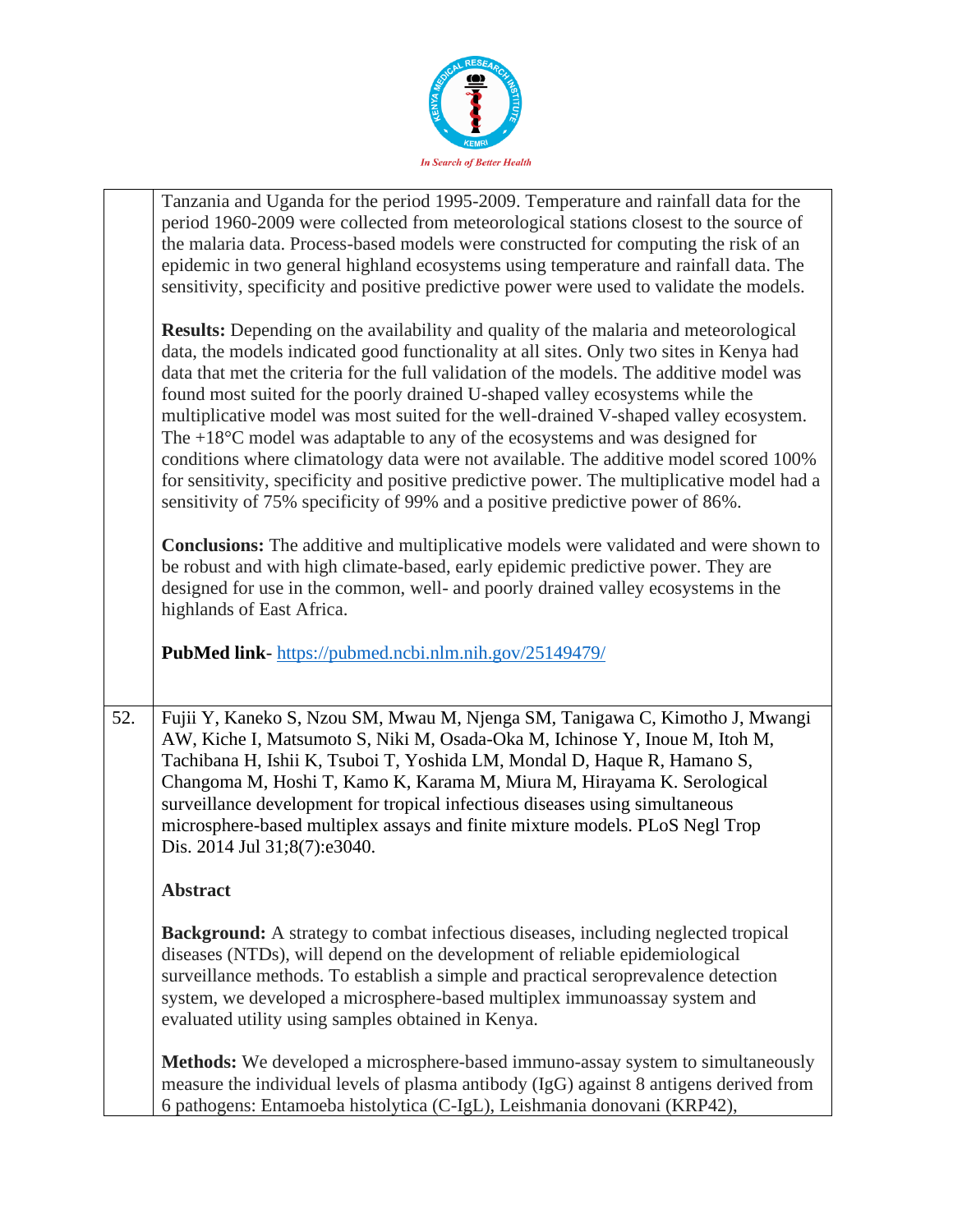

|     | Toxoplasma gondii (SAG1), Wuchereria bancrofti (SXP1), HIV (gag, gp120 and gp41),<br>and Vibrio cholerae (cholera toxin). The assay system was validated using appropriate<br>control samples. The assay system was applied for 3411 blood samples collected from<br>the general population randomly selected from two health and demographic surveillance<br>system (HDSS) cohorts in the coastal and western regions of Kenya. The immunoassay<br>values distribution for each antigen was mathematically defined by a finite mixture<br>model, and cut-off values were optimized.                                                                     |
|-----|----------------------------------------------------------------------------------------------------------------------------------------------------------------------------------------------------------------------------------------------------------------------------------------------------------------------------------------------------------------------------------------------------------------------------------------------------------------------------------------------------------------------------------------------------------------------------------------------------------------------------------------------------------|
|     | <b>Findings:</b> Sensitivities and specificities for each antigen ranged between 71 and 100%.<br>Seroprevalences for each pathogen from the Kwale and Mbita HDSS sites (respectively)<br>were as follows: HIV, 3.0% and 20.1%; L. donovani, 12.6% and 17.3%; E. histolytica,<br>12.8% and 16.6%; and T. gondii, 30.9% and 28.2%. Seroprevalences of W. bancrofti<br>and V. cholerae showed relatively high figures, especially among children. The results<br>might be affected by immunological cross reactions between W. bancrofti-SXP1 and<br>other parasitic infections; and cholera toxin and the enterotoxigenic E. coli (ETEC),<br>respectively. |
|     | Interpretation: A microsphere-based multi-serological assay system can provide an<br>opportunity to comprehensively grasp epidemiological features for NTDs. By adding<br>pathogens and antigens of interest, optimized made-to-order high-quality programs can<br>be established to utilize limited resources to effectively control NTDs in Africa.                                                                                                                                                                                                                                                                                                    |
|     | <b>PubMed link-</b> https://pubmed.ncbi.nlm.nih.gov/25078404/                                                                                                                                                                                                                                                                                                                                                                                                                                                                                                                                                                                            |
| 53. | Spangler SA, Onono M, Bukusi EA, Cohen CR, Turan JM. HIV-positive status<br>disclosure and use of essential PMTCT and maternal health services in rural<br>Kenya. J Acquir Immune Defic Syndr. 2014 Dec 1;67 Suppl 4(Suppl 4):S235-42                                                                                                                                                                                                                                                                                                                                                                                                                    |
|     | <b>Abstract</b>                                                                                                                                                                                                                                                                                                                                                                                                                                                                                                                                                                                                                                          |
|     | Background: In sub-Saharan Africa, women's disclosure of HIV-positive status to<br>others may affect their use of services for prevention of mother-to-child transmission of<br>HIV (PMTCT) of HIV and maternal and child health-including antenatal care,<br>antiretroviral drugs (ARVs) for PMTCT, and skilled birth attendance.                                                                                                                                                                                                                                                                                                                       |
|     | Methods: Using data from the Migori and AIDS Stigma Study conducted in rural<br>Nyanza Province, Kenya, we compared the use of PMTCT and maternal health services<br>for all women by HIV status and disclosure category ( $n = 390$ ). Among HIV-infected<br>women ( $n = 145$ ), associations between disclosure of HIV-positive status and the use of<br>services were further examined with bivariate and multivariate logistic regression<br>analyses.                                                                                                                                                                                              |
|     | <b>Results:</b> Women living with HIV who had not disclosed to anyone had the lowest levels                                                                                                                                                                                                                                                                                                                                                                                                                                                                                                                                                              |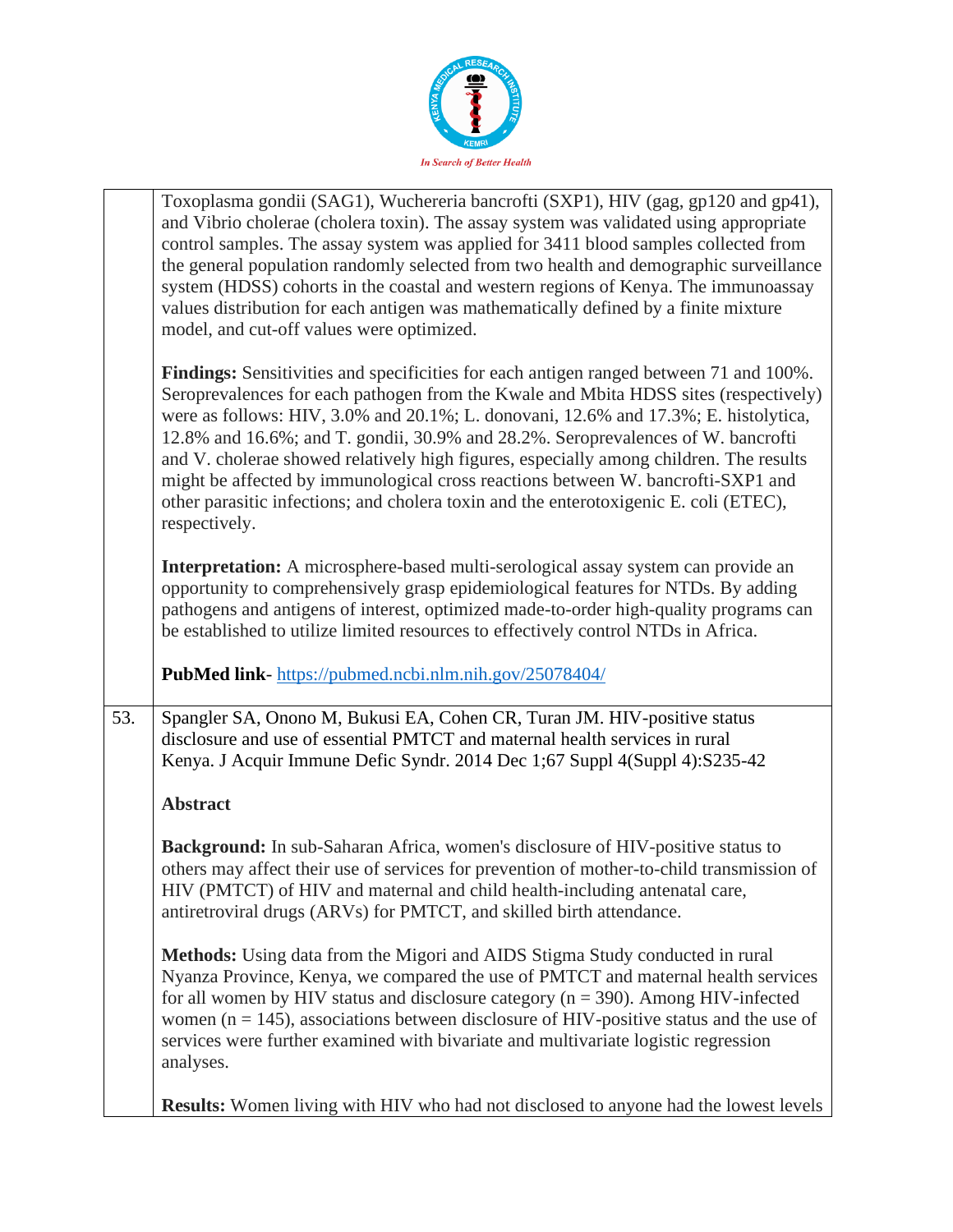

|     | of maternity and PMTCT service utilization. For example, only 21% of these women<br>gave birth in a health facility, compared with 35% of HIV-negative women and 49% of<br>HIV-positive women who had disclosed ( $P < 0.001$ ). Among HIV-positive women, the<br>effect of disclosure to anyone on ARV drug use [odds ratio $(OR) = 5.8$ ; 95% confidence<br>interval (CI): 1.9 to 17.8] and facility birth (OR = 2.9; 95% CI: 1.4 to 5.7) remained<br>large and significant after adjusting for confounders. Disclosure to a male partner had a<br>particularly strong effect on the use of ARVs for PMTCT (OR = 7.9; 95% CI: 3.7 to<br>$17.1$ ).<br><b>Conclusions:</b> HIV-positive status disclosure seems to be a complex yet critical factor<br>for the use of PMTCT and maternal health services in this setting. The design of<br>interventions to promote such disclosure must recognize the impact of HIV-related                                                                                                                                                                                                     |
|-----|----------------------------------------------------------------------------------------------------------------------------------------------------------------------------------------------------------------------------------------------------------------------------------------------------------------------------------------------------------------------------------------------------------------------------------------------------------------------------------------------------------------------------------------------------------------------------------------------------------------------------------------------------------------------------------------------------------------------------------------------------------------------------------------------------------------------------------------------------------------------------------------------------------------------------------------------------------------------------------------------------------------------------------------------------------------------------------------------------------------------------------|
|     | stigma on disclosure decisions and protect women's rights, autonomy, and safety.<br>PubMed link-https://pubmed.ncbi.nlm.nih.gov/25436823/                                                                                                                                                                                                                                                                                                                                                                                                                                                                                                                                                                                                                                                                                                                                                                                                                                                                                                                                                                                        |
| 54. | Wendler JP, Okombo J, Amato R, Miotto O, Kiara SM, Mwai L, Pole L, O'Brien<br>J, Manske M, Alcock D, Drury E, Sanders M, Oyola SO, Malangone C, Jyothi D,<br>Miles A, Rockett KA, MacInnis BL, Marsh K, Bejon P, Nzila A, Kwiatkowski DP. A<br>genome wide association study of Plasmodium falciparum susceptibility to 22<br>antimalarial drugs in Kenya. PLoS One. 2014 May 8;9(5):e96486                                                                                                                                                                                                                                                                                                                                                                                                                                                                                                                                                                                                                                                                                                                                      |
|     | <b>Abstract</b>                                                                                                                                                                                                                                                                                                                                                                                                                                                                                                                                                                                                                                                                                                                                                                                                                                                                                                                                                                                                                                                                                                                  |
|     | <b>Background:</b> Drug resistance remains a chief concern for malaria control. In order to<br>determine the genetic markers of drug resistant parasites, we tested the genome-wide<br>associations (GWA) of sequence-based genotypes from 35 Kenyan P. falciparum<br>parasites with the activities of 22 antimalarial drugs.                                                                                                                                                                                                                                                                                                                                                                                                                                                                                                                                                                                                                                                                                                                                                                                                    |
|     | Methods and principal findings: Parasites isolated from children with acute febrile<br>malaria were adapted to culture, and sensitivity was determined by in vitro growth in<br>the presence of anti-malarial drugs. Parasites were genotyped using whole genome<br>sequencing techniques. Associations between 6250 single nucleotide polymorphisms<br>(SNPs) and resistance to individual anti-malarial agents were determined, with false<br>discovery rate adjustment for multiple hypothesis testing. We identified expected<br>associations in the pfcrt region with chloroquine (CQ) activity, and other novel loci<br>associated with amodiaquine, quinazoline, and quinine activities. Signals for CQ and<br>primaquine (PQ) overlap in and around pfcrt, and interestingly the phenotypes are<br>inversely related for these two drugs. We catalog the variation in dhfr, dhps, mdr1, nhe,<br>and crt, including novel SNPs, and confirm the presence of a dhfr-164L quadruple<br>mutant in coastal Kenya. Mutations implicated in sulfadoxine-pyrimethamine resistance<br>are at or near fixation in this sample set. |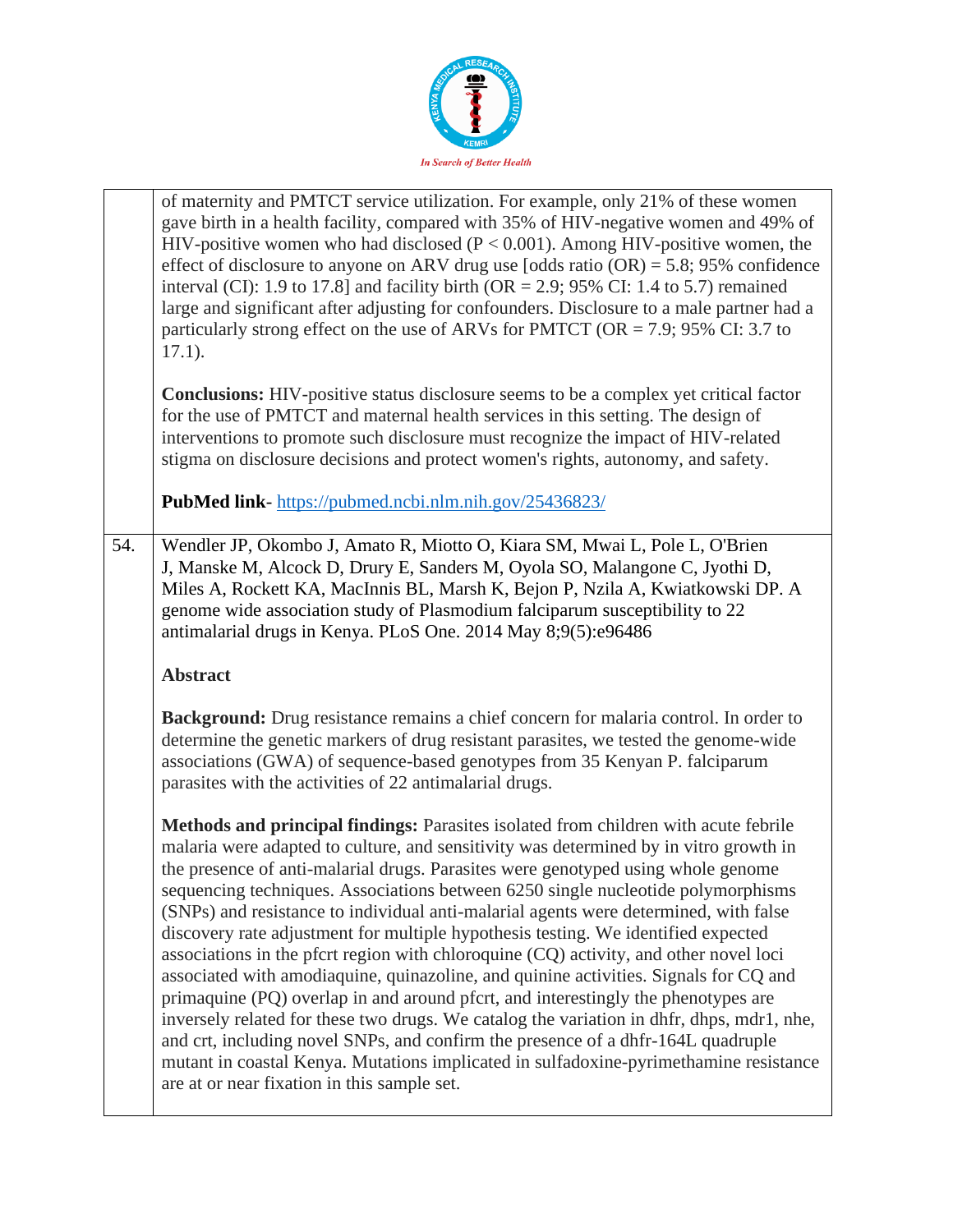

|     | Conclusions/significance: Sequence-based GWA studies are powerful tools for<br>phenotypic association tests. Using this approach on falciparum parasites from coastal<br>Kenya we identified known and previously unreported genes associated with phenotypic<br>resistance to anti-malarial drugs, and observe in high-resolution haplotype visualizations                                                                                                                                                                                                                                                                            |
|-----|----------------------------------------------------------------------------------------------------------------------------------------------------------------------------------------------------------------------------------------------------------------------------------------------------------------------------------------------------------------------------------------------------------------------------------------------------------------------------------------------------------------------------------------------------------------------------------------------------------------------------------------|
|     | a possible signature of an inverse selective relationship between CQ and PQ.<br>PubMed link-https://pubmed.ncbi.nlm.nih.gov/24809681/                                                                                                                                                                                                                                                                                                                                                                                                                                                                                                  |
| 55. | Pfeil J, Borrmann S, Tozan Y. Dihydroartemisinin-piperaquine vs. artemether-<br>lumefantrine for first-line treatment of uncomplicated malaria in African<br>children: a cost-effectiveness analysis. PLoS One. 2014 Apr 18;9(4):e95681                                                                                                                                                                                                                                                                                                                                                                                                |
|     | <b>Abstract</b>                                                                                                                                                                                                                                                                                                                                                                                                                                                                                                                                                                                                                        |
|     | <b>Background:</b> Recent multi-centre trials showed that dihydroartemisinin-piperaquine<br>(DP) was as efficacious and safe as artemether-lumefantrine (AL) for treatment of<br>young children with uncomplicated P. falciparum malaria across diverse transmission<br>settings in Africa. Longitudinal follow-up of patients in these trials supported previous<br>findings that DP had a longer post-treatment prophylactic effect than AL, reducing the<br>risk of reinfection and conferring additional health benefits to patients, particularly in<br>areas with moderate to high malaria transmission.                         |
|     | Methods: We developed a Markov model to assess the cost-effectiveness of DP versus<br>AL for first-line treatment of uncomplicated malaria in young children from the<br>provider perspective, taking into consideration the post-treatment prophylactic effects of<br>the drugs as reported by a recent multi-centre trial in Africa and using the maximum<br>manufacturer drug prices for artemisinin-based combination therapies set by the Global<br>Fund in 2013. We estimated the price per course of treatment threshold above which DP<br>would cease to be a cost-saving alternative to AL as a first-line antimalarial drug. |
|     | <b>Results:</b> First-line treatment with DP compared to AL averted 0.03 DALYs (95% CI:<br>0.006-0.07) and 0.001 deaths (95% CI: 0.00-0.002) and saved \$0.96 (95% CI: 0.33-<br>2.46) per child over one year. The results of the threshold analysis showed that DP<br>remained cost-saving over AL for any DP cost below \$1.23 per course of treatment.                                                                                                                                                                                                                                                                              |
|     | <b>Conclusions:</b> DP is superior to AL from both the clinical and economic perspectives for<br>treatment of uncomplicated P. falciparum malaria in young children. A paediatric<br>dispersible formulation of DP is under development and should facilitate a targeted<br>deployment of this antimalarial drug. The use of DP as first-line antimalarial drug in<br>paediatric malaria patients in moderate to high transmission areas of Africa merits<br>serious consideration by health policymakers.                                                                                                                             |
|     | <b>PubMed link-</b> https://pubmed.ncbi.nlm.nih.gov/24748395/                                                                                                                                                                                                                                                                                                                                                                                                                                                                                                                                                                          |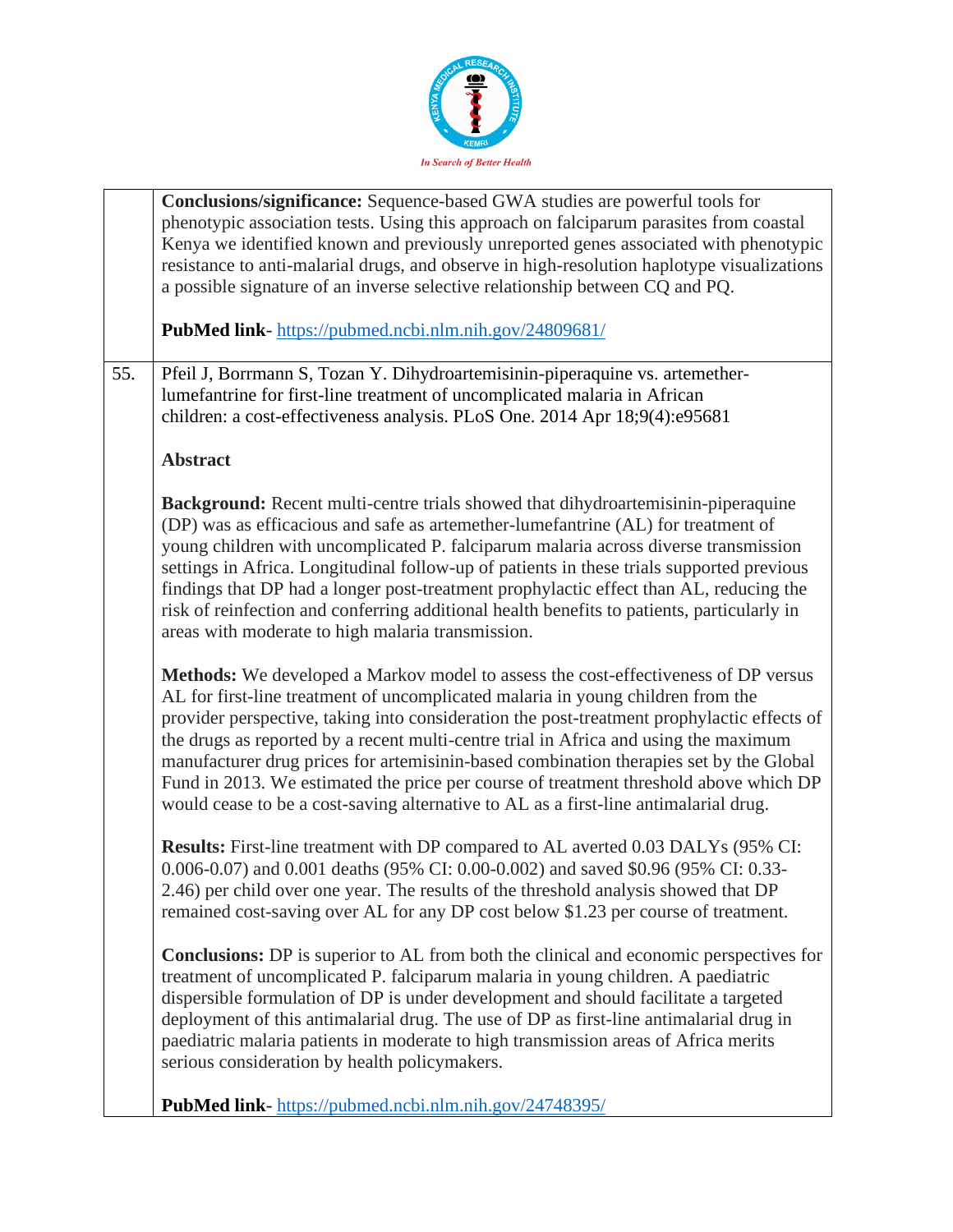

| 56. | Kamuyu G, Bottomley C, Mageto J, Lowe B, Wilkins PP, Noh JC, Nutman TB,<br>Ngugi AK, Odhiambo R, Wagner RG, Kakooza-Mwesige A, Owusu-Agyei S, Ae-<br>Ngibise K, Masanja H, Osier FH, Odermatt P, Newton CR; Study of Epidemiology of<br>Epilepsy in Demographic Sites (SEEDS) group. Exposure to multiple parasites is<br>associated with the prevalence of active convulsive epilepsy in sub-Saharan Africa.<br>PloS Negl Trop Dis. 2014 May 29;8(5):e2908                                                                                                                                                                                                                                                                                                                                                                                                                                                                                                                                                                                                                                                                                                                                                                                                                |
|-----|----------------------------------------------------------------------------------------------------------------------------------------------------------------------------------------------------------------------------------------------------------------------------------------------------------------------------------------------------------------------------------------------------------------------------------------------------------------------------------------------------------------------------------------------------------------------------------------------------------------------------------------------------------------------------------------------------------------------------------------------------------------------------------------------------------------------------------------------------------------------------------------------------------------------------------------------------------------------------------------------------------------------------------------------------------------------------------------------------------------------------------------------------------------------------------------------------------------------------------------------------------------------------|
|     | <b>Abstract</b>                                                                                                                                                                                                                                                                                                                                                                                                                                                                                                                                                                                                                                                                                                                                                                                                                                                                                                                                                                                                                                                                                                                                                                                                                                                            |
|     | <b>Background:</b> Epilepsy is common in developing countries, and it is often associated<br>with parasitic infections. We investigated the relationship between exposure to parasitic<br>infections, particularly multiple infections and active convulsive epilepsy (ACE), in five<br>sites across sub-Saharan Africa.                                                                                                                                                                                                                                                                                                                                                                                                                                                                                                                                                                                                                                                                                                                                                                                                                                                                                                                                                   |
|     | Methods and findings: A case-control design that matched on age and location was<br>used. Blood samples were collected from 986 prevalent cases and 1,313 age-matched<br>community controls and tested for presence of antibodies to Onchocerca volvulus,<br>Toxocara canis, Toxoplasma gondii, Plasmodium falciparum, Taenia solium and HIV.<br>Exposure (seropositivity) to Onchocerca volvulus (OR = $1.98$ ; 95%CI: 1.52-2.58,<br>p<0.001), Toxocara canis (OR = 1.52; 95%CI: 1.23-1.87, p<0.001), Toxoplasma gondii<br>$OR = 1.28$ ; 95%CI: 1.04-1.56, $p = 0.018$ ) and higher antibody levels (top tertile) to<br>Toxocara canis (OR = 1.70; 95%CI: 1.30-2.24, $p<0.001$ ) were associated with an<br>increased prevalence of ACE. Exposure to multiple infections was common (73.8% of<br>cases and 65.5% of controls had been exposed to two or more infections), and for T.<br>gondii and O. volvulus co-infection, their combined effect on the prevalence of ACE, as<br>determined by the relative excess risk due to interaction (RERI), was more than additive<br>(T. gondii and O. volvulus, $RERI = 1.19$ ). The prevalence of T. solium antibodies was<br>low (2.8% of cases and 2.2% of controls) and was not associated with ACE in the study<br>areas. |
|     | <b>Conclusion:</b> This study investigates how the degree of exposure to parasites and<br>multiple parasitic infections are associated with ACE and may explain conflicting<br>results obtained when only seropositivity is considered. The findings from this study<br>should be further validated.                                                                                                                                                                                                                                                                                                                                                                                                                                                                                                                                                                                                                                                                                                                                                                                                                                                                                                                                                                       |
|     | <b>PubMed link-</b> https://pubmed.ncbi.nlm.nih.gov/24875312/                                                                                                                                                                                                                                                                                                                                                                                                                                                                                                                                                                                                                                                                                                                                                                                                                                                                                                                                                                                                                                                                                                                                                                                                              |
| 57. | Ibinda F, Mbuba CK, Kariuki SM, Chengo E, Ngugi AK, Odhiambo R, Lowe B,<br>Fegan G, Carter JA, Newton CR. Evaluation of Kilifi epilepsy education<br>programme: a randomized controlled trial. Epilepsia. 2014 Feb; 55(2): 344-52.                                                                                                                                                                                                                                                                                                                                                                                                                                                                                                                                                                                                                                                                                                                                                                                                                                                                                                                                                                                                                                         |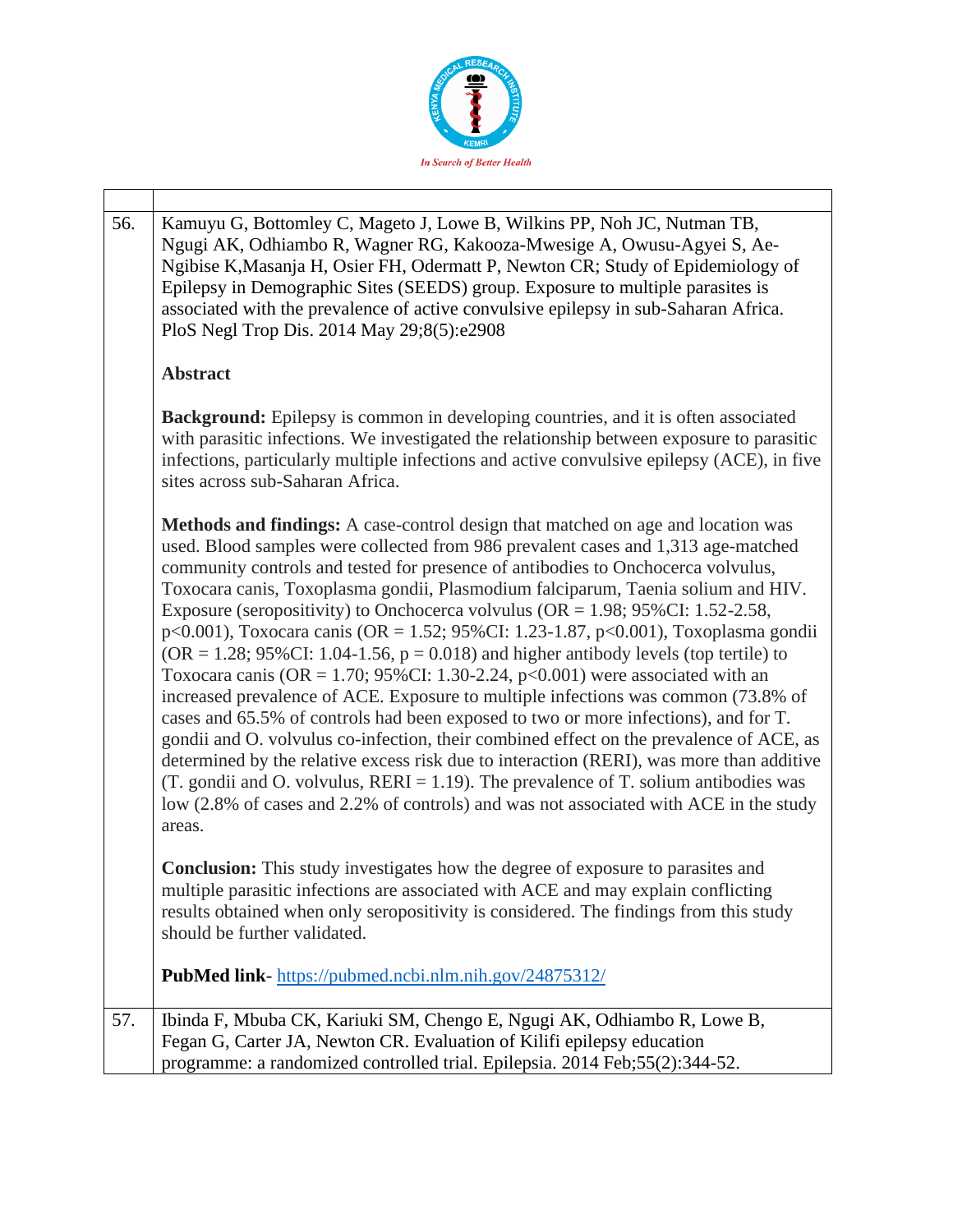

## **Abstract**

**Objectives:** The epilepsy treatment gap is largest in resource-poor countries. We evaluated the efficacy of a 1-day health education program in a rural area of Kenya. The primary outcome was adherence to antiepileptic drugs (AEDs) as measured by drug levels in the blood, and the secondary outcomes were seizure frequency and Kilifi Epilepsy Beliefs and Attitudes Scores (KEBAS).

**Methods:** Seven hundred thirty-eight people with epilepsy (PWE) and their designated supporter were randomized to either the intervention (education) or nonintervention group. Data were collected at baseline and 1 year after the education intervention was administered to the intervention group. There were 581 PWE assessed at both time points. At the end of the study, 105 PWE from the intervention group and 86 from the nonintervention group gave blood samples, which were assayed for the most commonly used AEDs (phenobarbital, phenytoin, and carbamazepine). The proportions of PWE with detectable AED levels were determined using a standard blood assay method. The laboratory technicians conducting the assays were blinded to the randomization. Secondary outcomes were evaluated using questionnaires administered by trained field staff. Modified Poisson regression was used to investigate the factors associated with improved adherence (transition from nonoptimal AED level in blood at baseline to optimal levels at follow-up), reduced seizures, and improved KEBAS, which was done as a post hoc analysis. This trial is registered in ISRCTN register under ISRCTN35680481.

**Results:** There was no significant difference in adherence to AEDs based on detectable drug levels (odds ratio [OR] 1.46, 95% confidence interval [95% CI] 0.74-2.90,  $p =$ 0.28) or by self-reports (OR 1.00, 95% CI 0.71-1.40,  $p = 1.00$ ) between the intervention and nonintervention group. The intervention group had significantly fewer beliefs about traditional causes of epilepsy, cultural treatment, and negative stereotypes than the nonintervention group. There was no difference in seizure frequency. A comparison of the baseline and follow-up data showed a significant increase in adherence-intervention group (36-81% [ $p < 0.001$ ]) and nonintervention group (38-74% [ $p < 0.001$ ])-using detectable blood levels. The number of patients with less frequent seizures (≤3 seizures in the last 3 months) increased in the intervention group (62-80% [ $p = 0.002$ ]) and in the nonintervention group (67-75%  $[p = 0.04]$ ). Improved therapeutic adherence (observed in both groups combined) was positively associated with positive change in beliefs about risks of epilepsy (relative risk [RR] 2.00, 95% CI 1.03-3.95) and having nontraditional religious beliefs (RR 2.01, 95% CI 1.01-3.99). Reduced seizure frequency was associated with improved adherence (RR 1.72, 95% CI 1.19-2.47). Positive changes in KEBAS were associated with having tertiary education as compared to none (RR 1.09, 95% CI 1.05-1.14).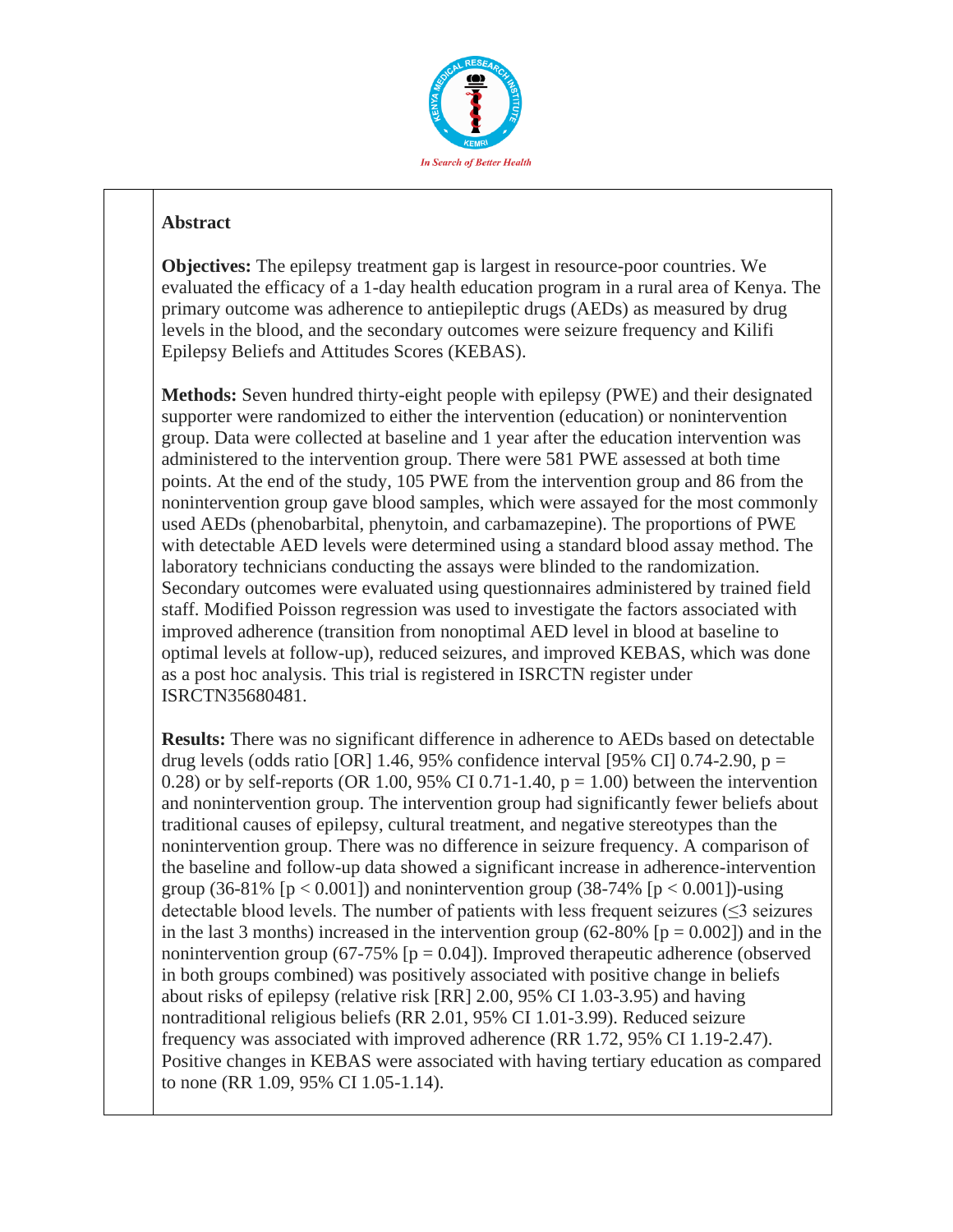

|     | Significance: Health education improves knowledge about epilepsy, but once only<br>contact does not improve adherence. However, sustained education may improve<br>adherence in future studies.                                                                                                                                                                                                                                                                                                                                                                                                                                                                                                                                                                                                                                                                                                                                                                                                                                                                                                                    |
|-----|--------------------------------------------------------------------------------------------------------------------------------------------------------------------------------------------------------------------------------------------------------------------------------------------------------------------------------------------------------------------------------------------------------------------------------------------------------------------------------------------------------------------------------------------------------------------------------------------------------------------------------------------------------------------------------------------------------------------------------------------------------------------------------------------------------------------------------------------------------------------------------------------------------------------------------------------------------------------------------------------------------------------------------------------------------------------------------------------------------------------|
|     | <b>PubMed link-</b> https://pubmed.ncbi.nlm.nih.gov/24447063/                                                                                                                                                                                                                                                                                                                                                                                                                                                                                                                                                                                                                                                                                                                                                                                                                                                                                                                                                                                                                                                      |
| 58. | Omedo M, Ogutu M, Awiti A, Musuva R, Muchiri G, Montgomery SP, Secor WE,<br>Mwinzi P. The effect of a health communication campaign on compliance with mass<br>drug administration for schistosomiasis control in western Kenya--the SCORE<br>project. Am J Trop Med Hyg. 2014 Nov;91(5):982-8                                                                                                                                                                                                                                                                                                                                                                                                                                                                                                                                                                                                                                                                                                                                                                                                                     |
|     | <b>Abstract</b>                                                                                                                                                                                                                                                                                                                                                                                                                                                                                                                                                                                                                                                                                                                                                                                                                                                                                                                                                                                                                                                                                                    |
|     | Compliance with mass drug administration (MDA) can be affected by rumors and<br>mistrust about the drug. Communication campaigns are an effective way to influence<br>attitudes and health behaviors in diverse public health contexts, but there is very little<br>documentation about experiences using health communications in schistosomiasis<br>control programs. A qualitative study was conducted with community health workers<br>(CHWs) as informants to explore the effect of a health communication campaign on<br>their experiences during subsequent praziquantel MDA for schistosomiasis. Discussions<br>were audio-recorded, transcribed verbatim, translated into English where applicable,<br>and analyzed thematically using ATLAS.ti software. According to the CHWs, exposure<br>to mass media messages improved awareness of the MDA, which in turn, led to better<br>treatment compliance. Our findings suggest that communication campaigns influence<br>health behaviors and create awareness of schistosomiasis control interventions, which<br>may ultimately improve praziquantel MDA. |
|     | PubMed link- https://pubmed.ncbi.nlm.nih.gov/25246690/                                                                                                                                                                                                                                                                                                                                                                                                                                                                                                                                                                                                                                                                                                                                                                                                                                                                                                                                                                                                                                                             |
| 59. | Njuguna HN, Caselton DL, Arunga GO, Emukule GO, Kinyanjui DK, Kalani RM,<br>Kinkade C, Muthoka PM, Katz MA, Mott JA. A comparison of smartphones to paper-<br>based questionnaires for routine influenza sentinel surveillance, Kenya,<br>2011-2012. BMC Med Inform Decis Mak. 2014 Dec 24;14:107                                                                                                                                                                                                                                                                                                                                                                                                                                                                                                                                                                                                                                                                                                                                                                                                                  |
|     | <b>Abstract</b>                                                                                                                                                                                                                                                                                                                                                                                                                                                                                                                                                                                                                                                                                                                                                                                                                                                                                                                                                                                                                                                                                                    |
|     | <b>Background:</b> For disease surveillance, manual data collection using paper-based<br>questionnaires can be time consuming and prone to errors. We introduced smartphone<br>data collection to replace paper-based data collection for an influenza sentinel<br>surveillance system in four hospitals in Kenya. We compared the quality, cost and<br>timeliness of data collection between the smartphone data collection system and the<br>paper-based system.                                                                                                                                                                                                                                                                                                                                                                                                                                                                                                                                                                                                                                                 |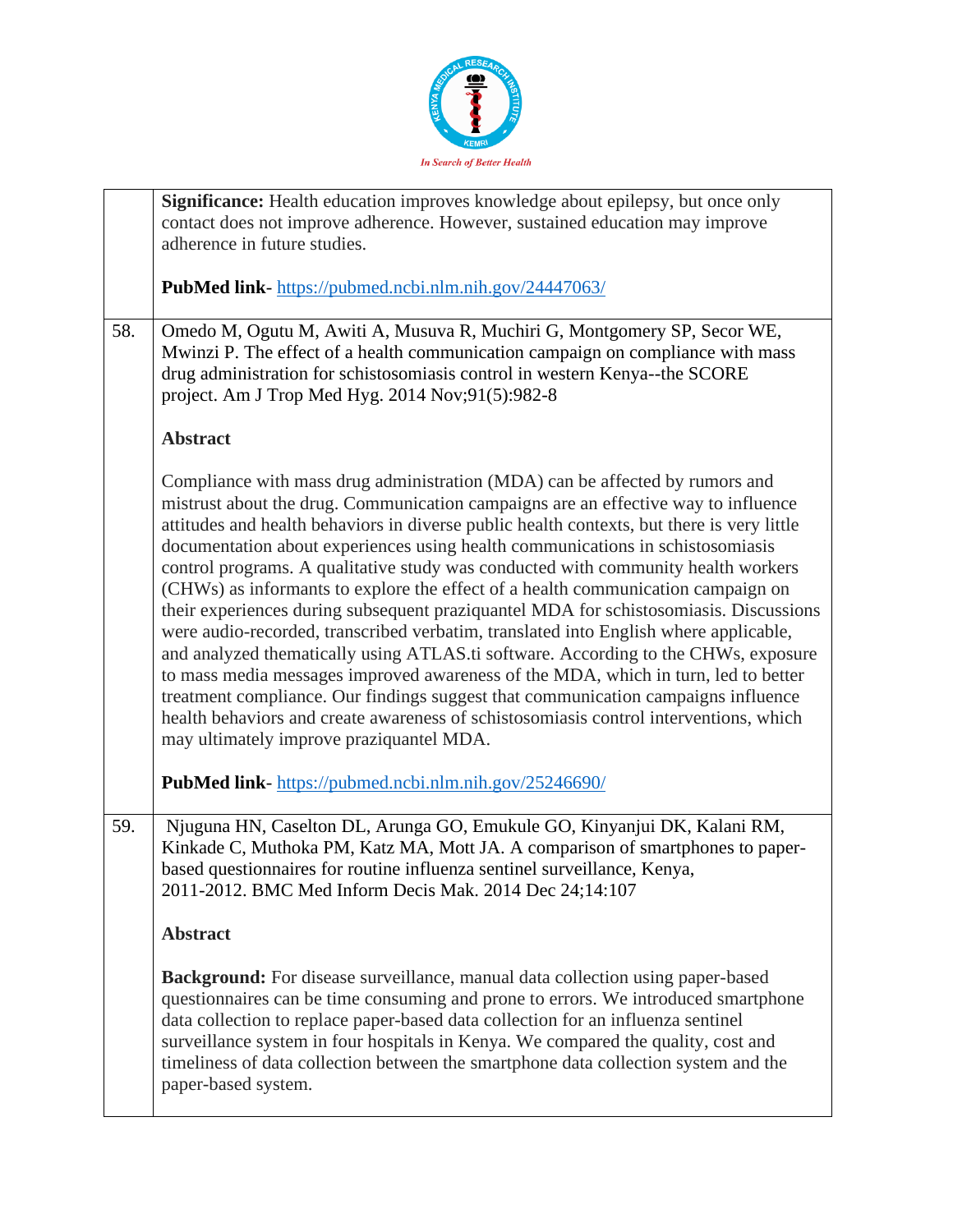

|     | Methods: Since 2006, the Kenya Ministry of Health (MoH) with technical support from<br>the Kenya Medical Research Institute/Centers for Disease Control and Prevention<br>(KEMRI/CDC) conducted hospital-based sentinel surveillance for influenza in Kenya.<br>In May 2011, the MOH replaced paper-based collection with an electronic data<br>collection system using Field Adapted Survey Toolkit (FAST) on HTC Touch Pro2<br>smartphones at four sentinel sites. We compared 880 paper-based questionnaires dated<br>Jan 2010-Jun 2011 and 880 smartphone questionnaires dated May 2011-Jun 2012 from<br>the four surveillance sites. For each site, we compared the quality, cost and timeliness of<br>each data collection system.                                                                                                                                                          |
|-----|---------------------------------------------------------------------------------------------------------------------------------------------------------------------------------------------------------------------------------------------------------------------------------------------------------------------------------------------------------------------------------------------------------------------------------------------------------------------------------------------------------------------------------------------------------------------------------------------------------------------------------------------------------------------------------------------------------------------------------------------------------------------------------------------------------------------------------------------------------------------------------------------------|
|     | <b>Results:</b> Incomplete records were more likely seen in data collected using pen-and-<br>paper compared to data collected using smartphones (adjusted incidence rate ratio<br>(aIRR) 7, 95% CI: 4.4-10.3). Errors and inconsistent answers were also more likely to<br>be seen in data collected using pen-and-paper compared to data collected using<br>smartphones (aIRR: 25, 95% CI: 12.5-51.8). Smartphone data was uploaded into the<br>database in a median time of 7 days while paper-based data took a median of 21 days to<br>be entered ( $p < 0.01$ ). It cost USD 1,501 (9.4%) more to establish the smartphone data<br>collection system (\$17,500) than the pen-and-paper system (USD \$15,999). During two<br>years, however, the smartphone data collection system was \$3,801 (7%) less expensive<br>to operate (\$50,200) when compared to pen-and-paper system (\$54,001). |
|     | <b>Conclusions:</b> Compared to paper-based data collection, an electronic data collection<br>system produced fewer incomplete data, fewer errors and inconsistent responses and<br>delivered data faster. Although start-up costs were higher, the overall costs of<br>establishing and running the electronic data collection system were lower compared to<br>paper-based data collection system. Electronic data collection using smartphones has<br>potential to improve timeliness, data integrity and reduce costs.                                                                                                                                                                                                                                                                                                                                                                        |
|     | PubMed link-https://pubmed.ncbi.nlm.nih.gov/25539745/                                                                                                                                                                                                                                                                                                                                                                                                                                                                                                                                                                                                                                                                                                                                                                                                                                             |
| 60. | Olupot-Olupot P, Engoru C, Thompson J, Nteziyaremye J, Chebet M, Ssenyondo<br>T, Dambisya CM, Okuuny V, Wokulira R, Amorut D, Ongodia P, Mpoya A, Williams<br>TN, Uyoga S, Macharia A, Gibb DM, Walker AS, Maitland K. Phase II trial of standard<br>versus increased transfusion volume in Ugandan children with acute severe<br>anemia. BMC Med. 2014 Apr 25;12:67                                                                                                                                                                                                                                                                                                                                                                                                                                                                                                                              |
|     | <b>Abstract</b>                                                                                                                                                                                                                                                                                                                                                                                                                                                                                                                                                                                                                                                                                                                                                                                                                                                                                   |
|     | <b>Background:</b> Severe anemia (SA, hemoglobin $\lt 6$ g/dl) is a leading cause of pediatric<br>hospital admission in Africa, with significant in-hospital mortality. The underlying<br>etiology is often infectious, but specific pathogens are rarely identified. Guidelines<br>developed to encourage rational blood use recommend a standard volume of whole<br>blood (20 ml/kg) for transfusion, but this is commonly associated with a frequent need                                                                                                                                                                                                                                                                                                                                                                                                                                      |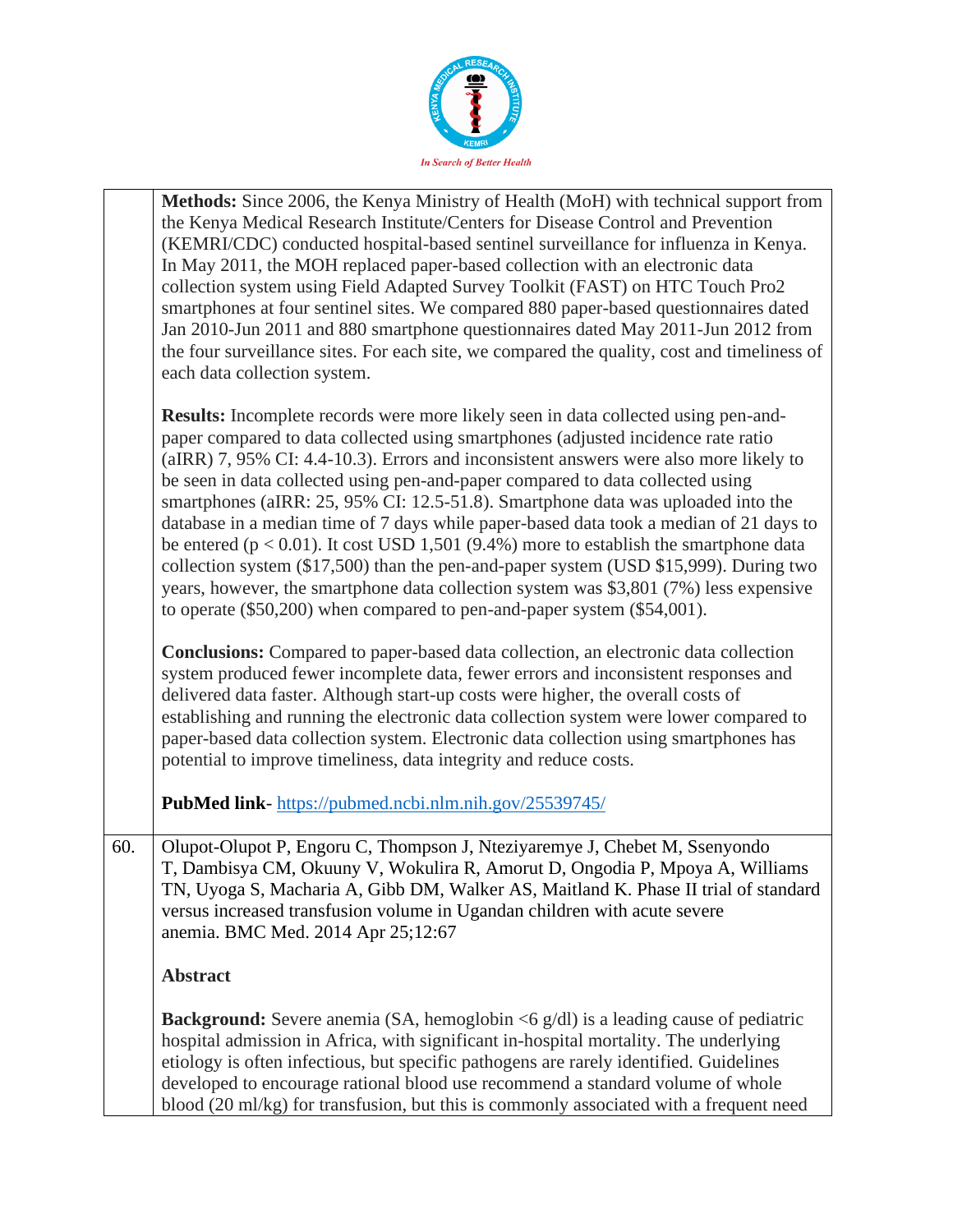

|     | for repeat transfusion and poor outcome. Evidence is lacking on what hemoglobin                                                                                                                                                                                                                                                                                                                                                                                                                                                                                                                                                                                                                                                                                       |
|-----|-----------------------------------------------------------------------------------------------------------------------------------------------------------------------------------------------------------------------------------------------------------------------------------------------------------------------------------------------------------------------------------------------------------------------------------------------------------------------------------------------------------------------------------------------------------------------------------------------------------------------------------------------------------------------------------------------------------------------------------------------------------------------|
|     | threshold criteria for intervention and volume are associated with the optimal survival                                                                                                                                                                                                                                                                                                                                                                                                                                                                                                                                                                                                                                                                               |
|     | outcomes.                                                                                                                                                                                                                                                                                                                                                                                                                                                                                                                                                                                                                                                                                                                                                             |
|     | <b>Methods:</b> We evaluated the safety and efficacy of a higher volume of whole blood (30)<br>ml/kg; Tx30: $n = 78$ ) against the standard volume (20 ml/kg; Tx20: $n = 82$ ) in Ugandan<br>children (median age 36 months (interquartile range (IQR) 13 to 53)) for 24-hour<br>anemia correction (hemoglobin $>6$ g/dl: primary outcome) and 28-day survival.                                                                                                                                                                                                                                                                                                                                                                                                       |
|     | <b>Results:</b> Median admission hemoglobin was 4.2 g/dl (IQR 3.1 to 4.9). Initial volume<br>received followed the randomization strategy in 155 (97%) patients. By 24-hours, 70<br>(90%) children in the Tx30 arm had corrected SA compared to 61 (74%) in the Tx20<br>arm; cause-specific hazard ratio = 1.54 (95% confidence interval 1.09 to 2.18, $P = 0.01$ ).<br>From admission to day 28 there was a greater hemoglobin increase from enrollment in<br>$Tx30$ (global $P \le 0.0001$ ). Serious adverse events included one non-fatal allergic<br>reaction and one death in the Tx30 arm. There were six deaths in the Tx20 arm ( $P =$<br>0.12); three deaths were adjudicated as possibly related to transfusion, but none<br>secondary to volume overload. |
|     | <b>Conclusion:</b> A higher initial transfusion volume prescribed at hospital admission was<br>safe and resulted in an accelerated hematological recovery in Ugandan children with<br>SA. Future testing in a large, pragmatic clinical trial to establish the effect on short and<br>longer-term survival is warranted.                                                                                                                                                                                                                                                                                                                                                                                                                                              |
|     | PubMed link-https://pubmed.ncbi.nlm.nih.gov/24767094/                                                                                                                                                                                                                                                                                                                                                                                                                                                                                                                                                                                                                                                                                                                 |
| 61. | Khagayi S, Tate JE, Onkoba R, Parashar U, Odhiambo F, Burton D, Laserson K,<br>Feikin DR. A sham case-control study of effectiveness of DTP-Hib-hepatitis B<br>vaccine against rotavirus acute gastroenteritis in Kenya. BMC Infect Dis. 2014<br>Feb 11;14:77.                                                                                                                                                                                                                                                                                                                                                                                                                                                                                                        |
|     | <b>Abstract</b>                                                                                                                                                                                                                                                                                                                                                                                                                                                                                                                                                                                                                                                                                                                                                       |
|     | <b>Background:</b> In many GAVI-eligible countries, effectiveness of new vaccines will be<br>evaluated by case-control methodology. To inform the design and assess selection bias<br>of a future case-control study of rotavirus vaccine effectiveness (VE) in western Kenya,<br>we performed a sham case-control study evaluating VE of pentavalent vaccine (DTP-<br>Hib-HepB) against rotavirus acute gastroenteritis (AGE).                                                                                                                                                                                                                                                                                                                                       |
|     | Methods: From ongoing rotavirus surveillance, we defined cases as children 12 weeks<br>to 23 months old with EIA-confirmed rotavirus AGE. We enrolled one community-<br>based and two hospital-based control groups. We collected vaccination status from                                                                                                                                                                                                                                                                                                                                                                                                                                                                                                             |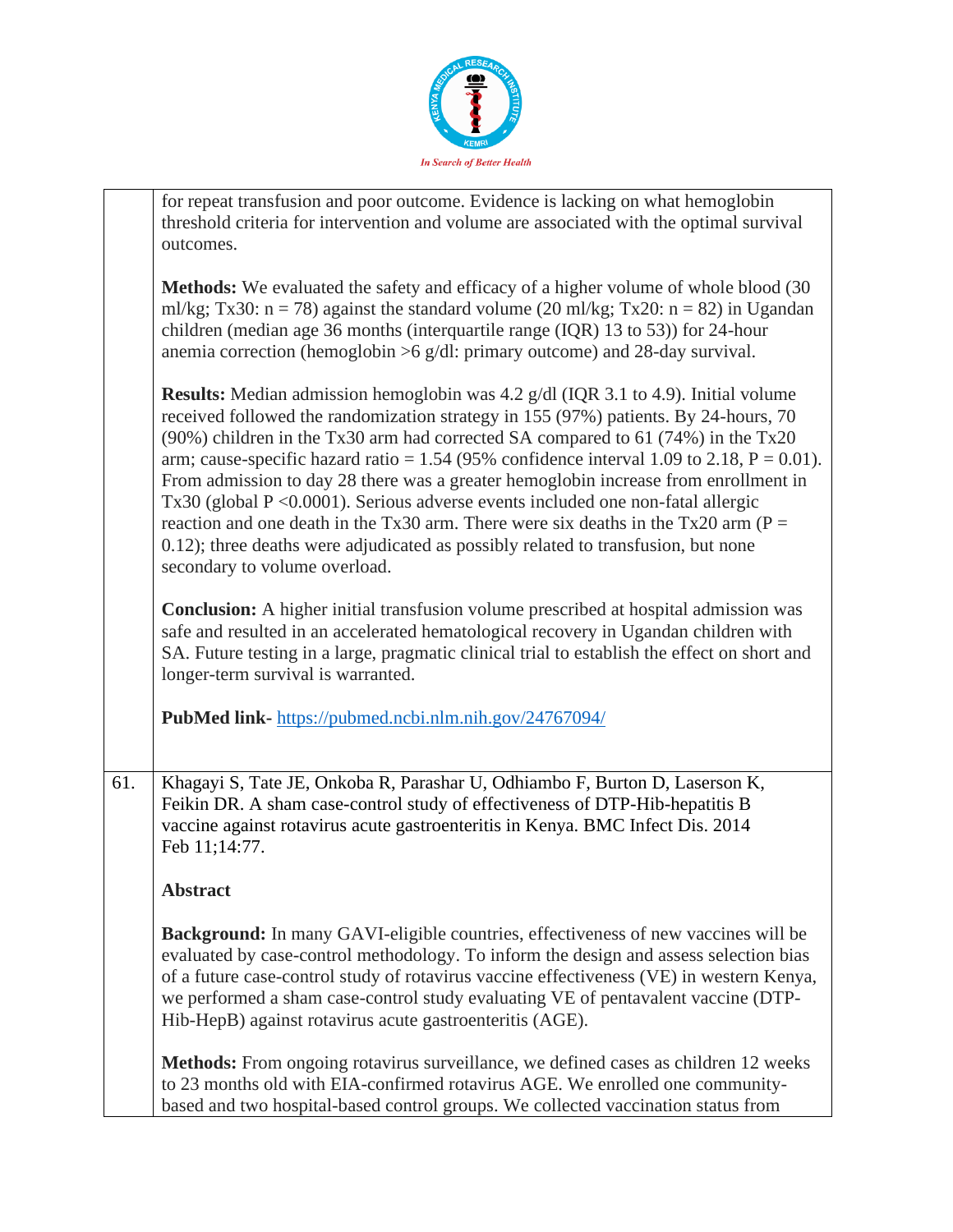

|     | cards at enrollment, or later in homes, and evaluated VE by logistic regression.                                                                                                                                                                                                                                                                                                                                                                                                                                                                                                                                                                                                                                                                                                                                                                                    |
|-----|---------------------------------------------------------------------------------------------------------------------------------------------------------------------------------------------------------------------------------------------------------------------------------------------------------------------------------------------------------------------------------------------------------------------------------------------------------------------------------------------------------------------------------------------------------------------------------------------------------------------------------------------------------------------------------------------------------------------------------------------------------------------------------------------------------------------------------------------------------------------|
|     | <b>Results:</b> We enrolled 91 cases (64 inpatient, 27 outpatient), 252 non-rotavirus AGE<br>facility-based controls (unmatched), 203 non-AGE facility-based controls (age-<br>matched) and 271 community controls (age-matched). Documented receipt of 3<br>pentavalent doses was 77% among cases and ranged from 81-86% among controls. One<br>percent of cases and 0-2% of controls had no pentavalent doses. The adjusted odds ratio<br>of three versus zero doses for being a case was 3.27 (95% CI 0.01-1010) for community<br>controls and 0.69 (95% CI 0.06-7.75) for non-rotavirus hospital-based AGE controls,<br>translating to VE of -227% and 31%, respectively, with wide confidence intervals. (No<br>facility-based non-AGE controls were unvaccinated.) Similar results were found for $\geq$ 2<br>pentavalent doses and for severe rotavirus AGE. |
|     | <b>Conclusions:</b> The study showed that it is feasible to carry out a real case control in the<br>study area, but this needs to be done as soon as the vaccine is introduced to capture the<br>real impact. Sham case-control or pilot studies before vaccine introduction can be useful<br>in designing case-control VE studies                                                                                                                                                                                                                                                                                                                                                                                                                                                                                                                                  |
|     | PubMed link-https://pubmed.ncbi.nlm.nih.gov/24517198/                                                                                                                                                                                                                                                                                                                                                                                                                                                                                                                                                                                                                                                                                                                                                                                                               |
| 62. | Munywoki PK, Koech DC, Agoti CN, Lewa C, Cane PA, Medley GF, Nokes DJ. The<br>source of respiratory syncytial virus infection in infants: a household cohort<br>study in rural Kenya. J Infect Dis. 2014 Jun 1;209(11):1685-92.                                                                                                                                                                                                                                                                                                                                                                                                                                                                                                                                                                                                                                     |
|     | <b>Abstract</b>                                                                                                                                                                                                                                                                                                                                                                                                                                                                                                                                                                                                                                                                                                                                                                                                                                                     |
|     | <b>Background:</b> Respiratory syncytial virus (RSV) vaccine development for direct<br>protection of young infants faces substantial obstacles. Assessing the potential of<br>indirect protection using different strategies, such as targeting older children or mothers,<br>requires knowledge of the source of infection to the infants.                                                                                                                                                                                                                                                                                                                                                                                                                                                                                                                         |
|     | Methods: We undertook a prospective study in rural Kenya. Households with a child<br>born after the preceding RSV epidemic and $\geq 1$ elder sibling were recruited.<br>Nasopharyngeal swab samples were collected every 3-4 days irrespective of symptoms<br>from all household members throughout the RSV season of 2009-2010 and tested for<br>RSV using molecular techniques.                                                                                                                                                                                                                                                                                                                                                                                                                                                                                  |
|     | <b>Results:</b> From 451 participants in 44 households a total of 15 396 nasopharyngeal swab<br>samples were samples were collected, representing 86% of planned sampling. RSV was<br>detected in 37 households (84%) and 173 participants (38%) and 28 study infants<br>$(64\%)$ . The infants acquired infection from within $(15 \text{ infants}; 54\%)$ or outside $(9 \text{ months})$<br>infants; 32%) the household; in 4 households the source of infant infection was<br>inconclusive. Older children were index case patients for 11 (73%) of the within-                                                                                                                                                                                                                                                                                                 |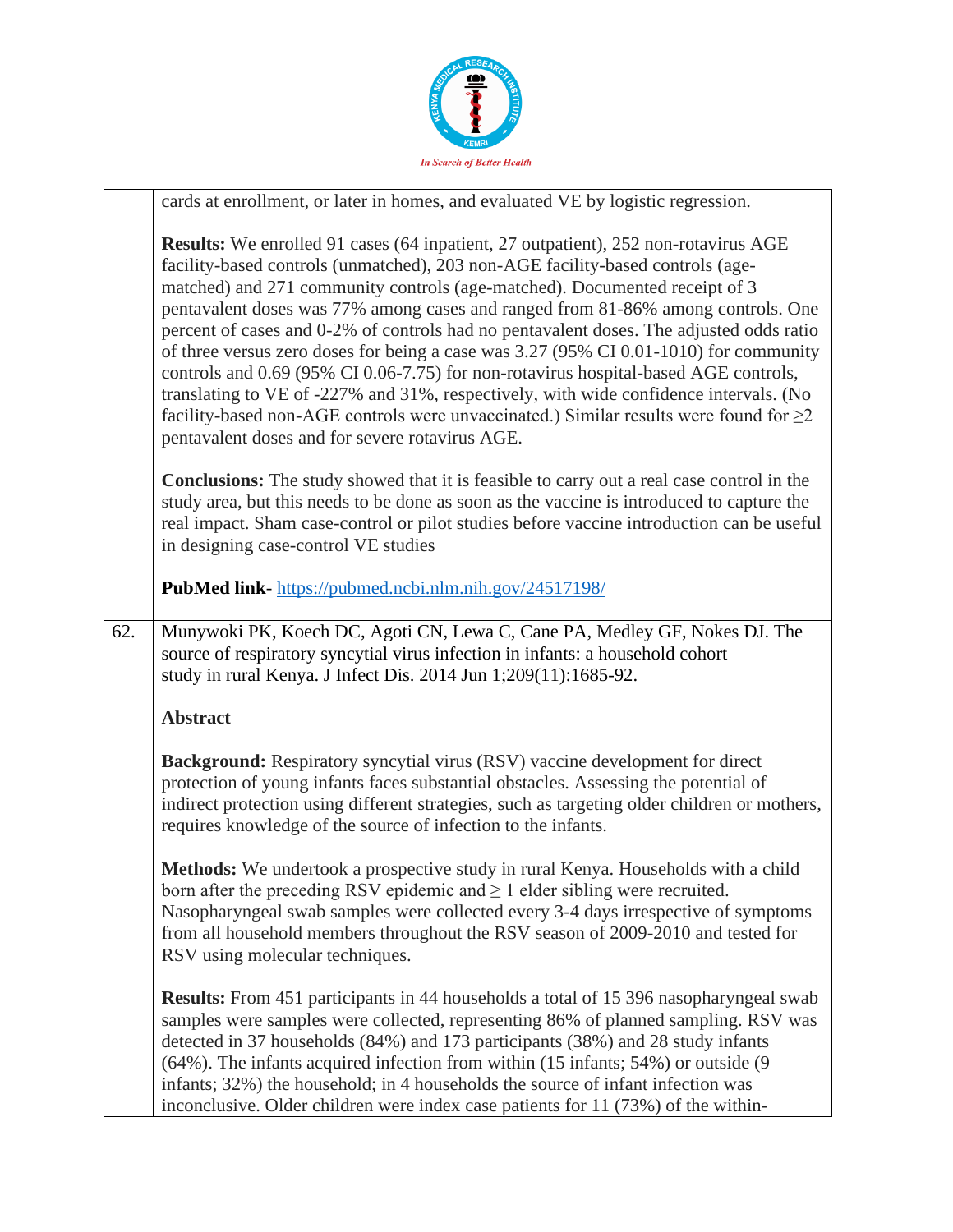

|     | household infant infections, and 10 of these 11 children were attending school.                                                                                                                                                                                                                                                                                                                                                                                                                                                                                                                                                                                                                                                                                                                                                                                                                                                                                                   |
|-----|-----------------------------------------------------------------------------------------------------------------------------------------------------------------------------------------------------------------------------------------------------------------------------------------------------------------------------------------------------------------------------------------------------------------------------------------------------------------------------------------------------------------------------------------------------------------------------------------------------------------------------------------------------------------------------------------------------------------------------------------------------------------------------------------------------------------------------------------------------------------------------------------------------------------------------------------------------------------------------------|
|     | <b>Conclusion:</b> We demonstrate that school-going siblings frequently introduce RSV into<br>households, leading to infection in infants.                                                                                                                                                                                                                                                                                                                                                                                                                                                                                                                                                                                                                                                                                                                                                                                                                                        |
|     | PubMed link-https://pubmed.ncbi.nlm.nih.gov/24367040/                                                                                                                                                                                                                                                                                                                                                                                                                                                                                                                                                                                                                                                                                                                                                                                                                                                                                                                             |
| 63. | Okanda JO, Borkowf CB, Girde S, Thomas TK, Lecher SL. Exclusive<br>breastfeeding among women taking HAART for PMTCT of HIV-1 in the Kisumu<br>Breastfeeding Study. BMC Pediatr. 2014 Nov 7;14:280                                                                                                                                                                                                                                                                                                                                                                                                                                                                                                                                                                                                                                                                                                                                                                                 |
|     | <b>Abstract</b>                                                                                                                                                                                                                                                                                                                                                                                                                                                                                                                                                                                                                                                                                                                                                                                                                                                                                                                                                                   |
|     | <b>Background:</b> One of the most effective ways to promote the prevention of mother-to-<br>child transmission (PMTCT) of HIV-1 in resource-limited settings is to encourage HIV-<br>positive mothers to practice exclusive breastfeeding (EBF) for the first 6 months post-<br>partum while they receive antiretroviral therapy (ARV). Although EBF reduces<br>mortality in this context, its practice has been low. We studied the rate of adherence to<br>EBF and assessed associated maternal and infant characteristics using data from a phase<br>II PMTCT clinical trial conducted in Western Kenya which included a counseling<br>intervention to encourage EBF by all participants.                                                                                                                                                                                                                                                                                     |
|     | Methods: We analyzed data from the Kisumu Breastfeeding Study (KiBS), conducted<br>between July 2003 and February 2009. This study enrolled a total of 522 HIV-1 infected<br>pregnant women. Data on breastfeeding were available for 480 mother-infant pairs.<br>Infant feeding and general nutrition counseling began at 35 weeks gestation and<br>continued throughout the 6 month post-partum intervention period, following World<br>Health Organization (WHO) infant feeding guidelines. Data on infant feeding were<br>collected during routine clinic visits and home visits using food frequency<br>questionnaires and dietary recall methods. Participants were instructed to exclusively<br>breastfeed until initiation of weaning at 5.5 months post-partum. We used Kaplan-Meier<br>methods to estimate the rates of EBF at 5.25 months post-partum, stratified by maternal<br>and infant characteristics measured at enrollment, delivery, and 2 weeks post-partum. |
|     | <b>Results:</b> The estimated EBF rate at 5.25 months post-partum was 80.4%. Only 3% of<br>women introduced other foods (most commonly water with or without glucose, cow's<br>milk, formula, and fruit) by 2 months; this percentage increased to 5% of women by 4<br>months. Women who had $\geq$ 3 previous births ( $p < 0.01$ ) and who were not living with<br>the infant's father ( $p = 0.04$ ) were more likely to exclusively breastfeed. Mixed feeding<br>was more common for male infants than for female infants ( $p = 0.04$ ).                                                                                                                                                                                                                                                                                                                                                                                                                                     |
|     | <b>Conclusion:</b> Exclusive breastfeeding was common in this clinical trial, which<br>emphasized EBF as a best practice until infants reached 5.5 months of age. Counseling                                                                                                                                                                                                                                                                                                                                                                                                                                                                                                                                                                                                                                                                                                                                                                                                      |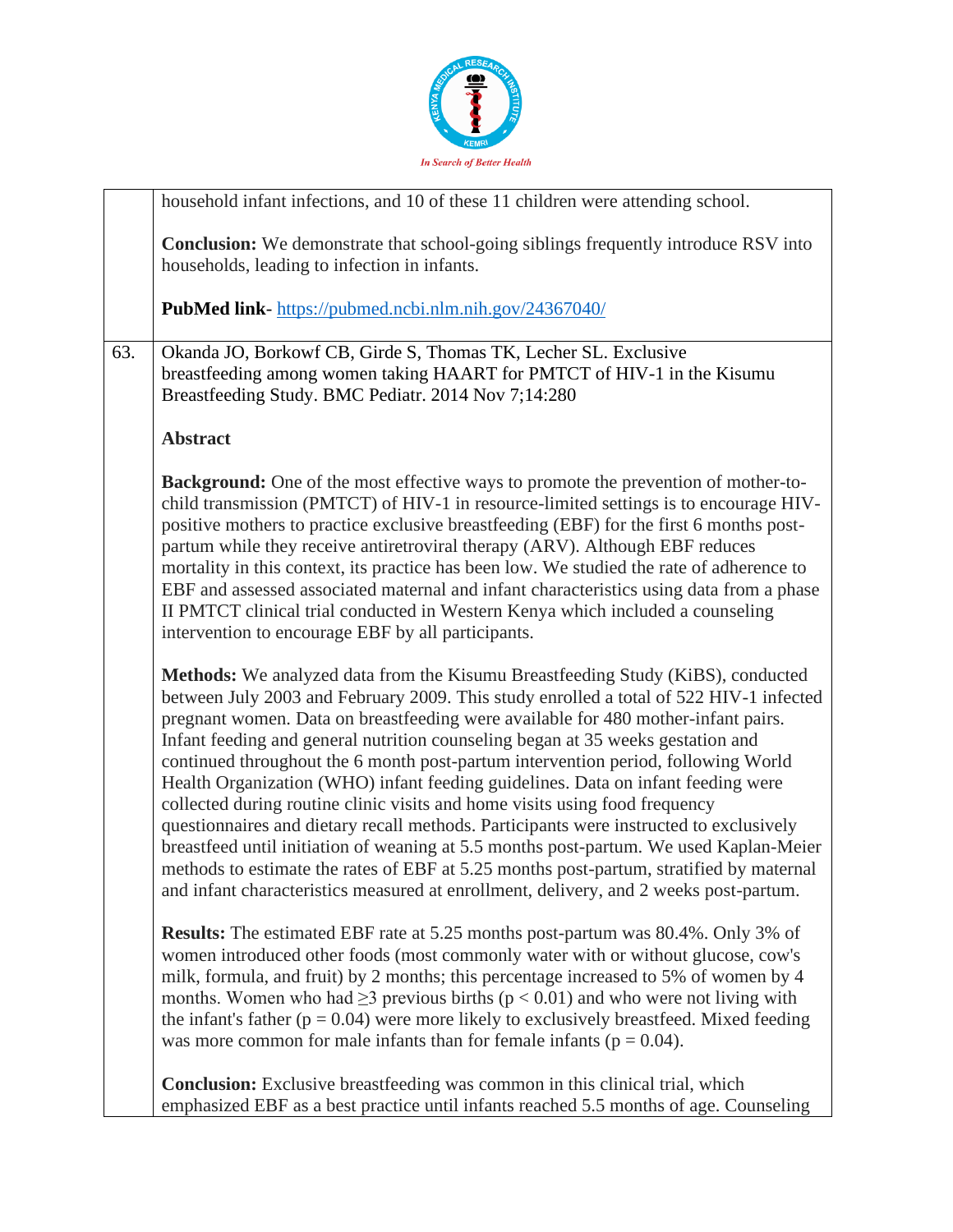

|     | initiated prior to delivery and continued during the post-partum period provided a<br>consistent message reinforcing the benefits of EBF. The findings from this study<br>suggest high adherence to EBF in resource limited settings can be achieved by a<br>comprehensive counseling intervention that encourages EBF.<br><b>PubMed link-</b> https://pubmed.ncbi.nlm.nih.gov/25380718/                                                                                                                                                                                                                                                                                                                                                                                                                                                                                                                                                                                                                                                                                                                                                                                                                                                                                                                                                                                                                                                                                                                                                                                                                                                                                                                                                                               |
|-----|------------------------------------------------------------------------------------------------------------------------------------------------------------------------------------------------------------------------------------------------------------------------------------------------------------------------------------------------------------------------------------------------------------------------------------------------------------------------------------------------------------------------------------------------------------------------------------------------------------------------------------------------------------------------------------------------------------------------------------------------------------------------------------------------------------------------------------------------------------------------------------------------------------------------------------------------------------------------------------------------------------------------------------------------------------------------------------------------------------------------------------------------------------------------------------------------------------------------------------------------------------------------------------------------------------------------------------------------------------------------------------------------------------------------------------------------------------------------------------------------------------------------------------------------------------------------------------------------------------------------------------------------------------------------------------------------------------------------------------------------------------------------|
| 64. | Opanda SM, Wamunyokoli F, Khamadi S, Coldren R, Bulimo WD. Genetic diversity<br>of human enterovirus 68 strains isolated in Kenya using the hypervariable 3'-end<br>of VP1 gene. PLoS One. 2014 Jul 23;9(7):e102866                                                                                                                                                                                                                                                                                                                                                                                                                                                                                                                                                                                                                                                                                                                                                                                                                                                                                                                                                                                                                                                                                                                                                                                                                                                                                                                                                                                                                                                                                                                                                    |
|     | <b>Abstract</b>                                                                                                                                                                                                                                                                                                                                                                                                                                                                                                                                                                                                                                                                                                                                                                                                                                                                                                                                                                                                                                                                                                                                                                                                                                                                                                                                                                                                                                                                                                                                                                                                                                                                                                                                                        |
|     | Reports of increasing worldwide circulation of human enterovirus-68 (EV68) are well<br>documented. Despite health concerns posed by resurgence of these viruses, little is<br>known about EV68 strains circulating in Kenya. In this study, we characterized 13<br>EV68 strains isolated in Kenya between 2008 and 2011 based on the Hypervariable 3'-<br>end of the VP1 gene. Viral RNA was extracted from the isolates and partial VP1 gene<br>amplified by RT-PCR, followed by nucleotide sequencing. Alignment of deduced<br>amino acid sequences revealed substitutions in Kenyan EV68 isolates absent in the<br>prototype reference strain (Fermon). The majority of these changes were present in the<br>BC and DE-loop regions, which are associated with viral antigenicity and virulence.<br>The Kenyan strains exhibited high sequence homology with respect to those from other<br>countries. Natural selection analysis based on the VP1 region showed that the Kenyan<br>EV68 isolates were under purifying selection. Phylogenetic analysis revealed that<br>majority (84.6%) of the Kenyan strains belonged to clade A, while a minority belonged<br>to clades B and C. Overall, our results illustrate that although EV68 strains isolated in<br>Kenya were genetically and antigenically divergent from the prototype strain (Fermon),<br>they were closely related to those circulating in other countries, suggesting worldwide<br>transmissibility. Further, the presence of shared mutations by Kenyan EV68 strains and<br>those isolated in other countries, indicates evolution in the VP1 region may be<br>contributing to increased worldwide detection of the viruses. This is the first study to<br>document circulation of EV68 in Kenya. |
|     | PubMed link-https://pubmed.ncbi.nlm.nih.gov/25054861/                                                                                                                                                                                                                                                                                                                                                                                                                                                                                                                                                                                                                                                                                                                                                                                                                                                                                                                                                                                                                                                                                                                                                                                                                                                                                                                                                                                                                                                                                                                                                                                                                                                                                                                  |
| 65. | Sanders EJ, Mugo P, Prins HA, Wahome E, Thiong'o AN, Mwashigadi G, van der<br>Elst EM, Omar A, Smith AD, Graham SM. Acute HIV-1 infection is as common as<br>malaria in young febrile adults seeking care in coastal Kenya. AIDS. 2014 Jun<br>1;28(9):1357-63                                                                                                                                                                                                                                                                                                                                                                                                                                                                                                                                                                                                                                                                                                                                                                                                                                                                                                                                                                                                                                                                                                                                                                                                                                                                                                                                                                                                                                                                                                          |
|     | <b>Abstract</b>                                                                                                                                                                                                                                                                                                                                                                                                                                                                                                                                                                                                                                                                                                                                                                                                                                                                                                                                                                                                                                                                                                                                                                                                                                                                                                                                                                                                                                                                                                                                                                                                                                                                                                                                                        |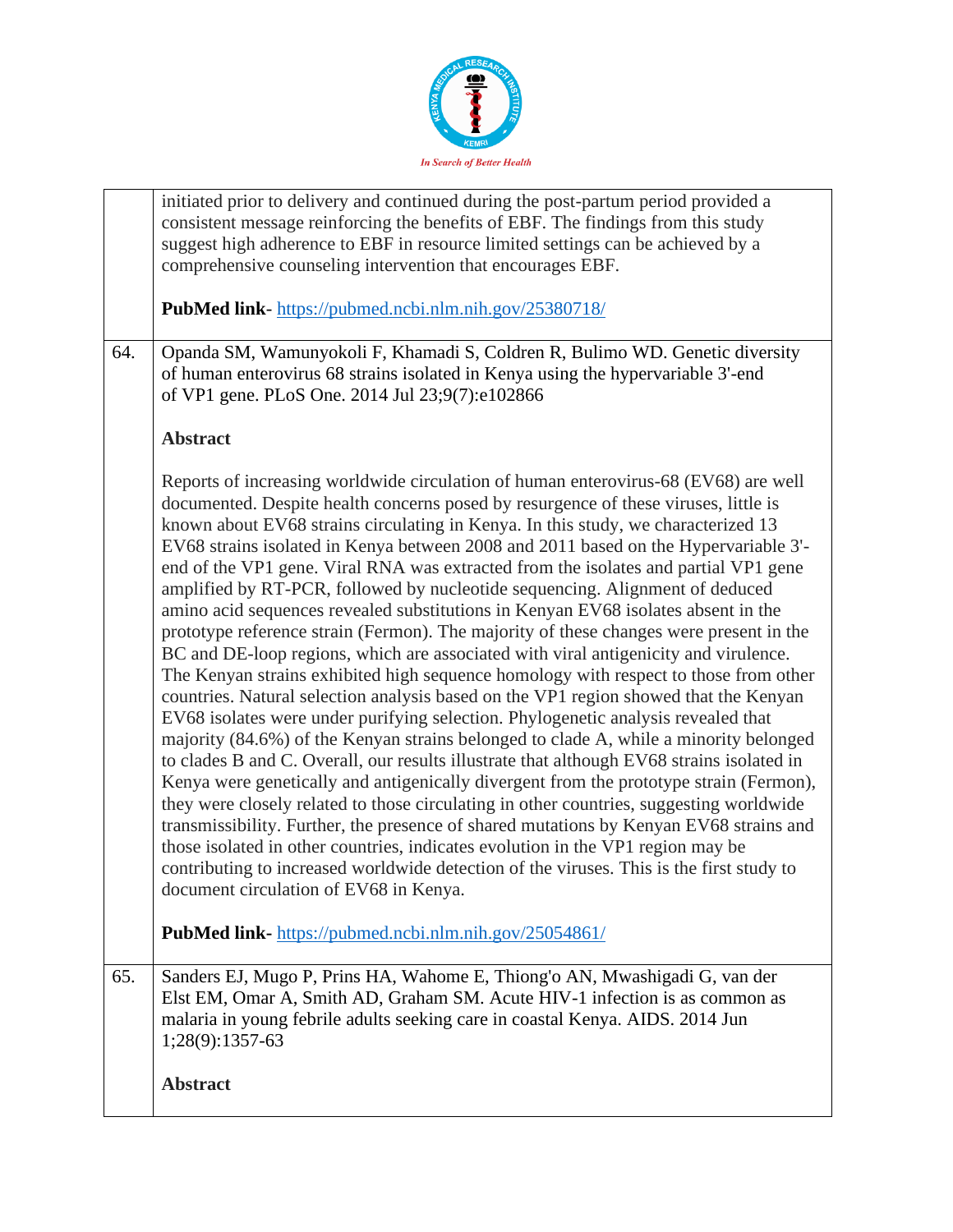

|     | <b>Background:</b> Febrile adults are usually not tested for acute HIV-1 infection (AHI) in<br>Africa. We assessed a strategy to diagnose AHI among young adult patients seeking<br>care.                                                                                                                                                                                                                                                                                                                                                                                                                                                                                                 |
|-----|-------------------------------------------------------------------------------------------------------------------------------------------------------------------------------------------------------------------------------------------------------------------------------------------------------------------------------------------------------------------------------------------------------------------------------------------------------------------------------------------------------------------------------------------------------------------------------------------------------------------------------------------------------------------------------------------|
|     | <b>Methods:</b> Young adults (<30 years) who met predefined AHI criteria at care seeking,<br>including fever, sexually transmitted disease symptoms, diarrhoea, body pains or<br>multiple partners were referred from five pharmacies and screened at five health<br>facilities. Prevalent HIV-1 was diagnosed by nationally recommended serial rapid HIV-<br>1 testing. Willing HIV-1-negative patients were evaluated for AHI, defined as a positive<br>p24 antigen test, and subsequent seroconversion or RNA detection. Febrile patients<br>evaluated for AHI were also screened for malaria using a rapid test, with PCR<br>confirmation of positives.                               |
|     | Results: In 3602 adults seeking care, overall HIV-1 prevalence was 3.9%: 7.6%<br>(68/897) among patients meeting AHI criteria vs. 2.6% (71/2705) among those who did<br>not ( $P < 0.001$ ). AHI was diagnosed in five of 506 HIV-1-negative or discordant<br>patients who met AHI risk criteria and were completely evaluated [prevalence 1.0%,<br>95% confidence interval (CI) 0.3-2.3%]. Of these five AHI cases, four were diagnosed<br>among the 241 patients with fever (prevalence 1.7%, 95% CI 0.5-4.2%), vs. one among<br>265 non-febrile patients (prevalence 0.4%, 95% CI 0.0-2.0%, $P = 0.1$ ). Malaria was<br>confirmed by PCR in four $(1.7%)$ of the 241 febrile patients. |
|     | <b>Conclusion:</b> AHI was as common as confirmed malaria in young febrile adults seeking<br>care. An AHI detection strategy targeting young febrile adults seeking care at<br>pharmacies and health facilities is feasible and should be considered as an HIV-<br>prevention strategy in high-transmission settings.                                                                                                                                                                                                                                                                                                                                                                     |
|     | PubMed link-https://pubmed.ncbi.nlm.nih.gov/24556872/                                                                                                                                                                                                                                                                                                                                                                                                                                                                                                                                                                                                                                     |
| 66. | Gitau EN, Tuju J, Karanja H, Stevenson L, Requena P, Kimani E, Olotu A,<br>Kimani D, Marsh K, Bull P, Urban BC. CD4+ T cell responses to the Plasmodium<br>falciparum erythrocyte membrane protein 1 in children with mild malaria. J<br>Immunol. 2014 Feb 15;192(4):1753-61                                                                                                                                                                                                                                                                                                                                                                                                              |
|     | <b>Abstract</b>                                                                                                                                                                                                                                                                                                                                                                                                                                                                                                                                                                                                                                                                           |
|     | The immune response against the variant surface Ag Plasmodium falciparum<br>erythrocyte membrane protein 1 (PfEMP1) is a key component of clinical immunity<br>against malaria. We have investigated the development and maintenance of $CD4(+)$ T<br>cell responses to a small semiconserved area of the Duffy binding-like domain $(DBL)\alpha$ -<br>domain of PfEMP1, the DBLa-tag. Young children were followed up longitudinally,<br>and parasites and PBMCs were isolated from 35 patients presenting with an acute case<br>of uncomplicated malaria. The DBLa-tag from the PfEMP1 dominantly expressed by                                                                          |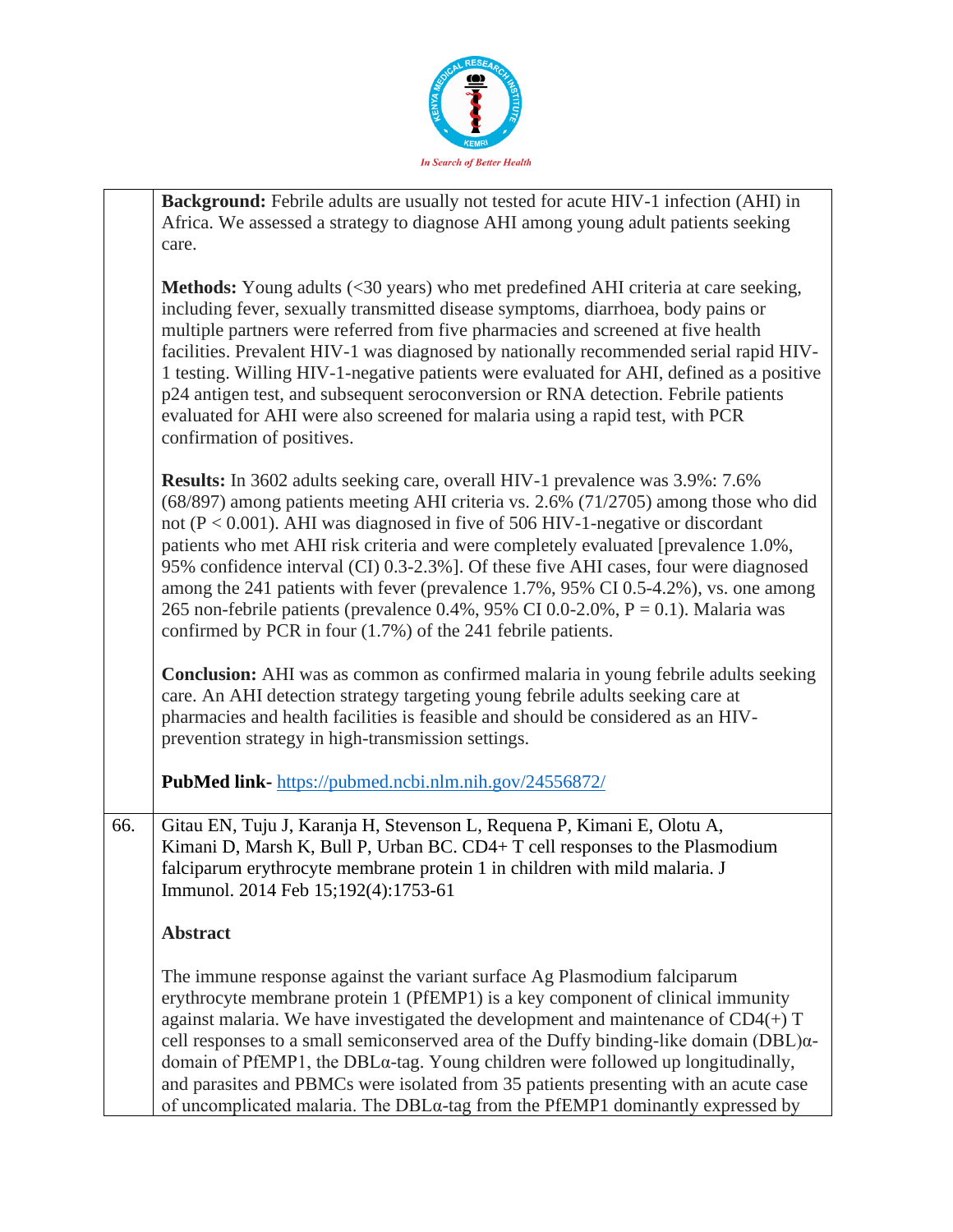

|     | the homologous parasite isolate was cloned and expressed as recombinant protein. The<br>recombinant DBLa-tag was used to activate PBMCs collected from each acute episode<br>and from an annual cross-sectional survey performed after the acute malaria episode. In<br>this article, we report that CD4(+) T cell responses to the homologous DBL $\alpha$ -tag were<br>induced in 75% of the children at the time of the acute episode and in 62% of the<br>children at the following cross-sectional survey on average 235 d later. Furthermore,<br>children who had induced DBL $\alpha$ -tag-specific CD4(+)IL-4(+) T cells at the acute<br>episode remained episode free for longer than children who induced other types of<br>$CD4(+)$ T cell responses. These results suggest that a wide range of $DBLa$ -tag-specific<br>$CD4(+)$ T cell responses were induced in children with mild malaria and, in the case of<br>$CD4(+)IL-4(+) T$ cell responses, were associated with protection from clinical episodes.<br><b>PubMed link-</b> https://pubmed.ncbi.nlm.nih.gov/24453249/                                                                                                                                                                                                                                                                                                                                                                                                                                                                                                                                                                                                                                                                                                                                                                                          |
|-----|-------------------------------------------------------------------------------------------------------------------------------------------------------------------------------------------------------------------------------------------------------------------------------------------------------------------------------------------------------------------------------------------------------------------------------------------------------------------------------------------------------------------------------------------------------------------------------------------------------------------------------------------------------------------------------------------------------------------------------------------------------------------------------------------------------------------------------------------------------------------------------------------------------------------------------------------------------------------------------------------------------------------------------------------------------------------------------------------------------------------------------------------------------------------------------------------------------------------------------------------------------------------------------------------------------------------------------------------------------------------------------------------------------------------------------------------------------------------------------------------------------------------------------------------------------------------------------------------------------------------------------------------------------------------------------------------------------------------------------------------------------------------------------------------------------------------------------------------------------------------------------------|
|     |                                                                                                                                                                                                                                                                                                                                                                                                                                                                                                                                                                                                                                                                                                                                                                                                                                                                                                                                                                                                                                                                                                                                                                                                                                                                                                                                                                                                                                                                                                                                                                                                                                                                                                                                                                                                                                                                                     |
| 67. | Otieno NA, Nyawanda BO, Audi A, Emukule G, Lebo E, Bigogo G, Ochola R,<br>Muthoka P, Widdowson MA, Shay DK, Burton DC, Breiman RF, Katz MA, Mott JA.<br>Demographic, socio-economic and geographic determinants of seasonal influenza<br>vaccine uptake in rural western Kenya, 2011. Vaccine. 2014 Nov<br>20;32(49):6699-704                                                                                                                                                                                                                                                                                                                                                                                                                                                                                                                                                                                                                                                                                                                                                                                                                                                                                                                                                                                                                                                                                                                                                                                                                                                                                                                                                                                                                                                                                                                                                       |
|     | <b>Abstract</b>                                                                                                                                                                                                                                                                                                                                                                                                                                                                                                                                                                                                                                                                                                                                                                                                                                                                                                                                                                                                                                                                                                                                                                                                                                                                                                                                                                                                                                                                                                                                                                                                                                                                                                                                                                                                                                                                     |
|     | Influenza-associated acute lower respiratory infections cause a considerable burden of<br>disease in rural and urban sub-Saharan Africa communities with the greatest burden<br>among children. Currently, vaccination is the best way to prevent influenza infection<br>and accompanying morbidities. We examined geographic, socio-economic and<br>demographic factors that contributed to acceptance of childhood seasonal influenza<br>vaccination among children living in a population-based morbidity surveillance system<br>in rural western Kenya, where influenza vaccine was offered free-of-charge to children<br>6 months-10 years old from April to June, 2011. We evaluated associations between<br>maternal and household demographic variables, socio-economic status, and distance<br>from home to vaccination clinics with family vaccination status. 7249 children from<br>3735 households were eligible for vaccination. Of these, 2675 (36.9%) were fully<br>vaccinated, 506 $(7.0\%)$ were partially vaccinated and 4068 $(56.1\%)$ were not<br>vaccinated. Children living in households located >5km radius from the vaccination<br>facilities were significantly less likely to be vaccinated (aOR=0.70; 95% CI 0.54-0.91;<br>p=0.007). Children with mothers aged 25-34 and 35-44 years were more likely to be<br>vaccinated than children with mothers less than 25 years of age (aOR=1.36; 95% CI<br>1.15-1.62; p<0.001; and aOR=1.35; 95% CI 1.10-1.64; p=0.003, respectively). Finally,<br>children aged 2-5 years and >5 years of age (aOR=1.38; 95% CI 1.20-1.59; p<0.001;<br>and aOR=1.41; 95% CI 1.23-1.63; $p<0.001$ , respectively) and who had a sibling<br>hospitalized within the past year (aOR=1.73; 95% CI 1.40-2.14; $p<0.001$ ) were more<br>likely to be vaccinated. Shorter distance from the vaccination center, older maternal and |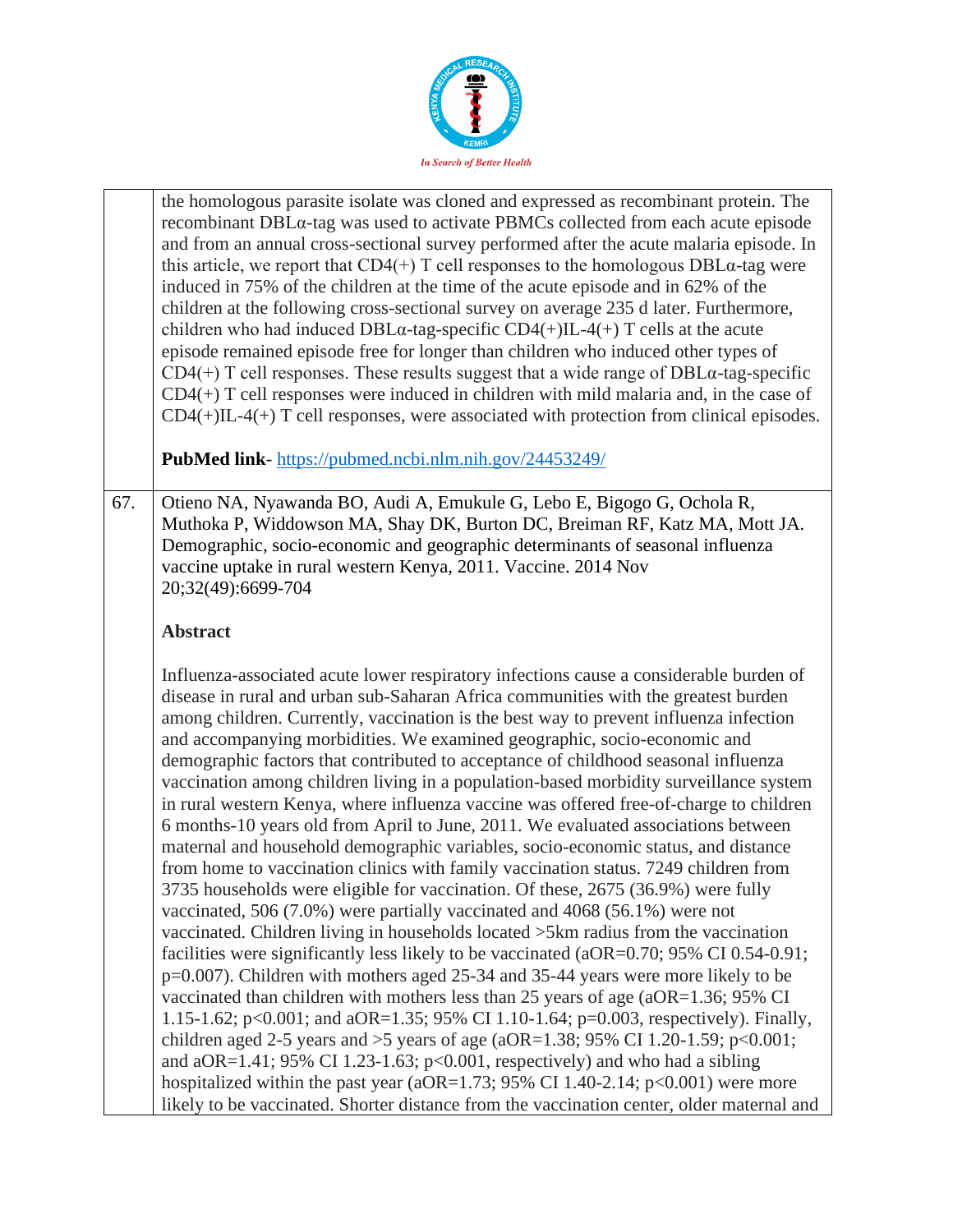

|     | child age, household administrator's occupation that did not require them to be away                                                                                                                                                                                                                                                                                                                                                                                                                                                                                                                                                                                                                                                                                                                                                                                                                                                                                                                                                                                         |
|-----|------------------------------------------------------------------------------------------------------------------------------------------------------------------------------------------------------------------------------------------------------------------------------------------------------------------------------------------------------------------------------------------------------------------------------------------------------------------------------------------------------------------------------------------------------------------------------------------------------------------------------------------------------------------------------------------------------------------------------------------------------------------------------------------------------------------------------------------------------------------------------------------------------------------------------------------------------------------------------------------------------------------------------------------------------------------------------|
|     | from the home, and having a sibling hospitalized during the past year were associated<br>with increased likelihood of vaccination against influenza in western Kenya. These<br>findings should inform the design of future childhood seasonal influenza vaccination<br>campaigns in rural Kenya, and perhaps elsewhere in Africa.                                                                                                                                                                                                                                                                                                                                                                                                                                                                                                                                                                                                                                                                                                                                            |
|     | PubMed link-https://pubmed.ncbi.nlm.nih.gov/24462406/                                                                                                                                                                                                                                                                                                                                                                                                                                                                                                                                                                                                                                                                                                                                                                                                                                                                                                                                                                                                                        |
| 68. | Sande CJ, Cane PA, Nokes DJ. The association between age and the development<br>of respiratory syncytial virus neutralising antibody responses following natural<br>infection in infants. Vaccine. 2014 Aug 20;32(37):4726-9                                                                                                                                                                                                                                                                                                                                                                                                                                                                                                                                                                                                                                                                                                                                                                                                                                                 |
|     | <b>Abstract</b>                                                                                                                                                                                                                                                                                                                                                                                                                                                                                                                                                                                                                                                                                                                                                                                                                                                                                                                                                                                                                                                              |
|     | To determine the age at which infants mount significant neutralising antibody responses<br>to both natural RSV infection and live vaccines that mimic natural infection, RSV-<br>specific neutralising antibodies in the acute and convalescent phase sera of infants with<br>RSV infection were assayed. Age-specific incidence estimates for hospitalisation with<br>severe RSV disease were determined and compared to age-specific neutralising<br>antibody response patterns. Disease incidence peaked at between 2 and 3.9 months of<br>life. Following natural infection, relative to the mean acute phase antibody titre, the<br>mean convalescent titre was lower in the 0-1.9 month age class, no different in the 2-3.9<br>month age class and greater in all age classes greater than 4 months. These data suggest<br>effective vaccination with live vaccines that mimic natural infection may not be<br>achieved before the age of 4 months. Maternal vaccination may be an alternative to<br>direct infant vaccination in order to protect very young babies. |
|     | PubMed link-https://pubmed.ncbi.nlm.nih.gov/25005882/                                                                                                                                                                                                                                                                                                                                                                                                                                                                                                                                                                                                                                                                                                                                                                                                                                                                                                                                                                                                                        |
| 69. | Kiboi D, Irungu B, Orwa J, Kamau L, Ochola-Oyier LI, Ngángá J, Nzila A.<br>Piperaquine and Lumefantrine resistance in Plasmodium berghei ANKA associated<br>with increased expression of $Ca2+/H+$ antiporter and glutathione associated<br>enzymes. Exp Parasitol. 2014 Dec; 147:23-32.                                                                                                                                                                                                                                                                                                                                                                                                                                                                                                                                                                                                                                                                                                                                                                                     |
|     | <b>Abstract</b>                                                                                                                                                                                                                                                                                                                                                                                                                                                                                                                                                                                                                                                                                                                                                                                                                                                                                                                                                                                                                                                              |
|     | We investigated the mechanisms of resistance of two antimalarial drugs piperaquine<br>(PQ) and lumefantrine (LM) using the rodent parasite Plasmodium berghei as a<br>surrogate of the human parasite, Plasmodium falciparum. We analyzed the whole<br>coding sequence of Plasmodium berghei chloroquine resistance transporter (Pbcrt) and<br>Plasmodium berghei multidrug resistance gene 1(Pbmdr-1) for polymorphisms. These<br>genes are associated with quinoline resistance in Plasmodium falciparum. No<br>polymorphic changes were detected in the coding sequences of Pbcrt and Pbmdr1 or in                                                                                                                                                                                                                                                                                                                                                                                                                                                                        |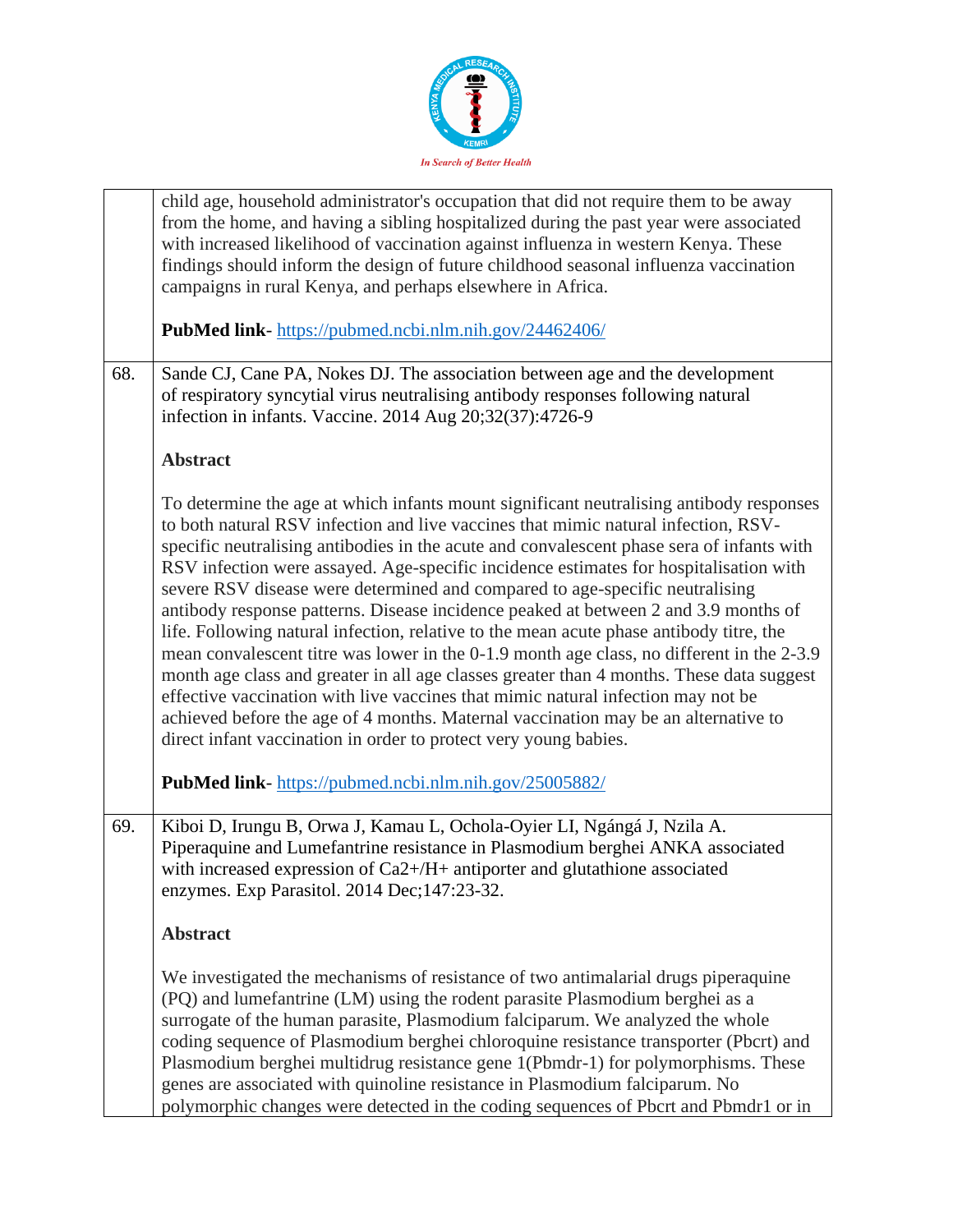

|     | the mRNA transcript levels of Pbmdr1. However, our data demonstrated that PQ and<br>LM resistance is achieved by multiple mechanisms that include elevated mRNA<br>transcript levels of V-type $H(+)$ pumping pyrophosphatase (vp2), $Ca(2+) / H(+)$<br>antiporter (vcx1), gamma glutamylcysteine synthetase (ggcs) and glutathione-S-<br>transferase (gst) genes, mechanisms also known to contribute to chloroquine resistance<br>in P. falciparum and rodent malaria parasites. The increase in ggcs and gst transcript<br>levels was accompanied by high glutathione (GSH) levels and elevated activity of<br>glutathione-S-transferase (GST) enzyme. Taken together, these results demonstrate that<br>Pbcrt and Pbmdr1 are not associated with PQ and LM resistance in P. berghei ANKA,<br>while vp2, vcx1, ggcs and gst may mediate resistance directly or modulate functional<br>mutations in other unknown genes. |
|-----|----------------------------------------------------------------------------------------------------------------------------------------------------------------------------------------------------------------------------------------------------------------------------------------------------------------------------------------------------------------------------------------------------------------------------------------------------------------------------------------------------------------------------------------------------------------------------------------------------------------------------------------------------------------------------------------------------------------------------------------------------------------------------------------------------------------------------------------------------------------------------------------------------------------------------|
|     | <b>PubMed link-</b> https://pubmed.ncbi.nlm.nih.gov/25448357/                                                                                                                                                                                                                                                                                                                                                                                                                                                                                                                                                                                                                                                                                                                                                                                                                                                              |
| 70. | Crawford KW, Njeru D, Maswai J, Omondi M, Apollo D, Kimetto J, Gitonga L,<br>Munyao J, Langat R, Aoko A, Tarus J, Khamadi S, Hamm TE. Occurrence of<br>etravirine/rilpivirine-specific resistance mutations selected by efavirenz and<br>nevirapine in Kenyan patients with non-B HIV-1 subtypes failing antiretroviral<br>therapy. AIDS. 2014 Jan 28;28(3):442-5                                                                                                                                                                                                                                                                                                                                                                                                                                                                                                                                                          |
|     | <b>Abstract</b>                                                                                                                                                                                                                                                                                                                                                                                                                                                                                                                                                                                                                                                                                                                                                                                                                                                                                                            |
|     | Resistance to efavirenz and nevirapine has not been associated with mutations at<br>position 138 of reverse transcriptase. In an evaluation of virologic suppression rates in<br>PEPFAR (President's Emergency Plan For AIDS Relief) clinics in Kenya among<br>patients on first-line therapy (RV288), 63% (617/975) of randomly selected patients on<br>antiretroviral therapy were suppressed (HIV RNA<400 copies/ml). Among those with<br>non-nucleoside reverse transcriptase inhibitor resistance $(n = 101)$ , 14 (13.8%) had<br>substitutions at 138 (A, G, K or Q), mutations selected only by etravirine and rilpivirine<br>in subtype B viruses. All 14 patients received efavirenz or nevirapine, not etravirine or<br>rilpivirine, and were predominantly subtype A1. This may be the first report of<br>efavirenz and nevirapine selecting these mutations in these subtypes.                                 |
|     | PubMed link- https://pubmed.ncbi.nlm.nih.gov/24670527/                                                                                                                                                                                                                                                                                                                                                                                                                                                                                                                                                                                                                                                                                                                                                                                                                                                                     |
| 71. | Nagi S, Chadeka EA, Sunahara T, Mutungi F, Justin YK, Kaneko S, Ichinose Y,<br>Matsumoto S, Njenga SM, Hashizume M, Shimada M, Hamano S. Risk factors and<br>spatial distribution of Schistosoma mansoni infection among primary school<br>children in Mbita District, Western Kenya. PLoS Negl Trop Dis. 2014 Jul<br>24;8(7):e2991                                                                                                                                                                                                                                                                                                                                                                                                                                                                                                                                                                                        |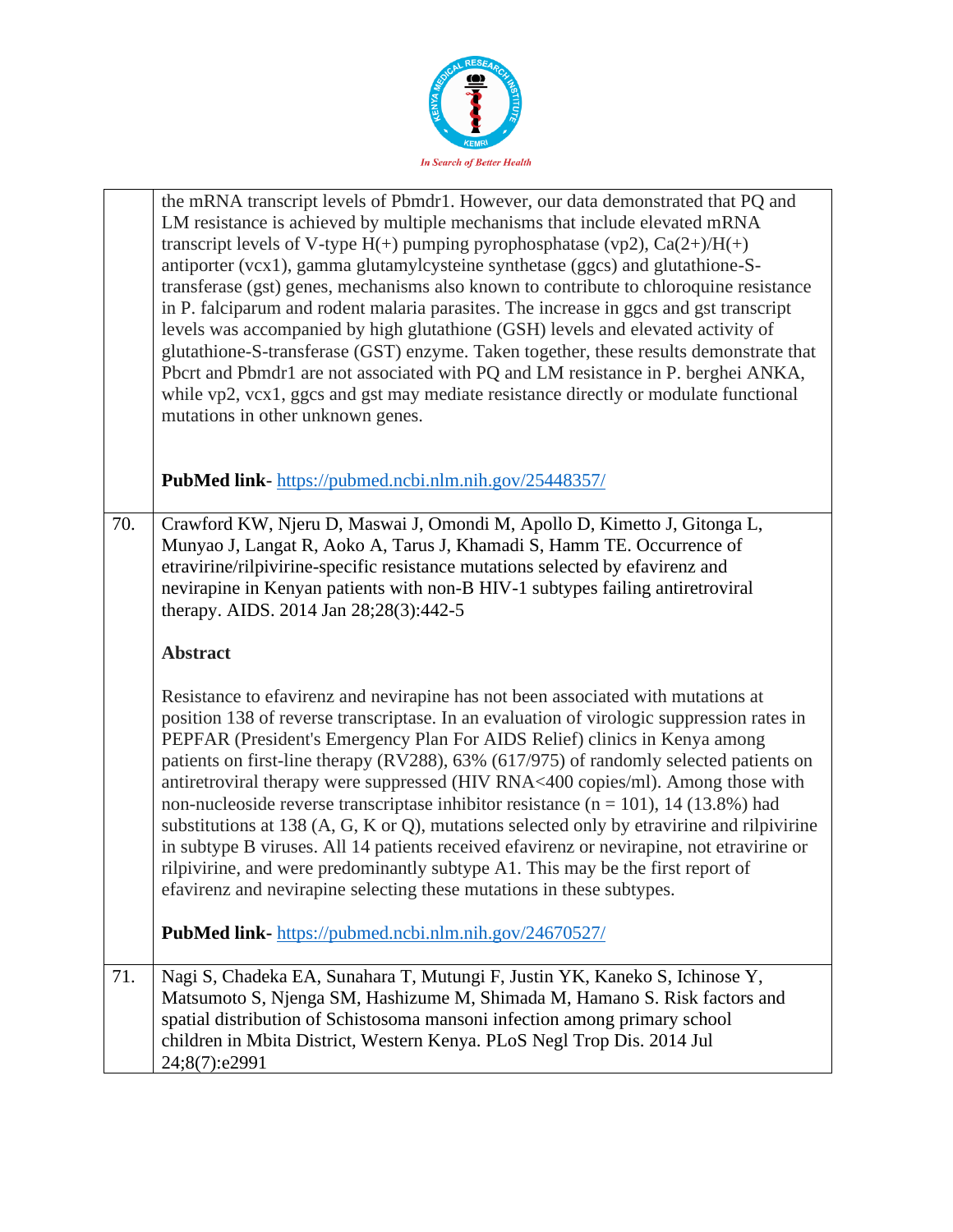

## **Abstract**

| <b>Background:</b> An increasing risk of Schistosoma mansoni infection has been observed<br>around Lake Victoria, western Kenya since the 1970s. Understanding local transmission<br>dynamics of schistosomiasis is crucial in curtailing increased risk of infection. |
|------------------------------------------------------------------------------------------------------------------------------------------------------------------------------------------------------------------------------------------------------------------------|
| <b>Methodology/principal findings:</b> We carried out a cross sectional study on a                                                                                                                                                                                     |
| population of 310 children from eight primary schools. Overall, a total of 238 (76.8%)                                                                                                                                                                                 |
|                                                                                                                                                                                                                                                                        |
| children were infected with S. mansoni, while seven (2.3%) had S. haematobium. The                                                                                                                                                                                     |
| prevalence of hookworm, Trichuris trichiura and Ascaris lumbricoides were 6.1%, 5.2%                                                                                                                                                                                   |
| and 2.3%, respectively. Plasmodium falciparum was the only malaria parasite detected                                                                                                                                                                                   |
| $(12.0\%)$ . High local population density within a 1 km radius around houses was                                                                                                                                                                                      |
| identified as a major independent risk factor of S. mansoni infection. A spatial cluster of                                                                                                                                                                            |
| high infection risk was detected around the Mbita causeway following adjustment for                                                                                                                                                                                    |

**Conclusions/significance:** Population density was shown to be a major factor fuelling schistosome infection while individual socio-economic factors appeared not to affect the infection risk. The high-risk cluster around the Mbita causeway may be explained by the construction of an artificial pathway that may cause increased numbers of S. mansoni host snails through obstruction of the waterway. This construction may have, therefore, a significant negative impact on the health of the local population, especially schoolaged children who frequently come in contact with lake water.

**PubMed link-** <https://pubmed.ncbi.nlm.nih.gov/25058653/>

population density and other potential risk factors.

72. Kamuya DM, Marsh V, Njuguna P, Munywoki P, Parker M, Molyneux S. "When they see us, it's like they have seen the benefits!": experiences of study benefits negotiations in community-based studies on the Kenyan Coast. BMC Med Ethics. 2014 Dec 24;15:90

**Abstract**

**Background:** Benefit sharing in health research has been the focus of international debates for many years, particularly in developing countries. Whilst increasing attention is being given to frameworks that can guide researchers to determine levels of benefits to participants, there is little empirical research from developing countries on the practical application of these frameworks, including in situations of extreme poverty and vulnerability. In addition, the voices of those who often negotiate and face issues related to benefits in practice - frontline researchers and fieldworkers (FWs) - are rarely included in these debates. Against this background, this paper reports on experiences of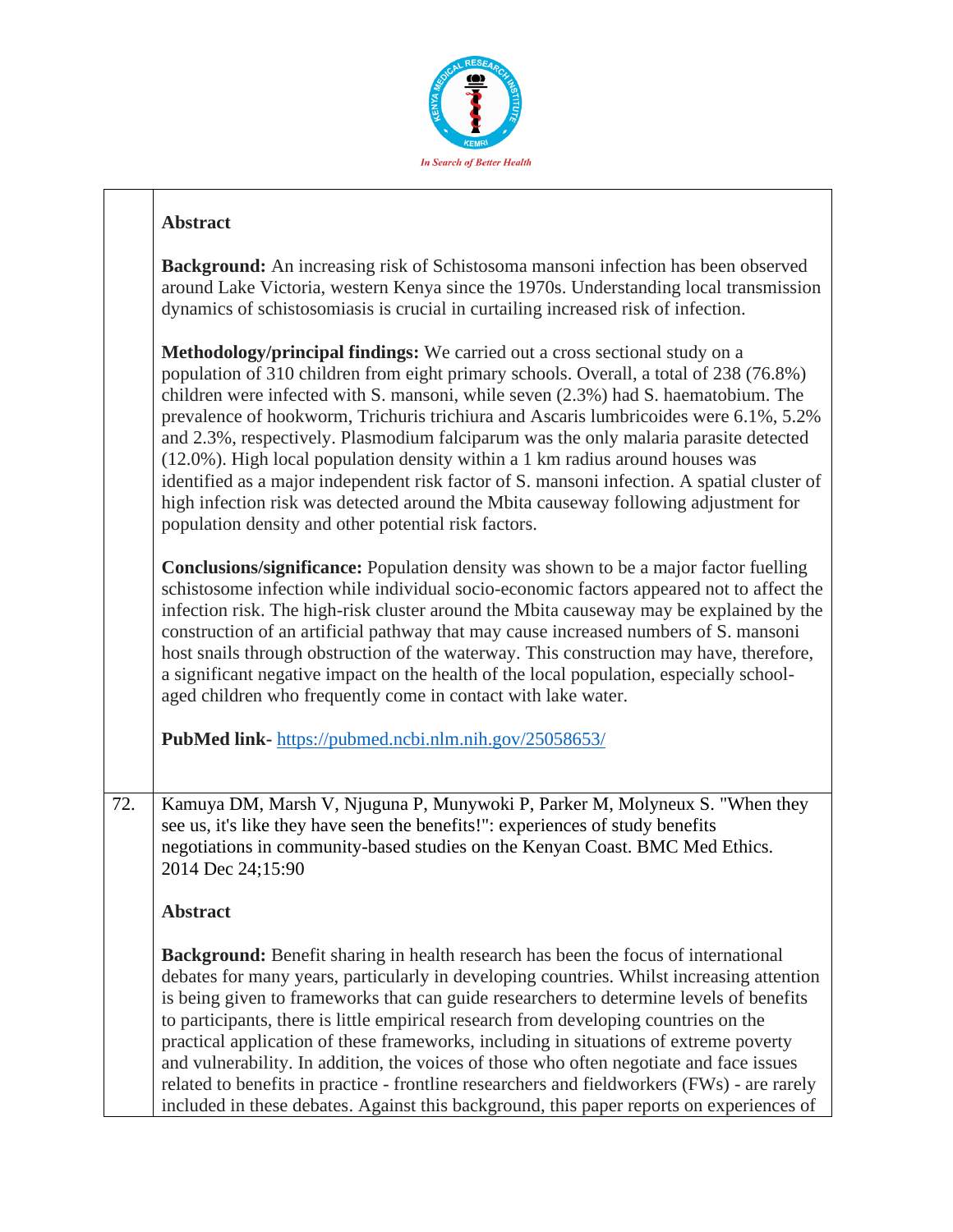

|     | negotiating research participation and benefits as described by fieldworkers, research<br>participants and researchers in two community based studies.                                                                                                                                                                                                                                                                                                                                                                                                                                                                                                                                                           |
|-----|------------------------------------------------------------------------------------------------------------------------------------------------------------------------------------------------------------------------------------------------------------------------------------------------------------------------------------------------------------------------------------------------------------------------------------------------------------------------------------------------------------------------------------------------------------------------------------------------------------------------------------------------------------------------------------------------------------------|
|     | <b>Methods:</b> The findings reported here are from a broader social science study that<br>explored the nature of interactions between fieldworkers and participants in two<br>community based studies on the Kenyan Coast. Between January and July 2010, data<br>were collected using participant observation, and through group discussions and in-<br>depth interviews with 42 fieldworkers, 4 researchers, and 40 study participants.                                                                                                                                                                                                                                                                       |
|     | <b>Results:</b> Participants highly appreciated the benefits provided by studies, particularly<br>health care benefits. Fieldworkers were seen by participants and other community<br>members as the gatekeepers and conduits of benefits, even though those were not their<br>formal roles. Fieldworkers found it challenging to ignore participant and community<br>requests for more benefits, especially in situations of extreme poverty. However,<br>responding to requests by providing different sorts and levels of benefits over time, as<br>inadvertently happened in one study, raised expectations of further benefits and led to<br>continuous negotiations between fieldworkers and participants. |
|     | <b>Conclusions:</b> Fieldworkers play an important intermediary role in research; a role<br>imbued with multiple challenges and ethical dilemmas for which they require<br>appropriate support. Further more specific empirical research is needed to inform the<br>development of guidance for researchers on benefit sharing, and on responding to<br>emergency humanitarian needs for this and other similar settings.                                                                                                                                                                                                                                                                                        |
|     | PubMed link-https://pubmed.ncbi.nlm.nih.gov/25539983/                                                                                                                                                                                                                                                                                                                                                                                                                                                                                                                                                                                                                                                            |
| 73. | Ndila C, Bauni E, Mochamah G, Nyirongo V, Makazi A, Kosgei P, Tsofa B, Nyutu<br>G, Etyang A, Byass P, Williams TN. Causes of death among persons of all ages<br>within the Kilifi Health and Demographic Surveillance System, Kenya, determined<br>from verbal autopsies interpreted using the InterVA-4 model. Glob Health Action.<br>2014 Oct 29;7:25593.                                                                                                                                                                                                                                                                                                                                                      |
|     | <b>Abstract</b>                                                                                                                                                                                                                                                                                                                                                                                                                                                                                                                                                                                                                                                                                                  |
|     | <b>Background:</b> The vast majority of deaths in the Kilifi study area are not recorded<br>through official systems of vital registration. As a result, few data are available<br>regarding causes of death in this population.                                                                                                                                                                                                                                                                                                                                                                                                                                                                                 |
|     | <b>Objective:</b> To describe the causes of death (CODs) among residents of all ages within<br>the Kilifi Health and Demographic Surveillance System (KHDSS) on the coast of<br>Kenya.                                                                                                                                                                                                                                                                                                                                                                                                                                                                                                                           |
|     | Design: Verbal autopsies (VAs) were conducted using the 2007 World Health                                                                                                                                                                                                                                                                                                                                                                                                                                                                                                                                                                                                                                        |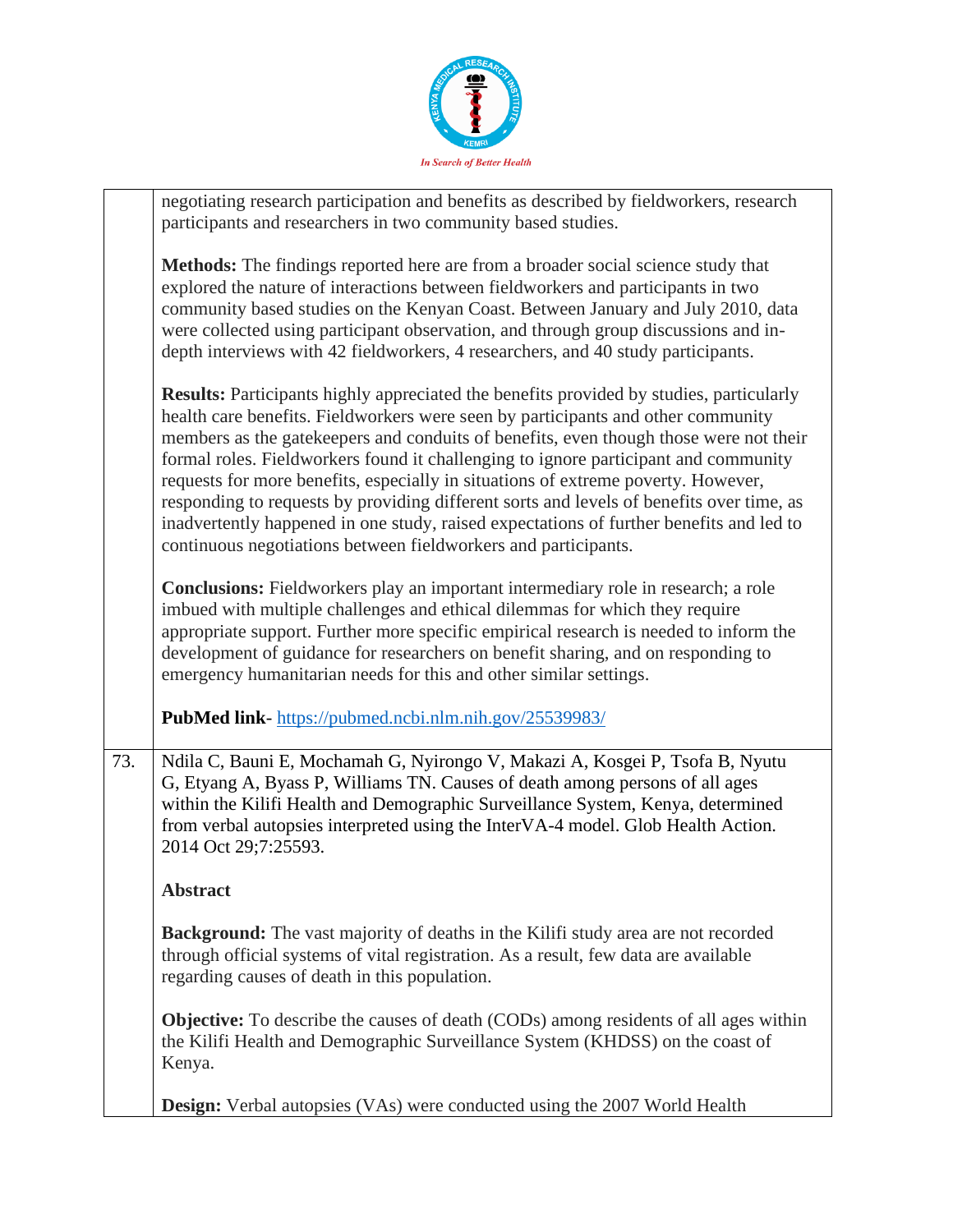

|     | Organization (WHO) standard VA questionnaires, and VA data further transformed to<br>align with the 2012 WHO VA instrument. CODs were then determined using the<br>InterVA-4 computer-based probabilistic model.                                                                                                                                                                                                                                                                                                                                                                           |
|-----|--------------------------------------------------------------------------------------------------------------------------------------------------------------------------------------------------------------------------------------------------------------------------------------------------------------------------------------------------------------------------------------------------------------------------------------------------------------------------------------------------------------------------------------------------------------------------------------------|
|     | <b>Results:</b> Five thousand one hundred and eighty seven deaths were recorded between<br>January 2008 and December 2011. VA interviews were completed for 4,460 (86%)<br>deaths. Neonatal pneumonia and birth asphyxia were the main CODs in neonates;<br>pneumonia and malaria were the main CODs among infants and children aged 1-4,<br>respectively, while HIV/AIDS was the main COD for adult women of reproductive age.<br>Road traffic accidents were more commonly observed among men than women. Stroke<br>and neoplasms were common CODs among the elderly over the age of 65. |
|     | <b>Conclusions:</b> We have established the main CODs among people of all ages within the<br>area served by the KHDSS on the coast of Kenya using the 2007 WHO VA<br>questionnaire coded using InterVA-4. We hope that our data will allow local health<br>planners to estimate the burden of various diseases and to allocate their limited<br>resources more appropriately.                                                                                                                                                                                                              |
|     | <b>PubMed link-</b> https://pubmed.ncbi.nlm.nih.gov/25377342/                                                                                                                                                                                                                                                                                                                                                                                                                                                                                                                              |
| 74. | Mutuku MW, Dweni CK, Mwangi M, Kinuthia JM, Mwangi IN, Maina GM, Agola LE,<br>Zhang SM, Maranga R, Loker ES, Mkoji GM. Field-derived Schistosoma mansoni and<br>Biomphalaria pfeifferi in Kenya: a compatible association characterized by lack<br>of strong local adaptation, and presence of some snails able to persistently<br>produce cercariae for over a year. Parasit Vectors. 2014 Nov 26;7:533                                                                                                                                                                                   |
|     | <b>Abstract</b>                                                                                                                                                                                                                                                                                                                                                                                                                                                                                                                                                                            |
|     | Background: Schistosoma mansoni is widely distributed in sub-Saharan Africa with<br>Biomphalaria pfeifferi being its most widespread and important snail intermediate host.<br>Few studies have examined the compatibility of field-derived B. pfeifferi snails with S.<br>mansoni miracidia derived from human hosts. We investigated compatibility (as defined<br>by shedding of cercariae following exposure to miracidia) of two isolates of S. mansoni                                                                                                                                |
|     | from school children from Asao (western Kenya) and Mwea (central Kenya) with B.<br>pfeifferi collected directly from Asao stream or the Mwea rice fields.                                                                                                                                                                                                                                                                                                                                                                                                                                  |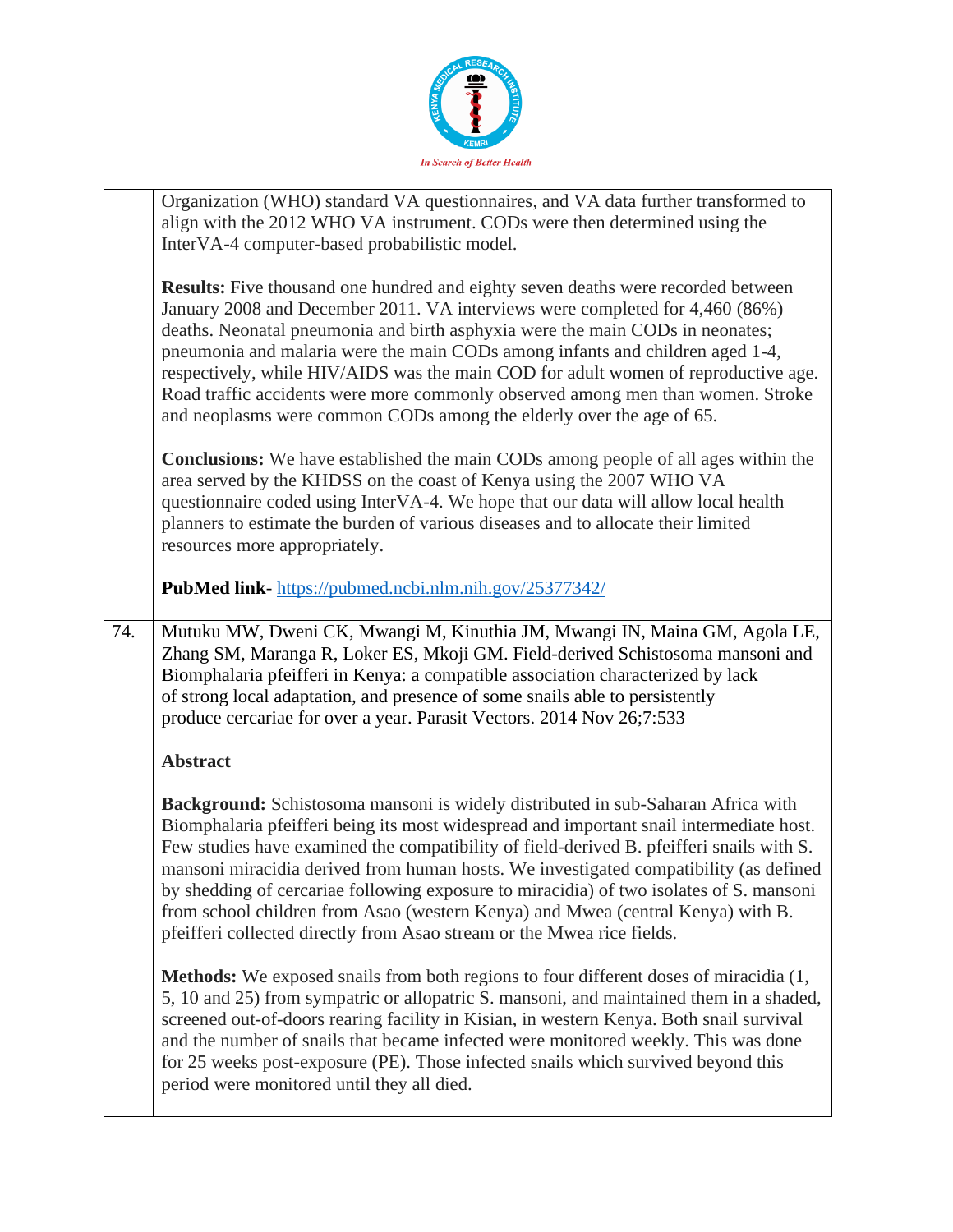

|     | Results: Although overall survival of Mwea snails maintained in western Kenya was                                                                                                            |
|-----|----------------------------------------------------------------------------------------------------------------------------------------------------------------------------------------------|
|     | generally low, both sympatric and allopatric combinations of parasites and snails                                                                                                            |
|     | exhibited high compatibility (approximately 50% at a dose of one miracidium per snail),                                                                                                      |
|     | with an increase in infection rates as the miracidial dose was increased $(P < 0.002)$ .                                                                                                     |
|     | Schistosomes were no more compatible with sympatric than allopatric snails, nor were                                                                                                         |
|     | snails less compatible with sympatric than allopatric schistosomes. Snail mortality                                                                                                          |
|     |                                                                                                                                                                                              |
|     | increased significantly with dose of miracidia ( $P < 0.05$ ). Approximately 3% of Asao                                                                                                      |
|     | snails exposed to a low dose of sympatric miracidia (1 or 5) continued to shed cercariae                                                                                                     |
|     | for as long as 58 weeks post exposure.                                                                                                                                                       |
|     |                                                                                                                                                                                              |
|     | <b>Conclusions:</b> There were no significant local adaptation effects for either schistosomes                                                                                               |
|     | or snails. Also, the existence of "super-survivor" snails is noteworthy for its                                                                                                              |
|     | implications for current control initiatives that mostly rely on mass drug administration                                                                                                    |
|     | (MDA). Long-term shedders could provide an ongoing source of cercariae to initiate                                                                                                           |
|     | human infections for many months, suggesting care is required in considering how                                                                                                             |
|     | human MDA treatments are timed. Future control programs should incorporate means                                                                                                             |
|     | to eliminate infected snails to complement chemotherapy interventions in controlling                                                                                                         |
|     | schistosomiasis.                                                                                                                                                                             |
|     |                                                                                                                                                                                              |
|     | PubMed link-https://pubmed.ncbi.nlm.nih.gov/25425455/                                                                                                                                        |
|     |                                                                                                                                                                                              |
|     |                                                                                                                                                                                              |
| 75. | Ochola LA, Ayieko C, Kisia L, Magak NG, Shabani E, Ouma C, John CC. Changes                                                                                                                  |
|     | in antigen-specific cytokine and chemokine responses to Plasmodium falciparum                                                                                                                |
|     | antigens in a highland area of Kenya after a prolonged absence of malaria                                                                                                                    |
|     | exposure. Infect Immun. 2014 Sep;82(9):3775-82                                                                                                                                               |
|     |                                                                                                                                                                                              |
|     | <b>Abstract</b>                                                                                                                                                                              |
|     |                                                                                                                                                                                              |
|     | Individuals naturally exposed to Plasmodium falciparum lose clinical immunity after a                                                                                                        |
|     | prolonged lack of exposure. P. falciparum antigen-specific cytokine responses have                                                                                                           |
|     | been associated with protection from clinical malaria, but the longevity of P. falciparum                                                                                                    |
|     |                                                                                                                                                                                              |
|     | antigen-specific cytokine responses in the absence of exposure is not well characterized.                                                                                                    |
|     | A highland area of Kenya with low and unstable malaria transmission provided an                                                                                                              |
|     | opportunity to study this question. The levels of antigen-specific cytokines and                                                                                                             |
|     | chemokines associated in previous studies with protection from clinical malaria (gamma                                                                                                       |
|     | interferon [IFN- $\gamma$ ], interleukin-10 [IL-10], and tumor necrosis factor alpha [TNF- $\alpha$ ]),                                                                                      |
|     | with increased risk of clinical malaria (IL-6), or with pathogenesis of severe disease in                                                                                                    |
|     |                                                                                                                                                                                              |
|     | malaria (IL-5 and RANTES) were assessed by cytometric bead assay in April 2008,                                                                                                              |
|     |                                                                                                                                                                                              |
|     | October 2008, and April 2009 in 100 children and adults. During the 1-year study                                                                                                             |
|     | period, none had an episode of clinical P. falciparum malaria. Two patterns of cytokine                                                                                                      |
|     | responses emerged, with some variation by antigen: a decrease at 6 months (IFN- $\gamma$ and<br>IL-5) or at both 6 and 12 months (IL-10 and TNF- $\alpha$ ) or no change over time (IL-6 and |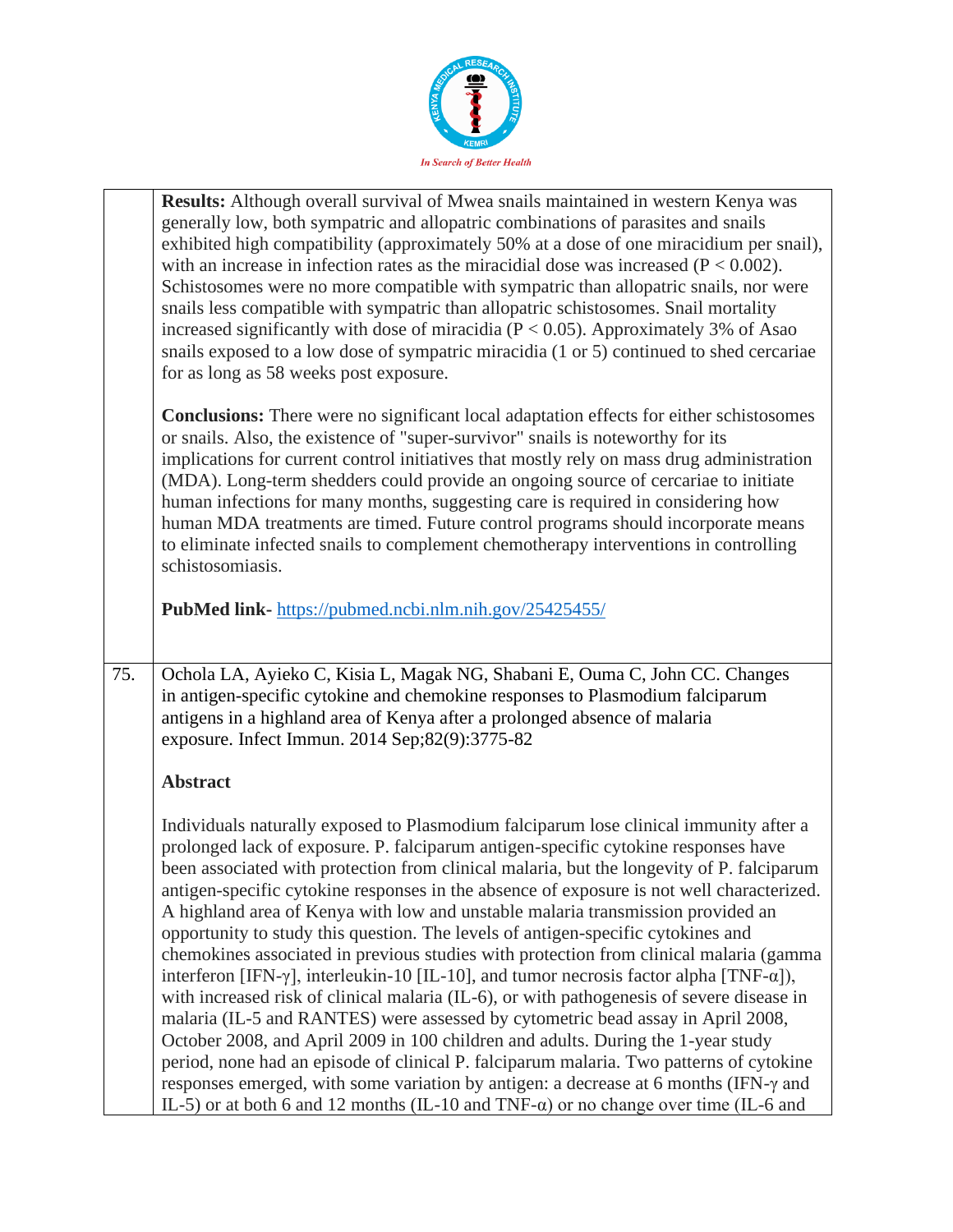

|     | RANTES). These findings document that P. falciparum antigen-specific cytokine<br>responses associated in prior studies with protection from malaria (IFN- $\gamma$ , TNF- $\alpha$ , and<br>IL-10) decrease significantly in the absence of P. falciparum exposure, whereas those<br>associated with increased risk of malaria (IL-6) do not. The study findings provide a<br>strong rationale for future studies of antigen-specific IFN- $\gamma$ , TNF- $\alpha$ , and IL-10<br>responses as biomarkers of increased population-level susceptibility to malaria after<br>prolonged lack of P. falciparum exposure.<br>PubMed link-https://pubmed.ncbi.nlm.nih.gov/24958707/                                                                                                                                                                                                                                                                                                                                                                                                                                                                                                                                                                                                                                                                                                                                                                                                                                                                                                                                                                                                                                                                                   |
|-----|------------------------------------------------------------------------------------------------------------------------------------------------------------------------------------------------------------------------------------------------------------------------------------------------------------------------------------------------------------------------------------------------------------------------------------------------------------------------------------------------------------------------------------------------------------------------------------------------------------------------------------------------------------------------------------------------------------------------------------------------------------------------------------------------------------------------------------------------------------------------------------------------------------------------------------------------------------------------------------------------------------------------------------------------------------------------------------------------------------------------------------------------------------------------------------------------------------------------------------------------------------------------------------------------------------------------------------------------------------------------------------------------------------------------------------------------------------------------------------------------------------------------------------------------------------------------------------------------------------------------------------------------------------------------------------------------------------------------------------------------------------------|
|     |                                                                                                                                                                                                                                                                                                                                                                                                                                                                                                                                                                                                                                                                                                                                                                                                                                                                                                                                                                                                                                                                                                                                                                                                                                                                                                                                                                                                                                                                                                                                                                                                                                                                                                                                                                  |
| 76. | Achieng AO, Ingasia LA, Juma DW, Cheruiyot AC, Okudo CA, Yeda RA, Cheruiyot<br>J, Akala HM, Johnson J, Andangalu B, Eyase F, Jura WG, Kamau E. Reduced in vitro<br>doxycycline susceptibility in plasmodium falciparum field isolates from Kenya is<br>associated with PfTetQ KYNNNN sequence polymorphism. Antimicrob Agents<br>Chemother. 2014 Oct;58(10):5894-9.                                                                                                                                                                                                                                                                                                                                                                                                                                                                                                                                                                                                                                                                                                                                                                                                                                                                                                                                                                                                                                                                                                                                                                                                                                                                                                                                                                                              |
|     | <b>Abstract</b>                                                                                                                                                                                                                                                                                                                                                                                                                                                                                                                                                                                                                                                                                                                                                                                                                                                                                                                                                                                                                                                                                                                                                                                                                                                                                                                                                                                                                                                                                                                                                                                                                                                                                                                                                  |
|     | Doxycycline is widely used for malaria prophylaxis by international travelers. However,<br>there is limited information on doxycycline efficacy in Kenya, and genetic<br>polymorphisms associated with reduced efficacy are not well defined. In vitro<br>doxycycline susceptibility profiles for 96 Plasmodium falciparum field isolates from<br>Kenya were determined. Genetic polymorphisms were assessed in P. falciparum<br>metabolite drug transporter (Pfmdt) and P. falciparum GTPase tetQ (PftetQ) genes.<br>Copy number variation of the gene and the number of KYNNNN amino acid motif<br>repeats within the protein encoded by PftetQ were determined. Reduced in vitro<br>susceptibility to doxycycline was defined by 50% inhibitory concentrations (IC50s) of<br>$\geq$ 35,000 nM. The odds ratio (OR) of having 2 PfTetQ KYNNNN amino acid repeats in<br>isolates with IC50s of $>35,000$ nM relative to those with IC50s of $<35,000$ nM is 15<br>(95% confidence interval [CI], 3.0 to 74.3; P value of $\langle 0.0002 \rangle$ . Isolates with 1 copy of<br>the Pfmdt gene had a median IC50 of 6,971 nM, whereas those with a Pfmdt copy<br>number of >1 had a median IC50 of 9,912 nM ( $P = 0.0245$ ). Isolates with 1 copy of<br>PftetQ had a median IC50 of 6,370 nM, whereas isolates with a PftetQ copy number of<br>>1 had a median IC50 of 3,422 nM ( $P < 0.0007$ ). Isolates with 2 PfTetQ KYNNNN<br>motif repeats had a median IC50 of 26,165 nM, whereas isolates with 3 PfTetQ<br>KYNNNN repeats had a median IC50 of 3,352 nM ( $P = 0.0023$ ). PfTetQ sequence<br>polymorphism is associated with a reduced doxycycline susceptibility phenotype in<br>Kenyan isolates and is a potential marker for susceptibility testing. |
|     | PubMed link-https://pubmed.ncbi.nlm.nih.gov/25070109/                                                                                                                                                                                                                                                                                                                                                                                                                                                                                                                                                                                                                                                                                                                                                                                                                                                                                                                                                                                                                                                                                                                                                                                                                                                                                                                                                                                                                                                                                                                                                                                                                                                                                                            |
| 77. | Wafula F, Abuya T, Amin A, Goodman C. The policy-practice gap: describing<br>discordances between regulation on paper and real-life practices among                                                                                                                                                                                                                                                                                                                                                                                                                                                                                                                                                                                                                                                                                                                                                                                                                                                                                                                                                                                                                                                                                                                                                                                                                                                                                                                                                                                                                                                                                                                                                                                                              |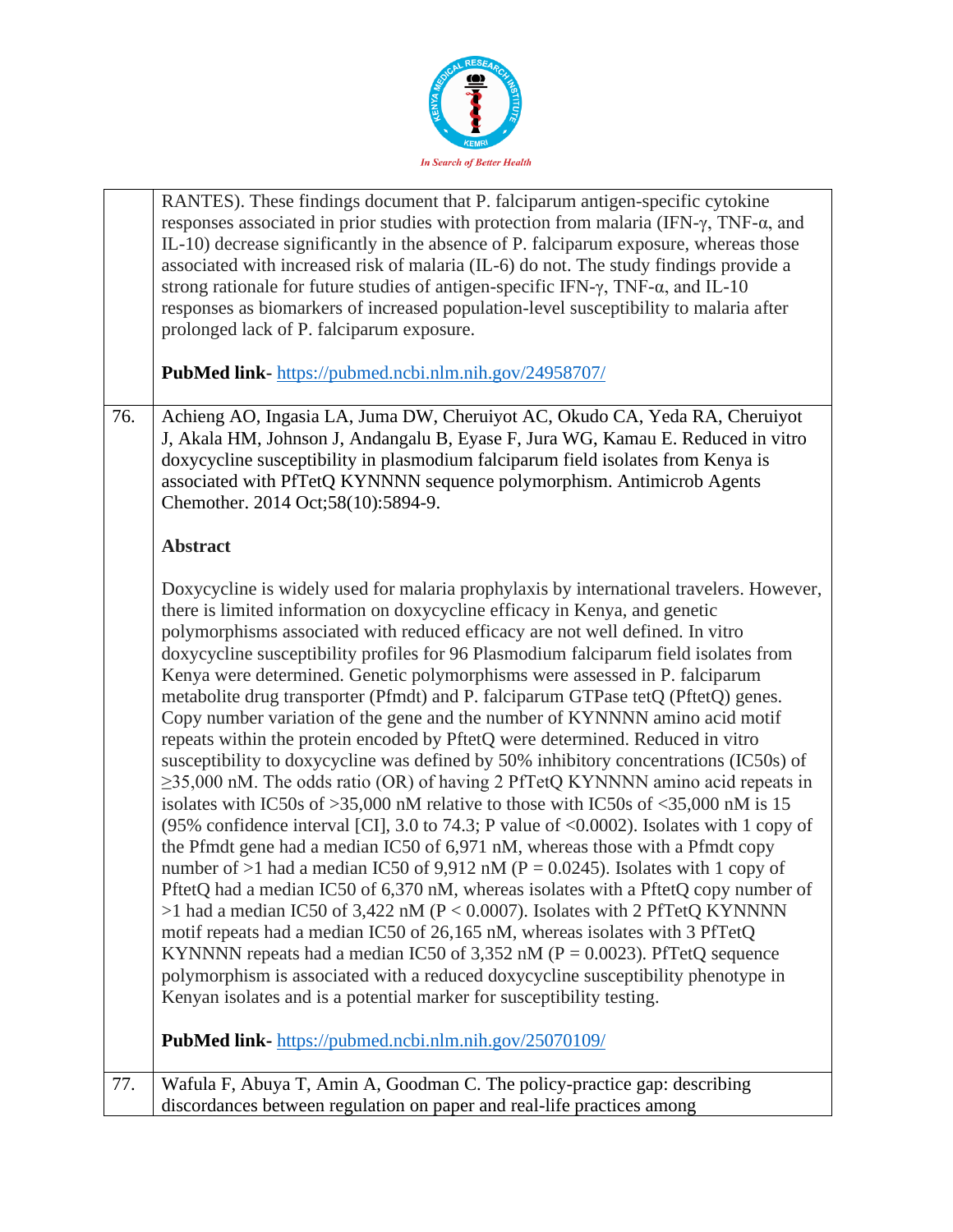

|     | specialized drug shops in Kenya. BMC Health Serv Res. 2014 Sep 16;14:394.                                                                                                                                                                                                                                                                                                                                                                                                                                                                                                                                                                                                                                                                                       |
|-----|-----------------------------------------------------------------------------------------------------------------------------------------------------------------------------------------------------------------------------------------------------------------------------------------------------------------------------------------------------------------------------------------------------------------------------------------------------------------------------------------------------------------------------------------------------------------------------------------------------------------------------------------------------------------------------------------------------------------------------------------------------------------|
|     | <b>Abstract</b>                                                                                                                                                                                                                                                                                                                                                                                                                                                                                                                                                                                                                                                                                                                                                 |
|     | <b>Background:</b> Specialized drug shops (SDSs) are popular in Sub-Saharan Africa<br>because they provide convenient access to medicines. There is increasing interest in<br>how policymakers can work with them, but little knowledge on how their operation<br>relates to regulatory frameworks. This study sought to describe characteristics and<br>predictors of regulatory practices among SDSs in Kenya.                                                                                                                                                                                                                                                                                                                                                |
|     | Methods: The regulatory framework governing the Kenya pharmaceutical sector was<br>mapped, and a list of regulations selected for inclusion in a survey questionnaire. An<br>SDS census was conducted, and survey data collected from 213 SDSs from two districts<br>in Western Kenya.                                                                                                                                                                                                                                                                                                                                                                                                                                                                          |
|     | <b>Results:</b> The majority of SDSs did not comply with regulations, with only 12% having<br>a refrigerator and 22% having a separate dispensing area for instance. Additionally, less<br>than half had at least one staff with pharmacy qualification (46%), with less than a third<br>of all interviewed operators knowing the name of the law governing<br>pharmacy. Regulatory infringement was more common among SDSs in rural locations;<br>those that did not have staff with pharmacy qualifications; and those whose operator did<br>not know the name of the pharmacy law. Compliance was not significantly associated<br>with the frequency of inspections, with over 80% of both rural and urban SDSs<br>reporting an inspection in the past year. |
|     | <b>Conclusion:</b> While compliance was low overall, it was particularly poor among SDSs<br>operating in rural locations, and those that did not have staff with pharmacy<br>qualification. This suggested the need for policy to introduce levels of practice in<br>recognition of the variations in resource availability. Under such a system, rural SDSs<br>operating in low-resource setting, and selling a limited range of medicines, may be<br>exempted from certain regulatory requirements, as long as their scope of practice is<br>limited to certain essential services only. Future research should also explore why<br>regulatory compliance is poor despite regular inspections.                                                                |
|     | PubMed link-https://pubmed.ncbi.nlm.nih.gov/25227916/                                                                                                                                                                                                                                                                                                                                                                                                                                                                                                                                                                                                                                                                                                           |
| 78. | Wong JM, Nyachieo DO, Benzekri NA, Cosmas L, Ondari D, Yekta S, Montgomery<br>JM, Williamson JM, Breiman RF. Sustained high incidence of injuries from burns<br>in a densely populated urban slum in Kenya: an emerging public health priority.<br>Burns. 2014 Sep; 40(6): 1194-200                                                                                                                                                                                                                                                                                                                                                                                                                                                                             |
|     | <b>Abstract</b>                                                                                                                                                                                                                                                                                                                                                                                                                                                                                                                                                                                                                                                                                                                                                 |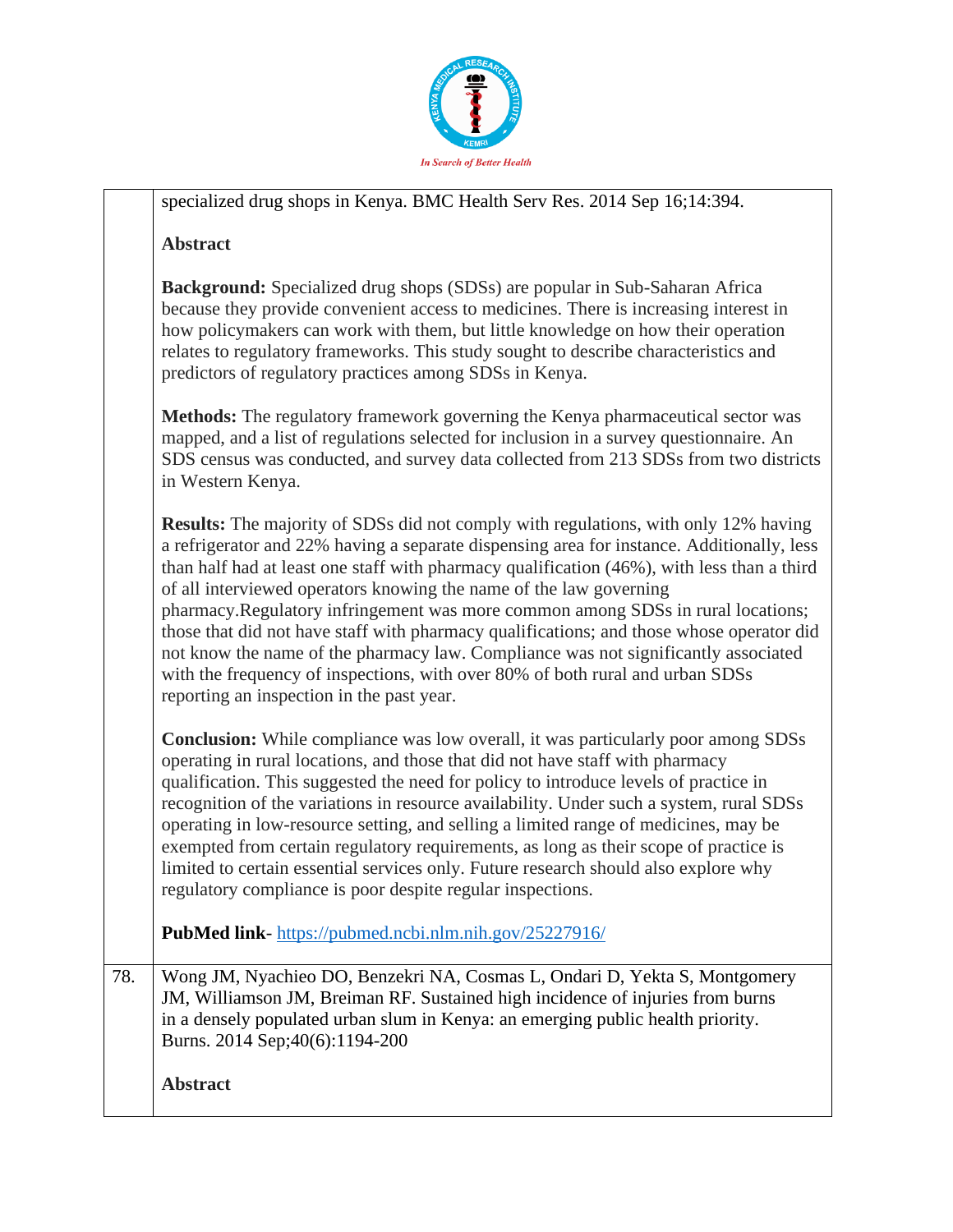

|     | <b>Introduction:</b> Ninety-five percent of burn deaths occur in low- and middle-income<br>countries (LMICs); however, longitudinal household-level studies have not been done<br>in urban slum settings, where overcrowding and unsafe cook stoves may increase<br>likelihood of injury.                                                                                                                                                                                                                                    |
|-----|------------------------------------------------------------------------------------------------------------------------------------------------------------------------------------------------------------------------------------------------------------------------------------------------------------------------------------------------------------------------------------------------------------------------------------------------------------------------------------------------------------------------------|
|     | Methods: Using a prospective, population-based disease surveillance system in the<br>urban slum of Kibera in Kenya, we examined the incidence of household-level burns of<br>all severities from 2006-2011.                                                                                                                                                                                                                                                                                                                  |
|     | <b>Results:</b> Of approximately 28,500 enrolled individuals (6000 households), we identified<br>3072 burns. The overall incidence was 27.9/1000 person-years-of-observation. Children<br>$\leq$ 5 years old sustained burns at 3.8-fold greater rate compared to (p $\leq$ 0.001) those $\geq$ 5<br>years old. Females $\geq$ 5 years old sustained burns at a rate that was 1.35-fold (p<0.001)<br>greater than males within the same age distribution. Hospitalizations were uncommon<br>$(0.65\% \text{ of all burns}).$ |
|     | <b>Conclusions:</b> The incidence of burns, 10-fold greater than in most published reports<br>from Africa and Asia, suggests that such injuries may contribute more significantly than<br>previously thought to morbidity in LMICs, and may be increased by urbanization. As<br>migration from rural areas into urban slums rapidly increases in many African countries,<br>characterizing and addressing the rising burden of burns is likely to become a public<br>health priority.                                        |
|     | PubMed link-https://pubmed.ncbi.nlm.nih.gov/24461306/                                                                                                                                                                                                                                                                                                                                                                                                                                                                        |
| 79. | Fernandes M, Stein A, Newton CR, Cheikh-Ismail L, Kihara M, Wulff K, de León<br>Quintana E, Aranzeta L, Soria-Frisch A, Acedo J, Ibanez D, Abubakar A, Giuliani<br>F, Lewis T, Kennedy S, Villar J; International Fetal and Newborn Growth<br>Consortium for the 21st Century (INTERGROWTH-21st). The INTERGROWTH-21st<br>Project Neurodevelopment Package: a novel method for the multi-dimensional<br>assessment of neurodevelopment in pre-school age children. PLoS One. 2014 Nov<br>25;9(11):e113360                    |
|     | <b>Abstract</b>                                                                                                                                                                                                                                                                                                                                                                                                                                                                                                              |
|     | <b>Background:</b> The International Fetal and Newborn Growth Consortium for the 21st<br>Century (INTERGROWTH-21st) Project is a population-based, longitudinal study<br>describing early growth and development in an optimally healthy cohort of 4607<br>mothers and newborns. At 24 months, children are assessed for neurodevelopmental<br>outcomes with the INTERGROWTH-21st Neurodevelopment Package. This paper<br>describes neurodevelopment tools for preschoolers and the systematic approach leading              |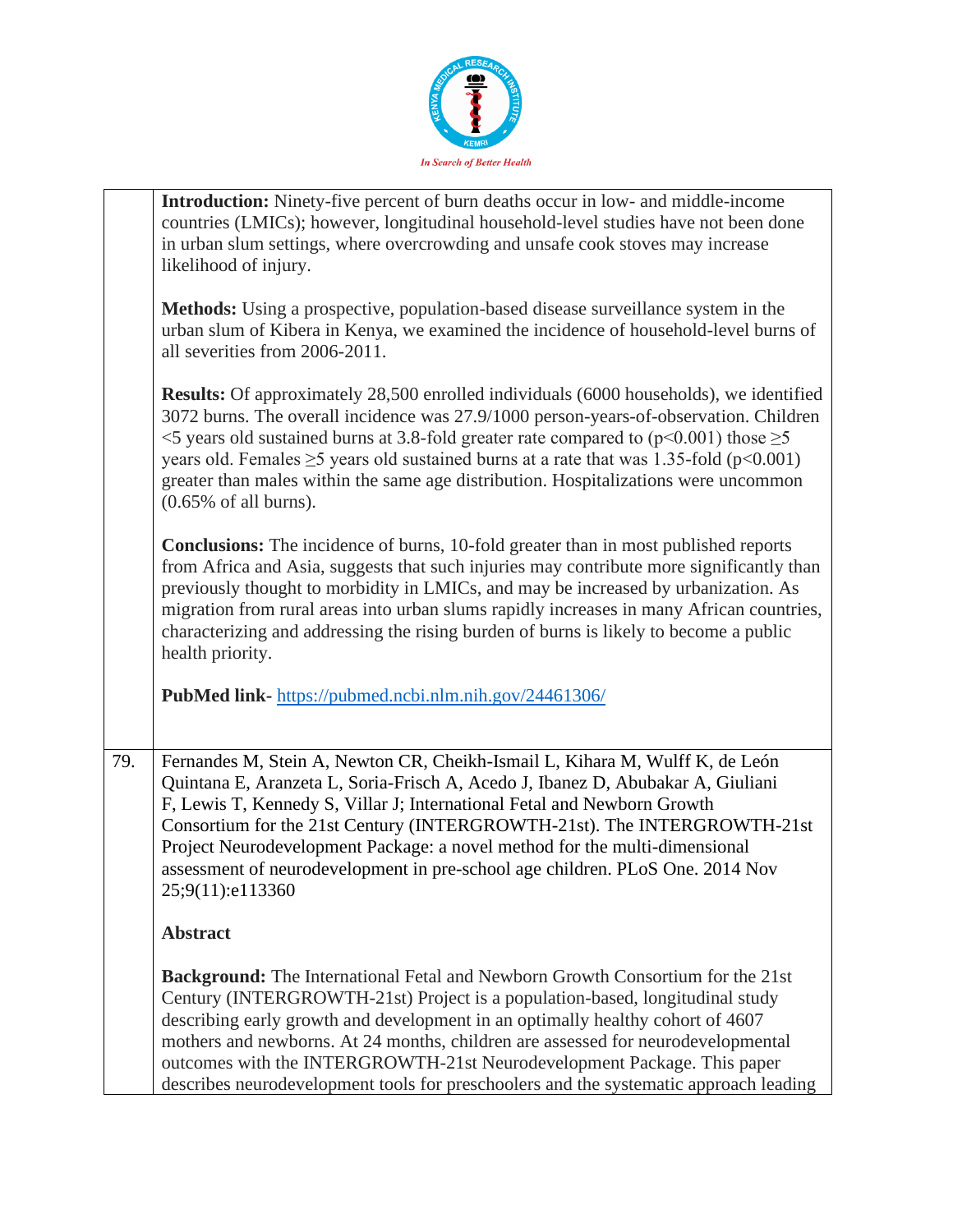

|     | to the development of the Package.                                                                                                                                                                                                                                                                                                                                                                                                                                                                                                                                                                                                                |
|-----|---------------------------------------------------------------------------------------------------------------------------------------------------------------------------------------------------------------------------------------------------------------------------------------------------------------------------------------------------------------------------------------------------------------------------------------------------------------------------------------------------------------------------------------------------------------------------------------------------------------------------------------------------|
|     | Methods: An advisory panel shortlisted project-specific criteria (such as multi-<br>dimensional assessments and suitability for international populations) to be fulfilled by<br>a neurodevelopment instrument. A literature review of well-established tools for<br>preschoolers revealed 47 candidates, none of which fulfilled all the project's criteria. A<br>multi-dimensional assessment was, therefore, compiled using a package-based approach<br>by: (i) categorizing desired outcomes into domains, (ii) devising domain-specific<br>criteria for tool selection, and (iii) selecting the most appropriate measure for each<br>domain. |
|     | <b>Results:</b> The Package measures vision (Cardiff tests); cortical auditory processing<br>(auditory evoked potentials to a novelty oddball paradigm); and cognition, language<br>skills, behavior, motor skills and attention (the INTERGROWTH-21st<br>Neurodevelopment Assessment) in 35-45 minutes. Sleep-wake patterns (actigraphy) are<br>also assessed. Tablet-based applications with integrated quality checks and automated,<br>wireless electroencephalography make the Package easy to administer in the field by<br>non-specialist staff. The Package is in use in Brazil, India, Italy, Kenya and the United<br>Kingdom.           |
|     | Conclusions: The INTERGROWTH-21st Neurodevelopment Package is a multi-<br>dimensional instrument measuring early child development (ECD). Its developmental<br>approach may be useful to those involved in large-scale ECD research and surveillance<br>efforts.                                                                                                                                                                                                                                                                                                                                                                                  |
|     | <b>PubMed link-</b> https://pubmed.ncbi.nlm.nih.gov/25423589/                                                                                                                                                                                                                                                                                                                                                                                                                                                                                                                                                                                     |
| 80. | Echoka E, Makokha A, Dubourg D, Kombe Y, Nyandieka L, Byskov J. Barriers to<br>emergency obstetric care services: accounts of survivors of life threatening<br>obstetric complications in Malindi District, Kenya. Pan Afr Med J. 2014 Jan<br>18;17 Suppl 1(Suppl 1):4                                                                                                                                                                                                                                                                                                                                                                            |
|     | <b>Abstract</b>                                                                                                                                                                                                                                                                                                                                                                                                                                                                                                                                                                                                                                   |
|     | <b>Introduction:</b> Pregnancy-related mortality and morbidity in most low and middle<br>income countries can be reduced through early recognition of complications, prompt<br>access to care and appropriate medical interventions following obstetric emergencies.<br>We used the three delays framework to explore barriers to emergency obstetric care<br>(EmOC) services by women who experienced life threatening obstetric complications in<br>Malindi District, Kenya.                                                                                                                                                                    |
|     | Methods: A facility-based qualitative study was conducted between November and<br>December 2010. In-depth interviews were conducted with 30 women who experienced                                                                                                                                                                                                                                                                                                                                                                                                                                                                                 |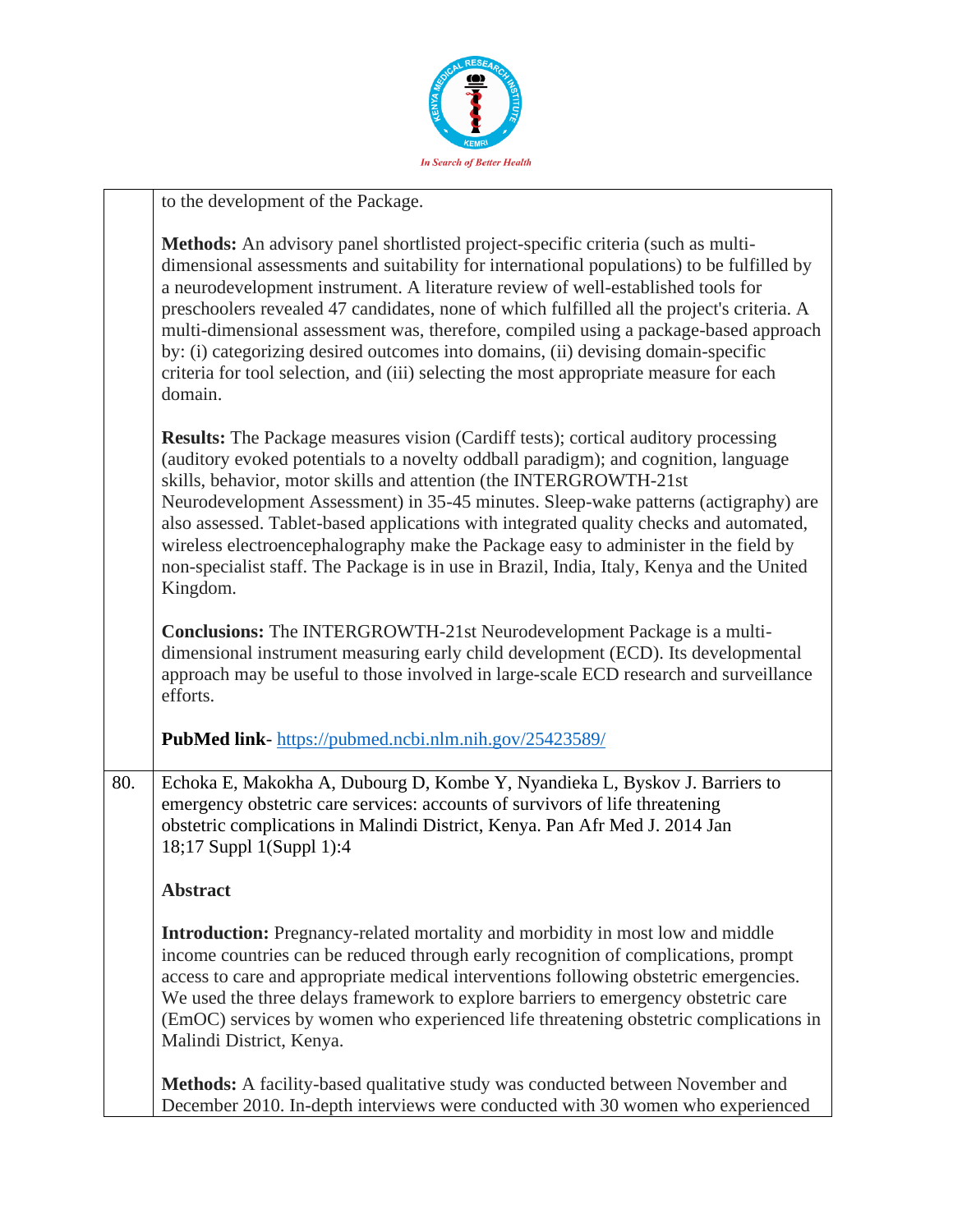

|     | obstetric "near miss" at the only public hospital with capacity to provide comprehensive<br>EmOC services in the district.                                                                                                                                                                                                                                                                                                                                                                                                                                                                                                             |
|-----|----------------------------------------------------------------------------------------------------------------------------------------------------------------------------------------------------------------------------------------------------------------------------------------------------------------------------------------------------------------------------------------------------------------------------------------------------------------------------------------------------------------------------------------------------------------------------------------------------------------------------------------|
|     | <b>Results:</b> Findings indicate that pregnant women experienced delays in making decision<br>to seek care and in reaching an appropriate care facility. The "first" delay was due to<br>lack of birth preparedness, including failure to identify a health facility for delivery<br>services regardless of antenatal care and to seek care promptly despite recognition of<br>danger signs. The "second" delay was influenced by long distance and inconvenient<br>transport to hospital. These two delays resulted in some women arriving at the hospital<br>too late to save the life of the unborn baby.                          |
|     | <b>Conclusion:</b> Delays in making the decision to seek care when obstetric complications<br>occur, combined with delays in reaching the hospital, contribute to ineffective treatment<br>upon arrival at the hospital. Interventions to reduce maternal mortality and morbidity<br>must adequately consider the pre-hospital challenges faced by pregnant women in order<br>to influence decision making towards addressing the three delays.                                                                                                                                                                                        |
|     | <b>PubMed link-</b> https://pubmed.ncbi.nlm.nih.gov/24643142/                                                                                                                                                                                                                                                                                                                                                                                                                                                                                                                                                                          |
| 81. | Assefa LM, Crellen T, Kepha S, Kihara JH, Njenga SM, Pullan RL, Brooker SJ.<br>Diagnostic accuracy and cost-effectiveness of alternative methods for detection<br>of soil-transmitted helminths in a post-treatment setting in western Kenya. PLoS<br>Negl Trop Dis. 2014 May 8;8(5):e2843                                                                                                                                                                                                                                                                                                                                             |
|     | <b>Abstract</b>                                                                                                                                                                                                                                                                                                                                                                                                                                                                                                                                                                                                                        |
|     | <b>Objectives:</b> This study evaluates the diagnostic accuracy and cost-effectiveness of the<br>Kato-Katz and Mini-FLOTAC methods for detection of soil-transmitted helminths<br>(STH) in a post-treatment setting in western Kenya. A cost analysis also explores the<br>cost implications of collecting samples during school surveys when compared to<br>household surveys.                                                                                                                                                                                                                                                        |
|     | <b>Methods:</b> Stool samples were collected from children $(n = 652)$ attending 18 schools in<br>Bungoma County and diagnosed by the Kato-Katz and Mini-FLOTAC coprological<br>methods. Sensitivity and additional diagnostic performance measures were analyzed<br>using Bayesian latent class modeling. Financial and economic costs were calculated for<br>all survey and diagnostic activities, and cost per child tested, cost per case detected and<br>cost per STH infection correctly classified were estimated. A sensitivity analysis was<br>conducted to assess the impact of various survey parameters on cost estimates. |
|     | Results: Both diagnostic methods exhibited comparable sensitivity for detection of any<br>STH species over single and consecutive day sampling: 52.0% for single day Kato-<br>Katz; 49.1% for single-day Mini-FLOTAC; 76.9% for consecutive day Kato-Katz; and                                                                                                                                                                                                                                                                                                                                                                         |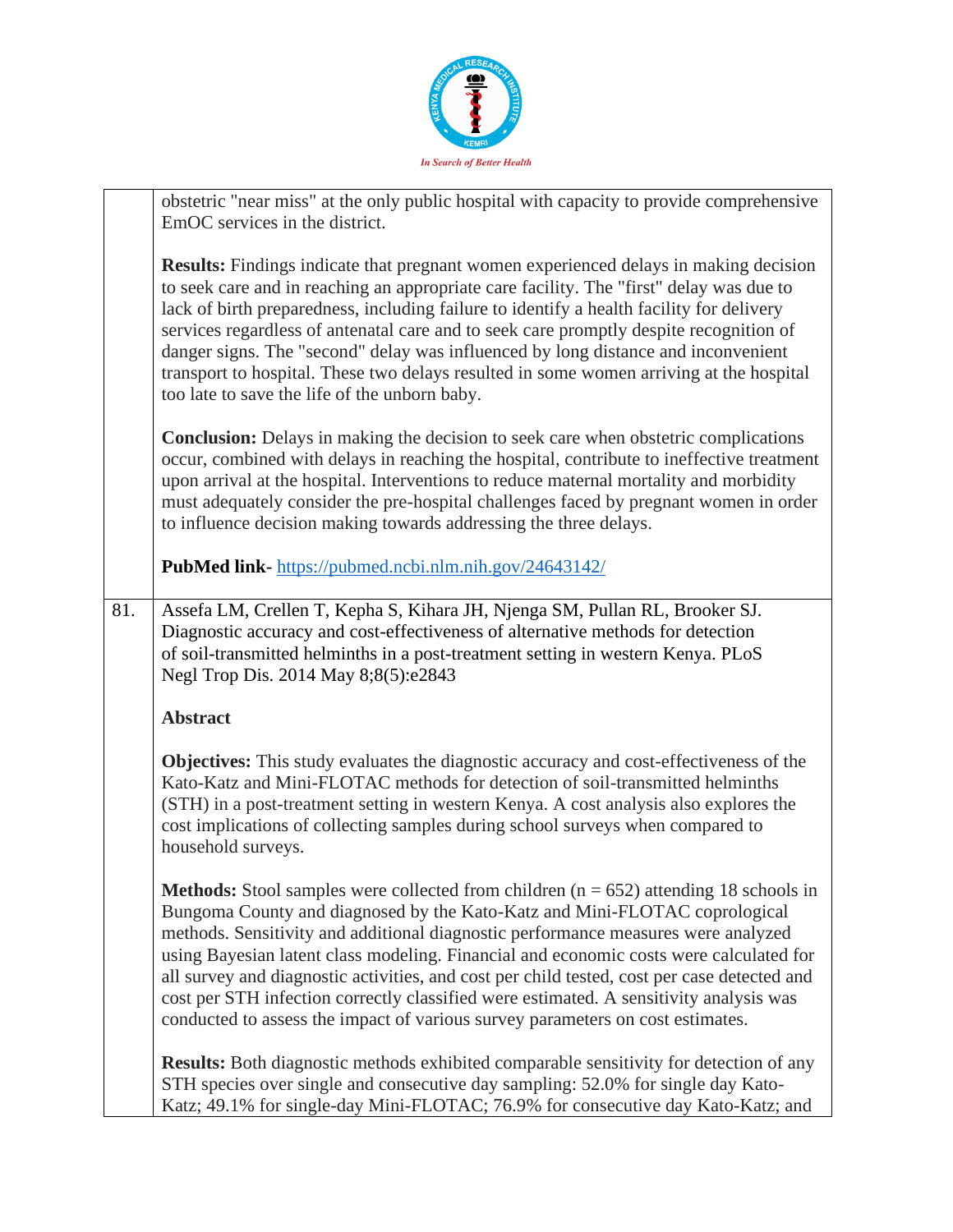

|     | 74.1% for consecutive day Mini-FLOTAC. Diagnostic performance did not differ<br>significantly between methods for the different STH species. Use of Kato-Katz with<br>school-based sampling was the lowest cost scenario for cost per child tested (\$10.14)<br>and cost per case correctly classified (\$12.84). Cost per case detected was lowest for<br>Kato-Katz used in community-based sampling (\$128.24). Sensitivity analysis revealed<br>the cost of case detection for any STH decreased non-linearly as prevalence rates<br>increased and was influenced by the number of samples collected.                                                                                                                                                                                                                                                                      |
|-----|-------------------------------------------------------------------------------------------------------------------------------------------------------------------------------------------------------------------------------------------------------------------------------------------------------------------------------------------------------------------------------------------------------------------------------------------------------------------------------------------------------------------------------------------------------------------------------------------------------------------------------------------------------------------------------------------------------------------------------------------------------------------------------------------------------------------------------------------------------------------------------|
|     | <b>Conclusions:</b> The Kato-Katz method was comparable in diagnostic sensitivity to the<br>Mini-FLOTAC method, but afforded greater cost-effectiveness. Future work is required<br>to evaluate the cost-effectiveness of STH surveillance in different settings.                                                                                                                                                                                                                                                                                                                                                                                                                                                                                                                                                                                                             |
|     | <b>PubMed link-</b> https://pubmed.ncbi.nlm.nih.gov/24810593/                                                                                                                                                                                                                                                                                                                                                                                                                                                                                                                                                                                                                                                                                                                                                                                                                 |
| 82. | Meyer M, Elmer-DeWitt M, Blat C, Shade SB, Kapule I, Bukusi E, Cohen CR,<br>Abuogi L. Evaluation and Utility of a Family Information Table to Identify and<br>Test Children at Risk for HIV in Kenya. Int J MCH AIDS. 2014;2(2):236-43. PMID:<br>27621978; PMCID: PMC4948150.                                                                                                                                                                                                                                                                                                                                                                                                                                                                                                                                                                                                 |
|     | <b>Abstract</b>                                                                                                                                                                                                                                                                                                                                                                                                                                                                                                                                                                                                                                                                                                                                                                                                                                                               |
|     | Background: Effective strategies to identify and screen children at risk for HIV are<br>needed. The objectives of this study were to evaluate the utilization of a family<br>information table (FIT) to identify and test at-risk children in Kenya and identify factors<br>associated with child testing.                                                                                                                                                                                                                                                                                                                                                                                                                                                                                                                                                                    |
|     | Methods: A cross-sectional study was conducted among HIV-infected adults with<br>children at five Kenyan clinics. HIV testing status for children aged $\leq$ 18 years was<br>gathered from the patients' FITs and compared to reports from in-person clinic visits as<br>the gold standard. Generalized estimating equations were used to assess predictors for<br>HIV testing of children adjusted for confounders and within parent correlation.                                                                                                                                                                                                                                                                                                                                                                                                                           |
|     | <b>Results:</b> Our sample included 384 HIV-infected adults enrolled in care with 933<br>reported children. Overall, 323 FITs (84%) correctly listed all children in the family and<br>340 (89%) documented an HIV testing status (including untested) for all children.<br>Seventy-five percent of parents verbally reported all children tested, compared to only<br>46% of FITs (OR=13.5, 95% CI 6.5-27.8). Verbal reports identified 739 (79%) children<br>tested, with 55 (7.4%) HIV-positive and 17 (2.3%) HIV-exposed infants (HEI). Of 63<br>adults with HIV-positive children or HEI, 60 (95%) reported enrolling children into<br>care. Likelihood that children had been tested was higher for younger children (<4y vs.<br>$>$ 4y, aOR=2.0; 95% CI 1.4-2.9) and lower if the partner's serostatus was unknown vs.<br>seropositive (aOR= $0.3$ ; 95% CI: 0.1-0.8). |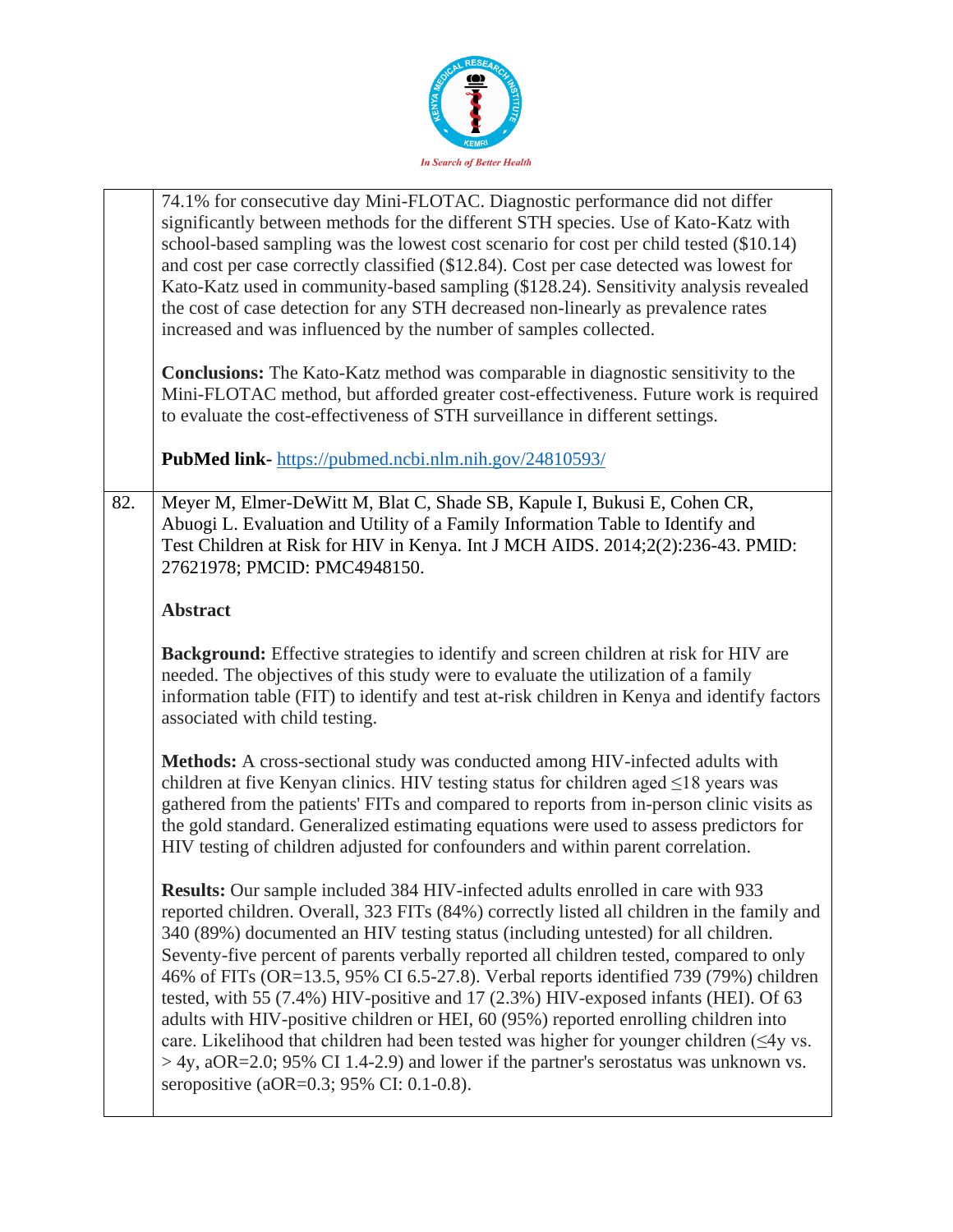

|     | Conclusions: Although the FIT may be a useful tool to identify children at risk for HIV,<br>this study found underutilization by providers. To maximize impact of this tool,<br>documentation of follow-up for untested and positive children is essential.<br>Global health implications: Through early documentation of at-risk children and<br>follow up of untested and infected children, the FIT may serve as an effective resource<br>for improving HIV testing and linkage to care.<br>PubMed link-https://pubmed.ncbi.nlm.nih.gov/27621978/                                                                             |
|-----|----------------------------------------------------------------------------------------------------------------------------------------------------------------------------------------------------------------------------------------------------------------------------------------------------------------------------------------------------------------------------------------------------------------------------------------------------------------------------------------------------------------------------------------------------------------------------------------------------------------------------------|
|     |                                                                                                                                                                                                                                                                                                                                                                                                                                                                                                                                                                                                                                  |
| 83. | Andagalu B, Mativo J, Kamau E, Ogutu B. Longitudinal study on Plasmodium<br>falciparum gametocyte carriage following artemether-lumefantrine administration<br>in a cohort of children aged 12-47 months living in Western Kenya, a high<br>transmission area. Malar J. 2014 Jul 9;13:265                                                                                                                                                                                                                                                                                                                                        |
|     | <b>Abstract</b>                                                                                                                                                                                                                                                                                                                                                                                                                                                                                                                                                                                                                  |
|     | Background: The effects that artemether-lumefantrine (AL) has on gametocyte<br>dynamics in the short-term have recently been described. However there is limited long-<br>term longitudinal data on the effect of AL on gametocyte dynamics in asymptomatic<br>children.                                                                                                                                                                                                                                                                                                                                                         |
|     | Methods: An epidemiological study was conducted in Kombewa, Western Kenya, in<br>which 270 asymptomatic children aged between 12 and 47 months were enrolled. The<br>subjects were randomized to receive either a course of AL or placebo at enrolment.<br>Active follow-up was conducted for one year.                                                                                                                                                                                                                                                                                                                          |
|     | <b>Results:</b> The gametocyte prevalence and density dynamics throughout the study period<br>mirrored that of the asexual forms. The proportion of initially parasitaemic subjects<br>becoming gametocytaemic was significantly lower in the AL arm for the first 12 weeks<br>following randomization. The geometric mean gametocyte density was lower in the AL<br>arm for 2 weeks following randomization. None of the variables of interest had a<br>statistically significant effect on the duration of gametocytaemia. There is no effect seen<br>in subjects who are not parasitaemic at the time of drug administration. |
|     | <b>Conclusions:</b> The treatment of asymptomatic parasitaemic subjects with AL results in a<br>significant reduction in the proportion of subjects who become gametocytaemic for at<br>least 12 weeks.                                                                                                                                                                                                                                                                                                                                                                                                                          |
|     | PubMed link-https://pubmed.ncbi.nlm.nih.gov/25007860/                                                                                                                                                                                                                                                                                                                                                                                                                                                                                                                                                                            |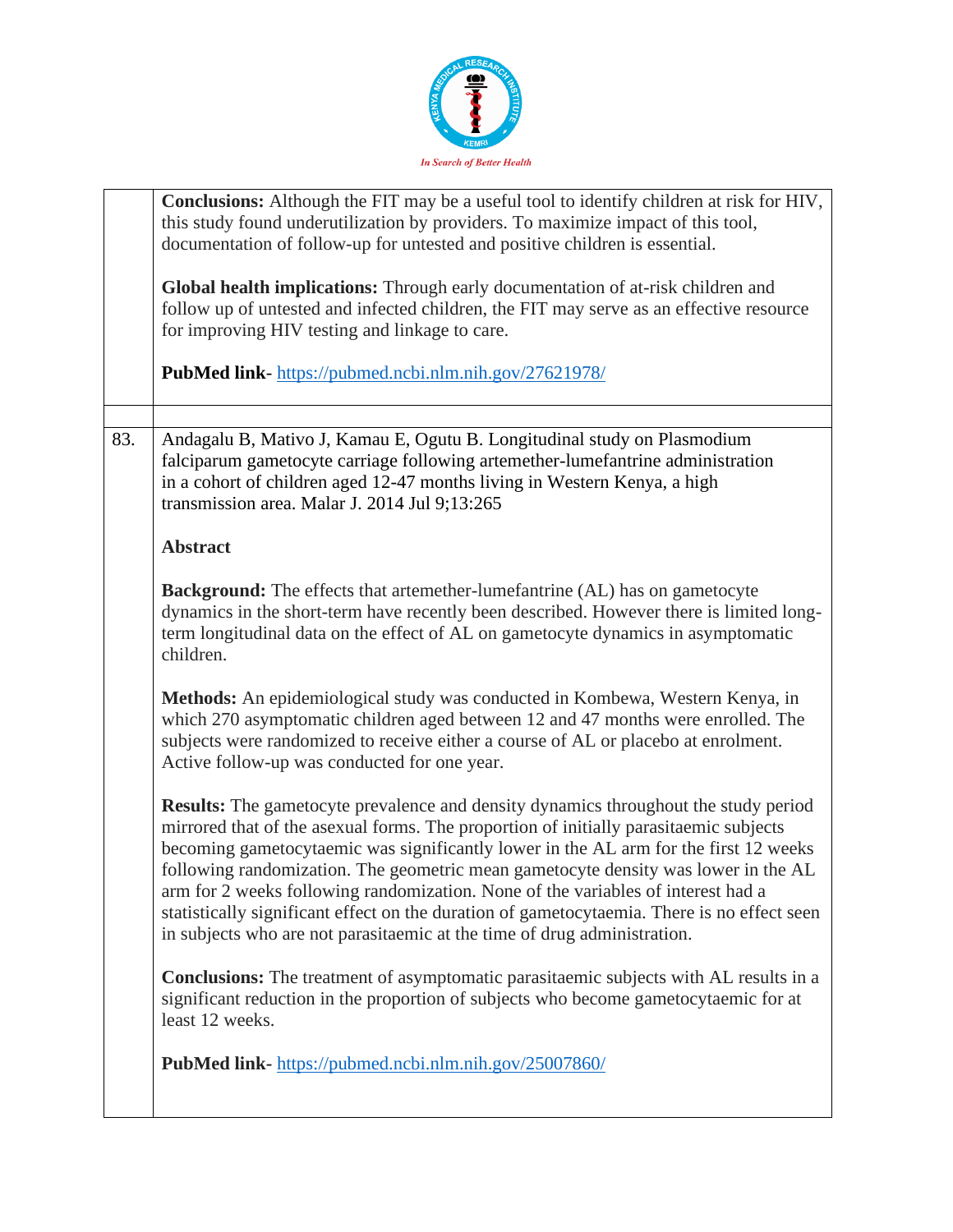

| 84. | Lutomiah J, Omondi D, Masiga D, Mutai C, Mireji PO, Ongus J, Linthicum KJ,                                                                                                                                                                                                                                                                                                                                                                                                                                                                                                                                                                                                                                                                                                                                                                                                                                                                                                                                                                                                                                                                                                                                                                        |
|-----|---------------------------------------------------------------------------------------------------------------------------------------------------------------------------------------------------------------------------------------------------------------------------------------------------------------------------------------------------------------------------------------------------------------------------------------------------------------------------------------------------------------------------------------------------------------------------------------------------------------------------------------------------------------------------------------------------------------------------------------------------------------------------------------------------------------------------------------------------------------------------------------------------------------------------------------------------------------------------------------------------------------------------------------------------------------------------------------------------------------------------------------------------------------------------------------------------------------------------------------------------|
|     | Sang R. Blood meal analysis and virus detection in blood-fed mosquitoes                                                                                                                                                                                                                                                                                                                                                                                                                                                                                                                                                                                                                                                                                                                                                                                                                                                                                                                                                                                                                                                                                                                                                                           |
|     | collected during the 2006-2007 Rift Valley fever outbreak in Kenya. Vector Borne                                                                                                                                                                                                                                                                                                                                                                                                                                                                                                                                                                                                                                                                                                                                                                                                                                                                                                                                                                                                                                                                                                                                                                  |
|     | Zoonotic Dis. 2014 Sep;14(9):656-64                                                                                                                                                                                                                                                                                                                                                                                                                                                                                                                                                                                                                                                                                                                                                                                                                                                                                                                                                                                                                                                                                                                                                                                                               |
|     | <b>Abstract</b>                                                                                                                                                                                                                                                                                                                                                                                                                                                                                                                                                                                                                                                                                                                                                                                                                                                                                                                                                                                                                                                                                                                                                                                                                                   |
|     | Background: Rift Valley fever (RVF) is a zoonosis of domestic ruminants in Africa.<br>Blood-fed mosquitoes collected during the 2006-2007 RVF outbreak in Kenya were<br>analyzed to determine the virus infection status and animal source of the blood meals.                                                                                                                                                                                                                                                                                                                                                                                                                                                                                                                                                                                                                                                                                                                                                                                                                                                                                                                                                                                    |
|     | Materials and methods: Blood meals from individual mosquito abdomens were<br>screened for viruses using Vero cells and RT-PCR. DNA was also extracted and the<br>cytochrome c oxidase 1 (CO1) and cytochrome b (cytb) genes amplified by PCR.<br>Purified amplicons were sequenced and queried in GenBank and Barcode of Life<br>Database (BOLD) to identify the putative blood meal sources.                                                                                                                                                                                                                                                                                                                                                                                                                                                                                                                                                                                                                                                                                                                                                                                                                                                     |
|     | <b>Results:</b> The predominant species in Garissa were Aedes ochraceus, (n=561, 76%) and<br>Ae. mcintoshi, $(n=176, 24\%)$ , and Mansonia uniformis, $(n=24, 72.7\%)$ in Baringo. Ae.<br>ochraceus fed on goats (37.6%), cattle (16.4%), donkeys (10.7%), sheep (5.9%), and<br>humans (5.3%). Ae. meintoshi fed on the same animals in almost equal proportions.<br>RVFV was isolated from Ae. ochraceus that had fed on sheep (4), goats (3), human (1),<br>cattle (1), and unidentified host (1), with infection and dissemination rates of 1.8%<br>$(10/561)$ and 50% (5/10), respectively, and 0.56% (1/176) and 100% (1/1) in Ae.<br>mcintoshi. In Baringo, Ma. uniformis fed on sheep (38%), frogs (13%), duikers (8%),<br>cattle (4%), goats (4%), and unidentified hosts (29%), with infection and dissemination<br>rates of 25% (6/24) and 83.3% (5/6), respectively. Ndumu virus (NDUV) was also<br>isolated from Ae. ochraceus with infection and dissemination rates of 2.3% (13/561)<br>and 76.9% (10/13), and Ae. mcintoshi, 2.8% (5/176) and 80% (4/5), respectively. Ten<br>of the infected Ae. ochraceus had fed on goats, sheep (1), and unidentified hosts (2), and<br>Ae. mcintoshi on goats (3), camel (1), and donkey (1). |
|     | Conclusion: This study has demonstrated that RVFV and NDUV were concurrently<br>circulating during the outbreak, and sheep and goats were the main amplifiers of these<br>viruses respectively.                                                                                                                                                                                                                                                                                                                                                                                                                                                                                                                                                                                                                                                                                                                                                                                                                                                                                                                                                                                                                                                   |
|     | <b>PubMed link-</b> https://pubmed.ncbi.nlm.nih.gov/25229704/                                                                                                                                                                                                                                                                                                                                                                                                                                                                                                                                                                                                                                                                                                                                                                                                                                                                                                                                                                                                                                                                                                                                                                                     |
| 85. | Biswas S, Choudhary P, Elias SC, Miura K, Milne KH, de Cassan SC, Collins                                                                                                                                                                                                                                                                                                                                                                                                                                                                                                                                                                                                                                                                                                                                                                                                                                                                                                                                                                                                                                                                                                                                                                         |
|     | KA, Halstead FD, Bliss CM, Ewer KJ, Osier FH, Hodgson SH, Duncan CJ, O'Hara GA,                                                                                                                                                                                                                                                                                                                                                                                                                                                                                                                                                                                                                                                                                                                                                                                                                                                                                                                                                                                                                                                                                                                                                                   |
|     | Long CA, Hill AV, Draper SJ. Assessment of humoral immune responses to blood-                                                                                                                                                                                                                                                                                                                                                                                                                                                                                                                                                                                                                                                                                                                                                                                                                                                                                                                                                                                                                                                                                                                                                                     |
|     | stage malaria antigens following ChAd63-MVA immunization, controlled human<br>malaria infection and natural exposure. PLoS One. 2014 Sep 25;9(9):e107903                                                                                                                                                                                                                                                                                                                                                                                                                                                                                                                                                                                                                                                                                                                                                                                                                                                                                                                                                                                                                                                                                          |
|     |                                                                                                                                                                                                                                                                                                                                                                                                                                                                                                                                                                                                                                                                                                                                                                                                                                                                                                                                                                                                                                                                                                                                                                                                                                                   |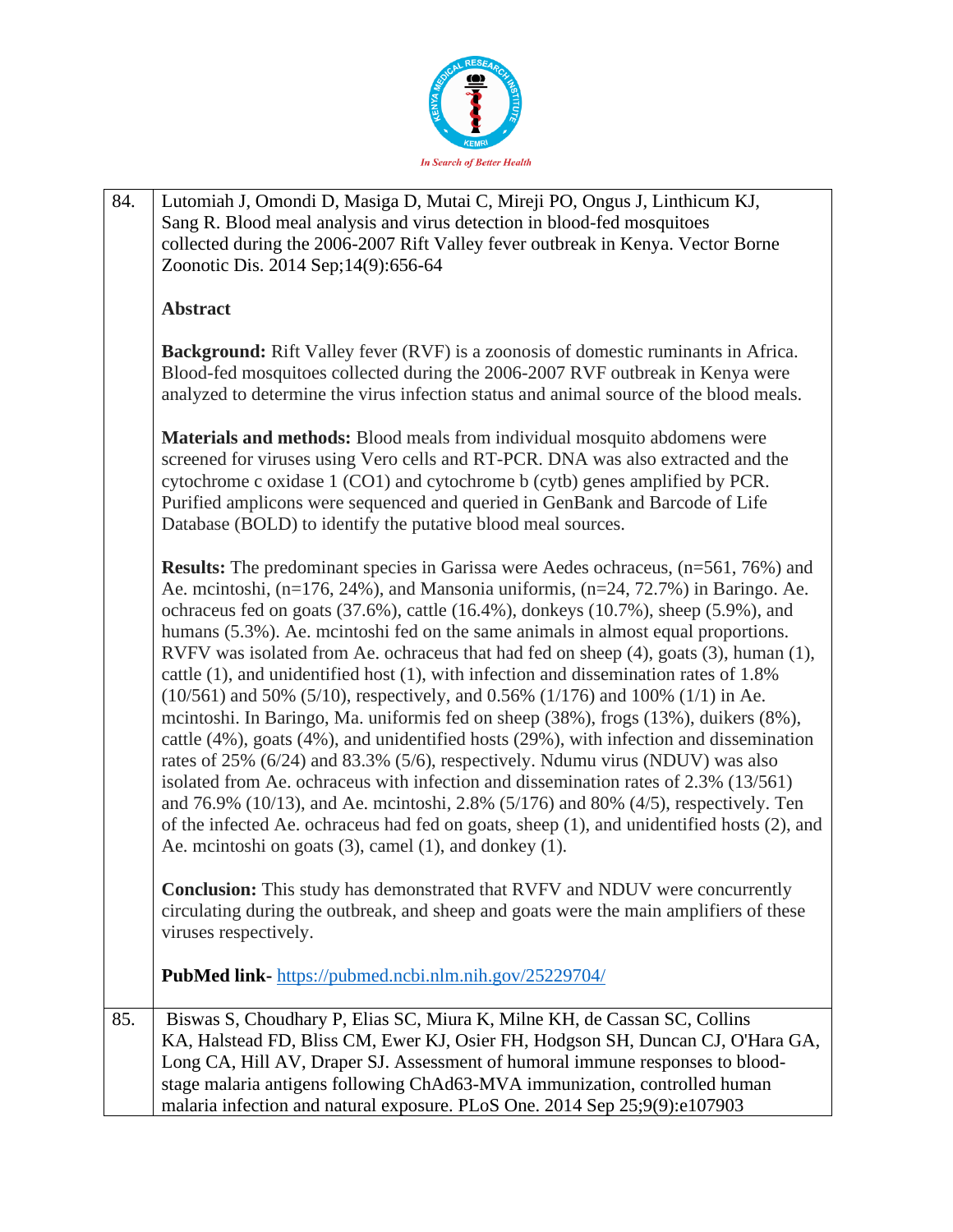

## **Abstract**

The development of protective vaccines against many difficult infectious pathogens will necessitate the induction of effective antibody responses. Here we assess humoral immune responses against two antigens from the blood-stage merozoite of the Plasmodium falciparum human malaria parasite--MSP1 and AMA1. These antigens were delivered to healthy malaria-naïve adult volunteers in Phase Ia clinical trials using recombinant replication-deficient viral vectors--ChAd63 to prime the immune response and MVA to boost. In subsequent Phase IIa clinical trials, immunized volunteers underwent controlled human malaria infection (CHMI) with P. falciparum to assess vaccine efficacy, whereby all but one volunteer developed low-density blood-stage parasitemia. Here we assess serum antibody responses against both the MSP1 and AMA1 antigens following i) ChAd63-MVA immunization, ii) immunization and CHMI, and iii) primary malaria exposure in the context of CHMI in unimmunized control volunteers. Responses were also assessed in a cohort of naturally-immune Kenyan adults to provide comparison with those induced by a lifetime of natural malaria exposure. Serum antibody responses against MSP1 and AMA1 were characterized in terms of i) total IgG responses before and after CHMI, ii) responses to allelic variants of MSP1 and AMA1, iii) functional growth inhibitory activity (GIA), iv) IgG avidity, and v) isotype responses (IgG1-4, IgA and IgM). These data provide the first in-depth assessment of the quality of adenovirus-MVA vaccine-induced antibody responses in humans, along with assessment of how these responses are modulated by subsequent low-density parasite exposure. Notable differences were observed in qualitative aspects of the human antibody responses against these malaria antigens depending on the means of their induction and/or exposure of the host to the malaria parasite. Given the continued clinical development of viral vectored vaccines for malaria and a range of other diseases targets, these data should help to guide further immuno-monitoring studies of vaccine-induced human antibody responses. **PubMed link**- <https://pubmed.ncbi.nlm.nih.gov/25254500/> 86. | Maes P, Harries AD, Van den Bergh R, Noor A, Snow RW, Tayler-Smith K,

Hinderaker SG, Zachariah R, Allan R. Can timely vector control interventions triggered by atypical environmental conditions prevent malaria epidemics? A case-study from Wajir County, Kenya. PLoS One. 2014 Apr 3;9(4):e92386

## **Abstract**

**Background:** Atypical environmental conditions with drought followed by heavy rainfall and flooding in arid areas in sub-Saharan Africa can lead to explosive epidemics of malaria, which might be prevented through timely vector-control interventions.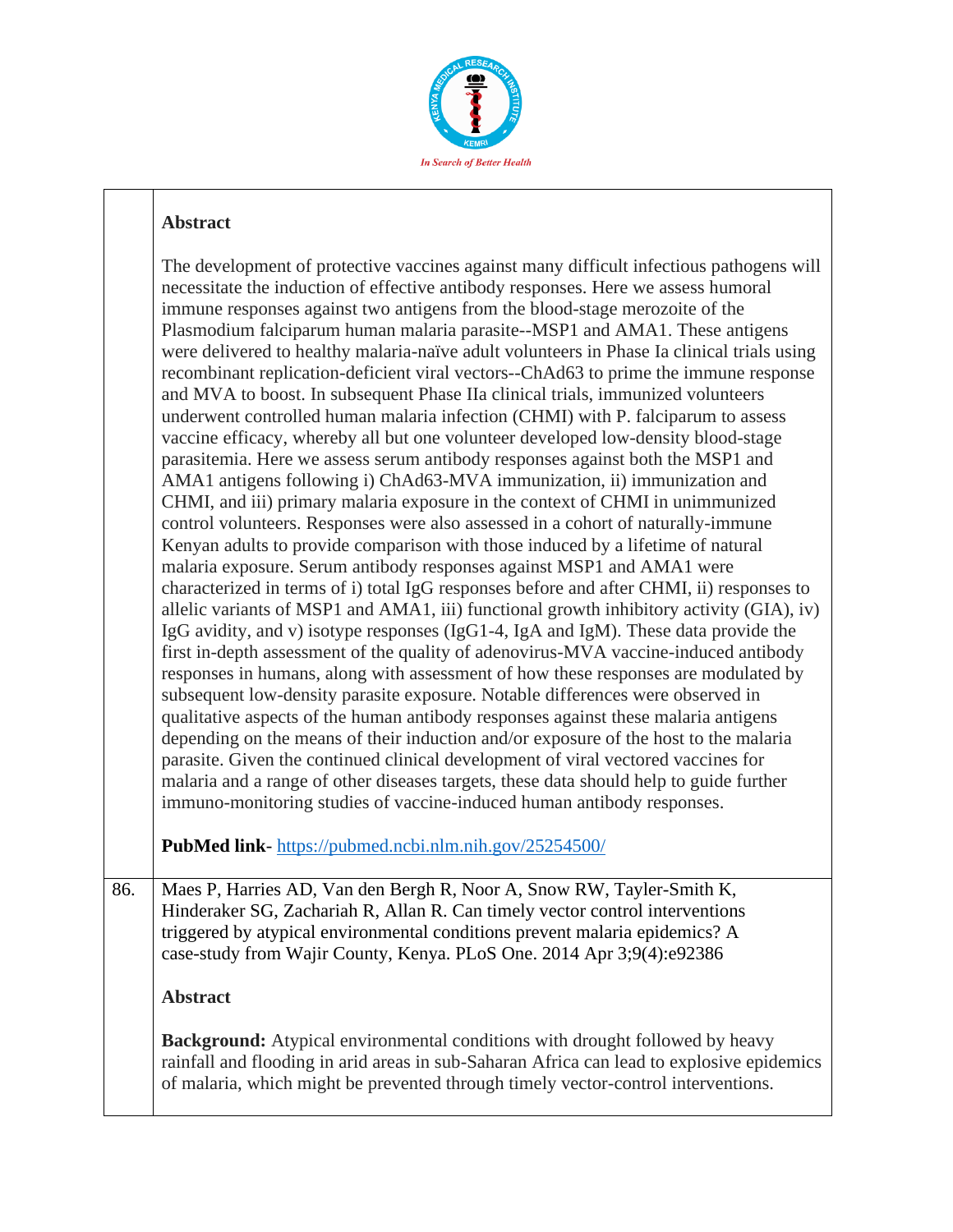

|     | <b>Objectives:</b> Wajir County in Northeast Kenya is classified as having seasonal malaria<br>transmission. The aim of this study was to describe in Wajir town the environmental<br>conditions, the scope and timing of vector-control interventions and the associated<br>resulting burden of malaria at two time periods (1996-1998 and 2005-2007).                                                                                                                                                                                                                                                                                                                                                                                                          |
|-----|------------------------------------------------------------------------------------------------------------------------------------------------------------------------------------------------------------------------------------------------------------------------------------------------------------------------------------------------------------------------------------------------------------------------------------------------------------------------------------------------------------------------------------------------------------------------------------------------------------------------------------------------------------------------------------------------------------------------------------------------------------------|
|     | Methods: This is a cross-sectional descriptive and ecological study using data collected<br>for routine program monitoring and evaluation.                                                                                                                                                                                                                                                                                                                                                                                                                                                                                                                                                                                                                       |
|     | <b>Results:</b> In both time periods, there were atypical environmental conditions with<br>drought and malnutrition followed by massive monthly rainfall resulting in flooding and<br>animal/human Rift Valley Fever. In 1998, this was associated with a large and explosive<br>malaria epidemic (weekly incidence rates peaking at 54/1,000 population/week) with<br>vector-control interventions starting over six months after the massive rainfall and when<br>the malaria epidemic was abating. In 2007, vector-control interventions started sooner<br>within about three months after the massive rainfall and no malaria epidemic was<br>recorded with weekly malaria incidence rates never exceeding 0.5 per 1,000 population<br>per week.             |
|     | Discussion and conclusion: Did timely vector-control interventions in Wajir town<br>prevent a malaria epidemic? In 2007, the neighboring county of Garissa experienced<br>similar climatic events as Wajir, but vector-control interventions started six months after<br>the heavy un-seasonal rainfall and large scale flooding resulted in a malaria epidemic<br>with monthly incidence rates peaking at $40/1,000$ population. In conclusion, this study<br>suggests that atypical environmental conditions can herald a malaria outbreak in certain<br>settings. In turn, this should alert responsible stakeholders about the need to act rapidly<br>and preemptively with appropriate and wide-scale vector-control interventions to<br>mitigate the risk. |
|     | PubMed link- https://pubmed.ncbi.nlm.nih.gov/24699034/                                                                                                                                                                                                                                                                                                                                                                                                                                                                                                                                                                                                                                                                                                           |
| 87. | Maes P, Harries AD, Van den Bergh R, Noor A, Snow RW, Tayler-Smith K,<br>Hinderaker SG, Zachariah R, Allan R. Can timely vector control interventions<br>triggered by atypical environmental conditions prevent malaria epidemics? A<br>case-study from Wajir County, Kenya. PLoS One. 2014 Apr 3;9(4):e92386                                                                                                                                                                                                                                                                                                                                                                                                                                                    |
|     | <b>Abstract</b>                                                                                                                                                                                                                                                                                                                                                                                                                                                                                                                                                                                                                                                                                                                                                  |
|     | Background: Atypical environmental conditions with drought followed by heavy<br>rainfall and flooding in arid areas in sub-Saharan Africa can lead to explosive epidemics<br>of malaria, which might be prevented through timely vector-control interventions.                                                                                                                                                                                                                                                                                                                                                                                                                                                                                                   |
|     | <b>Objectives:</b> Wajir County in Northeast Kenya is classified as having seasonal malaria<br>transmission. The aim of this study was to describe in Wajir town the environmental                                                                                                                                                                                                                                                                                                                                                                                                                                                                                                                                                                               |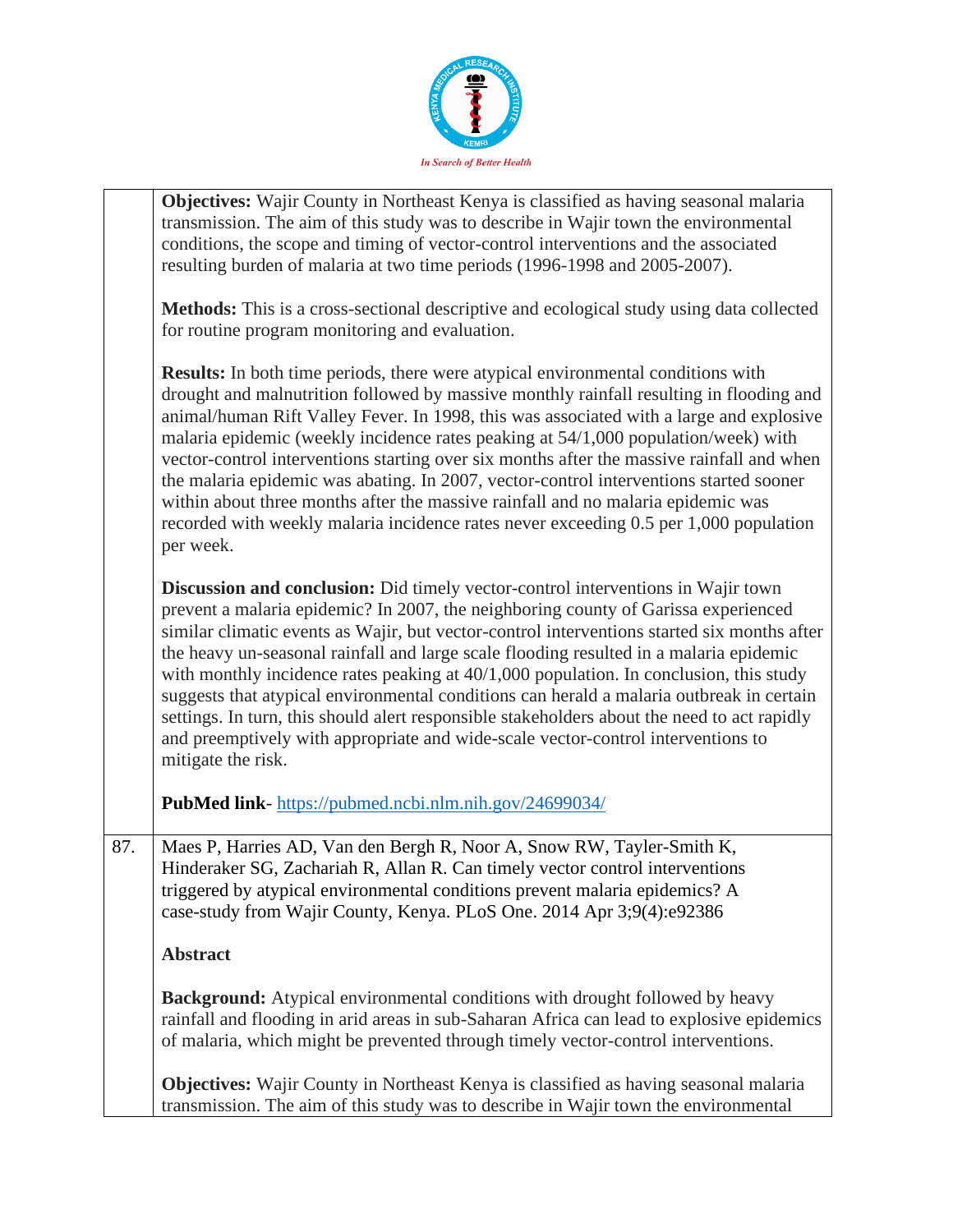

|     | conditions, the scope and timing of vector-control interventions and the associated<br>resulting burden of malaria at two time periods (1996-1998 and 2005-2007).                                                                                                                                                                                                                                                                                                                                                                                                                                                                                                                                                                                                |
|-----|------------------------------------------------------------------------------------------------------------------------------------------------------------------------------------------------------------------------------------------------------------------------------------------------------------------------------------------------------------------------------------------------------------------------------------------------------------------------------------------------------------------------------------------------------------------------------------------------------------------------------------------------------------------------------------------------------------------------------------------------------------------|
|     | Methods: This is a cross-sectional descriptive and ecological study using data collected<br>for routine program monitoring and evaluation.                                                                                                                                                                                                                                                                                                                                                                                                                                                                                                                                                                                                                       |
|     | <b>Results:</b> In both time periods, there were atypical environmental conditions with<br>drought and malnutrition followed by massive monthly rainfall resulting in flooding and<br>animal/human Rift Valley Fever. In 1998, this was associated with a large and explosive<br>malaria epidemic (weekly incidence rates peaking at 54/1,000 population/week) with<br>vector-control interventions starting over six months after the massive rainfall and when<br>the malaria epidemic was abating. In 2007, vector-control interventions started sooner<br>within about three months after the massive rainfall and no malaria epidemic was<br>recorded with weekly malaria incidence rates never exceeding 0.5 per 1,000 population<br>per week.             |
|     | Discussion and conclusion: Did timely vector-control interventions in Wajir town<br>prevent a malaria epidemic? In 2007, the neighboring county of Garissa experienced<br>similar climatic events as Wajir, but vector-control interventions started six months after<br>the heavy un-seasonal rainfall and large scale flooding resulted in a malaria epidemic<br>with monthly incidence rates peaking at $40/1,000$ population. In conclusion, this study<br>suggests that atypical environmental conditions can herald a malaria outbreak in certain<br>settings. In turn, this should alert responsible stakeholders about the need to act rapidly<br>and preemptively with appropriate and wide-scale vector-control interventions to<br>mitigate the risk. |
|     | PubMed link-https://pubmed.ncbi.nlm.nih.gov/24699034/                                                                                                                                                                                                                                                                                                                                                                                                                                                                                                                                                                                                                                                                                                            |
| 88. | Onono M, Blat C, Miles S, Steinfeld R, Wekesa P, Bukusi EA, Owuor K,<br>Grossman D, Cohen CR, Newmann SJ. Impact of family planning health talks by lay<br>health workers on contraceptive knowledge and attitudes among HIV-infected<br>patients in rural Kenya. Patient Educ Couns. 2014 Mar;94(3):438-41                                                                                                                                                                                                                                                                                                                                                                                                                                                      |
|     | <b>Abstract</b>                                                                                                                                                                                                                                                                                                                                                                                                                                                                                                                                                                                                                                                                                                                                                  |
|     | <b>Objective:</b> To determine if a health talk on family planning (FP) by community clinic<br>health assistants (CCHAs) will improve knowledge, attitudes and behavioral intentions<br>about contraception in HIV-infected individuals.                                                                                                                                                                                                                                                                                                                                                                                                                                                                                                                         |
|     | <b>Methods:</b> A 15-min FP health talk was given by CCHAs in six rural HIV clinics to a<br>sample of 49 HIV-infected men and women. Effects of the health talk were assessed<br>through a questionnaire administered before the health talk and after completion of the                                                                                                                                                                                                                                                                                                                                                                                                                                                                                         |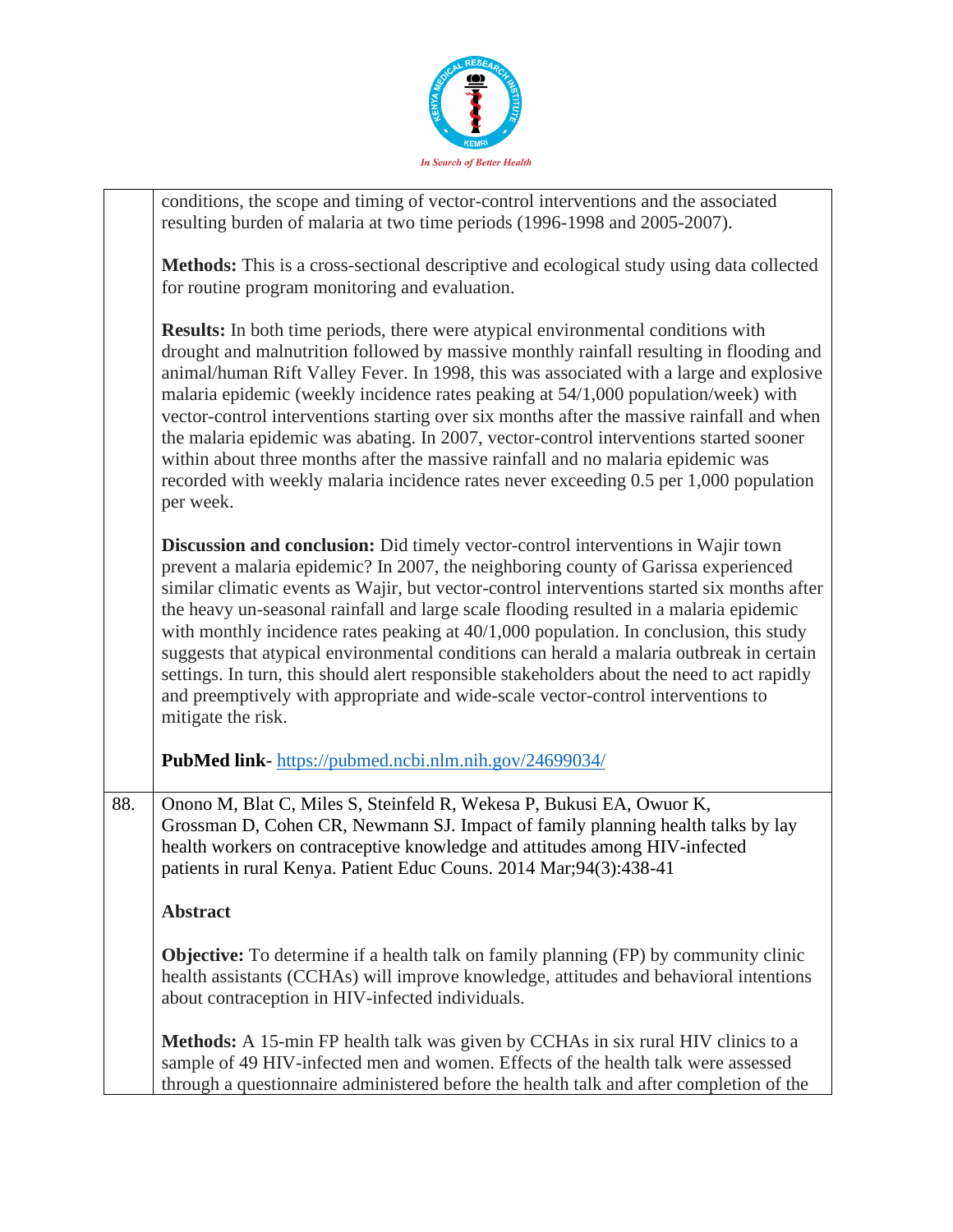

|     | participant's clinic visit.                                                                                                                                                                                                                                                                                                                                                                                                                                                                                                                                |
|-----|------------------------------------------------------------------------------------------------------------------------------------------------------------------------------------------------------------------------------------------------------------------------------------------------------------------------------------------------------------------------------------------------------------------------------------------------------------------------------------------------------------------------------------------------------------|
|     | <b>Results:</b> Following the health talk, there was a significant increase in knowledge about<br>contraceptives ( $p<0.0001$ ), side-effects ( $p<0.001$ ), and method-specific knowledge about<br>IUCDs (p<.001), implants (p<.0001), and injectables (p<.05). Out of 31 women and 18<br>men enrolled, $14 (45%)$ women and $6 (33%)$ men intended to try a new contraceptive.<br>Participant attitudes toward FP were high before and after the health talk (median 4 of<br>4).                                                                         |
|     | <b>Conclusion:</b> A health talk delivered by CCHAs can increase knowledge of<br>contraception and promote the intention to try new more effective contraception among<br>HIV-infected individuals.                                                                                                                                                                                                                                                                                                                                                        |
|     | <b>Practice implications:</b> FP health talks administered by lay-health providers to HIV-<br>infected individuals as they wait for HIV services can influence FP knowledge and<br>intention to use FP.                                                                                                                                                                                                                                                                                                                                                    |
|     | PubMed link-https://pubmed.ncbi.nlm.nih.gov/24316053/                                                                                                                                                                                                                                                                                                                                                                                                                                                                                                      |
| 89. | Ndila C, Bauni E, Nyirongo V, Mochamah G, Makazi A, Kosgei P, Nyutu G,<br>Macharia A, Kapesa S, Byass P, Williams TN. Verbal autopsy as a tool for<br>identifying children dying of sickle cell disease: a validation study conducted<br>in Kilifi district, Kenya. BMC Med. 2014 Apr 22;12:65.                                                                                                                                                                                                                                                            |
|     | <b>Abstract</b>                                                                                                                                                                                                                                                                                                                                                                                                                                                                                                                                            |
|     | <b>Background:</b> Sickle cell disease (SCD) is common in many parts of sub-Saharan<br>Africa (SSA), where it is associated with high early mortality. In the absence of<br>newborn screening, most deaths among children with SCD go unrecognized and<br>unrecorded. As a result, SCD does not receive the attention it deserves as a leading<br>cause of death among children in SSA. In the current study, we explored the potential<br>utility of verbal autopsy (VA) as a tool for attributing underlying cause of death (COD)<br>in children to SCD. |
|     | <b>Methods:</b> We used the 2007 WHO Sample Vital Registration with Verbal Autopsy<br>(SAVVY) VA tool to determine COD among child residents of the Kilifi Health and<br>Demographic Surveillance System (KHDSS), Kenya, who died between January 2008<br>and April 2011. VAs were coded both by physician review (physician coded verbal<br>autopsy, PCVA) using COD categories based on the WHO International Classification                                                                                                                             |

of Diseases 10th Edition (ICD-10) and by using the InterVA-4 probabilistic model after extracting data according to the 2012 WHO VA standard. Both of these methods were validated against one of two gold standards: hospital ICD-10 physician-assigned COD for children who died in Kilifi District Hospital (KDH) and, where available, laboratory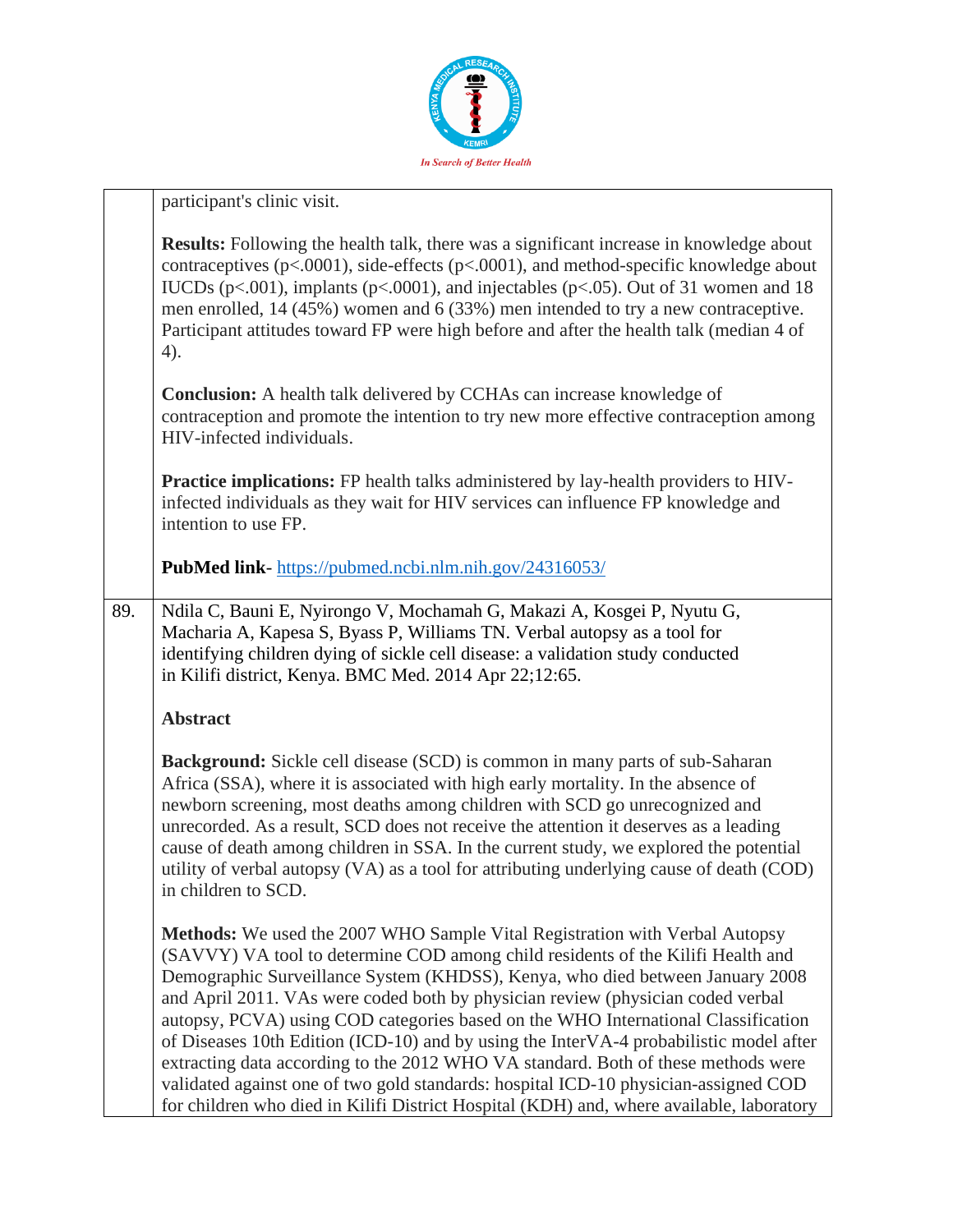

|     | confirmed SCD status for those who died in the community.                                                                                                                                                                                                                                                                                                                                                                                                                                                                                                                                                                                                                                                                                                                                                                        |
|-----|----------------------------------------------------------------------------------------------------------------------------------------------------------------------------------------------------------------------------------------------------------------------------------------------------------------------------------------------------------------------------------------------------------------------------------------------------------------------------------------------------------------------------------------------------------------------------------------------------------------------------------------------------------------------------------------------------------------------------------------------------------------------------------------------------------------------------------|
|     | <b>Results:</b> Overall, 6% and 5% of deaths were attributed to SCD on the basis of PCVA<br>and the InterVA-4 model, respectively. Of the total deaths, 22% occurred in hospital,<br>where the agreement coefficient (AC1) for SCD between PCVA and hospital physician<br>diagnosis was 95.5%, and agreement between InterVA-4 and hospital physician<br>diagnosis was 96.9%. Confirmatory laboratory evidence of SCD status was available for<br>15% of deaths, in which the AC1 against PCVA was 87.5%.                                                                                                                                                                                                                                                                                                                        |
|     | <b>Conclusions:</b> Other recent studies and provisional data from this study, outlining the<br>importance of SCD as a cause of death in children in many parts of the developing<br>world, contributed to the inclusion of specific SCD questions in the 2012 version of the<br>WHO VA instruments, and a specific code for SCD has now been included in the WHO<br>and InterVA-4 COD listings. With these modifications, VA may provide a useful<br>approach to quantifying the contribution of SCD to childhood mortality in rural African<br>communities. Further studies will be needed to evaluate the generalizability of our<br>findings beyond our local context.                                                                                                                                                       |
|     | PubMed link-https://pubmed.ncbi.nlm.nih.gov/24755265/                                                                                                                                                                                                                                                                                                                                                                                                                                                                                                                                                                                                                                                                                                                                                                            |
| 90. | Bigogo G, Amolloh M, Laserson KF, Audi A, Aura B, Dalal W, Ackers M, Burton<br>D, Breiman RF, Feikin DR. The impact of home-based HIV counseling and testing on<br>care-seeking and incidence of common infectious disease syndromes in rural<br>western Kenya. BMC Infect Dis. 2014 Jul 8;14:376.                                                                                                                                                                                                                                                                                                                                                                                                                                                                                                                               |
|     | <b>Abstract</b>                                                                                                                                                                                                                                                                                                                                                                                                                                                                                                                                                                                                                                                                                                                                                                                                                  |
|     | <b>Background:</b> In much of Africa, most individuals living with HIV do not know their<br>status. Home-based counseling and testing (HBCT) leads to more HIV-infected people<br>learning their HIV status. However, there is little data on whether knowing one's HIV-<br>positive status necessarily leads to uptake of HIV care, which could in turn, lead to a<br>reduction in the prevalence of common infectious disease syndromes.                                                                                                                                                                                                                                                                                                                                                                                       |
|     | Methods: In 2008, Kenya Medical Research Institute (KEMRI) in collaboration with<br>the Centers for Disease Control and Prevention (CDC) offered HBCT to individuals<br>(aged $\geq$ 13 years) under active surveillance for infectious disease syndromes in Lwak in<br>rural western Kenya. HIV test results were linked to morbidity and healthcare-seeking<br>data collected by field workers through bi-weekly home visits. We analyzed changes in<br>healthcare seeking behaviors using proportions, and incidence (expressed as episodes<br>per person-year) of acute respiratory illness (ARI), severe acute respiratory illness<br>(SARI), acute febrile illness (AFI) and diarrhea among first-time HIV testers in the year<br>before and after HBCT, stratified by their test result and if HIV-positive, whether they |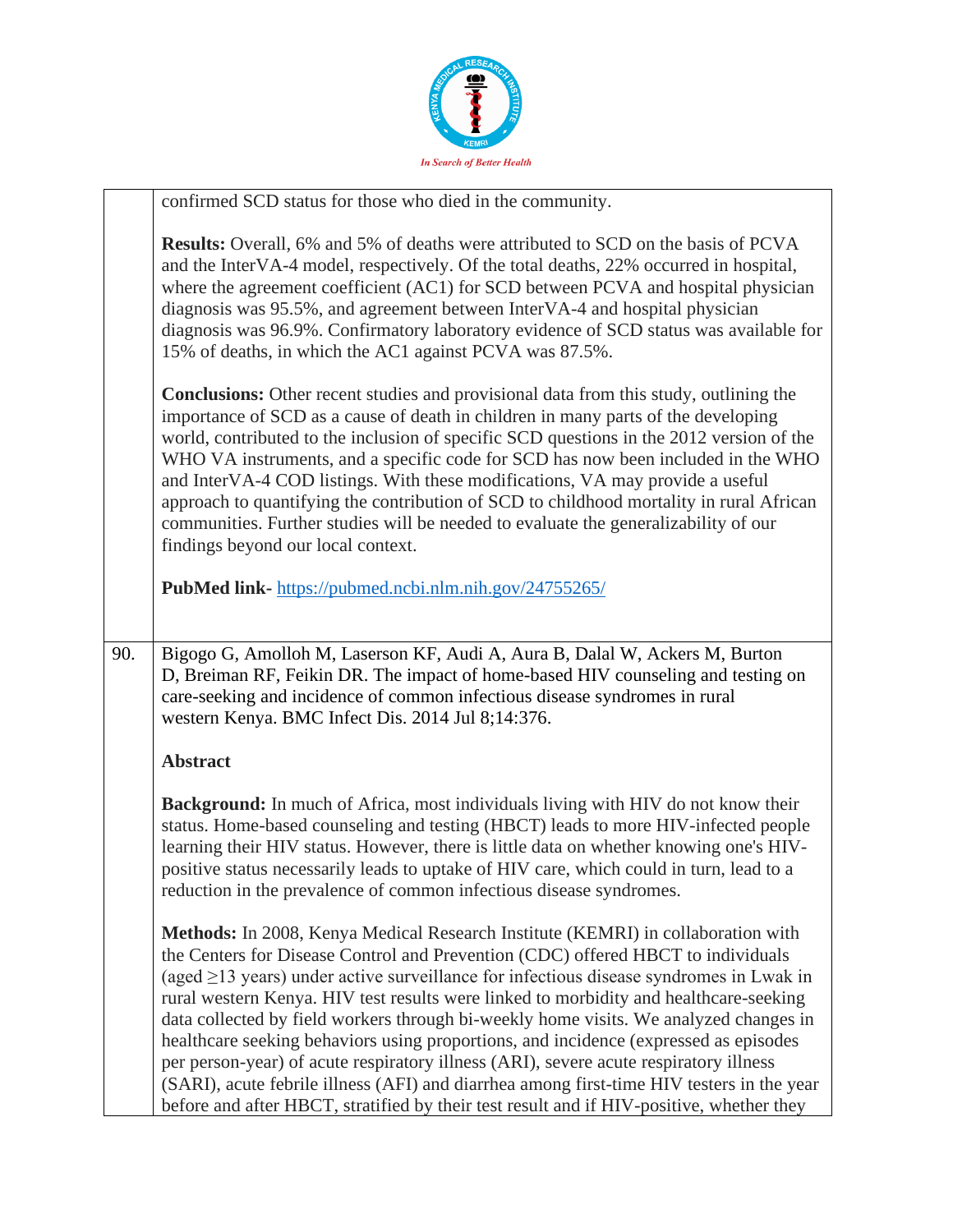

|     | sought care at HIV Patient Support Centers (PSCs).                                                                                                                                                                                                                                                                                                                                                                                                                                                                                                                                                                                                                                                                                                                                                                                                               |
|-----|------------------------------------------------------------------------------------------------------------------------------------------------------------------------------------------------------------------------------------------------------------------------------------------------------------------------------------------------------------------------------------------------------------------------------------------------------------------------------------------------------------------------------------------------------------------------------------------------------------------------------------------------------------------------------------------------------------------------------------------------------------------------------------------------------------------------------------------------------------------|
|     | Results: Of 9,613 individuals offered HBCT, 6,366 (66%) were first-time testers, 698<br>(11%) of whom were HIV-infected. One year after HBCT, 50% of HIV-infected<br>persons had enrolled at PSCs - 92% of whom had started cotrimoxazole and 37% of<br>those eligible for antiretroviral treatment had initiated therapy. Among HIV-infected<br>persons enrolled in PSCs, AFI and diarrhea incidence decreased in the year after HBCT<br>(rate ratio [RR] 0.84; 95% confidence interval [CI] 0.77 - 0.91 and RR 0.84, 95% CI<br>0.73 - 0.98, respectively). Among HIV-infected persons not attending PSCs and among<br>HIV-uninfected persons, decreases in incidence were significantly lower. While<br>decreases also occurred in rates of respiratory illnesses among HIV-positive persons in<br>care, there were similar decreases in the other two groups. |
|     | <b>Conclusions:</b> Large scale HBCT enabled a large number of newly diagnosed HIV-<br>infected persons to know their HIV status, leading to a change in care seeking behavior<br>and ultimately a decrease in incidence of common infectious disease syndromes through<br>appropriate treatment and care.                                                                                                                                                                                                                                                                                                                                                                                                                                                                                                                                                       |
|     | <b>PubMed link-</b> https://pubmed.ncbi.nlm.nih.gov/25005353/                                                                                                                                                                                                                                                                                                                                                                                                                                                                                                                                                                                                                                                                                                                                                                                                    |
| 91. | Okungu V, Gilson L. "still waiting for chloroquine": the challenge of<br>communicating changes in first-line treatment policy for uncomplicated malaria<br>in a remote Kenyan district. Malar J. 2014 Jul 8;13:258                                                                                                                                                                                                                                                                                                                                                                                                                                                                                                                                                                                                                                               |
|     | <b>Abstract</b>                                                                                                                                                                                                                                                                                                                                                                                                                                                                                                                                                                                                                                                                                                                                                                                                                                                  |
|     | <b>Background:</b> Widespread parasite resistance to first-line treatment for uncomplicated<br>malaria leads to introduction of new drug interventions. Introducing such interventions<br>is complex and sensitive because of stakeholder interests and public resistance. To<br>enhance take up of such interventions, health policy communication strategies need to<br>deliver accurate and accessible information to empower communities with necessary<br>information and address problems of cultural acceptance of new interventions.                                                                                                                                                                                                                                                                                                                     |
|     | <b>Objectives:</b> To explore community understanding of policy changes in first-line<br>treatment for uncomplicated malaria in Kenya; to evaluate the potential role of policy<br>communication in influencing responses to changes in first-line treatment policy.                                                                                                                                                                                                                                                                                                                                                                                                                                                                                                                                                                                             |
|     | <b>Methods:</b> Data collection involved qualitative strategies in a remote district in the<br>Kenyan Coast: in-depth interviews ( $n = 29$ ), focus group discussions ( $n = 14$ ), informal<br>conversations ( $n = 11$ ) and patient narratives ( $n = 8$ ). Constant comparative method was<br>used in the analysis. Being malaria-prone and remotely located, the district offered an<br>ideal area to investigate whether or not and how policy communication about a matter                                                                                                                                                                                                                                                                                                                                                                               |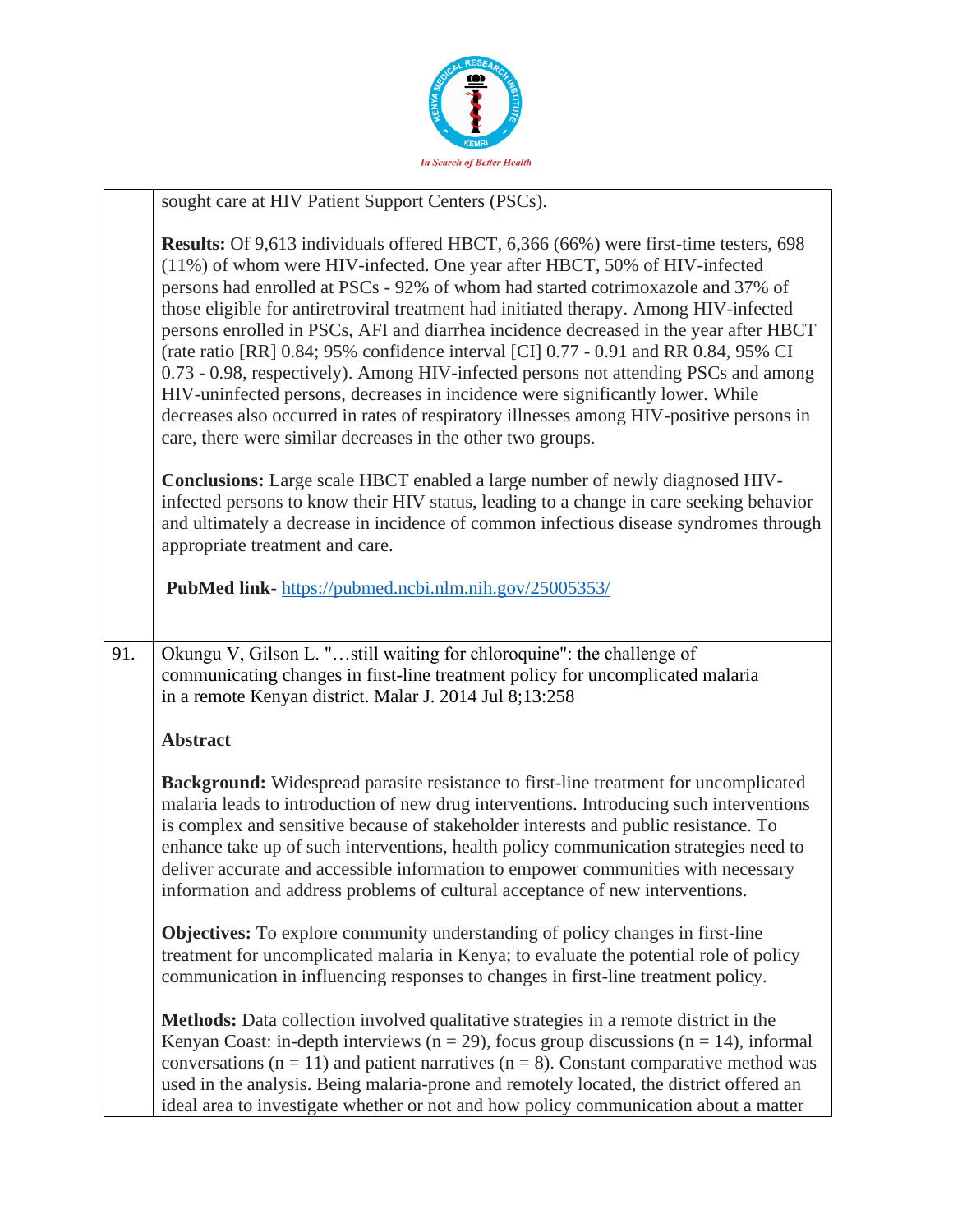

|     | as critical as change of treatment policy reaches vulnerable populations.                                                                                                                                                                                                                                                                                                                                                                                                                                                                                                                                                                                                                                                                                                                                                                                                         |
|-----|-----------------------------------------------------------------------------------------------------------------------------------------------------------------------------------------------------------------------------------------------------------------------------------------------------------------------------------------------------------------------------------------------------------------------------------------------------------------------------------------------------------------------------------------------------------------------------------------------------------------------------------------------------------------------------------------------------------------------------------------------------------------------------------------------------------------------------------------------------------------------------------|
|     | <b>Results:</b> Three years after initial implementation (2009), there was limited knowledge<br>or understanding regarding change of first-line treatment from sulphadoxine-<br>pyrimethamine (SP) to artemether-lumefantrine (AL) for treatment of uncomplicated<br>malaria in the study district. The print and electronic media used to create awareness<br>about the drug change appeared to have had little impact. Although respondents were<br>aware of the existence of AL, the drug was known neither by name nor as the official<br>first-line treatment. Depending on individuals or groups, AL was largely viewed<br>negatively. The weaknesses in communication strategy surrounding the change to AL<br>included poor choice of communication tools, confusing advertisements of other drugs<br>and conflicts between patients and providers.                       |
|     | <b>Conclusion:</b> Effective health policy communication is important for the uptake of new<br>drug interventions and adherence to treatment regimens. Besides, prompt access to<br>effective treatment may not be achieved if beneficiaries are not adequately informed<br>about treatment policy changes. Future changes in treatment policy should ensure that<br>the communication strategy is designed to pass sustained, accurate and effective<br>messages that account for local contexts.                                                                                                                                                                                                                                                                                                                                                                                |
|     | PubMed link-https://pubmed.ncbi.nlm.nih.gov/25005337/                                                                                                                                                                                                                                                                                                                                                                                                                                                                                                                                                                                                                                                                                                                                                                                                                             |
| 92. | Tchouassi DP, Bastos AD, Sole CL, Diallo M, Lutomiah J, Mutisya J, Mulwa F,<br>Borgemeister C, Sang R, Torto B. Population genetics of two key mosquito vectors<br>of Rift Valley Fever virus reveals new insights into the changing disease<br>outbreak patterns in Kenya. PLoS Negl Trop Dis. 2014 Dec 4;8(12):e3364                                                                                                                                                                                                                                                                                                                                                                                                                                                                                                                                                            |
|     | <b>Abstract</b>                                                                                                                                                                                                                                                                                                                                                                                                                                                                                                                                                                                                                                                                                                                                                                                                                                                                   |
|     | Rift Valley fever (RVF) outbreaks in Kenya have increased in frequency and range to<br>include northeastern Kenya where viruses are increasingly being isolated from known<br>(Aedes mcintoshi) and newly-associated (Ae. ochraceus) vectors. The factors<br>contributing to these changing outbreak patterns are unclear and the population genetic<br>structure of key vectors and/or specific virus-vector associations, in particular, are<br>under-studied. By conducting mitochondrial and nuclear DNA analyses on >220<br>Kenyan specimens of Ae. mcintoshi and Ae. ochraceus, we uncovered high levels of<br>vector complexity which may partly explain the disease outbreak pattern. Results<br>indicate that Ae. mcintoshi consists of a species complex with one of the member<br>species being unique to the newly-established RVF outbreak-prone northeastern region |
|     | of Kenya, whereas Ae. ochraceus is a homogeneous population that appears to be<br>undergoing expansion. Characterization of specimens from a RVF-prone site in<br>Senegal, where Ae. ochraceus is a primary vector, revealed direct genetic links between                                                                                                                                                                                                                                                                                                                                                                                                                                                                                                                                                                                                                         |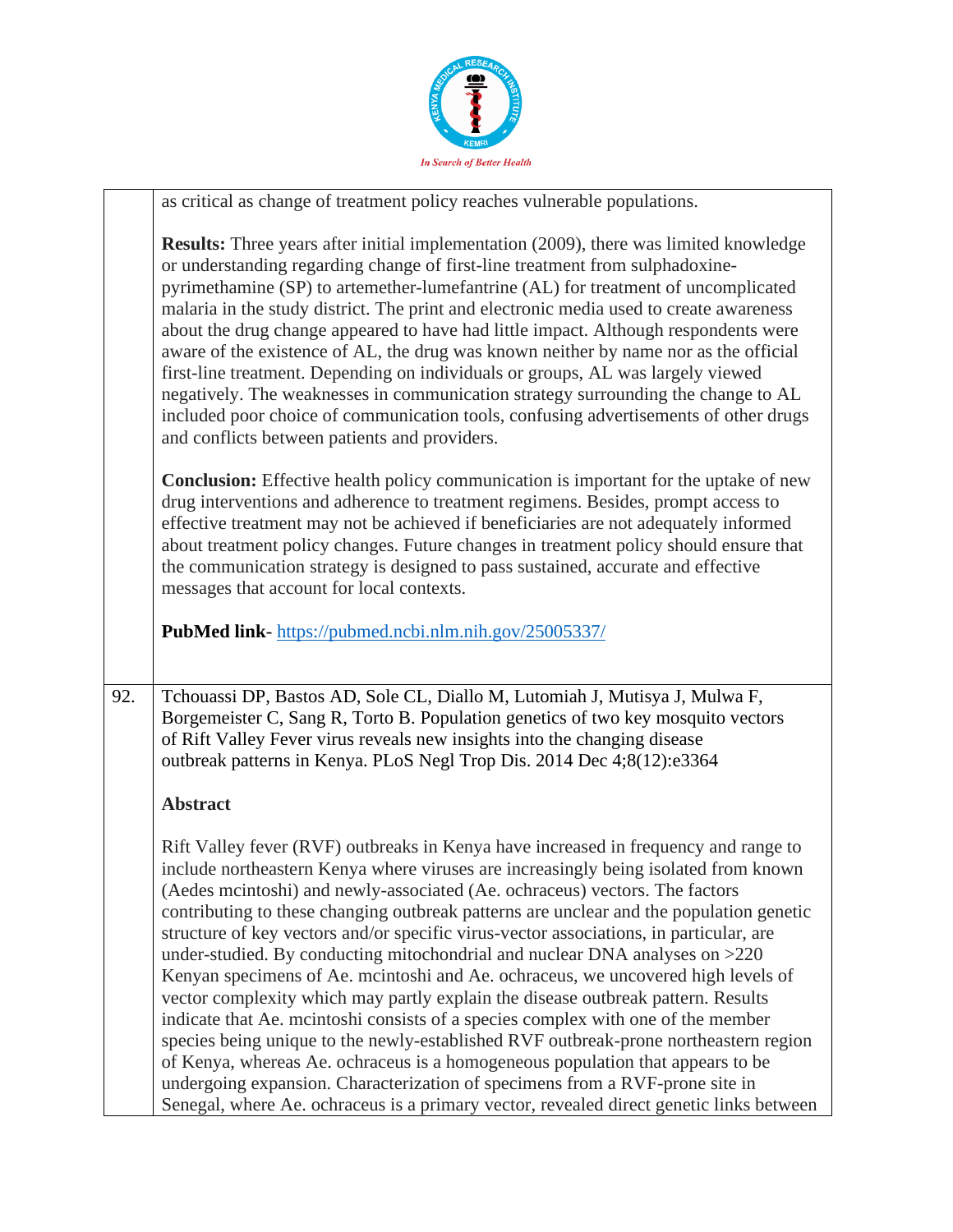

|     | the two Ae. ochraceus populations from both countries. Our data strongly suggest that<br>unlike Ae. mcintoshi, Ae. ochraceus appears to be a relatively recent, single<br>'introduction' into Kenya. These results, together with increasing isolations from this<br>vector, indicate that Ae. ochraceus will likely be of greater epidemiological importance<br>in future RVF outbreaks in Kenya. Furthermore, the overall vector complexity calls into<br>question the feasibility of mosquito population control approaches reliant on genetic<br>modification.<br>PubMed link-https://pubmed.ncbi.nlm.nih.gov/25474018/                                                                                                                                                                                                                                                                                                                                                                                                                                                              |
|-----|------------------------------------------------------------------------------------------------------------------------------------------------------------------------------------------------------------------------------------------------------------------------------------------------------------------------------------------------------------------------------------------------------------------------------------------------------------------------------------------------------------------------------------------------------------------------------------------------------------------------------------------------------------------------------------------------------------------------------------------------------------------------------------------------------------------------------------------------------------------------------------------------------------------------------------------------------------------------------------------------------------------------------------------------------------------------------------------|
|     |                                                                                                                                                                                                                                                                                                                                                                                                                                                                                                                                                                                                                                                                                                                                                                                                                                                                                                                                                                                                                                                                                          |
| 93. | Njenga SM, Mutungi FM, Wamae CN, Mwanje MT, Njiru KK, Bockarie MJ. Once a<br>year school-based deworming with praziquantel and albendazole combination may<br>not be adequate for control of urogenital schistosomiasis and hookworm infection<br>in Matuga District, Kwale County, Kenya. Parasit Vectors. 2014 Feb 19;7:74                                                                                                                                                                                                                                                                                                                                                                                                                                                                                                                                                                                                                                                                                                                                                             |
|     | <b>Abstract</b>                                                                                                                                                                                                                                                                                                                                                                                                                                                                                                                                                                                                                                                                                                                                                                                                                                                                                                                                                                                                                                                                          |
|     | <b>Background:</b> Neglected tropical diseases (NTDs) predominantly occur in resource poor<br>settings where they often present a serious public health burden. Sustained global<br>advocacy has been important in raising awareness of NTDs and the relatively low cost<br>for control of helminthic NTDs using preventive chemotherapy. This enthusiasm was<br>boosted at the London declaration on NTDs in 2012 through commitments by different<br>partners to avail resources required for control of NTDs particularly those that employ<br>preventive chemotherapy as the major intervention strategy. Subsequently, national<br>NTD programmes are responding to these new opportunities by implementing<br>preventive chemotherapy including school-based deworming (SBD). Further, with the<br>availability of increased resources, both financial and pharma, the optimal strategies for<br>implementing preventive chemotherapy in highly endemic settings are under debate and<br>this paper goes some way to addressing this issue in a specific setting in coastal Kenya. |
|     | Methods: We conducted a repeated cross-sectional study in Matuga District, Kwale<br>County, Kenya to evaluate the effect of school-based co-administration of praziquantel<br>and albendazole against urogenital schistosomiasis and soil-transmitted helminth (STH)<br>infections. A total of 1022 school children in 5 study schools were tested for the<br>infections in urine and stool samples during a baseline survey in September 2009. The<br>presence of Schistosoma haematobium infection was determined by the urine filtration<br>method while STH infections were determined by Kato-Katz technique.                                                                                                                                                                                                                                                                                                                                                                                                                                                                       |
|     | <b>Results:</b> Urogenital schistosomiasis and hookworm infection were the major parasitic<br>infections among the children in the study area. There was significant decrease in both<br>prevalence and intensity of S. haematobium infection after treatment but varying levels<br>of rebound were observed during the period between the treatments. The school-based<br>treatment, however, did not have any significant effect on both the prevalence and                                                                                                                                                                                                                                                                                                                                                                                                                                                                                                                                                                                                                            |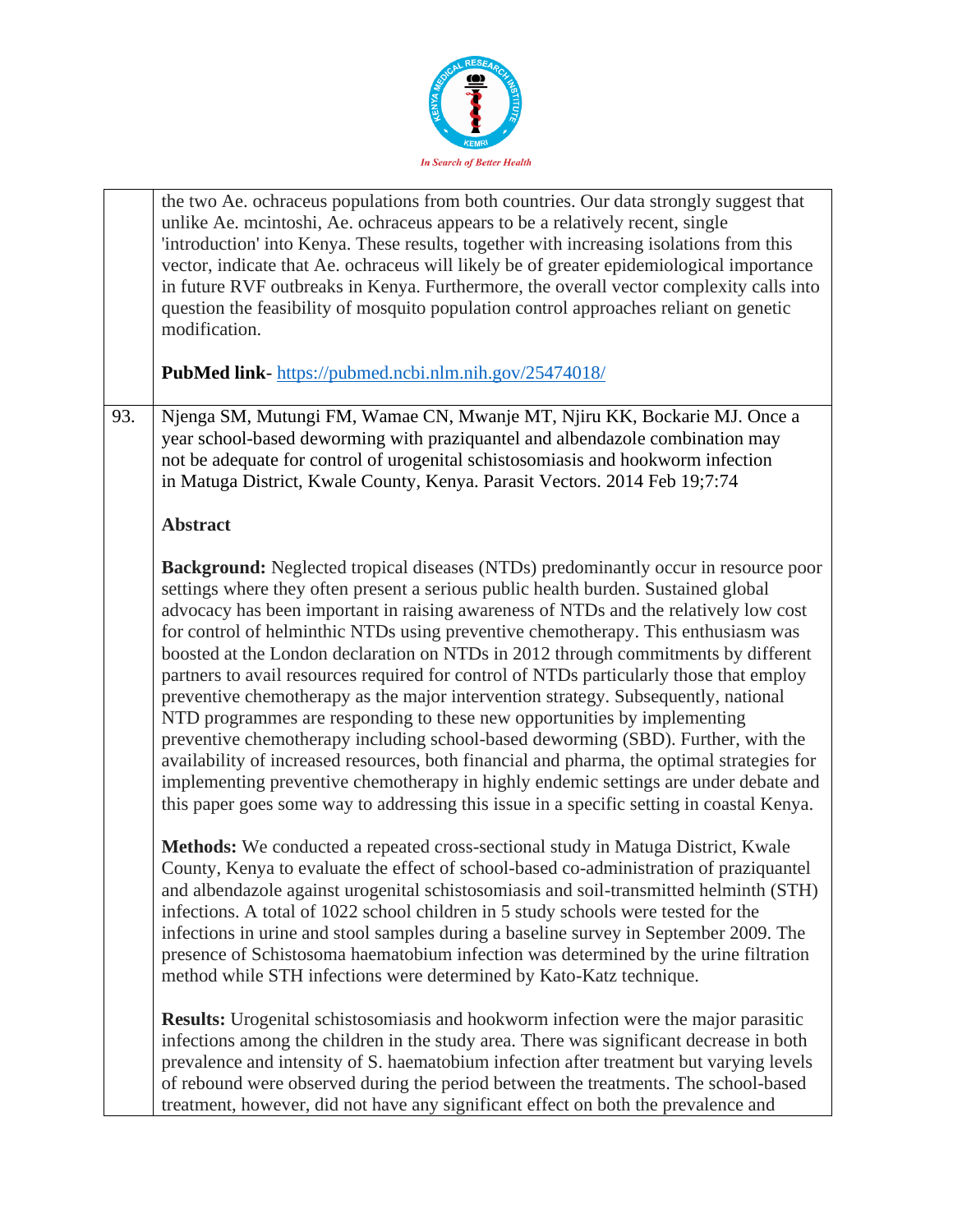

|     | intensity of hookworm infection.                                                                                                                                                                                                                                                                                                                                                                                                                                                                                                                                                                                                                                                                                                         |
|-----|------------------------------------------------------------------------------------------------------------------------------------------------------------------------------------------------------------------------------------------------------------------------------------------------------------------------------------------------------------------------------------------------------------------------------------------------------------------------------------------------------------------------------------------------------------------------------------------------------------------------------------------------------------------------------------------------------------------------------------------|
|     | <b>Conclusions:</b> Once per year SBD programmes may not be adequate for controlling<br>hookworm infection and urogenital schistosomiasis in rural areas of Kwale County.<br>There is a need to consider expanded preventive chemotherapy strategies that will allow<br>inclusion of the adult populations. Community-based health education campaigns<br>focusing on increasing household latrine ownership and use, as a complementary<br>measure to control STH and urogenital schistosomiasis in similar settings, may also be<br>useful.                                                                                                                                                                                            |
|     | PubMed link-https://pubmed.ncbi.nlm.nih.gov/24552246/                                                                                                                                                                                                                                                                                                                                                                                                                                                                                                                                                                                                                                                                                    |
| 94. | Sanders EJ, Wahome E, Okuku HS, Thiong'o AN, Smith AD, Duncan S, Mwambi J,<br>Shafi J, McClelland RS, Graham SM. Evaluation of WHO screening algorithm for the<br>presumptive treatment of asymptomatic rectal gonorrhoea and chlamydia infections<br>in at-risk MSM in Kenya. Sex Transm Infect. 2014 Mar;90(2):94-9                                                                                                                                                                                                                                                                                                                                                                                                                    |
|     | <b>Abstract</b>                                                                                                                                                                                                                                                                                                                                                                                                                                                                                                                                                                                                                                                                                                                          |
|     | <b>Objectives:</b> The WHO recommends that men who have sex with men (MSM) reporting<br>unprotected receptive anal intercourse (RAI) and either multiple partners or a partner<br>with a sexually transmitted infection (STI) in the past 6 months should be presumptively<br>treated for asymptomatic rectal Neisseria gonorrhoeae (NG) and Chlamydia trachomatis<br>(CT) infections. We evaluated this recommendation in a cohort of 'high-risk' MSM in<br>Coastal Kenya.                                                                                                                                                                                                                                                              |
|     | Methods: We assessed presence of genitourinary and rectal symptoms, and determined<br>prevalence and 3-month incidence of rectal NG and CT infections. We performed<br>nucleic acid amplification testing of urine and rectal swab samples collected from MSM<br>followed prospectively, and assessed predictive values of the WHO algorithm at<br>baseline screening.                                                                                                                                                                                                                                                                                                                                                                   |
|     | <b>Results:</b> Of 244 MSM screened, 240 (98.4%) were asymptomatic, and 147 (61.3%)<br>reported any RAI in the past 6 months. Among 85 (35.4%) asymptomatic MSM<br>meeting criteria for the WHO presumptive treatment (PT) recommendation, we<br>identified 20 with rectal infections (six NG, 12 CT and two NG-CT co-infections).<br>Among 62 asymptomatic MSM who did not meet criteria, we identified seven who were<br>infected. The sensitivity and specificity of the WHO algorithm were 74.1% (95% CI<br>53.7% to 88.9%) and 45.8% (95% CI 36.7% to 55.2%), respectively. The 3-month<br>incidence of any rectal NG or CT infection in asymptomatic men reporting any RAI was<br>39.7 (95% CI 24.3 to 64.8) per 100 person-years. |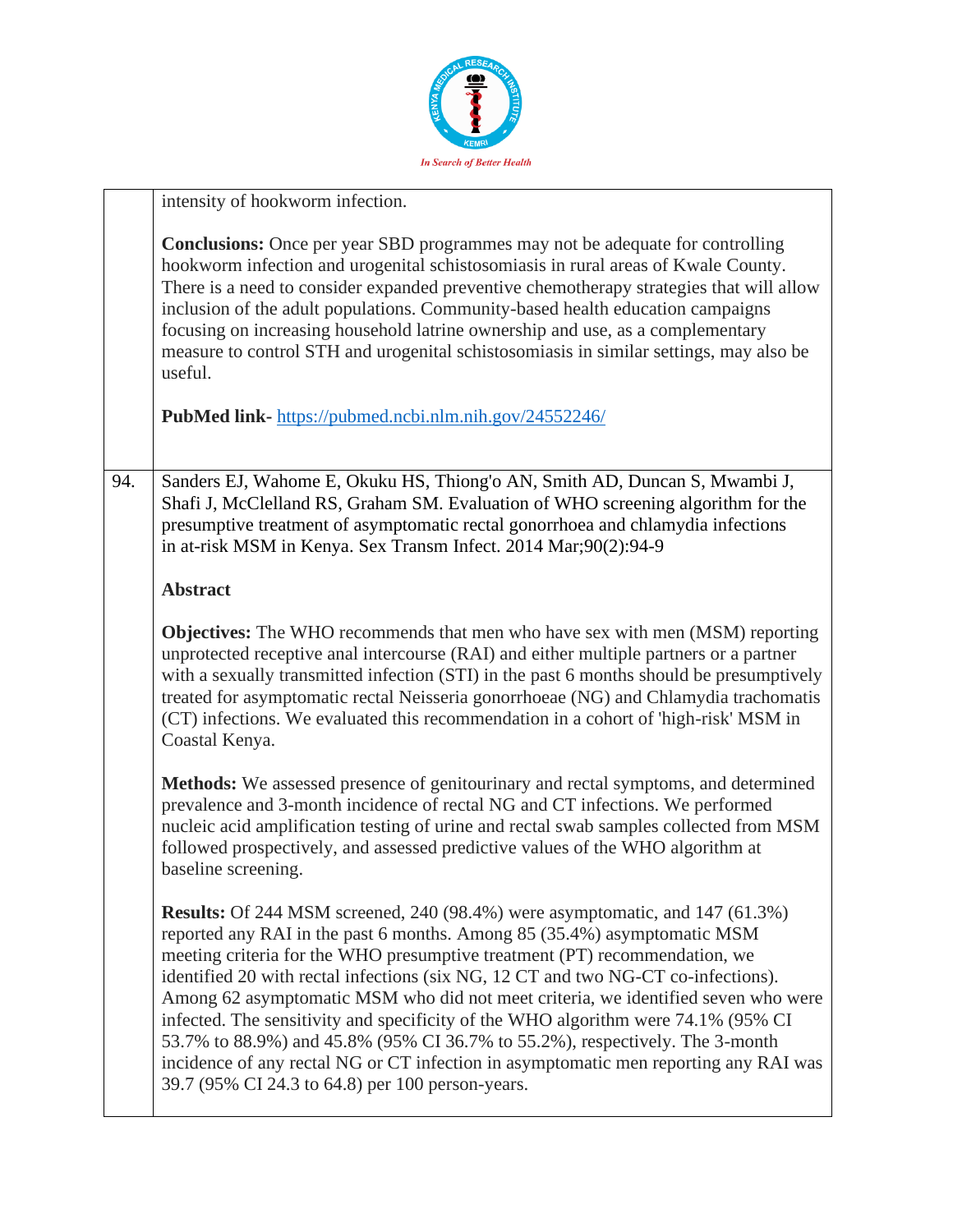

|     | Conclusions: About one-third of asymptomatic MSM were eligible to receive PT for<br>NG and CT infections. Among MSM who would qualify for PT of rectal STIs, the<br>number needed to treat in order to treat one infection was four. Our results support the<br>value of the WHO screening algorithm and recommended PT strategy in this<br>population.                                                                                                                                                                                                                                                                                                                                                                                                                                                                                                                                                                      |
|-----|------------------------------------------------------------------------------------------------------------------------------------------------------------------------------------------------------------------------------------------------------------------------------------------------------------------------------------------------------------------------------------------------------------------------------------------------------------------------------------------------------------------------------------------------------------------------------------------------------------------------------------------------------------------------------------------------------------------------------------------------------------------------------------------------------------------------------------------------------------------------------------------------------------------------------|
|     | <b>PubMed link-</b> https://pubmed.ncbi.nlm.nih.gov/24327758/                                                                                                                                                                                                                                                                                                                                                                                                                                                                                                                                                                                                                                                                                                                                                                                                                                                                |
| 95. | Otieno G, Githinji S, Jones C, Snow RW, Talisuna A, Zurovac D. The<br>feasibility, patterns of use and acceptability of using mobile phone text-<br>messaging to improve treatment adherence and post-treatment review of children<br>with uncomplicated malaria in western Kenya. Malar J. 2014 Feb 3;13:44                                                                                                                                                                                                                                                                                                                                                                                                                                                                                                                                                                                                                 |
|     | <b>Abstract</b>                                                                                                                                                                                                                                                                                                                                                                                                                                                                                                                                                                                                                                                                                                                                                                                                                                                                                                              |
|     | <b>Background:</b> Trials evaluating the impact of mobile phone text-messaging to support<br>management of acute diseases, such as malaria, are urgently needed in Africa. There has<br>been however a concern about the feasibility of interventions that rely on access to<br>mobile phones among caregivers in rural areas. To assess the feasibility and inform<br>development of an intervention to improve adherence to malaria medications and post-<br>treatment review, mobile phone network, access, ownership and use among caregivers<br>in western Kenya was assessed.                                                                                                                                                                                                                                                                                                                                          |
|     | Methods: A cross-sectional survey based on outpatient exit interviews was undertaken<br>among caregivers of children with malaria at four trial facilities. The main outcomes<br>were proportions of caregivers that have mobile signal at home; have access to mobile<br>phones; are able to read; and use text-messaging. Willingness to receive text-message<br>reminders was also explored. Descriptive analyses were performed.                                                                                                                                                                                                                                                                                                                                                                                                                                                                                         |
|     | <b>Results:</b> Of 400 interviewed caregivers, the majority were female (93.5%), mothers of<br>the sick children (87.8%) and able to read (97.3%). Only 1.7% of caregivers were<br>without any education. Nearly all (99.8%) reported access to a mobile signal at home.<br>93.0% (site range: 89-98%) had access to a mobile phone within their household while<br>73.8% (site range: 66-78%) possessed a personal phone. Among caregivers with mobile<br>phone access, 93.6% (site range: 85-99%) used the phone to receive text-messages.<br>Despite only 19% having electricity at home nearly all (99.7%) caregivers reported that<br>they would be able to have permanent phone access to receive text-messages in the next<br>28 days. Willingness to receive text-message reminders was nearly universal (99.7%)<br>with 41.7% of caregivers preferring texts in English, 32.3% in Kiswahili and 26.1% in<br>Dholuo. |
|     | <b>Conclusions:</b> Despite concerns that the feasibility of text-messaging interventions<br>targeting caregivers may be compromised in rural high malaria risk areas in Kenya, very                                                                                                                                                                                                                                                                                                                                                                                                                                                                                                                                                                                                                                                                                                                                         |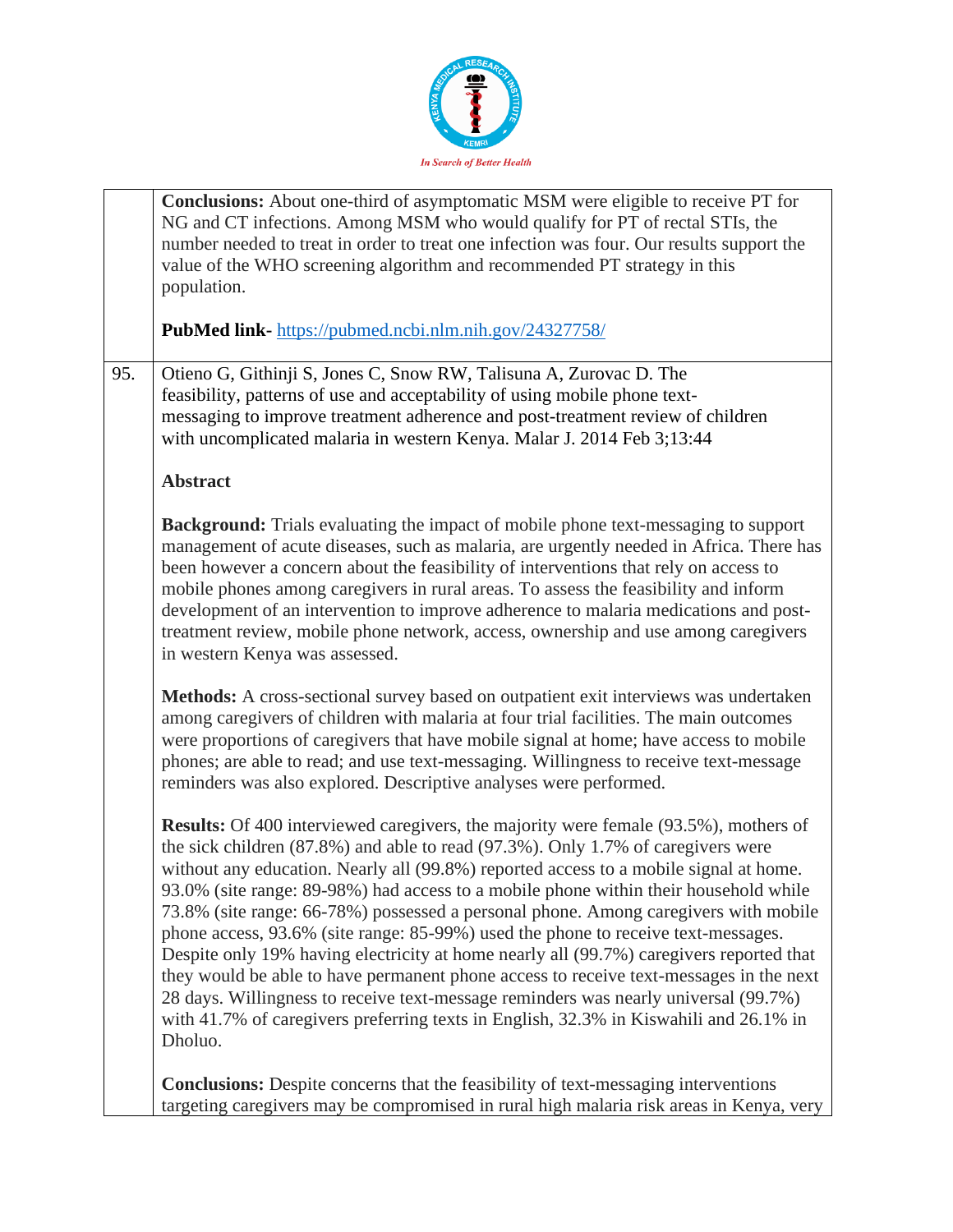

|     | favourable conditions were found with respect to mobile network, access and ownership<br>of phones, use of text-messaging and minimum literacy levels required for successful<br>intervention delivery. Moreover, there was a high willingness of caregivers to receive<br>text-message reminders. Impact evaluations of carefully tailored text-messaging<br>interventions targeting caregivers of children with malaria are timely and justified.                                                                                                                                                                      |
|-----|--------------------------------------------------------------------------------------------------------------------------------------------------------------------------------------------------------------------------------------------------------------------------------------------------------------------------------------------------------------------------------------------------------------------------------------------------------------------------------------------------------------------------------------------------------------------------------------------------------------------------|
|     | <b>PubMed link-</b> https://pubmed.ncbi.nlm.nih.gov/24490872/                                                                                                                                                                                                                                                                                                                                                                                                                                                                                                                                                            |
| 96. | Tuyisenge L, Kyamanya P, Van Steirteghem S, Becker M, English M, Lissauer T.<br>Knowledge and skills retention following Emergency Triage, Assessment and<br>Treatment plus Admission course for final year medical students in Rwanda: a<br>longitudinal cohort study. Arch Dis Child. 2014 Nov;99(11):993-7                                                                                                                                                                                                                                                                                                            |
|     | <b>Abstract</b>                                                                                                                                                                                                                                                                                                                                                                                                                                                                                                                                                                                                          |
|     | Aim: To determine whether, after the Emergency Triage, Assessment and Treatment<br>plus Admission (ETAT+) course, a comprehensive paediatric life support course, final<br>year medical undergraduates in Rwanda would achieve a high level of knowledge and<br>practical skills and if these were retained. To guide further course development, student<br>feedback was obtained.                                                                                                                                                                                                                                      |
|     | Methods: Longitudinal cohort study of knowledge and skills of all final year medical<br>undergraduates at the University of Rwanda in academic year 2011-2012 who attended<br>a 5-day ETAT+ course. Students completed a precourse knowledge test. Knowledge<br>and clinical skills assessments, using standardised marking, were performed<br>immediately postcourse and 3-9 months later. Feedback was obtained using printed<br>questionnaires.                                                                                                                                                                       |
|     | Results: 84 students attended the course and re-evaluation. Knowledge test showed a<br>significant improvement, from median 47% to 71% correct answers ( $p<0.001$ ). For two<br>clinical skills scenarios, 98% passed both scenarios, 37% after a retake, 2% failed both<br>scenarios. Three to nine months later, students were re-evaluated, median score for<br>knowledge test $67\%$ , not significantly different from postcourse ( $p > 0.1$ ). For clinical<br>skills, 74% passed, with 32% requiring a retake, 8% failed after retake, 18% failed both<br>scenarios, a significant deterioration $(p<0.0001)$ . |
|     | <b>Conclusions:</b> Students performed well on knowledge and skills immediately after a<br>comprehensive ETAT+ course. Knowledge was maintained 3-9 months later. Clinical<br>skills, which require detailed sequential steps, declined, but most were able to perform<br>them satisfactorily after feedback. The course was highly valued, but several short<br>courses and more practical teaching were advocated.                                                                                                                                                                                                     |
|     | <b>PubMed link-</b> https://pubmed.ncbi.nlm.nih.gov/24925893/                                                                                                                                                                                                                                                                                                                                                                                                                                                                                                                                                            |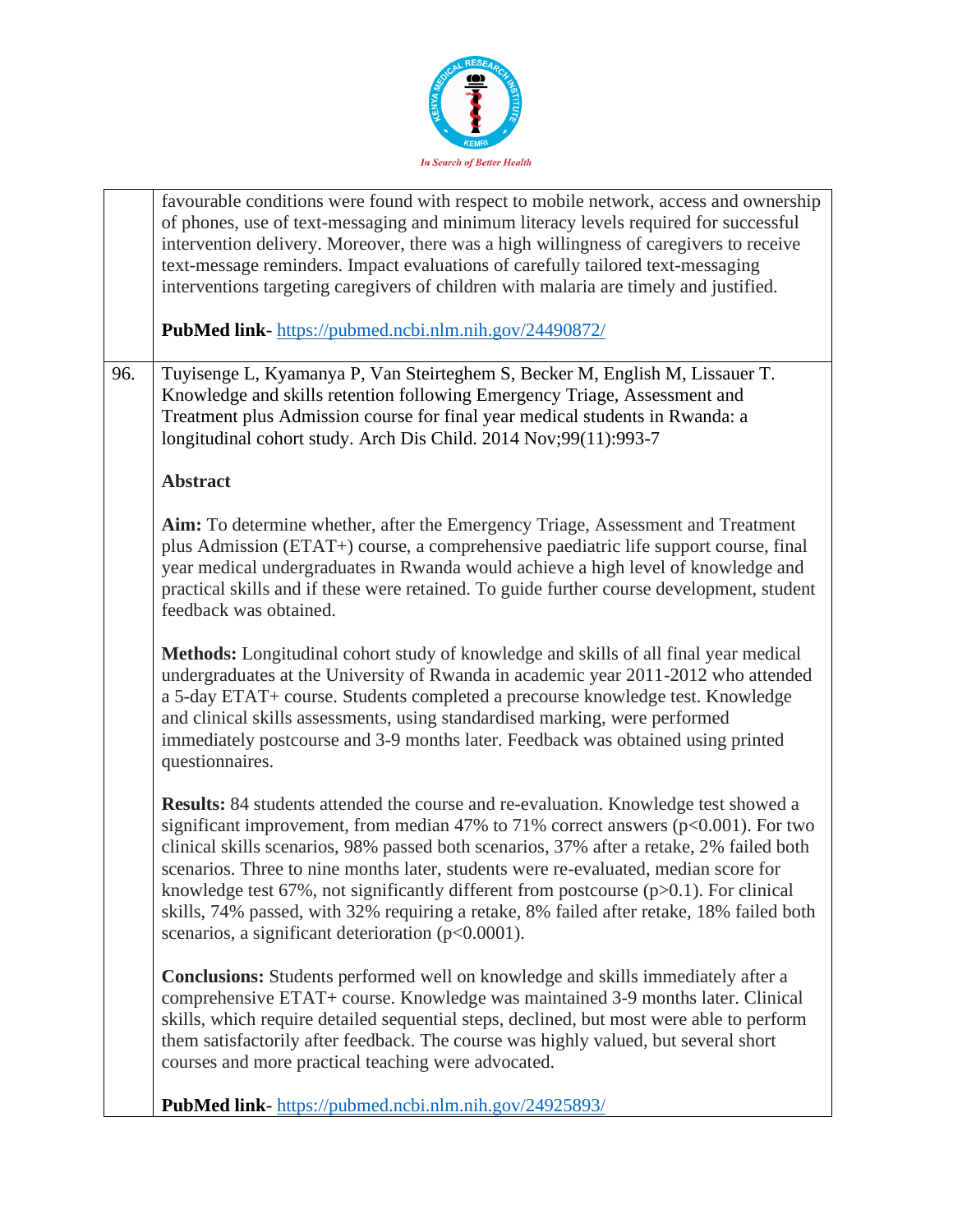

|  | 97.                                                                                                                                                                                                                                                                                                                                                                                                                                                                                                                                                                                                                                                                     | Kajungu DK, Erhart A, Talisuna AO, Bassat Q, Karema C, Nabasumba C, Nambozi                                                                                                                                                                                                                              |
|--|-------------------------------------------------------------------------------------------------------------------------------------------------------------------------------------------------------------------------------------------------------------------------------------------------------------------------------------------------------------------------------------------------------------------------------------------------------------------------------------------------------------------------------------------------------------------------------------------------------------------------------------------------------------------------|----------------------------------------------------------------------------------------------------------------------------------------------------------------------------------------------------------------------------------------------------------------------------------------------------------|
|  |                                                                                                                                                                                                                                                                                                                                                                                                                                                                                                                                                                                                                                                                         | M, Tinto H, Kremsner P, Meremikwu M, D'Alessandro U, Speybroeck N. Paediatric<br>pharmacovigilance: use of pharmacovigilance data mining algorithms for signal<br>detection in a safety dataset of a paediatric clinical study conducted in seven<br>African countries. PLoS One. 2014 May 1;9(5):e96388 |
|  |                                                                                                                                                                                                                                                                                                                                                                                                                                                                                                                                                                                                                                                                         | <b>Abstract</b>                                                                                                                                                                                                                                                                                          |
|  | <b>Background:</b> Pharmacovigilance programmes monitor and help ensuring the safe use<br>of medicines which is critical to the success of public health programmes. The<br>commonest method used for discovering previously unknown safety risks is<br>spontaneous notifications. In this study we examine the use of data mining algorithms to<br>identify signals from adverse events reported in a phase IIIb/IV clinical trial evaluating<br>the efficacy and safety of several Artemisinin-based combination therapies (ACTs) for<br>treatment of uncomplicated malaria in African children.                                                                      |                                                                                                                                                                                                                                                                                                          |
|  | Methods: We used paediatric safety data from a multi-site, multi-country clinical study<br>conducted in seven African countries (Burkina Faso, Gabon, Nigeria, Rwanda, Uganda,<br>Zambia, and Mozambique). Each site compared three out of four ACTs, namely<br>amodiaquine-artesunate (ASAQ), dihydroartemisinin-piperaquine (DHAPQ),<br>artemether-lumefantrine (AL) or chlorproguanil/dapsone and artesunate (CD+A). We<br>examine two pharmacovigilance signal detection methods, namely proportional<br>reporting ratio and Bayesian Confidence Propagation Neural Network on the clinical<br>safety dataset.                                                      |                                                                                                                                                                                                                                                                                                          |
|  | <b>Results:</b> Among the 4,116 children (6-59 months old) enrolled and followed up for 28<br>days post treatment, a total of 6,238 adverse events were reported resulting into 346<br>drug-event combinations. Nine signals were generated both by proportional reporting<br>ratio and Bayesian Confidence Propagation Neural Network. A review of the<br>manufacturer package leaflets, an online Multi-Drug Symptom/Interaction Checker<br>(DoubleCheckMD) and further by therapeutic area experts reduced the number of<br>signals to five. The ranking of some drug-adverse reaction pairs on the basis of their<br>signal index differed between the two methods. |                                                                                                                                                                                                                                                                                                          |
|  | <b>Conclusions:</b> Our two data mining methods were equally able to generate suspected<br>signals using the pooled safety data from a phase IIIb/IV clinical trial. This analysis<br>demonstrated the possibility of utilising clinical studies safety data for key<br>pharmacovigilance activities like signal detection and evaluation. This approach can be<br>applied to complement the spontaneous reporting systems which are limited by under<br>reporting.                                                                                                                                                                                                     |                                                                                                                                                                                                                                                                                                          |
|  |                                                                                                                                                                                                                                                                                                                                                                                                                                                                                                                                                                                                                                                                         | <b>PubMed link-</b> https://pubmed.ncbi.nlm.nih.gov/24787710/                                                                                                                                                                                                                                            |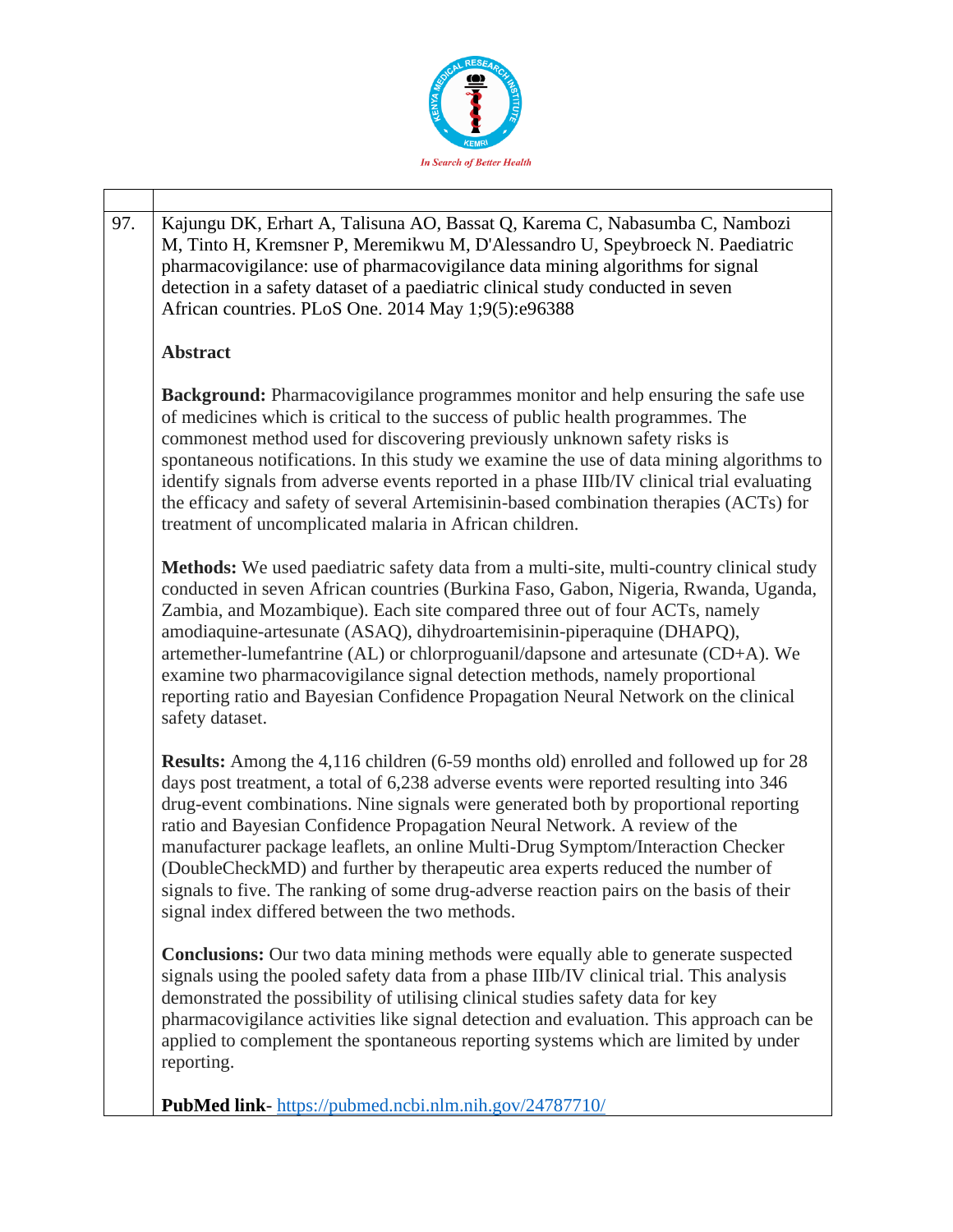

| 98. | Odeny TA, Bukusi EA, Cohen CR, Yuhas K, Camlin CS, McClelland RS. Texting<br>improves testing: a randomized trial of two-way SMS to increase postpartum<br>prevention of mother-to-child transmission retention and infant HIV testing.<br>AIDS. 2014 Sep 24;28(15):2307-12.                                                                                                                                                                                                                                                                                                                                                                                                               |
|-----|--------------------------------------------------------------------------------------------------------------------------------------------------------------------------------------------------------------------------------------------------------------------------------------------------------------------------------------------------------------------------------------------------------------------------------------------------------------------------------------------------------------------------------------------------------------------------------------------------------------------------------------------------------------------------------------------|
|     | <b>Abstract</b>                                                                                                                                                                                                                                                                                                                                                                                                                                                                                                                                                                                                                                                                            |
|     | <b>Objective:</b> Many sub-Saharan African countries report high postpartum loss to follow-<br>up of mother-baby pairs. We aimed to determine whether interactive text messages<br>improved rates of clinic attendance and early infant HIV testing in the Nyanza region of<br>Kenya.                                                                                                                                                                                                                                                                                                                                                                                                      |
|     | Design: Parallel-group, unblinded, randomized controlled trial.                                                                                                                                                                                                                                                                                                                                                                                                                                                                                                                                                                                                                            |
|     | Methods: HIV-positive pregnant women at least 18 years old and enrolled in the<br>prevention of mother-to-child transmission of HIV programme were randomized to<br>receive either text messages (SMS group, $n = 195$ ) or usual care ( $n = 193$ ). Messages<br>were developed using formative focus group research informed by constructs of the<br>Health Belief Model. The SMS group received up to eight text messages before delivery<br>(depending on gestational age), and six messages postpartum. Primary outcomes<br>included maternal postpartum clinic attendance and virological infant HIV testing by 8<br>weeks postpartum. The primary analyses were intention-to-treat. |
|     | Results: Of the 388 enrolled women, 381 (98.2%) had final outcome information. In the<br>SMS group, 38 of 194 (19.6%) women attended a maternal postpartum clinic compared<br>to 22 of 187 (11.8%) in the control group (relative risk 1.66, 95% confidence interval<br>1.02-2.70). HIV testing within 8 weeks was performed in 172 of 187 (92.0%) infants in<br>the SMS group compared to 154 of 181 (85.1%) in the control group (relative risk 1.08,<br>95% confidence interval 1.00-1.16).                                                                                                                                                                                             |
|     | <b>Conclusions:</b> Text messaging significantly improved maternal postpartum visit<br>attendance, but overall return rates for these visits remained low. In contrast, high rates<br>of early infant HIV testing were achieved in both arms, with significantly higher testing<br>rates in the SMS compared to the control infants.                                                                                                                                                                                                                                                                                                                                                       |
|     | <b>PubMed link-</b> https://pubmed.ncbi.nlm.nih.gov/25313586/                                                                                                                                                                                                                                                                                                                                                                                                                                                                                                                                                                                                                              |
| 99. | Komoto S, Wandera Apondi E, Shah M, Odoyo E, Nyangao J, Tomita M, Wakuda M,<br>Maeno Y, Shirato H, Tsuji T, Ichinose Y, Taniguchi K. Whole genomic analysis of<br>human G12P[6] and G12P[8] rotavirus strains that have emerged in Kenya:<br>identification of porcine-like NSP4 genes. Infect Genet Evol. 2014<br>Oct;27:277-93.                                                                                                                                                                                                                                                                                                                                                          |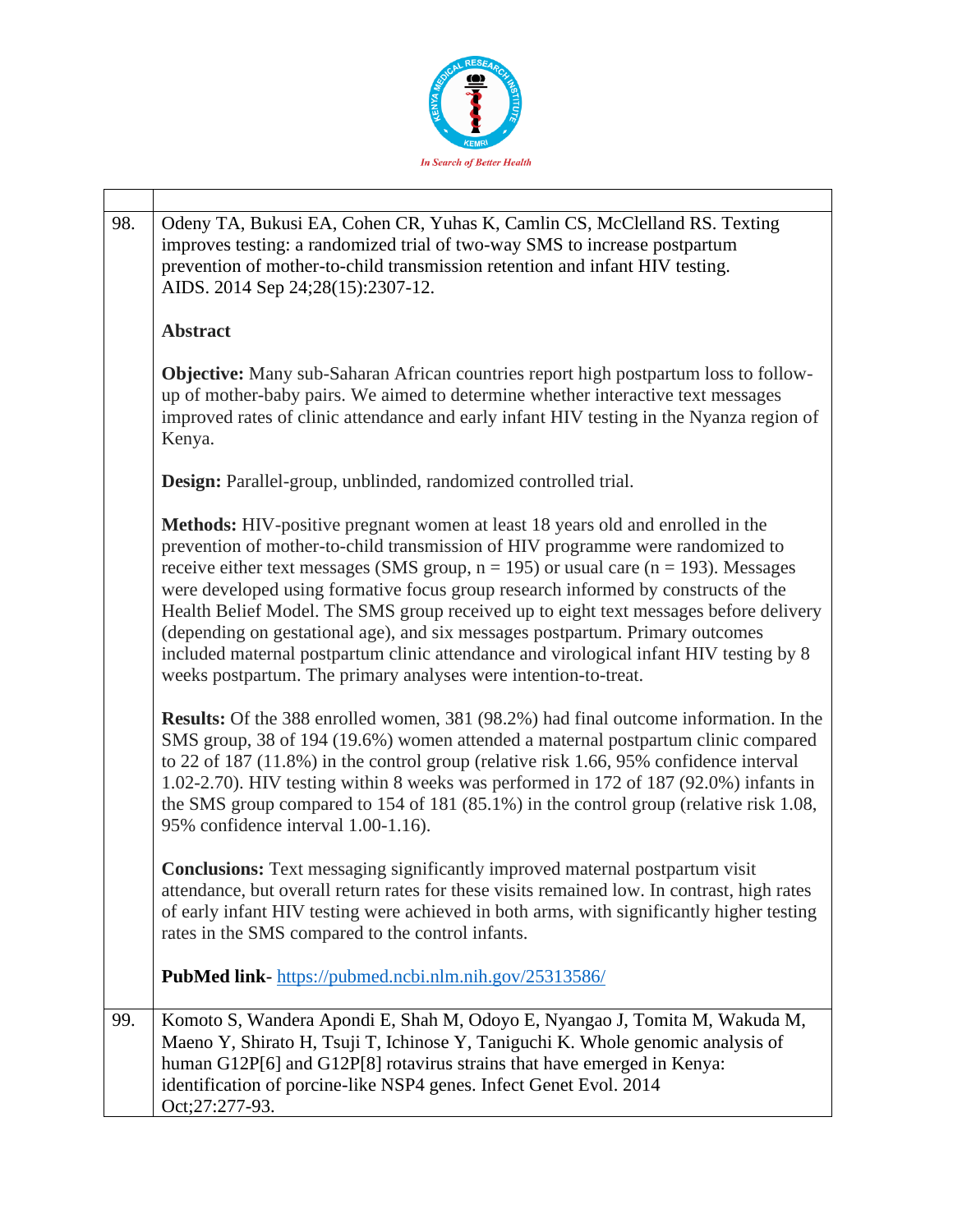

|      | G12 rotaviruses are globally emerging rotavirus strains causing severe childhood<br>diarrhea. However, the whole genomes of only a few G12 strains have been fully<br>sequenced and analyzed, of which only one G12P[4] and one G12P[6] are from Africa.<br>In this study, we sequenced and characterized the complete genomes of three G12<br>strains (RVA/Human-tc/KEN/KDH633/2010/G12P[6], RVA/Human-<br>tc/KEN/KDH651/2010/G12P[8], and RVA/Human-tc/KEN/KDH684/2010/G12P[6])<br>identified in three stool specimens from children with acute diarrhea in Kenya, Africa.<br>On whole genomic analysis, all three Kenyan G12 strains were found to have a Wa-like<br>genetic backbone: G12-P[6]-I1-R1-C1-M1-A1-N1-T1-E1-H1 (strains KDH633 and<br>KDH684) and G12-P[8]-I1-R1-C1-M1-A1-N1-T1-E1-H1 (strain KDH651).<br>Phylogenetic analysis showed that most genes of the three strains examined in this study<br>were genetically related to globally circulating human G1, G9, and G12 strains. Of note<br>is that the NSP4 genes of strains KDH633 and KDH684 appeared to be of porcine<br>origin, suggesting the occurrence of reassortment between human and porcine strains.<br>Furthermore, strains KDH633 and KDH684 were very closely related to each other in<br>all the 11 gene segments, indicating derivation of the two strains from a common origin.<br>On the other hand, strain KDH651 consistently formed distinct clusters of 10 of the 11<br>gene segments (VP1-2, VP4, VP6-7, and NSP1-5), indicating a distinct origin of strain<br>KDH651 from that of strains KDH633 and KDH684. To our knowledge, this is the first<br>report on whole genome-based characterization of G12 strains that have emerged in<br>Kenya. Our observations will provide important insights into the evolutionary dynamics<br>of emerging G12 rotaviruses in Africa. |
|------|--------------------------------------------------------------------------------------------------------------------------------------------------------------------------------------------------------------------------------------------------------------------------------------------------------------------------------------------------------------------------------------------------------------------------------------------------------------------------------------------------------------------------------------------------------------------------------------------------------------------------------------------------------------------------------------------------------------------------------------------------------------------------------------------------------------------------------------------------------------------------------------------------------------------------------------------------------------------------------------------------------------------------------------------------------------------------------------------------------------------------------------------------------------------------------------------------------------------------------------------------------------------------------------------------------------------------------------------------------------------------------------------------------------------------------------------------------------------------------------------------------------------------------------------------------------------------------------------------------------------------------------------------------------------------------------------------------------------------------------------------------------------------------------------------------------------------------------------------------------------------|
|      | PubMed link-https://pubmed.ncbi.nlm.nih.gov/25111611/                                                                                                                                                                                                                                                                                                                                                                                                                                                                                                                                                                                                                                                                                                                                                                                                                                                                                                                                                                                                                                                                                                                                                                                                                                                                                                                                                                                                                                                                                                                                                                                                                                                                                                                                                                                                                    |
| 100. | Juma DW, Omondi AA, Ingasia L, Opot B, Cheruiyot A, Yeda R, Okudo C,<br>Cheruiyot J, Muiruri P, Ngalah B, Chebon LJ, Eyase F, Johnson J, Bulimo WD,<br>Akala HM, Andagalu B, Kamau E. Trends in drug resistance codons in Plasmodium<br>falciparum dihydrofolate reductase and dihydropteroate synthase genes in Kenyan<br>parasites from 2008 to 2012. Malar J. 2014 Jul 2;13:250                                                                                                                                                                                                                                                                                                                                                                                                                                                                                                                                                                                                                                                                                                                                                                                                                                                                                                                                                                                                                                                                                                                                                                                                                                                                                                                                                                                                                                                                                       |
|      | <b>Abstract</b>                                                                                                                                                                                                                                                                                                                                                                                                                                                                                                                                                                                                                                                                                                                                                                                                                                                                                                                                                                                                                                                                                                                                                                                                                                                                                                                                                                                                                                                                                                                                                                                                                                                                                                                                                                                                                                                          |
|      | <b>Background:</b> Sulphadoxine-pyrimethamine (SP), an antifolate, was replaced by<br>artemether-lumefantrine as the first-line malaria drug treatment in Kenya in 2004 due to<br>the wide spread of resistance. However, SP still remains the recommended drug for<br>intermittent preventive treatment in pregnant women and infants (IPTP/I) owing to its<br>safety profile. This study assessed the prevalence of mutations in dihydrofolate<br>reductase (Pfdhfr) and dihydropteroate synthase (Pfdhps) genes associated with SP                                                                                                                                                                                                                                                                                                                                                                                                                                                                                                                                                                                                                                                                                                                                                                                                                                                                                                                                                                                                                                                                                                                                                                                                                                                                                                                                    |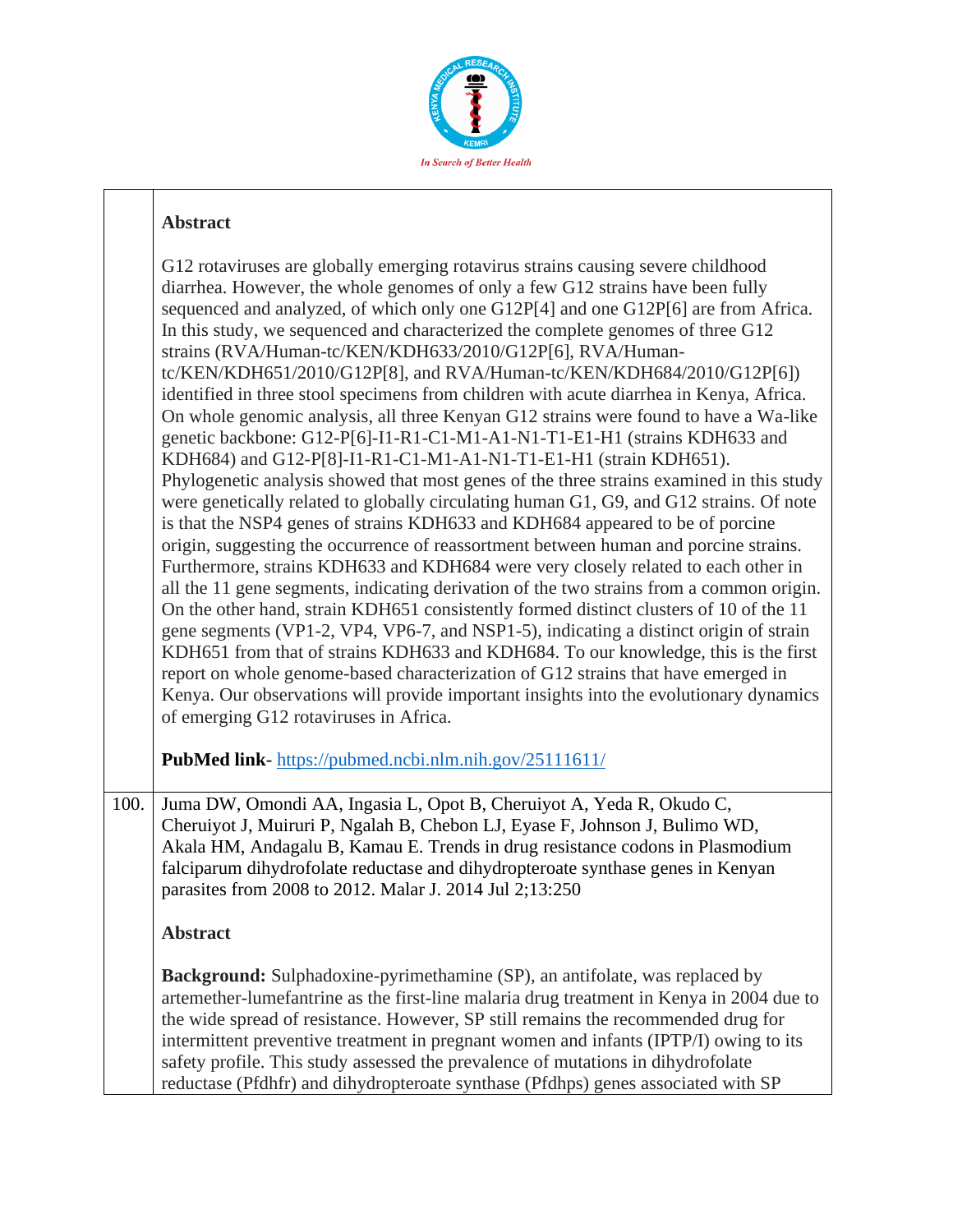

|      | resistance in samples collected in Kenya between 2008 and 2012.                                                                                                                                                                                                                                                                                                                                                                                                                                                                                                                                                                                                                                              |
|------|--------------------------------------------------------------------------------------------------------------------------------------------------------------------------------------------------------------------------------------------------------------------------------------------------------------------------------------------------------------------------------------------------------------------------------------------------------------------------------------------------------------------------------------------------------------------------------------------------------------------------------------------------------------------------------------------------------------|
|      | Methods: Field isolates collected from Kisumu, Kisii, Kericho and Malindi district<br>hospitals were assessed for genetic polymorphism at various loci within Pfdhfr and<br>Pfdhps genes by sequencing.                                                                                                                                                                                                                                                                                                                                                                                                                                                                                                      |
|      | <b>Results:</b> Among the Pfdhfr mutations, codons N51I, C59R, S108N showed highest<br>prevalence in all the field sites at 95.5%, 84.1% and 98.6% respectively. Pfdhfr S108N<br>prevalence was highest in Kisii at 100%. A temporal trend analysis showed steady<br>prevalence of mutations over time except for codon Pfdhps 581 which showed an<br>increase in mixed genotypes. Triple Pfdhfr N51I/C59R/S108N and double Pfdhps<br>A437G/K540E had high prevalence rates of 86.6% and 87.9% respectively. The<br>Pfdhfr/Pfdhps quintuple, N51I/C59R/S108N/A437G/K540E mutant which has been<br>shown to be the most clinically relevant marker for SP resistance was observed in<br>75.7% of the samples. |
|      | <b>Conclusion:</b> SP resistance is still persistently high in western Kenya, which is likely<br>due to fixation of key mutations in the Pfdhfr and Pfdhps genes as well as drug pressure<br>from other antifolate drugs being used for the treatment of malaria and other infections.<br>In addition, there is emergence and increasing prevalence of new mutations in Kenyan<br>parasite population. Since SP is used for IPTP/I, molecular surveillance and in vitro<br>susceptibility assays must be sustained to provide information on the emergence and<br>spread of SP resistance.                                                                                                                   |
|      | PubMed link-https://pubmed.ncbi.nlm.nih.gov/24989984/                                                                                                                                                                                                                                                                                                                                                                                                                                                                                                                                                                                                                                                        |
| 101. | Pullan RL, Freeman MC, Gething PW, Brooker SJ. Geographical inequalities in<br>use of improved drinking water supply and sanitation across Sub-Saharan Africa:<br>mapping and spatial analysis of cross-sectional survey data. PLoS Med. 2014 Apr<br>8;11(4):e1001626                                                                                                                                                                                                                                                                                                                                                                                                                                        |
|      | <b>Abstract</b>                                                                                                                                                                                                                                                                                                                                                                                                                                                                                                                                                                                                                                                                                              |
|      | <b>Background:</b> Understanding geographic inequalities in coverage of drinking-water<br>supply and sanitation (WSS) will help track progress towards universal coverage of<br>water and sanitation by identifying marginalized populations, thus helping to control a<br>large number of infectious diseases. This paper uses household survey data to develop<br>comprehensive maps of WSS coverage at high spatial resolution for sub-Saharan Africa<br>(SSA). Analysis is extended to investigate geographic heterogeneity and relative<br>geographic inequality within countries.                                                                                                                      |
|      | Methods and findings: Cluster-level data on household reported use of improved<br>drinking-water supply, sanitation, and open defecation were abstracted from 138                                                                                                                                                                                                                                                                                                                                                                                                                                                                                                                                            |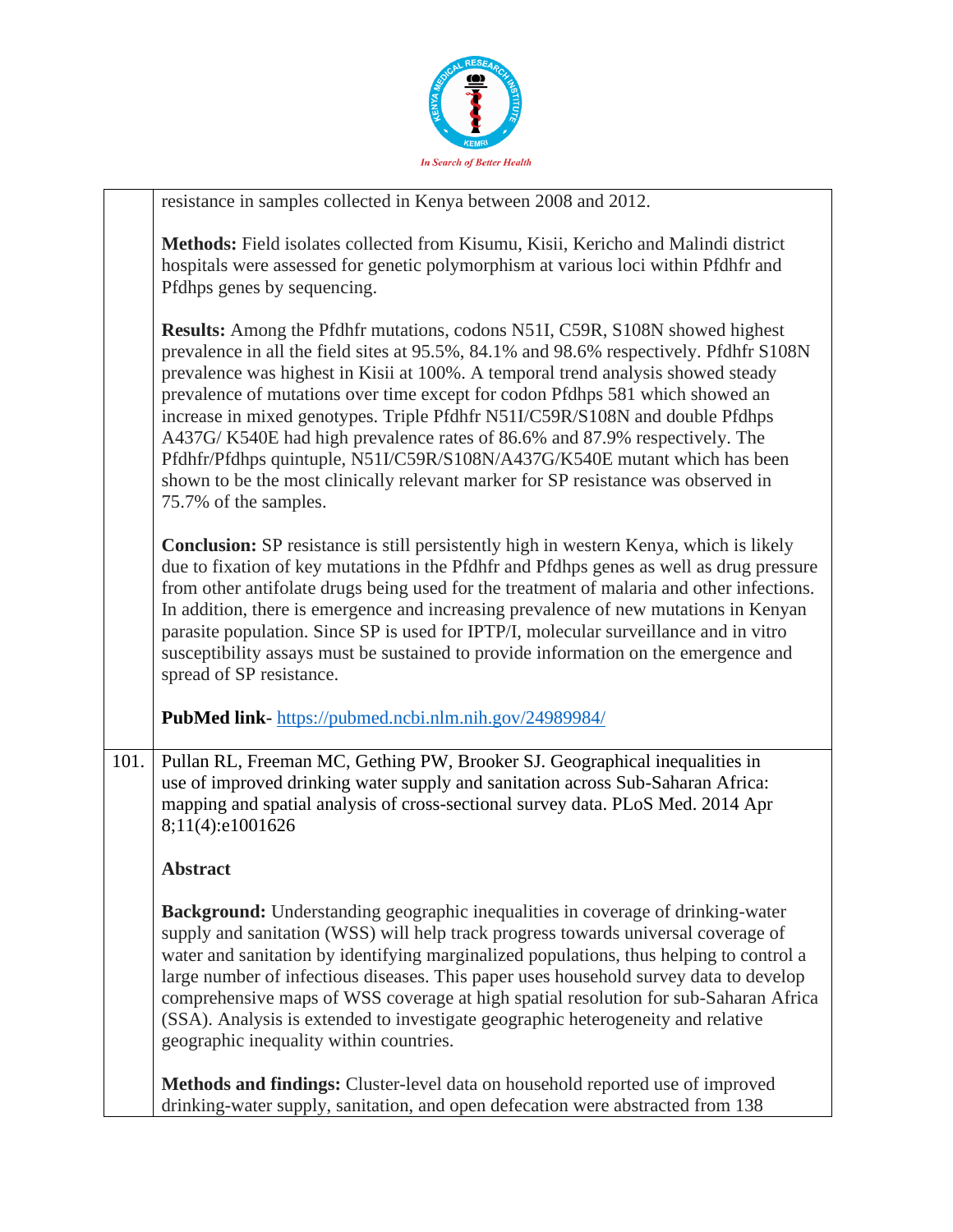

|      | national surveys undertaken from 1991-2012 in 41 countries. Spatially explicit logistic<br>regression models were developed and fitted within a Bayesian framework, and used to<br>predict coverage at the second administrative level (admin2, e.g., district) across SSA<br>for 2012. Results reveal substantial geographical inequalities in predicted use of water<br>and sanitation that exceed urban-rural disparities. The average range in coverage seen<br>between admin2 within countries was 55% for improved drinking water, 54% for use of<br>improved sanitation, and 59% for dependence upon open defecation. There was also<br>some evidence that countries with higher levels of inequality relative to coverage in use |
|------|------------------------------------------------------------------------------------------------------------------------------------------------------------------------------------------------------------------------------------------------------------------------------------------------------------------------------------------------------------------------------------------------------------------------------------------------------------------------------------------------------------------------------------------------------------------------------------------------------------------------------------------------------------------------------------------------------------------------------------------|
|      | of an improved drinking-water source also experienced higher levels of inequality in use<br>of improved sanitation (rural populations $r = 0.47$ , $p = 0.002$ ; urban populations $r =$<br>0.39, $p = 0.01$ ). Results are limited by the quantity of WSS data available, which varies<br>considerably by country, and by the reliability and utility of available indicators.                                                                                                                                                                                                                                                                                                                                                          |
|      | <b>Conclusions:</b> This study identifies important geographic inequalities in use of WSS<br>previously hidden within national statistics, confirming the necessity for targeted<br>policies and metrics that reach the most marginalized populations. The presented maps<br>and analysis approach can provide a mechanism for monitoring future reductions in<br>inequality within countries, reflecting priorities of the post-2015 development agenda.<br>Please see later in the article for the Editors' Summary.                                                                                                                                                                                                                   |
|      | PubMed link-https://pubmed.ncbi.nlm.nih.gov/24714528/                                                                                                                                                                                                                                                                                                                                                                                                                                                                                                                                                                                                                                                                                    |
| 102. | Njenga SM, Ng'ang'a PM, Mwanje MT, Bendera FS, Bockarie MJ. A school-based<br>cross-sectional survey of adverse events following co-administration of<br>albendazole and praziquantel for preventive chemotherapy against urogenital<br>schistosomiasis and soil-transmitted helminthiasis in Kwale County, Kenya. PLoS<br>One. 2014 Feb 10;9(2):e88315                                                                                                                                                                                                                                                                                                                                                                                  |
|      | <b>Abstract</b>                                                                                                                                                                                                                                                                                                                                                                                                                                                                                                                                                                                                                                                                                                                          |
|      | <b>Background:</b> Soil-transmitted helminths and schistosomiasis are mostly prevalent in<br>developing countries due to poor sanitation and lack of adequate clean water. School-<br>age children tend to be the target of chemotherapy-based control programmes because<br>they carry the heaviest worm and egg burdens. The present study examines adverse<br>events (AEs) experienced following co-administration of albendazole and praziquantel<br>to school-age children in a rural area in Kwale County, Kenya.                                                                                                                                                                                                                  |
|      | Methods: Children were treated with single doses of albendazole and praziquantel<br>tablets and then interviewed using a questionnaire for post treatment AEs.                                                                                                                                                                                                                                                                                                                                                                                                                                                                                                                                                                           |
|      | <b>Results:</b> Overall, 752 children, 47.6% boys, participated in the study. Their median<br>(interquartile range) age was $12.0$ (10.0-14.0) years. A total of 190 (25.3%) children<br>reportedly experienced at least one AE. In total, 239 cases of AEs were reported with                                                                                                                                                                                                                                                                                                                                                                                                                                                           |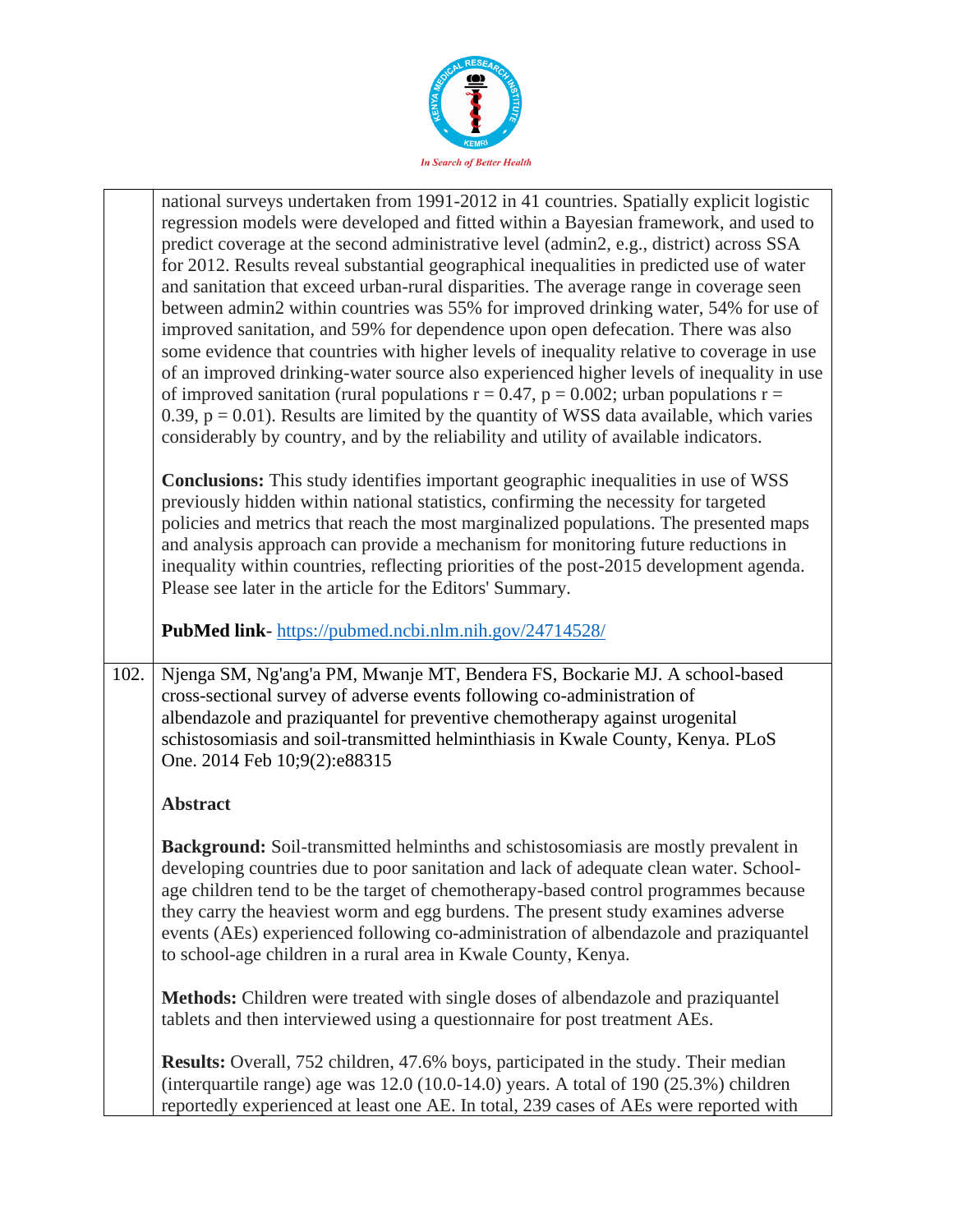

|      | the most frequent being abdominal pains (46.3%), dizziness (33.2%) and nausea<br>(21.1%). Majority of the reported AEs (80.8%) resolved themselves while 12.1% and<br>6.3% were countered by, respectively, self-medication and visiting a nearby health<br>facility. More girls (60.5%) than boys (39.5%) reported AEs ( $P = 0.027$ ).<br><b>Conclusions:</b> The AEs were mild and transient, and were no worse than those expected<br>following monotherapy. The current study adds to the evidence base that dual<br>administration of albendazole and praziquantel in school-based mass drug<br>administration is safe with only mild adverse events noted.                                                                                                               |
|------|---------------------------------------------------------------------------------------------------------------------------------------------------------------------------------------------------------------------------------------------------------------------------------------------------------------------------------------------------------------------------------------------------------------------------------------------------------------------------------------------------------------------------------------------------------------------------------------------------------------------------------------------------------------------------------------------------------------------------------------------------------------------------------|
|      | PubMed link-https://pubmed.ncbi.nlm.nih.gov/24520365/                                                                                                                                                                                                                                                                                                                                                                                                                                                                                                                                                                                                                                                                                                                           |
| 103. | Turan B, Stringer KL, Onono M, Bukusi EA, Weiser SD, Cohen CR, Turan JM.<br>Linkage to HIV care, postpartum depression, and HIV-related stigma in newly<br>diagnosed pregnant women living with HIV in Kenya: a longitudinal observational<br>study. BMC Pregnancy Childbirth. 2014 Dec 3;14:400                                                                                                                                                                                                                                                                                                                                                                                                                                                                                |
|      | <b>Abstract</b>                                                                                                                                                                                                                                                                                                                                                                                                                                                                                                                                                                                                                                                                                                                                                                 |
|      | <b>Background:</b> While studies have suggested that depression and HIV-related stigma<br>may impede access to care, a growing body of literature also suggests that access to<br>HIV care itself may help to decrease internalized HIV-related stigma and symptoms of<br>depression in the general population of persons living with HIV. However, this has not<br>been investigated in postpartum women living with HIV. Furthermore, linkage to care<br>itself may have additional impacts on postpartum depression beyond the effects of<br>antiretroviral therapy. We examined associations between linkage to HIV care,<br>postpartum depression, and internalized stigma in a population with a high risk of<br>depression: newly diagnosed HIV-positive pregnant women. |
|      | Methods: In this prospective observational study, data were obtained from 135 HIV-<br>positive women from eight antenatal clinics in the rural Nyanza Province of Kenya at<br>their first antenatal visit (prior to testing HIV-positive for the first time) and<br>subsequently at 6 weeks after giving birth.                                                                                                                                                                                                                                                                                                                                                                                                                                                                 |
|      | <b>Results:</b> At 6 weeks postpartum, women who had not linked to HIV care after testing<br>positive at their first antenatal visit had higher levels of depression and internalized<br>stigma, compared to women who had linked to care. Internalized stigma mediated the<br>effect of linkage to care on depression. Furthermore, participants who had both linked to<br>HIV care and initiated antiretroviral therapy reported the lowest levels of depressive<br>symptoms.                                                                                                                                                                                                                                                                                                 |
|      | <b>Conclusions:</b> These results provide further support for current efforts to ensure that<br>women who are newly diagnosed with HIV during pregnancy become linked to HIV                                                                                                                                                                                                                                                                                                                                                                                                                                                                                                                                                                                                    |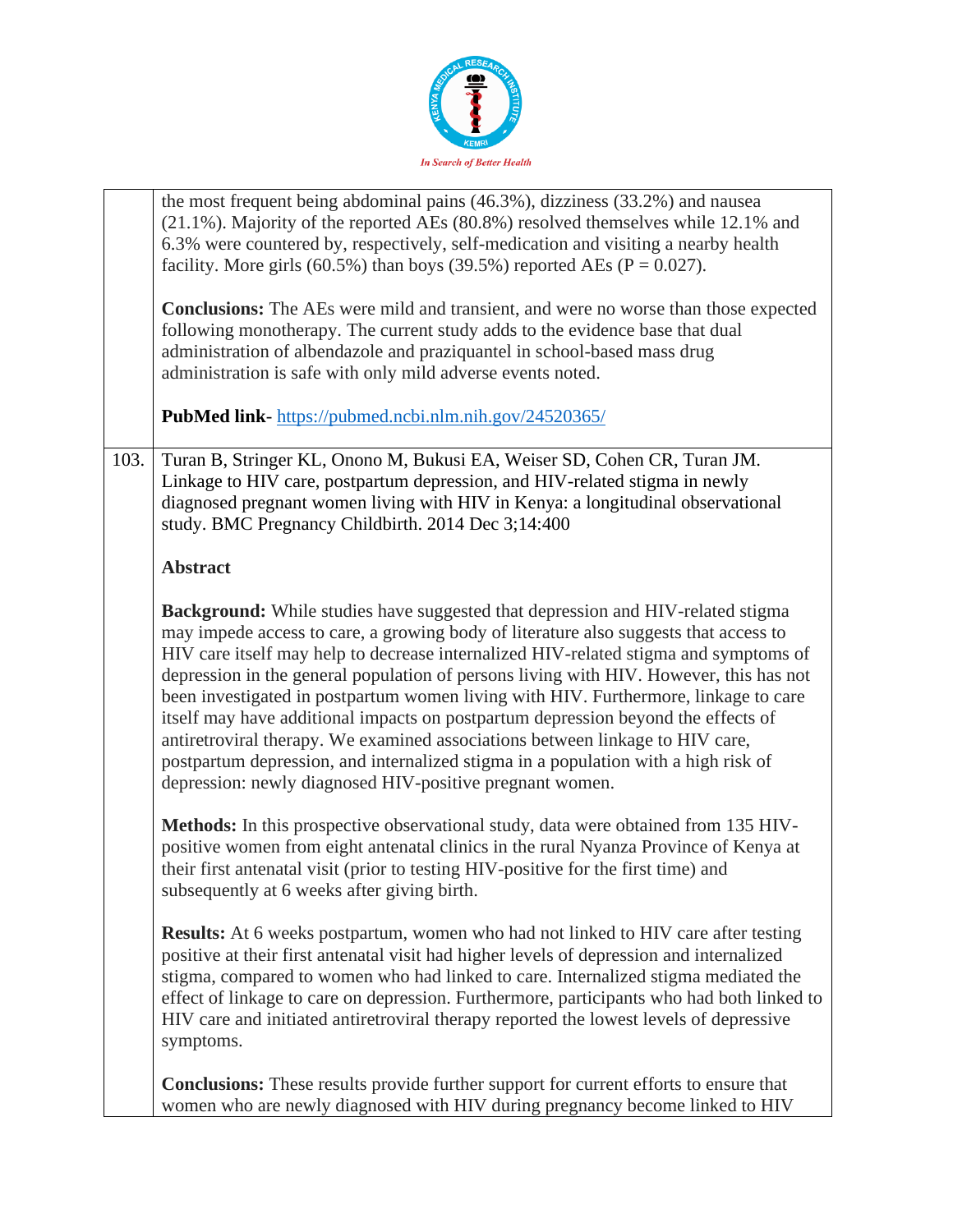

|      | care as early as possible, with important benefits for both physical and mental health.                                                                                                                                                                                                                                                                                                                                                                                                                                                                                                                                                                                                                                                                                                                                                                                                                                                                                                   |
|------|-------------------------------------------------------------------------------------------------------------------------------------------------------------------------------------------------------------------------------------------------------------------------------------------------------------------------------------------------------------------------------------------------------------------------------------------------------------------------------------------------------------------------------------------------------------------------------------------------------------------------------------------------------------------------------------------------------------------------------------------------------------------------------------------------------------------------------------------------------------------------------------------------------------------------------------------------------------------------------------------|
|      | PubMed link-https://pubmed.ncbi.nlm.nih.gov/25467187/                                                                                                                                                                                                                                                                                                                                                                                                                                                                                                                                                                                                                                                                                                                                                                                                                                                                                                                                     |
| 104. | Mwaniki P, Ayieko P, Todd J, English M. Assessment of paediatric inpatient<br>care during a multifaceted quality improvement intervention in Kenyan district<br>hospitals--use of prospectively collected case record data. BMC Health Serv Res.<br>2014 Jul 18;14:31                                                                                                                                                                                                                                                                                                                                                                                                                                                                                                                                                                                                                                                                                                                     |
|      | <b>Abstract</b>                                                                                                                                                                                                                                                                                                                                                                                                                                                                                                                                                                                                                                                                                                                                                                                                                                                                                                                                                                           |
|      | <b>Background:</b> In assessing quality of care in developing countries, retrospectively<br>collected data are usually used given their availability. Retrospective data however<br>suffer from such biases as recall bias and non-response bias. Comparing results obtained<br>using prospectively and retrospectively collected data will help validate the use of the<br>easily available retrospective data in assessing quality of care in past and future studies.                                                                                                                                                                                                                                                                                                                                                                                                                                                                                                                  |
|      | Methods: Prospective and retrospective datasets were obtained from a cluster<br>randomized trial of a multifaceted intervention aimed at improving paediatric inpatient<br>care conducted in eight rural Kenyan district hospitals by improving management of<br>children admitted with pneumonia, malaria and diarrhea and/or dehydration. Four<br>hospitals received a full intervention and four a partial intervention. Data were collected<br>through 3 two weeks surveys conducted at baseline, after 6 and 18 months.<br>Retrospective data was sampled from paediatric medical records of patients discharged<br>in the preceding six months of the survey while prospective data was collected from<br>patients discharged during the two week period of each survey. Risk Differences during<br>post-intervention period of 16 quality of care indicators were analyzed separately for<br>prospective and retrospective datasets and later plotted side by side for comparison. |
|      | <b>Results:</b> For the prospective data there was strong evidence of an intervention effect for<br>8 of the indicators and weaker evidence of an effect for one indicator, with magnitude of<br>effect sizes varying from 23% to 60% difference. For the retrospective data, 10 process<br>(these include the 8 indicators found to be statistically significant in prospective data<br>analysis) indicators had statistically significant differences with magnitude of effects<br>varying from 10% to 42%. The bar-graph comparing results from the prospective and<br>retrospective datasets showed similarity in terms of magnitude of effects and statistical<br>significance for all except two indicators.                                                                                                                                                                                                                                                                        |
|      | <b>Conclusion:</b> Multifaceted interventions can help improve adoption of clinical<br>guidelines and hence improve the quality of care. The similar inference reached after<br>analyses based on prospective assessment of case management is a useful finding as it<br>supports the utility of work based on examination of retrospectively assembled case                                                                                                                                                                                                                                                                                                                                                                                                                                                                                                                                                                                                                              |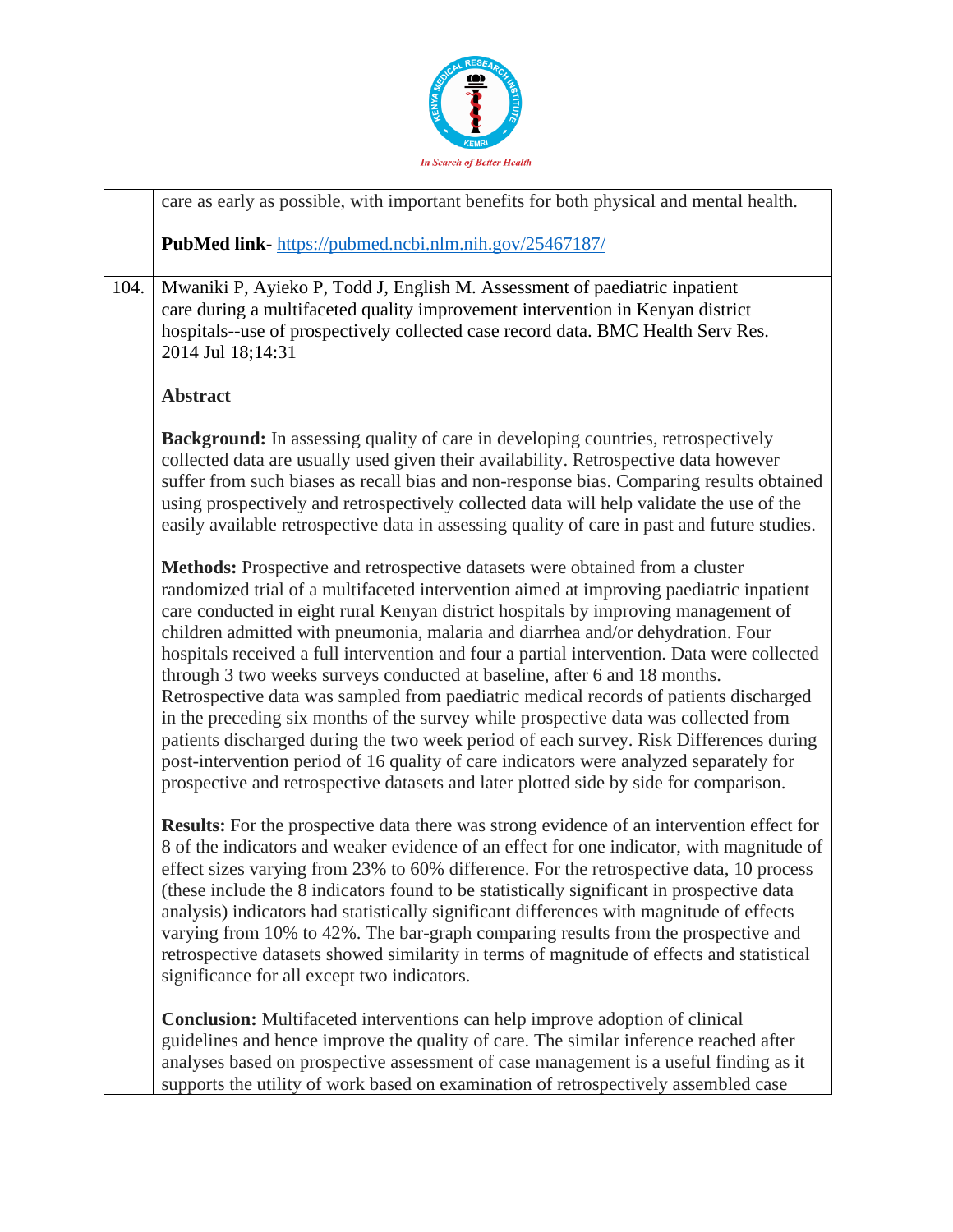

|      | records allowing longer time periods to be studied while constraining costs.                                                                                                                                                                                                                                                                                                                                                                                                                                                                                                                                                                                                                                                                                     |
|------|------------------------------------------------------------------------------------------------------------------------------------------------------------------------------------------------------------------------------------------------------------------------------------------------------------------------------------------------------------------------------------------------------------------------------------------------------------------------------------------------------------------------------------------------------------------------------------------------------------------------------------------------------------------------------------------------------------------------------------------------------------------|
|      | <b>PubMed link-</b> https://pubmed.ncbi.nlm.nih.gov/25035114/                                                                                                                                                                                                                                                                                                                                                                                                                                                                                                                                                                                                                                                                                                    |
| 105. | Echoka E, Dubourg D, Makokha A, Kombe Y, Olsen OE, Mwangi M, Evjen-Olsen B,<br>Byskov J. Using the unmet obstetric needs indicator to map inequities in life-<br>saving obstetric interventions at the local health care system in Kenya. Int J<br>Equity Health. 2014 Dec 12;13:112                                                                                                                                                                                                                                                                                                                                                                                                                                                                             |
|      | <b>Abstract</b>                                                                                                                                                                                                                                                                                                                                                                                                                                                                                                                                                                                                                                                                                                                                                  |
|      | <b>Background:</b> Developing countries with high maternal mortality need to invest in<br>indicators that not only provide information about how many women are dying, but also<br>where, and what can be done to prevent these deaths. The unmet Obstetric Needs<br>(UONs) concept provides this information. This concept was applied at district level in<br>Kenya to assess how many women had UONs and where the women with unmet needs<br>were located.                                                                                                                                                                                                                                                                                                    |
|      | Methods: A facility based retrospective study was conducted in 2010 in Malindi<br>District, Kenya. Data on pregnant women who underwent a major obstetric intervention<br>(MOI) or died in facilities that provide comprehensive Emergency Obstetric Care<br>(EmOC) services in 2008 and 2009 were collected. The difference between the number<br>of women who experienced life threatening obstetric complications and those who<br>received care was quantified. The main outcome measures in the study were the<br>magnitude of UONs and their geographical distribution.                                                                                                                                                                                    |
|      | <b>Results:</b> 566 women in 2008 and 724 in 2009 underwent MOI. Of these, 185 (32.7%) in<br>2008 and 204 (28.1%) in 2009 were for Absolute Maternal Indications (AMI). The most<br>common MOI was caesarean section (90%), commonly indicated by Cephalopelvic<br>Disproportion (CPD)-narrow pelvis (27.6% in 2008; 26.1% in 2009). Based on a<br>reference rate of 1.4%, the overall MOI for AMI rate was 1.25% in 2008 and 1.3% in<br>2009. In absolute terms, 22 (11%) women in 2008 and 12 (6%) in 2009, who required a<br>life saving intervention failed to get it. Deficits in terms of unmet needs were identified<br>in rural areas only while urban areas had rates higher than the reference rate (0.8% vs.<br>2.2% in 2008; 0.8% vs. 2.1% in 2009). |
|      | <b>Conclusions:</b> The findings, if used as a proxy to maternal mortality, suggest that rural<br>women face higher risks of dying during pregnancy and childbirth. This indicates the<br>need to improve priority setting towards ensuring equity in access to life saving<br>interventions for pregnant women in underserved areas.                                                                                                                                                                                                                                                                                                                                                                                                                            |
|      | <b>PubMed link-</b> https://pubmed.ncbi.nlm.nih.gov/25495052/                                                                                                                                                                                                                                                                                                                                                                                                                                                                                                                                                                                                                                                                                                    |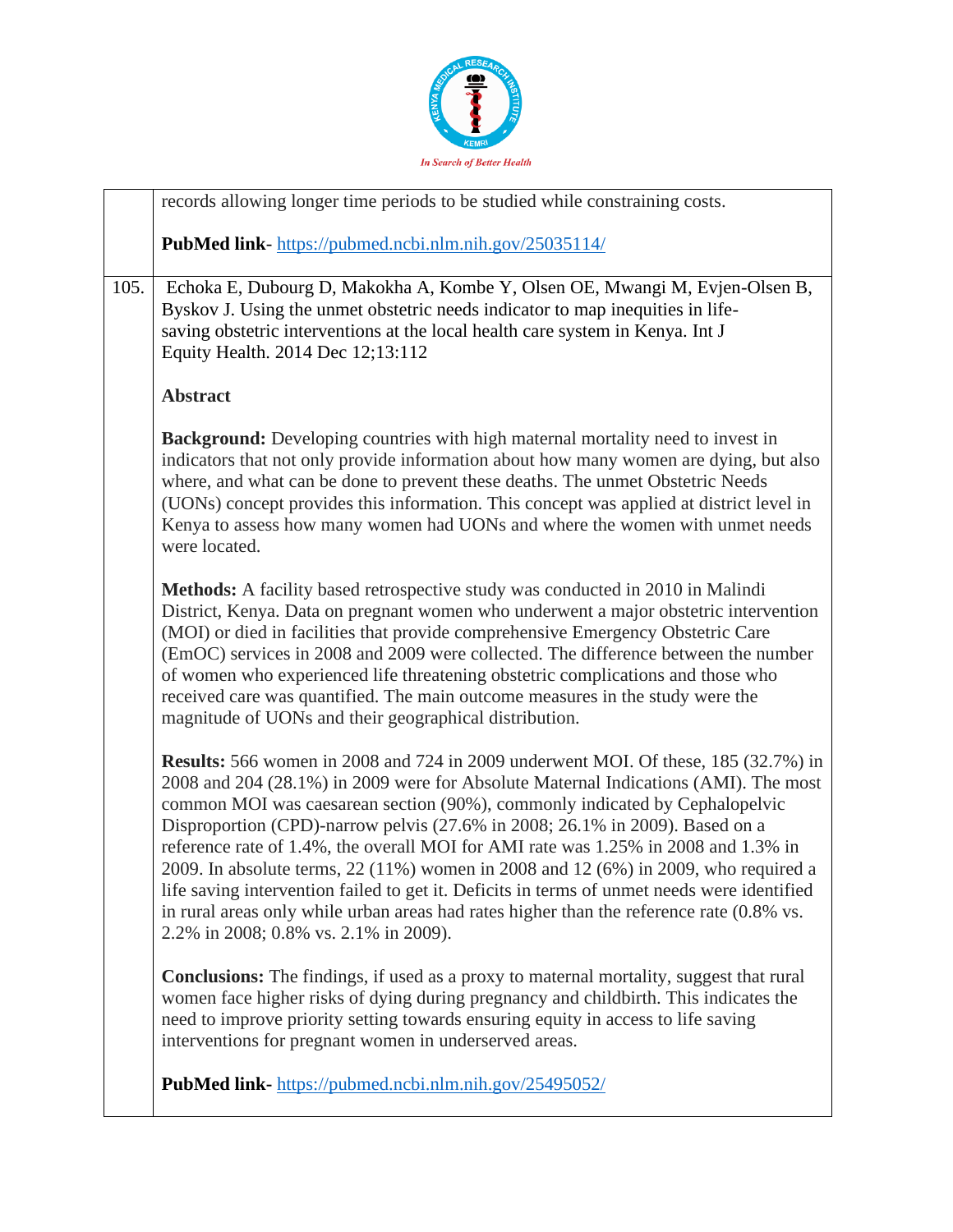

106. González R, Desai M, Macete E, Ouma P, Kakolwa MA, Abdulla S, Aponte JJ, Bulo H, Kabanywanyi AM, Katana A, Maculuve S, Mayor A, Nhacolo A, Otieno K, Pahlavan G, Rupérez M, Sevene E, Slutsker L, Vala A, Williamsom J, Menéndez C. Intermittent preventive treatment of malaria in pregnancy with mefloquine in HIV-infected women receiving cotrimoxazole prophylaxis: a multicenter randomized placebo-controlled trial. PLoS Med. 2014 Sep 23;11(9):e1001735.

#### **Abstract**

**Background:** Intermittent preventive treatment in pregnancy (IPTp) with sulfadoxinepyrimethamine (SP) is recommended for malaria prevention in HIV-negative pregnant women, but it is contraindicated in HIV-infected women taking daily cotrimoxazole prophylaxis (CTXp) because of potential added risk of adverse effects associated with taking two antifolate drugs simultaneously. We studied the safety and efficacy of mefloquine (MQ) in women receiving CTXp and long-lasting insecticide treated nets (LLITNs).

**Methods and findings:** A total of 1,071 HIV-infected women from Kenya, Mozambique, and Tanzania were randomized to receive either three doses of IPTp-MQ (15 mg/kg) or placebo given at least one month apart; all received CTXp and a LLITN. IPTp-MQ was associated with reduced rates of maternal parasitemia (risk ratio [RR], 0.47 [95% CI 0.27-0.82]; p=0.008), placental malaria (RR, 0.52 [95% CI 0.29-0.90]; p=0.021), and reduced incidence of non-obstetric hospital admissions (RR, 0.59 [95% CI 0.37-0.95];  $p=0.031$  in the intention to treat (ITT) analysis. There were no differences in the prevalence of adverse pregnancy outcomes between groups. Drug tolerability was poorer in the MQ group compared to the control group (29.6% referred dizziness and 23.9% vomiting after the first IPTp-MQ administration). HIV viral load at delivery was higher in the MQ group compared to the control group  $(p=0.048)$  in the ATP analysis. The frequency of perinatal mother to child transmission of HIV was increased in women who received MQ (RR, 1.95 [95% CI 1.14-3.33]; p=0.015). The main limitation of the latter finding relates to the exploratory nature of this part of the analysis.

**Conclusions:** An effective antimalarial added to CTXp and LLITNs in HIV-infected pregnant women can improve malaria prevention, as well as maternal health through reduction in hospital admissions. However, MQ was not well tolerated, limiting its potential for IPTp and indicating the need to find alternatives with better tolerability to reduce malaria in this particularly vulnerable group. MQ was associated with an increased risk of mother to child transmission of HIV, which warrants a better understanding of the pharmacological interactions between antimalarials and antiretroviral drugs.

**Trial registration:** ClinicalTrials.gov [NCT 00811421;](http://clinicaltrials.gov/show/NCT%2000811421) Pan African Clinical Trials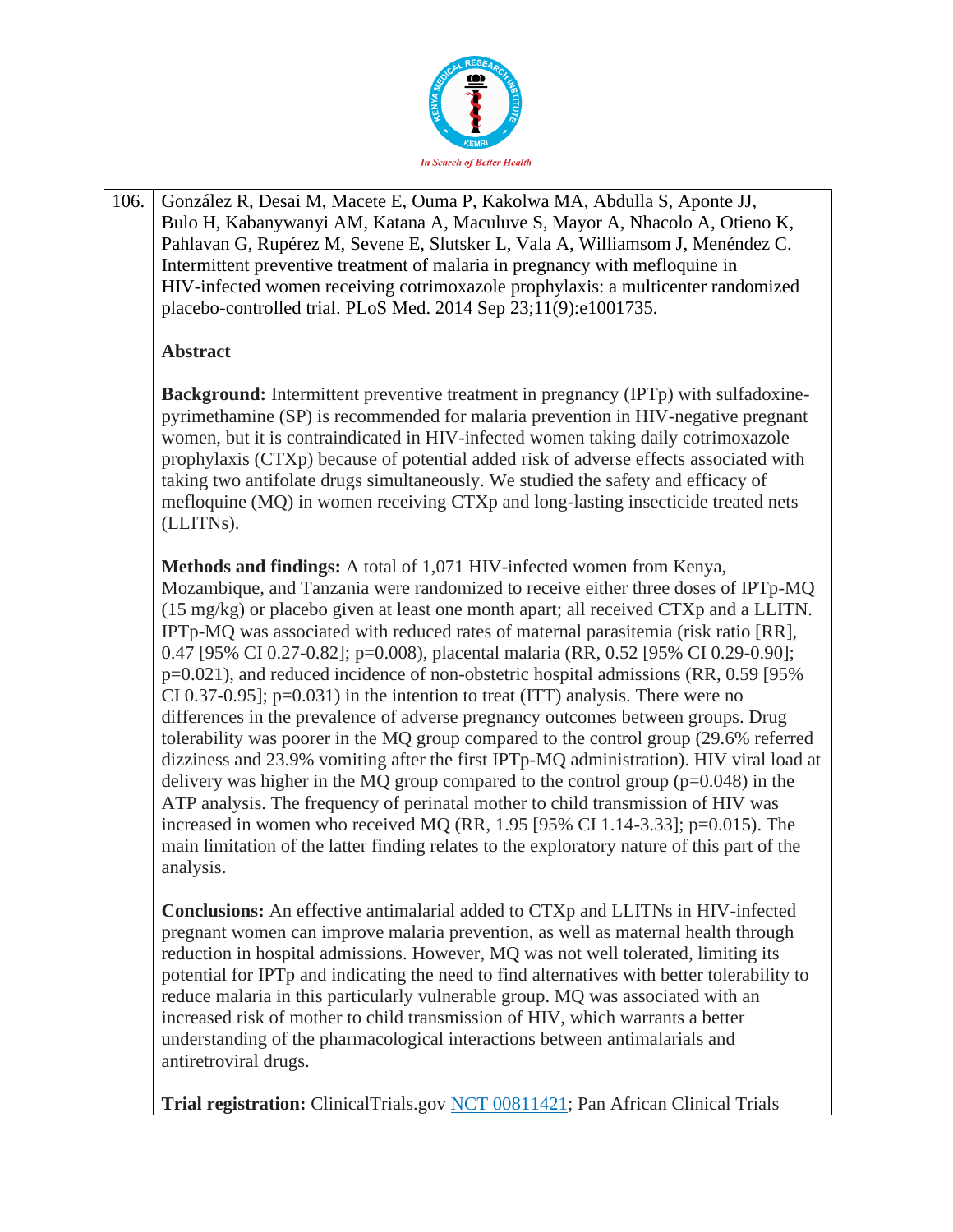

|      | Registry PACTR 2010020001813440 Please see later in the article for the Editors'<br>Summary.                                                                                                                                                                                                                                                                                                                                                                                                                                                                                                                                                                                                                                                                                                                                                                                                                                                                                                                                                                     |
|------|------------------------------------------------------------------------------------------------------------------------------------------------------------------------------------------------------------------------------------------------------------------------------------------------------------------------------------------------------------------------------------------------------------------------------------------------------------------------------------------------------------------------------------------------------------------------------------------------------------------------------------------------------------------------------------------------------------------------------------------------------------------------------------------------------------------------------------------------------------------------------------------------------------------------------------------------------------------------------------------------------------------------------------------------------------------|
|      | <b>PubMed link-</b> https://pubmed.ncbi.nlm.nih.gov/25247995/                                                                                                                                                                                                                                                                                                                                                                                                                                                                                                                                                                                                                                                                                                                                                                                                                                                                                                                                                                                                    |
| 107. | Ong'ang'o JR, Mwachari C, Kipruto H, Karanja S. The effects on tuberculosis<br>treatment adherence from utilising community health workers: a comparison of<br>selected rural and urban settings in Kenya. PLoS One. 2014 Feb 18;9(2):e88937.                                                                                                                                                                                                                                                                                                                                                                                                                                                                                                                                                                                                                                                                                                                                                                                                                    |
|      | <b>Abstract</b>                                                                                                                                                                                                                                                                                                                                                                                                                                                                                                                                                                                                                                                                                                                                                                                                                                                                                                                                                                                                                                                  |
|      | <b>Introduction:</b> Community Health Workers (CHWs) have been utilised for various<br>primary health care activities in different settings especially in developing countries.<br>Usually when utilised in well defined terms, they have a positive impact. To support<br>Kenya's policy on engagement of CHWs for tuberculosis (TB) control, there is need to<br>demonstrate effects of utilising them.                                                                                                                                                                                                                                                                                                                                                                                                                                                                                                                                                                                                                                                        |
|      | <b>Objectives:</b> This study assessed TB treatment adherence among patients who utilised<br>CHWs in management of their illness in comparison to those who did not in urban and<br>rural settings.                                                                                                                                                                                                                                                                                                                                                                                                                                                                                                                                                                                                                                                                                                                                                                                                                                                              |
|      | Methods: A retrospective cohort study was conducted in selected health facilities using<br>standard clinical records for each TB patient registered for treatment between 2005 to<br>2011. Qualitative data was collected from CHWs and health care providers.                                                                                                                                                                                                                                                                                                                                                                                                                                                                                                                                                                                                                                                                                                                                                                                                   |
|      | <b>Results:</b> The study assessed 2778 tuberculosis patients and among them 1499 (54%)<br>utilized CHWs for their TB treatment. The urban setting in comparison with the rural<br>setting contributed 70% of patients utilising the CHWs ( $p<0.001$ ). Overall treatment<br>adherence of the cohort was 79%. Categorizing by use of CHWs, adherence among<br>patients who had utilized CHWs was 83% versus 68% among those that had not<br>$(p<0.001)$ . In comparison between the rural and urban settings adherence was 76% and<br>81.5% (p<0.001) respectively and when categorized by use of CHWs it was 73% and<br>90% (p<0.001) for the rural and urban set ups respectively. Utilisation of CHWs<br>remained significant in enhancing treatment adherence in the cohort with unadjusted<br>and adjusted ORs; OR 2.25, (95% 1.86-2.73) p<0.001 and OR 1.98 (95% 1.51-2.5)<br>p<0.001 respectively. It was most effective in the urban set-up, OR 2.65 (95% 2.02-<br>3.48, p<0.001) in comparison to the rural set up, OR 0.74 (95% 0.56-0.97) p = 0.032. |
|      | <b>Conclusion:</b> Utilisation of CHWs enhanced TB treatment adherence and the best<br>effects were in the urban set-up.                                                                                                                                                                                                                                                                                                                                                                                                                                                                                                                                                                                                                                                                                                                                                                                                                                                                                                                                         |
|      | PubMed link-https://pubmed.ncbi.nlm.nih.gov/24558452/                                                                                                                                                                                                                                                                                                                                                                                                                                                                                                                                                                                                                                                                                                                                                                                                                                                                                                                                                                                                            |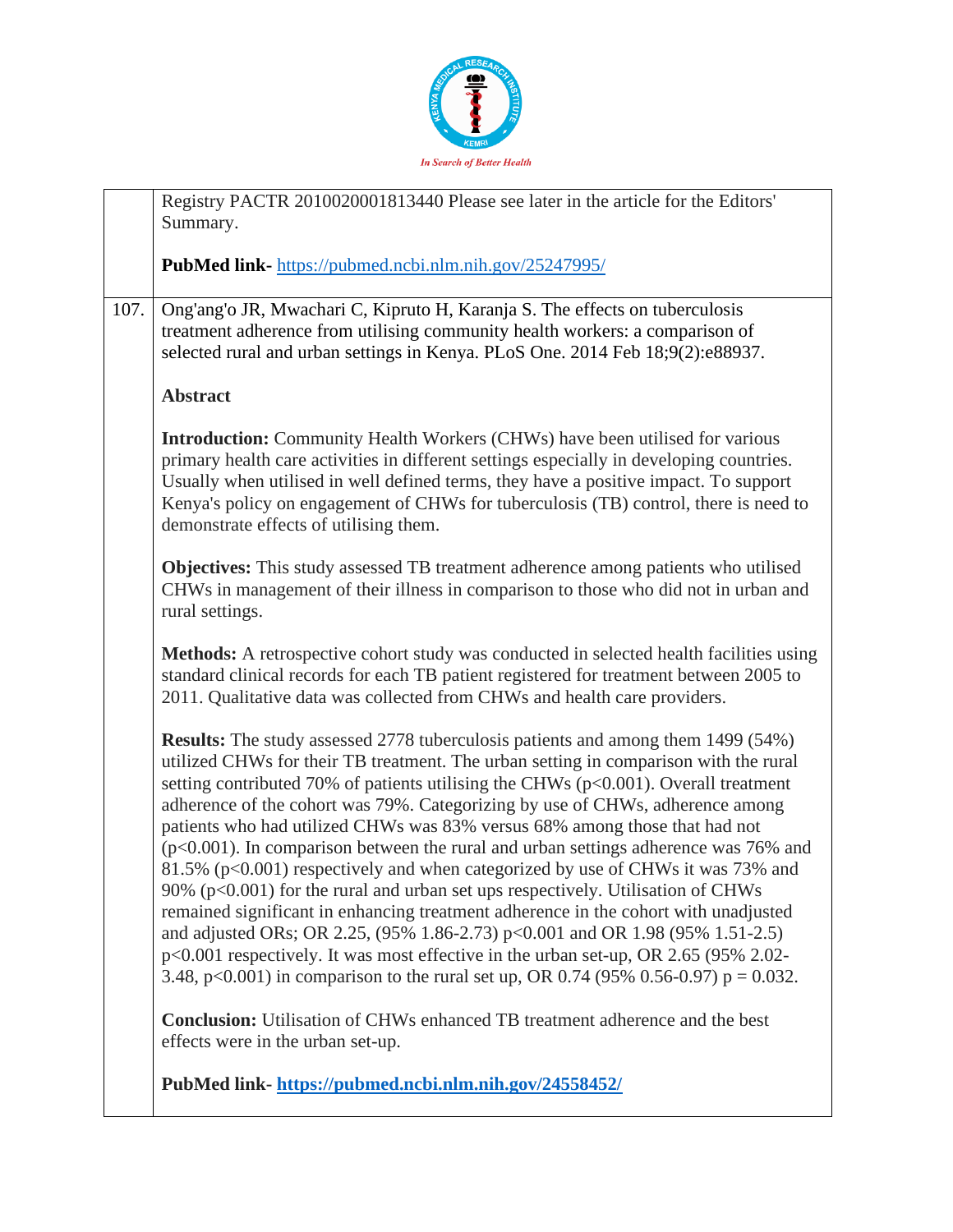

| 108. | Odeny TA, Bailey RC, Bukusi EA, Simoni JM, Tapia KA, Yuhas K, Holmes KK,<br>McClelland RS. Effect of text messaging to deter early resumption of sexual<br>activity after male circumcision for HIV prevention: a randomized controlled                                                                                                                                                                                                                                                                                                                                                                                                                                                                                                                                                                                                                                                                                                                                                                      |
|------|--------------------------------------------------------------------------------------------------------------------------------------------------------------------------------------------------------------------------------------------------------------------------------------------------------------------------------------------------------------------------------------------------------------------------------------------------------------------------------------------------------------------------------------------------------------------------------------------------------------------------------------------------------------------------------------------------------------------------------------------------------------------------------------------------------------------------------------------------------------------------------------------------------------------------------------------------------------------------------------------------------------|
|      | trial. J Acquir Immune Defic Syndr. 2014 Feb 1;65(2):e50-7                                                                                                                                                                                                                                                                                                                                                                                                                                                                                                                                                                                                                                                                                                                                                                                                                                                                                                                                                   |
|      | <b>Abstract</b>                                                                                                                                                                                                                                                                                                                                                                                                                                                                                                                                                                                                                                                                                                                                                                                                                                                                                                                                                                                              |
|      | Background: Resumption of sex before complete wound healing after male<br>circumcision may increase risk of postoperative surgical complications, and HIV<br>acquisition and transmission. We aimed to determine the effect of text messaging to<br>deter resumption of sex before 42 days postcircumcision.                                                                                                                                                                                                                                                                                                                                                                                                                                                                                                                                                                                                                                                                                                 |
|      | Methods: We conducted a randomized trial where men older than 18 years who owned<br>mobile phones and had just undergone circumcision were randomized to receive a series<br>of text messages ( $n = 600$ ) or usual care ( $n = 600$ ). The primary outcome was self-<br>reported resumption of sex before 42 days.                                                                                                                                                                                                                                                                                                                                                                                                                                                                                                                                                                                                                                                                                         |
|      | <b>Results:</b> Sex before 42 days was reported by 139 of 491 (28.3%) men in the<br>intervention group and 124 of 493 (25.2%) men in the control group [relative risk =<br>1.13, 95% confidence interval (CI): 0.91 to 1.38, $P = 0.3$ ]. Men were more likely to<br>resume early if they were married or had a live-in sexual partner [adjusted relative risk]<br>(aRR) 1.57, 95% CI: 1.18 to 2.08, $P < 0.01$ ]; in the month before circumcision had 1<br>(aRR: 1.50, 95% CI: 1.07 to 2.12, $P = 0.02$ ) or more than 1 (aRR: 1.81, 95% CI: 1.24 to<br>2.66, $P < 0.01$ ) sexual partner(s); had primary school or lower education (aRR: 1.62,<br>95% CI: 1.33 to 1.97, P< 0.001); were employed (aRR: 1.35, 95% CI: 1.05 to 1.72, P =<br>0.02); or were 21-30 years old (aRR: 1.58, 95% CI: 1.01 to 2.47, $P = 0.05$ ), 31-40 years<br>old (aRR: 1.91, 95% CI: 1.18 to 3.09, $P < 0.01$ ), or older than 40 years (aRR: 1.76, 95%<br>CI: 1.04 to 2.97, $P = 0.03$ ) compared with younger than 21 years. |
|      | <b>Conclusions:</b> Text messaging as used in this trial did not reduce early resumption of sex<br>after circumcision. We identified key risk factors for early resumption that need to be<br>considered in circumcision programs.                                                                                                                                                                                                                                                                                                                                                                                                                                                                                                                                                                                                                                                                                                                                                                           |
|      | PubMed link-https://pubmed.ncbi.nlm.nih.gov/23846561/                                                                                                                                                                                                                                                                                                                                                                                                                                                                                                                                                                                                                                                                                                                                                                                                                                                                                                                                                        |
| 109. | Lelo AE, Mburu DN, Magoma GN, Mungai BN, Kihara JH, Mwangi IN, Maina GM,<br>Kinuthia JM, Mutuku MW, Loker ES, Mkoji GM, Steinauer ML. No apparent reduction<br>in schistosome burden or genetic diversity following four years of school-based<br>mass drug administration in mwea, central kenya, a heavy transmission area. PLoS<br>Negl Trop Dis. 2014 Oct 9;8(10):e3221                                                                                                                                                                                                                                                                                                                                                                                                                                                                                                                                                                                                                                  |
|      | <b>Abstract</b>                                                                                                                                                                                                                                                                                                                                                                                                                                                                                                                                                                                                                                                                                                                                                                                                                                                                                                                                                                                              |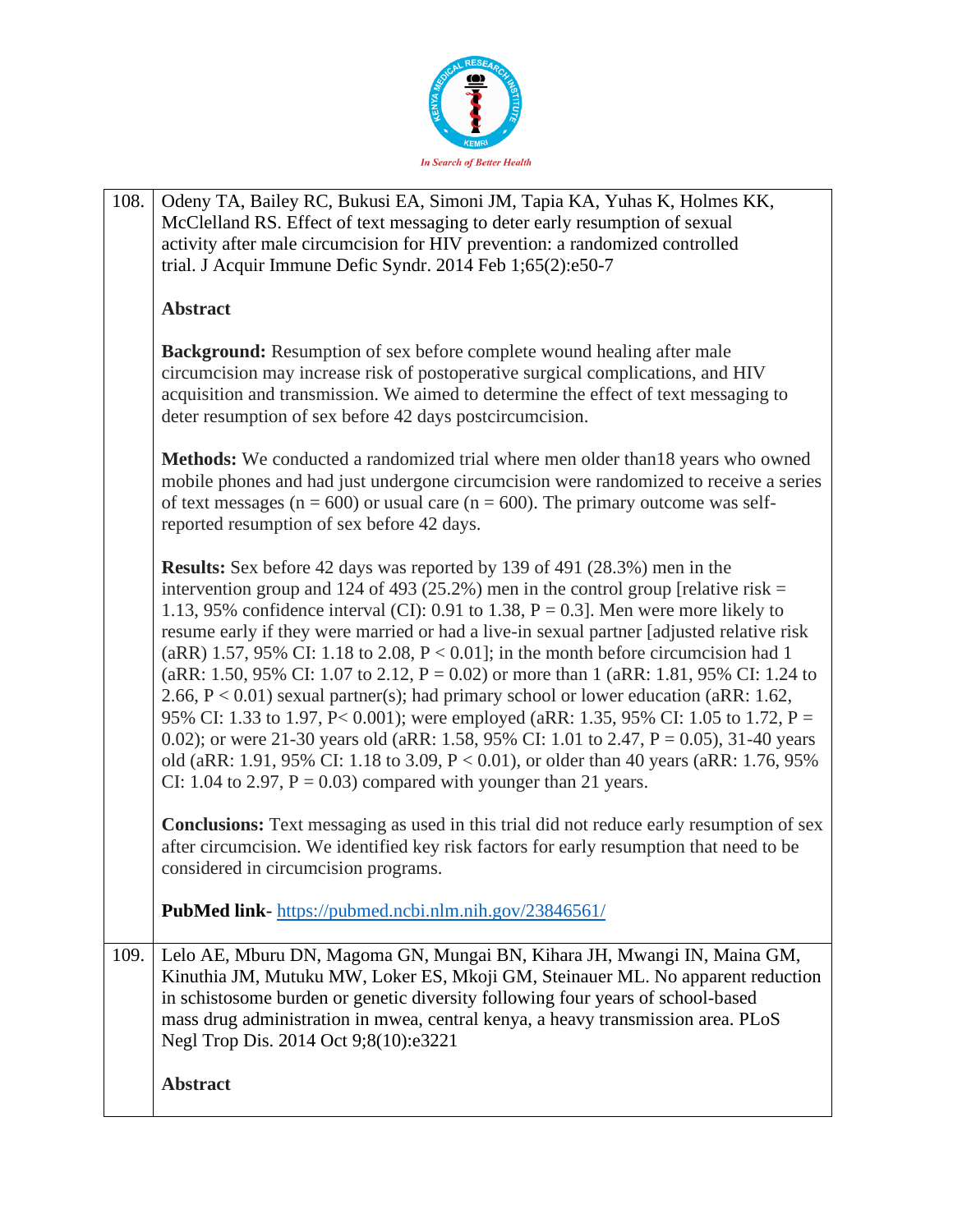

**Background:** Schistosomiasis is a debilitating neglected tropical disease that infects over 200 million people worldwide. To combat this disease, in 2012, the World Health Organization announced a goal of reducing and eliminating transmission of schistosomes. Current control focuses primarily on mass drug administration (MDA). Therefore, we monitored transmission of Schistosoma mansoni via fecal egg counts and genetic markers in a typical school based MDA setting to ascertain the actual impacts of MDA on the targeted schistosome population.

**Methods:** For 4 years, we followed 67 children enrolled in a MDA program in Kenya. Infection status and egg counts were measured each year prior to treatment. For 15 of these children, for which there was no evidence of acquired resistance, meaning they became re-infected following each treatment, we collected microsatellite genotype data from schistosomes passed in fecal samples as a representation of the force of transmission between drug treatments. We genotyped a total of 4938 parasites from these children, with an average of 329.2 parasites per child for the entire study, and an average of 82.3 parasites per child per annual examination. We compared prevalence, egg counts, and genetic measures including allelic richness, gene diversity (expected heterozygosity), adult worm burdens and effective number of breeders among time points to search for evidence for a change in transmission or schistosome populations during the MDA program.

**Findings:** We found no evidence of reduced transmission or schistosome population decline over the course of the program. Although prevalence declined in the 67 children as it did in the overall program, reinfection rates were high, and for the 15 children studied in detail, schistosome egg counts and estimated adult worm burdens did not decline between years 1 and 4, and genetic diversity increased over the course of drug treatment.

**Interpretation:** School based control programs undoubtedly improve the health of individuals; however, our data show that in an endemic area, such a program has had no obvious effect on reducing transmission or of significantly impacting the schistosome population as sampled by the children we studied in depth. Results like these, in combination with other sources of information, suggest more integrated approaches for interrupting transmission and significantly diminishing schistosome populations will be required to achieve sustainable control.

**PubMed link**- <https://pubmed.ncbi.nlm.nih.gov/25299057/>

110. Njomo DW, Mukoko DA, Nyamongo NK, Karanja J. Increasing coverage in mass drug administration for lymphatic filariasis elimination in an urban setting: a study of Malindi Town, Kenya. PLoS One. 2014 Jan 14;9(1):e83413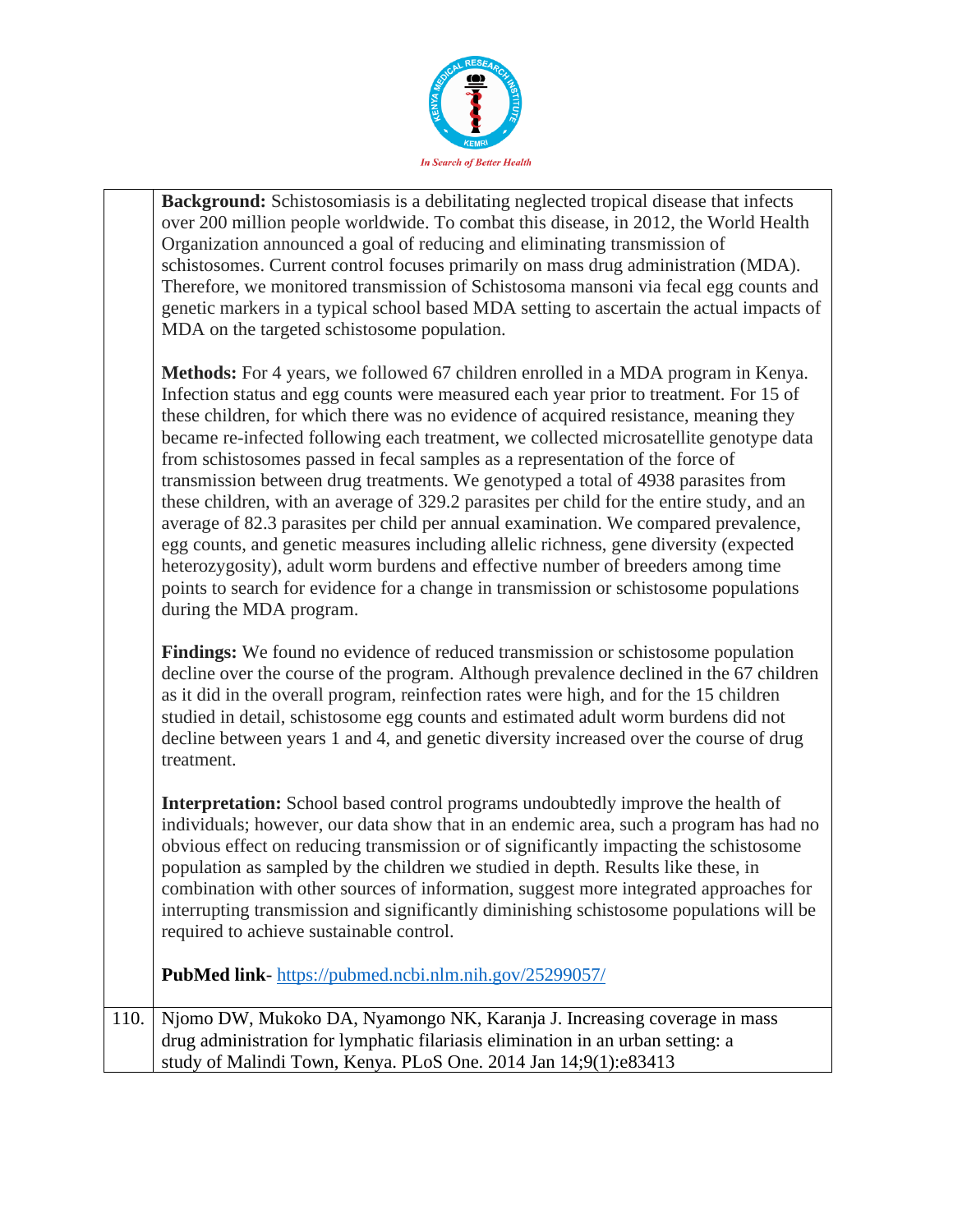

|      | Introduction: Implementation of Mass Drug Administration (MDA) in urban settings is<br>an obstacle to Lymphatic Filariasis (LF) elimination. No urban-specific guidelines on<br>MDA in urban areas exist. Malindi district urban area had received 4 MDA rounds by<br>the time the current study was implemented. Programme data showed average treatment<br>coverage of 28.4% (2011 MDA), far below recommended minimum of 65-80%.                                                                                                                                                                                                                                                                                                                                                                                                                                                                                                                          |
|------|--------------------------------------------------------------------------------------------------------------------------------------------------------------------------------------------------------------------------------------------------------------------------------------------------------------------------------------------------------------------------------------------------------------------------------------------------------------------------------------------------------------------------------------------------------------------------------------------------------------------------------------------------------------------------------------------------------------------------------------------------------------------------------------------------------------------------------------------------------------------------------------------------------------------------------------------------------------|
|      | Methods: To identify, design and test strategies for increased treatment coverage in<br>urban areas, a quasi-experimental study was conducted in Malindi urban area. Three<br>sub-locations with lowest treatment coverage in 2011 MDA were purposively selected.<br>In the pre-test phase, 947 household heads sampled using systematic random method<br>were interviewed for quantitative data. For qualitative data, 12 Focus Group<br>Discussions (FGDs) with single sex adult and youth male and female groups and 3 with<br>community drug distributors (CDDs) were conducted. Forty in-depth interviews with<br>opinion leaders and self-administered questionnaires with District Public Health officers<br>purposively selected were carried out. The quantitative data were analyzed using SPSS<br>version 16 and statistical significance assessed by $\chi(2)$ test. The qualitative data were<br>analyzed manually according to study's themes. |
|      | <b>Results and discussion:</b> The identified strategies were implemented prior to and during<br>2012 MDA in two sub-locations (experimental) while in the third (control), usual MDA<br>strategies were applied. In the post-test phase, 2012 MDA coverage in experimental and<br>control sub-locations was comparatively assessed for effect of the newly designed<br>strategies on urban MDA. Results indicated improved treatment coverage in<br>experimental sub-locations, 77.1% in Shella and 66.0% in Barani. Central (control) sub-<br>location also attained high coverage, 70.4% indicating average treatment coverage of<br>71%.                                                                                                                                                                                                                                                                                                                 |
|      | <b>Conclusion:</b> The identified strategies contributed to increased treatment coverage in<br>experimental sites and should be applied in urban areas. Due to closeness of sites,<br>spillover effects may have contributed to increased coverage in the control site.                                                                                                                                                                                                                                                                                                                                                                                                                                                                                                                                                                                                                                                                                      |
|      | PubMed link-https://pubmed.ncbi.nlm.nih.gov/24454703/                                                                                                                                                                                                                                                                                                                                                                                                                                                                                                                                                                                                                                                                                                                                                                                                                                                                                                        |
| 111. | Wafula F, Agweyu A, Macintyre K. Trends in procurement costs for HIV<br>commodities: a 7-year retrospective analysis of global fund data across 125<br>countries. J Acquir Immune Defic Syndr. 2014 Apr 1;65(4):e134-9                                                                                                                                                                                                                                                                                                                                                                                                                                                                                                                                                                                                                                                                                                                                       |
|      | <b>Abstract</b>                                                                                                                                                                                                                                                                                                                                                                                                                                                                                                                                                                                                                                                                                                                                                                                                                                                                                                                                              |
|      |                                                                                                                                                                                                                                                                                                                                                                                                                                                                                                                                                                                                                                                                                                                                                                                                                                                                                                                                                              |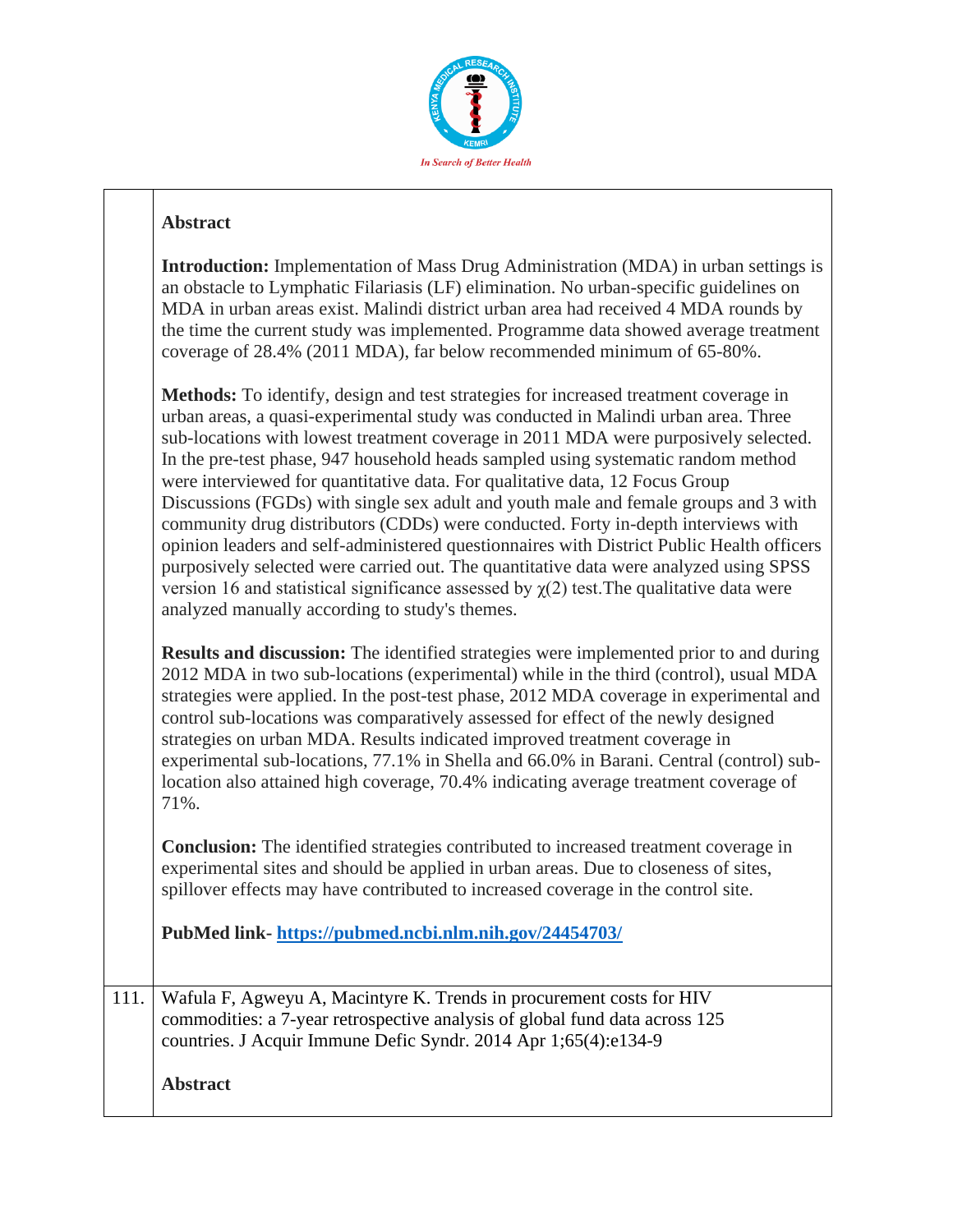

|      | Background: Nearly 40% of Global Fund money goes toward procurement. However,<br>no analyses have been published to show how costs vary across regions and time,<br>despite the availability of procurement data collected through the Global Fund's price<br>and quality reporting system.                                                                                                                                                                                                                                                                                                                                                                                                                                                        |
|------|----------------------------------------------------------------------------------------------------------------------------------------------------------------------------------------------------------------------------------------------------------------------------------------------------------------------------------------------------------------------------------------------------------------------------------------------------------------------------------------------------------------------------------------------------------------------------------------------------------------------------------------------------------------------------------------------------------------------------------------------------|
|      | <b>Methodology:</b> We analyzed data for the 3 most widely procured commodities for the<br>prevention, diagnosis, and treatment of HIV. These were male condoms, HIV rapid<br>tests, and the antiretroviral (ARV) combination of lamivudine/nevirapine/zidovudine.<br>The compared costs, first across time (2005-2012), then across regions, and finally,<br>between individual procurement reported through the price and quality reporting and<br>pooled procurement reported through the Global Fund's voluntary pooled procurement<br>system. All costs were adjusted for inflation and reported in US dollars.                                                                                                                               |
|      | Key findings: There were 2337 entries from 578 grants in 125 countries. The<br>procurement cost for the ARV dropped substantially over the period, whereas those for<br>condoms and HIV tests remained relatively stable. None of the commodity prices<br>increased. Regional variations were pronounced for HIV tests, but minimal for condoms<br>and the ARV. The unit cost for the 3-table ARV combination, for instance, varied<br>between US\$0.15 and US\$0.23 in South Asia and the Eastern Europe/Central Asia<br>regions, respectively, compared with a range of \$0.23 (South Asia)-\$1.50 (Eastern<br>Europe/Central Asia) for a single diagnostic test. Pooled procurement lowered costs for<br>condoms but not the other commodities. |
|      | <b>Conclusions:</b> We showed how global procurement costs vary by region and time. Such<br>analyses should be done more often to identify and correct market insufficiencies.                                                                                                                                                                                                                                                                                                                                                                                                                                                                                                                                                                     |
|      | PubMed link-https://pubmed.ncbi.nlm.nih.gov/24189152/                                                                                                                                                                                                                                                                                                                                                                                                                                                                                                                                                                                                                                                                                              |
| 112. | Prins A, Chengo E, Mung'ala Odera V, Sadarangani M, Seaton C, Holding P,<br>Fegan G, Newton CR. Long-term survival and outcome in children admitted to<br>kilifi district hospital with convulsive status epilepticus. Epilepsy Res Treat.<br>2014;2014:643747                                                                                                                                                                                                                                                                                                                                                                                                                                                                                     |
|      | <b>Abstract</b>                                                                                                                                                                                                                                                                                                                                                                                                                                                                                                                                                                                                                                                                                                                                    |
|      | Objectives. The incidence of convulsive status epilepticus (CSE) is high in Africa but<br>the long-term outcome is unknown. We examined the neurocognitive outcome and<br>survival of children treated for CSE in a Kenyan hospital 3 to 4 years after discharge.<br>Methods. The frequency and nature of neurological deficits among this group of<br>children were determined and compared to a control group. The children were screened<br>with the Ten Questions Questionnaire for neurodevelopmental impairment if alive and<br>those that screened positive were invited for further assessment to determine the pattern<br>and extent of their impairment. A verbal autopsy was performed to determine the cause                           |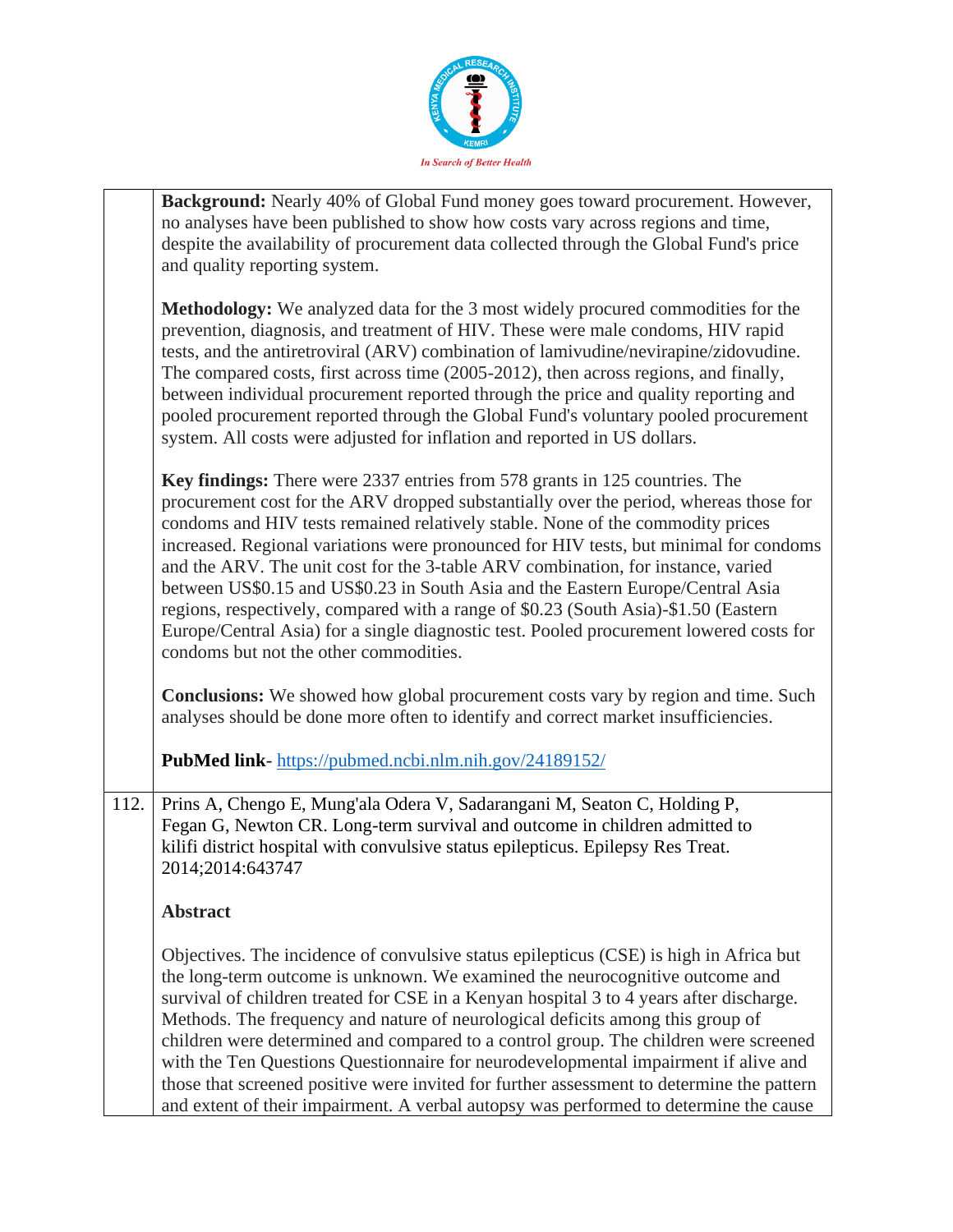

|      | of death in those that died. Results. In the 119 cases followed-up, 9 (8%) died after<br>discharge, with the majority having seizures during their fatal illness. The 110 survivors<br>(median age 5 years) had significantly more neurological impairments on the screening<br>compared to 282 controls (34/110 (30.9%) versus $11/282$ (3.9%), OR = 11.0, 95% CI<br>5.3-22.8). Fifteen percent of the cases had active epilepsy. Conclusions. This study<br>demonstrates the considerable burden of CSE in African children. Strategies to manage<br>children with CSE that are acceptable to the community need to be explored to improve<br>the longer-term outcome.                                                                                                                                                                                                                                                                                                                                                                                                                                                                                                                                                                                                                 |
|------|------------------------------------------------------------------------------------------------------------------------------------------------------------------------------------------------------------------------------------------------------------------------------------------------------------------------------------------------------------------------------------------------------------------------------------------------------------------------------------------------------------------------------------------------------------------------------------------------------------------------------------------------------------------------------------------------------------------------------------------------------------------------------------------------------------------------------------------------------------------------------------------------------------------------------------------------------------------------------------------------------------------------------------------------------------------------------------------------------------------------------------------------------------------------------------------------------------------------------------------------------------------------------------------|
|      | PubMed link-https://pubmed.ncbi.nlm.nih.gov/24627807/                                                                                                                                                                                                                                                                                                                                                                                                                                                                                                                                                                                                                                                                                                                                                                                                                                                                                                                                                                                                                                                                                                                                                                                                                                    |
| 113. | Chang J, Omuomo K, Anyango E, Kingwara L, Basiye F, Morwabe A, Shanmugam V,<br>Nguyen S, Sabatier J, Zeh C, Ellenberger D. Field evaluation of Abbott Real Time<br>HIV-1 Qualitative test for early infant diagnosis using dried blood spots<br>samples in comparison to Roche COBAS Ampliprep/COBAS TaqMan HIV-1 Qual test<br>in Kenya. J Virol Methods. 2014 Aug;204:25-30                                                                                                                                                                                                                                                                                                                                                                                                                                                                                                                                                                                                                                                                                                                                                                                                                                                                                                             |
|      | <b>Abstract</b>                                                                                                                                                                                                                                                                                                                                                                                                                                                                                                                                                                                                                                                                                                                                                                                                                                                                                                                                                                                                                                                                                                                                                                                                                                                                          |
|      | Timely diagnosis and treatment of infants infected with HIV are critical for reducing<br>infant mortality. High-throughput automated diagnostic tests like Roche COBAS<br>AmpliPrep/COBAS TaqMan HIV-1 Qual Test (Roche CAPCTM Qual) and the Abbott<br>Real Time HIV-1 Qualitative (Abbott Qualitative) can be used to rapidly expand early<br>infant diagnosis testing services. In this study, the performance characteristics of the<br>Abbott Qualitative were evaluated using two hundred dried blood spots (DBS) samples<br>(100 HIV-1 positive and 100 HIV-1 negative) collected from infants attending the<br>antenatal facilities in Kisumu, Kenya. The Abbott Qualitative results were compared to<br>the diagnostic testing completed using the Roche CAPCTM Qual in Kenya. The<br>sensitivity and specificity of the Abbott Qualitative were 99.0% (95% CI: 95.0-100.0)<br>and 100.0% (95% CI: 96.0-100.0), respectively, and the overall reproducibility was<br>98.0% (95% CI: 86.0-100.0). The limits of detection for the Abbott Qualitative and<br>Roche CAPCTM Qual were 56.5 and 6.9 copies/mL at 95% CIs (p=0.005), respectively.<br>The study findings demonstrate that the Abbott Qualitative test is a practical option for<br>timely diagnosis of HIV in infants. |
|      | PubMed link-https://pubmed.ncbi.nlm.nih.gov/24726703/                                                                                                                                                                                                                                                                                                                                                                                                                                                                                                                                                                                                                                                                                                                                                                                                                                                                                                                                                                                                                                                                                                                                                                                                                                    |
| 114. | Breiman RF, Cosmas L, Audi A, Mwiti W, Njuguna H, Bigogo GM, Olack B,<br>Ochieng JB, Wamola N, Montgomery JM, Williamson J, Parashar UD, Burton DC, Tate<br>JE, Feikin DR. Use of population-based surveillance to determine the incidence<br>of rotavirus gastroenteritis in an urban slum and a rural setting in Kenya.<br>Pediatr Infect Dis J. 2014 Jan; 33 Suppl 1(0 1): S54-61                                                                                                                                                                                                                                                                                                                                                                                                                                                                                                                                                                                                                                                                                                                                                                                                                                                                                                     |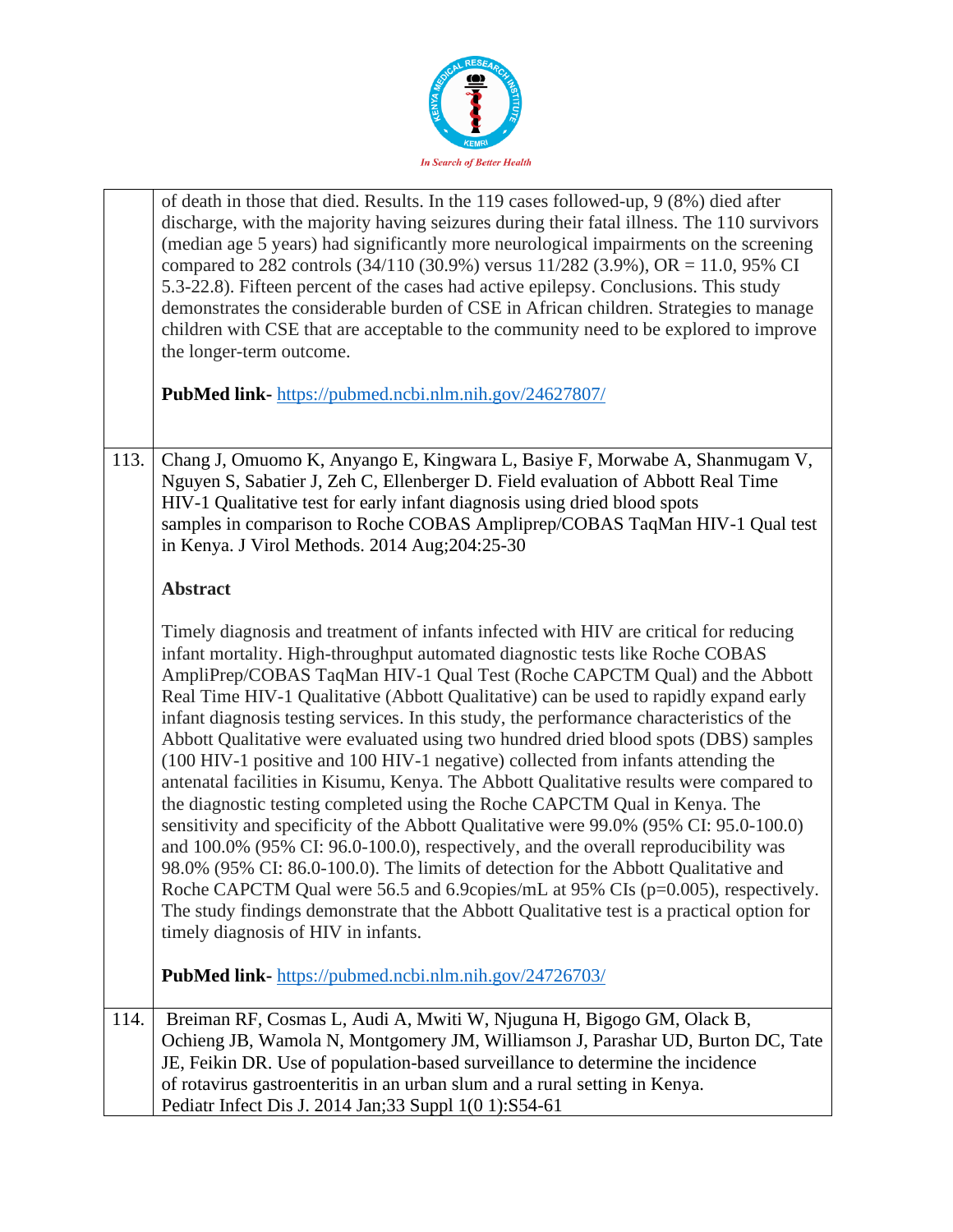

| <b>Background:</b> Rotavirus gastroenteritis is a major cause of mortality among children $\leq 2$ |
|----------------------------------------------------------------------------------------------------|
| years of age. Disease burden data are important for introducing and sustaining new                 |
| rotavirus vaccines in immunization programs.                                                       |

**Methods:** We analyzed population-based infectious disease surveillance data from 2007 to 2010 from Kenyan sites in rural and urban slum areas. Stool specimens were collected from patients of all ages presenting to study clinics with diarrheal disease and tested for rotavirus by enzyme immunoassay. Incidence rates were adjusted using data on healthcare utilization (from biweekly home visits) and proportion of stools collected at study clinics from patients meeting case definitions.

**Results:** Rotavirus was detected in 285 (9.0%) of 3174 stools tested, including 122 (11.9%) from children <5 years of age and 162 (7.6%) from participants  $\geq$ 5 years of age. Adjusted incidence rates for infants were 13,419 and 12,135 per 100,000 personyears of observation in rural and urban areas, respectively. Adjusted incidence rates were high in adults across age ranges. The rates suggest that annually, among children <5 years of age, there are >54,500 cases of rotavirus-associated gastroenteritis in rural Nyanza Province and >16,750 cases in Nairobi urban slums.

**Conclusions:** Community-based surveillance in urban and rural Kenya suggests that rotavirus plays an important role as a cause of acute gastroenteritis in adults, as well as in children. In addition to substantially preventing illness and complications from diarrheal disease in children, rotavirus infant immunization has the potential of indirectly preventing diarrheal disease in older children and adults, assuming children are the predominant sources of transmission.

**PubMed link**- <https://pubmed.ncbi.nlm.nih.gov/24343615/>

115. Hassan AS, Nabwera HM, Mwaringa SM, Obonyo CA, Sanders EJ, Rinke de Wit TF, Cane PA, Berkley JA. HIV-1 virologic failure and acquired drug resistance among first-line antiretroviral experienced adults at a rural HIV clinic in coastal Kenya: a cross-sectional study. AIDS Res Ther. 2014 Jan 23;11(1):9.

#### **Abstract**

**Background:** An increasing number of people on antiretroviral therapy (ART) in sub-Saharan Africa has led to declines in HIV related morbidity and mortality. However, virologic failure (VF) and acquired drug resistance (ADR) may negatively affect these gains. This study describes the prevalence and correlates of HIV-1 VF and ADR among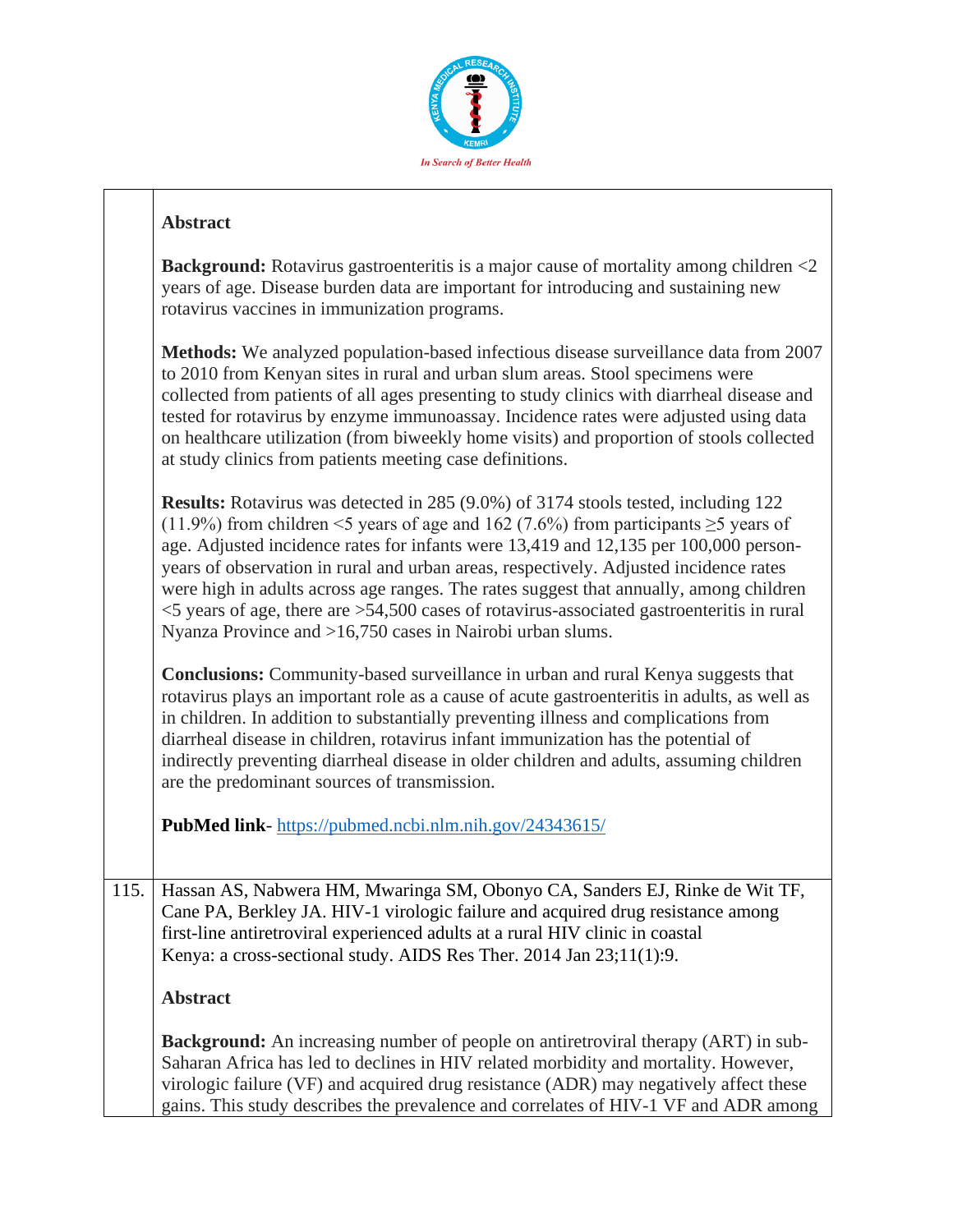

|      | first-line ART experienced adults at a rural HIV clinic in Coastal Kenya.                                                                                                                                                                                                                                                                                                                                                                                                                                                                                                                                                                                                                                                                                                                                                                                                                                                        |
|------|----------------------------------------------------------------------------------------------------------------------------------------------------------------------------------------------------------------------------------------------------------------------------------------------------------------------------------------------------------------------------------------------------------------------------------------------------------------------------------------------------------------------------------------------------------------------------------------------------------------------------------------------------------------------------------------------------------------------------------------------------------------------------------------------------------------------------------------------------------------------------------------------------------------------------------|
|      | <b>Methods:</b> HIV-infected adults on first-line ART for $\geq$ 6 months were cross-sectionally<br>recruited between November 2008 and March 2011. The primary outcome was VF,<br>defined as a one-off plasma viral load of $\geq$ 400 copies/ml. The secondary outcome was<br>ADR, defined as the presence of resistance associated mutations. Logistic regression<br>and Fishers exact test were used to describe correlates of VF and ADR respectively.                                                                                                                                                                                                                                                                                                                                                                                                                                                                      |
|      | <b>Results:</b> Of the 232 eligible participants on ART over a median duration of 13.9<br>months, 57 (24.6% [95% CI: 19.2 - 30.6]) had VF. Fifty-five viraemic samples were<br>successfully amplified and sequenced. Of these, 29 (52.7% [95% CI: 38.8 - 66.3]) had<br>at least one ADR, with 25 samples having dual-class resistance mutations. The most<br>prevalent ADR mutations were the M184V ( $n = 24$ ), K103N/S ( $n = 14$ ) and<br>Y181C/Y/I/V ( $n = 8$ ). Twenty-six of the 55 successfully amplified viraemic samples<br>$(47.3\%)$ did not have any detectable resistance mutation. Younger age (15-34 vs. $\geq$ 35<br>years: adjusted odd ratios [95% CI], p-value: 0.3 [0.1-0.6], $p = 0.002$ ) and unsatisfactory<br>adherence (<95% vs. ≥95%: 3.0 [1.5-6.5], $p = 0.003$ ) were strong correlates of VF.<br>Younger age, unsatisfactory adherence and high viral load were also strong correlates of<br>ADR. |
|      | <b>Conclusions:</b> High levels of VF and ADR were observed in younger patients and those<br>with unsatisfactory adherence. Youth-friendly ART initiatives and strengthened<br>adherence support should be prioritized in this Coastal Kenyan setting. To prevent<br>unnecessary/premature switches, targeted HIV drug resistance testing for patients with<br>confirmed VF should be considered.                                                                                                                                                                                                                                                                                                                                                                                                                                                                                                                                |
|      | <b>PubMed link-</b> https://pubmed.ncbi.nlm.nih.gov/24456757/                                                                                                                                                                                                                                                                                                                                                                                                                                                                                                                                                                                                                                                                                                                                                                                                                                                                    |
| 116. | Mohamed AH, Dalal W, Nyoka R, Burke H, Ahmed J, Auko E, Shihaji W, Ndege I,<br>Breiman RF, Eidex RB. Health care utilization for acute illnesses in an urban<br>setting with a refugee population in Nairobi, Kenya: a cross-sectional survey.<br>BMC Health Serv Res. 2014 May 2;14:200                                                                                                                                                                                                                                                                                                                                                                                                                                                                                                                                                                                                                                         |
|      | <b>Abstract</b>                                                                                                                                                                                                                                                                                                                                                                                                                                                                                                                                                                                                                                                                                                                                                                                                                                                                                                                  |
|      | <b>Background:</b> Estimates place the number of refugees in Nairobi over 100,000. The<br>constant movement of refugees between countries of origin, refugee camps, and Nairobi<br>poses risk of introduction and transmission of communicable diseases into Kenya. We<br>assessed the care-seeking behavior of residents of Eastleigh, a neighborhood in Nairobi<br>with urban refugees.                                                                                                                                                                                                                                                                                                                                                                                                                                                                                                                                        |
|      | Methods: During July and August 2010, we conducted a Health Utilization Survey in<br>Section II of Eastleigh. We used a multistage random cluster sampling design to identify                                                                                                                                                                                                                                                                                                                                                                                                                                                                                                                                                                                                                                                                                                                                                    |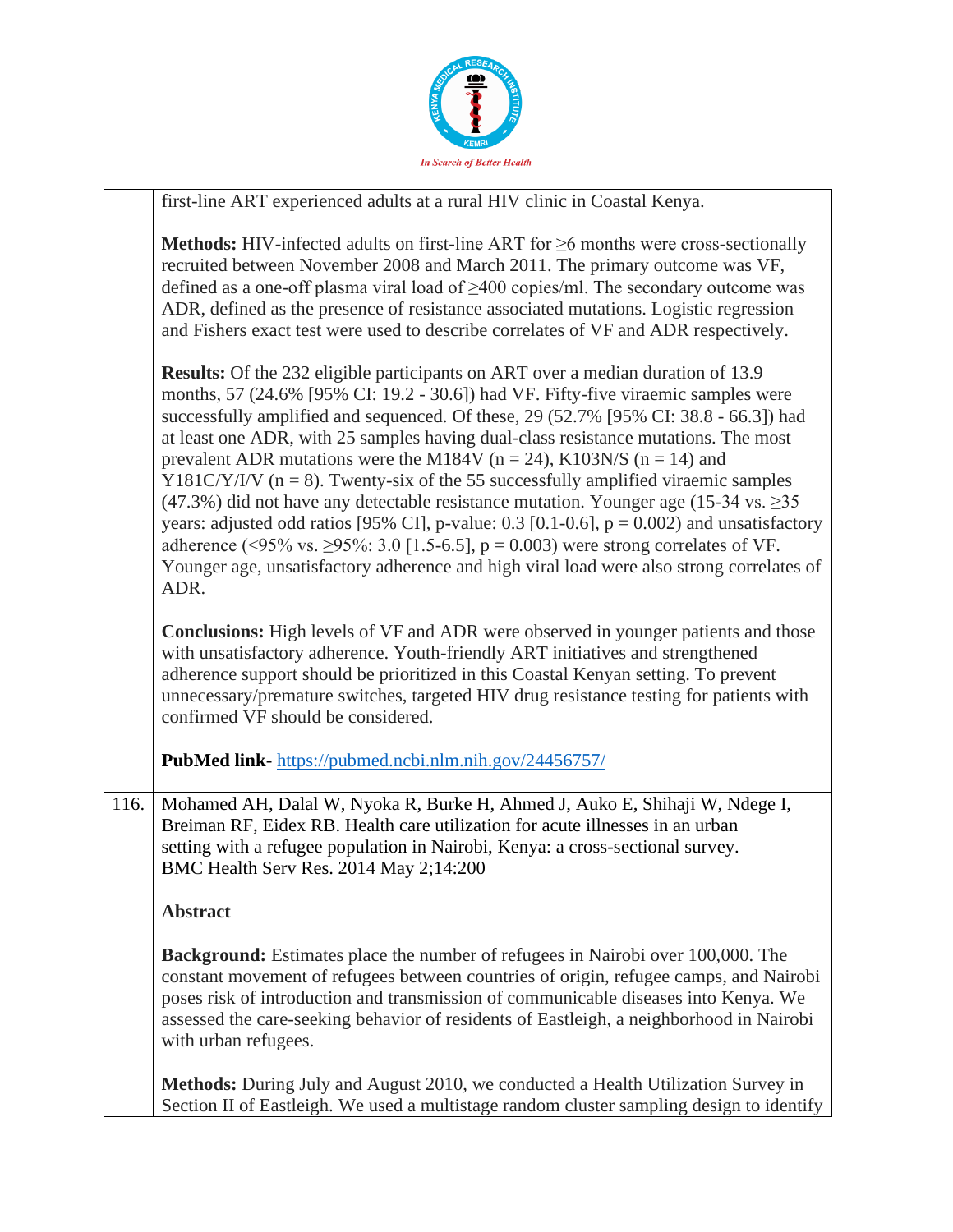

| households for interview. A standard questionnaire on the household demographics,      |
|----------------------------------------------------------------------------------------|
| water and sanitation was administered to household caretakers. Separate questionnaires |
| were administered to household members who had one or more of the illnesses of         |
| interest.                                                                              |
|                                                                                        |

**Results:** Of 785 households targeted for interview, data were obtained from 673 (85.7%) households with 3,005 residents. Of the surveyed respondents, 290 (9.7%) individuals reported acute respiratory illness (ARI) in the previous 12 months, 222 (7.4%) reported fever in the preceding 2 weeks, and 54 (1.8%) reported having diarrhea in the 30 days prior to the survey. Children <5 years old had the highest frequency of all the illnesses surveyed: 17.1% (95% CI 12.2-21.9) reported ARI, 10.0% (95% CI 6.2- 13.8) reported fever, and 6.9% (3.8-10.0) reported diarrhea during the time periods specified for each syndrome. Twenty-nine [7.5% (95% CI 4.3-10.7)] hospitalizations were reported among all age groups of those who sought care. Among participants who reported  $\geq$ 1 illness, 330 (77.0%) sought some form of health care; most (174 [59.8%]) sought health care services from private health care providers. Fifty-five (18.9%) participants seeking healthcare services visited a pharmacy. Few residents of Eastleigh (38 [13.1%]) sought care at government-run facilities, and 24 (8.2%) sought care from a relative, a religious leader, or a health volunteer. Of those who did not seek any health care services (99 [23.0%]), the primary reason was cost (44.8%), followed by belief that the person was not sick enough (34.6%).

**Conclusion:** Health care utilization in Eastleigh is high; however, a large proportion of residents opt to seek care at private clinics or pharmacies, despite the availability of accessible government-provided health care services in this area.

**PubMed link-** <https://pubmed.ncbi.nlm.nih.gov/24885336/>

117. Okombo J, Kamau AW, Marsh K, Sutherland CJ, Ochola-Oyier LI. Temporal trends in prevalence of Plasmodium falciparum drug resistance alleles over two decades of changing antimalarial policy in coastal Kenya. Int J Parasitol Drugs Drug Resist. 2014 Aug 7;4(3):152-63

#### **Abstract**

Molecular surveillance of drug resistance markers through time provides crucial information on genomic adaptations, especially in parasite populations exposed to changing drug pressures. To assess temporal trends of established genotypes associated with tolerance to clinically important antimalarials used in Kenya over the last two decades, we sequenced a region of the pfcrt locus encompassing codons 72-76 of the Plasmodium falciparum chloroquine resistance transporter, full-length pfmdr1 encoding multi-drug resistance protein, P-glycoprotein homolog (Pgh1) and pfdhfr encoding dihydrofolate reductase, in 485 archived Plasmodium falciparum positive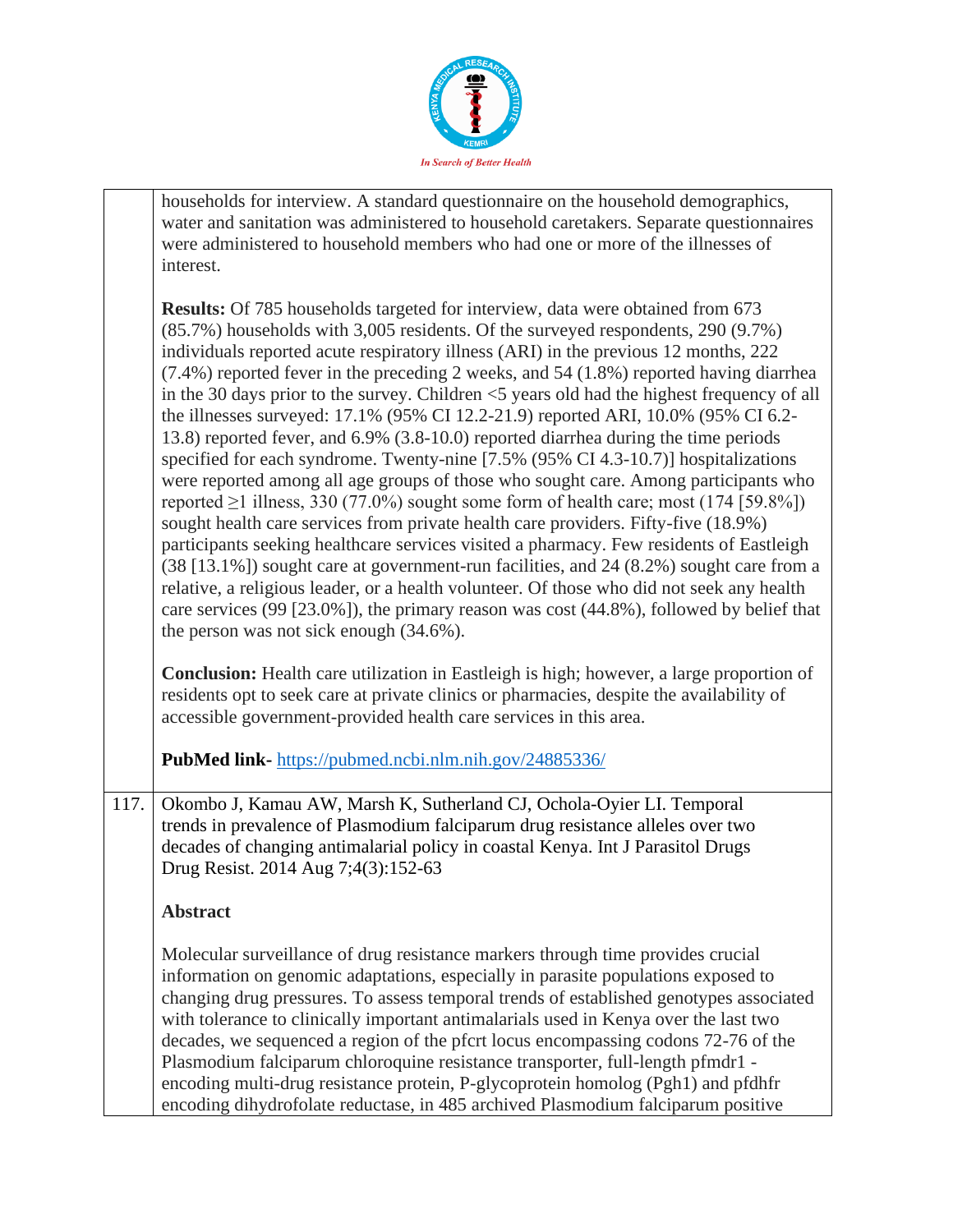

|      | blood samples collected in coastal Kenya at four different time points between 1995 and<br>2013. Microsatellite loci were also analyzed to compare the genetic backgrounds of<br>parasite populations circulating before and after the withdrawal of chloroquine and<br>sulfadoxine/pyrimethamine. Our results reveal a significant increase in the prevalence<br>of the pfcrt K76 wild-type allele between 1995 and 2013 from 38% to 81.7% ( $p <$<br>0.0001). In contrast, we noted a significant decline in wild-type pfdhfr S108 allele ( $p <$<br>0.0001) culminating in complete absence of this allele in 2013. We also observed a<br>significant increase in the prevalence of the wild-type pfmdr1 N86/Y184/D1246<br>haplotype from 14.6% in 1995 to 66.0% in 2013 ( $p < 0.0001$ ) and a corresponding<br>decline of the mutant pfmdr1 86Y/184Y/1246Y allele from 36.4% to 0% in 19 years (p<br>$< 0.0001$ ). We also show extensive genetic heterogeneity among the chloroquine-<br>sensitive parasites before and after the withdrawal of the drug in contrast to a selective<br>sweep around the triple mutant pfdhfr allele, leading to a mono-allelic population at this<br>locus. These findings highlight the importance of continual surveillance and<br>characterization of parasite genotypes as indicators of the therapeutic efficacy of<br>antimalarials, particularly in the context of changes in malaria treatment policy. |
|------|------------------------------------------------------------------------------------------------------------------------------------------------------------------------------------------------------------------------------------------------------------------------------------------------------------------------------------------------------------------------------------------------------------------------------------------------------------------------------------------------------------------------------------------------------------------------------------------------------------------------------------------------------------------------------------------------------------------------------------------------------------------------------------------------------------------------------------------------------------------------------------------------------------------------------------------------------------------------------------------------------------------------------------------------------------------------------------------------------------------------------------------------------------------------------------------------------------------------------------------------------------------------------------------------------------------------------------------------------------------------------------------------------------------------------------------------------|
|      | PubMed link-https://pubmed.ncbi.nlm.nih.gov/25516825/                                                                                                                                                                                                                                                                                                                                                                                                                                                                                                                                                                                                                                                                                                                                                                                                                                                                                                                                                                                                                                                                                                                                                                                                                                                                                                                                                                                                |
| 118. | Mwita CC, Kajia D, Gwer S, Etyang A, Newton CR. Accuracy of clinical stroke<br>scores for distinguishing stroke subtypes in resource poor settings: A<br>systematic review of diagnostic test accuracy. J Neurosci Rural Pract. 2014<br>Oct;5(4):330-9.                                                                                                                                                                                                                                                                                                                                                                                                                                                                                                                                                                                                                                                                                                                                                                                                                                                                                                                                                                                                                                                                                                                                                                                              |
|      | <b>Abstract</b>                                                                                                                                                                                                                                                                                                                                                                                                                                                                                                                                                                                                                                                                                                                                                                                                                                                                                                                                                                                                                                                                                                                                                                                                                                                                                                                                                                                                                                      |
|      | <b>Background:</b> Stroke is the second leading cause of death globally. Computerized<br>tomography is used to distinguish between ischemic and hemorrhagic subtypes, but it is<br>expensive and unavailable in low and middle income countries. Clinical stroke scores<br>are proposed to differentiate between stroke subtypes but their reliability is unknown.                                                                                                                                                                                                                                                                                                                                                                                                                                                                                                                                                                                                                                                                                                                                                                                                                                                                                                                                                                                                                                                                                   |
|      | Materials and methods: We searched online databases for studies written in English<br>and identified articles using predefined criteria. We considered studies in which the<br>Siriraj, Guy's Hospital, Besson and Greek stroke scores were compared to computerized<br>tomography as the reference standard. We calculated the pooled sensitivity and<br>specificity of the clinical stroke scores using a bivariate mixed effects binomial<br>regression model.                                                                                                                                                                                                                                                                                                                                                                                                                                                                                                                                                                                                                                                                                                                                                                                                                                                                                                                                                                                    |
|      | <b>Results:</b> In meta-analysis, sensitivity and specificity for the Siriraj stroke score, were<br>0.69 (95% CI 0.62-0.75) and 0.83 (95% CI 0.75-0.88) for ischemic stroke and 0.65<br>(95% CI 0.56-0.73) and 0.88 (95% CI 0.83-0.91) for hemorrhagic stroke. For the Guy's<br>hospital stroke score overall sensitivity and specificity were 0.70 (95% CI 0.53-0.83)<br>and 0.79 (95% CI 0.68-0.87) for ischemic stroke and 0.54 (95% CI 0.42-0.66) and 0.89                                                                                                                                                                                                                                                                                                                                                                                                                                                                                                                                                                                                                                                                                                                                                                                                                                                                                                                                                                                       |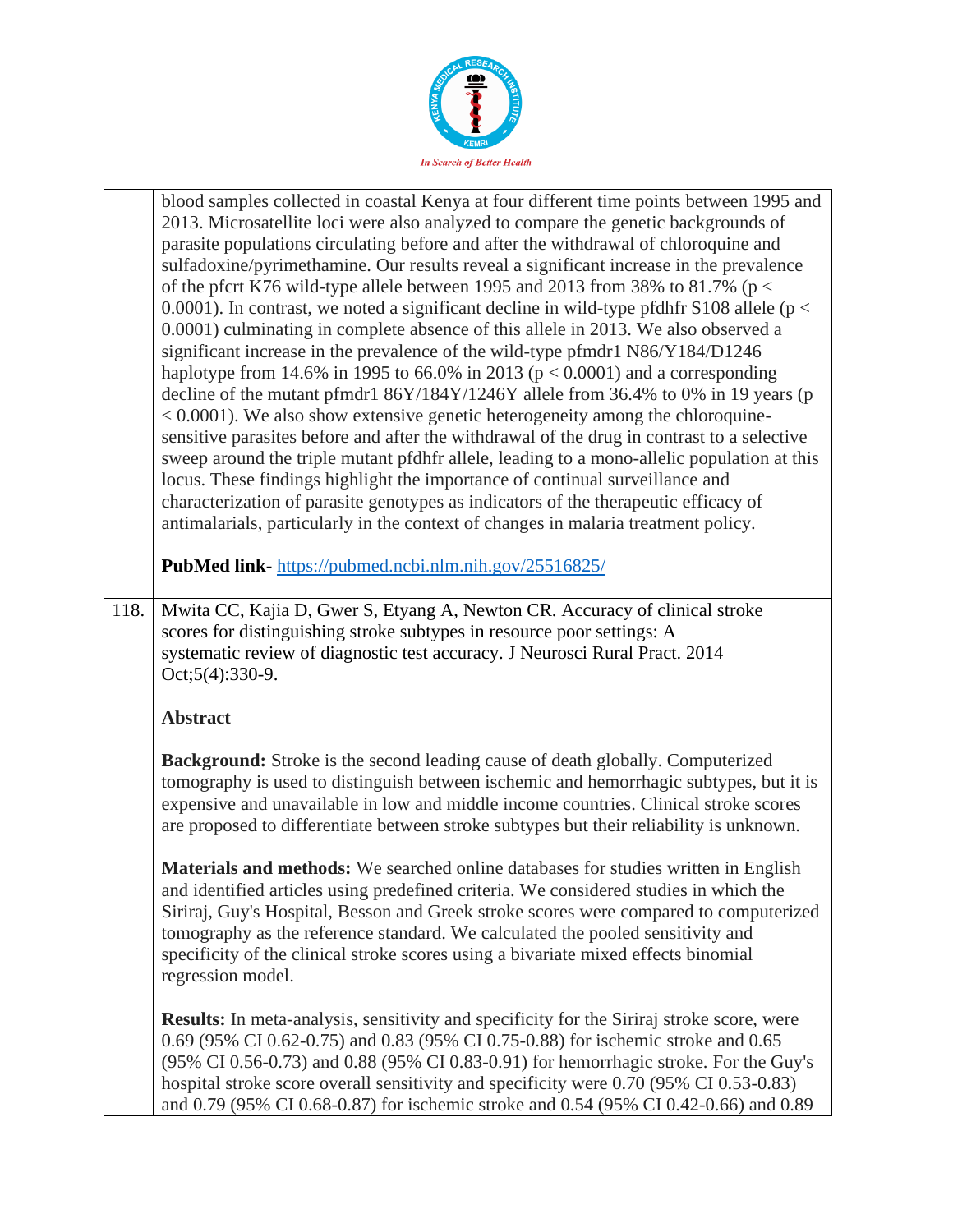

|      | (95% CI 0.83-0.94) for hemorrhagic stroke.                                                                                                                                                                                                                                                                                                                                                                                                                                                                                                                                                                                                                                                                                                                                                                                                                                                                                                                                                                                                                                                                    |
|------|---------------------------------------------------------------------------------------------------------------------------------------------------------------------------------------------------------------------------------------------------------------------------------------------------------------------------------------------------------------------------------------------------------------------------------------------------------------------------------------------------------------------------------------------------------------------------------------------------------------------------------------------------------------------------------------------------------------------------------------------------------------------------------------------------------------------------------------------------------------------------------------------------------------------------------------------------------------------------------------------------------------------------------------------------------------------------------------------------------------|
|      | <b>Conclusions:</b> Clinical stroke scores are not accurate enough for use in clinical or<br>epidemiological settings. Computerized tomography is recommended for differentiating<br>stroke subtypes. Larger studies using different patient populations are required for<br>validation of clinical stroke scores.                                                                                                                                                                                                                                                                                                                                                                                                                                                                                                                                                                                                                                                                                                                                                                                            |
|      | <b>PubMed link-</b> https://pubmed.ncbi.nlm.nih.gov/25288833/                                                                                                                                                                                                                                                                                                                                                                                                                                                                                                                                                                                                                                                                                                                                                                                                                                                                                                                                                                                                                                                 |
| 119. | Prentice HA, Price MA, Porter TR, Cormier E, Mugavero MJ, Kamali A, Karita<br>E, Lakhi S, Sanders EJ, Anzala O, Amornkul PN, Allen S, Hunter E, Kaslow RA,<br>Gilmour J, Tang J; IAVI Africa HIV Prevention Partnership. Dynamics of viremia<br>in primary HIV-1 infection in Africans: insights from analyses of host and viral<br>correlates. Virology. 2014 Jan 20;449:254-62.                                                                                                                                                                                                                                                                                                                                                                                                                                                                                                                                                                                                                                                                                                                             |
|      | <b>Abstract</b>                                                                                                                                                                                                                                                                                                                                                                                                                                                                                                                                                                                                                                                                                                                                                                                                                                                                                                                                                                                                                                                                                               |
|      | In HIV-1 infection, plasma viral load (VL) has dual implications for pathogenesis and<br>public health. Based on well-known patterns of HIV-1 evolution and immune escape,<br>we hypothesized that VL is an evolving quantitative trait that depends heavily on<br>duration of infection (DOI), demographic features, human leukocyte antigen (HLA)<br>genotypes and viral characteristics. Prospective data from 421 African seroconverters<br>with at least four eligible visits did show relatively steady VL beyond 3 months of<br>untreated infection, but host and viral factors independently associated with cross-<br>sectional and longitudinal VL often varied by analytical approaches and sliding time<br>windows. Specifically, the effects of age, HLA-B(*)53 and infecting HIV-1 subtypes<br>(A1, C and others) on VL were either sporadic or highly sensitive to time windows.<br>These observations were strengthened by the addition of 111 seroconverters with 2-3<br>eligible VL results, suggesting that DOI should be a critical parameter in<br>epidemiological and clinical studies. |
|      | PubMed link-https://pubmed.ncbi.nlm.nih.gov/24418560/                                                                                                                                                                                                                                                                                                                                                                                                                                                                                                                                                                                                                                                                                                                                                                                                                                                                                                                                                                                                                                                         |
| 120. | Grinsztejn B, Hosseinipour MC, Ribaudo HJ, Swindells S, Eron J, Chen YQ,<br>Wang L, Ou SS, Anderson M, McCauley M, Gamble T, Kumarasamy N, Hakim JG,<br>Kumwenda J, Pilotto JH, Godbole SV, Chariyalertsak S, de Melo MG, Mayer KH,<br>Eshleman SH, Piwowar-Manning E, Makhema J, Mills LA, Panchia R, Sanne I, Gallant<br>J, Hoffman I, Taha TE, Nielsen-Saines K, Celentano D, Essex M, Havlir D, Cohen<br>MS; HPTN 052-ACTG Study Team. Effects of early versus delayed initiation of<br>antiretroviral treatment on clinical outcomes of HIV-1 infection: results from<br>the phase 3 HPTN 052 randomised controlled trial. Lancet Infect Dis. 2014<br>Apr; 14(4): 281-90.                                                                                                                                                                                                                                                                                                                                                                                                                                |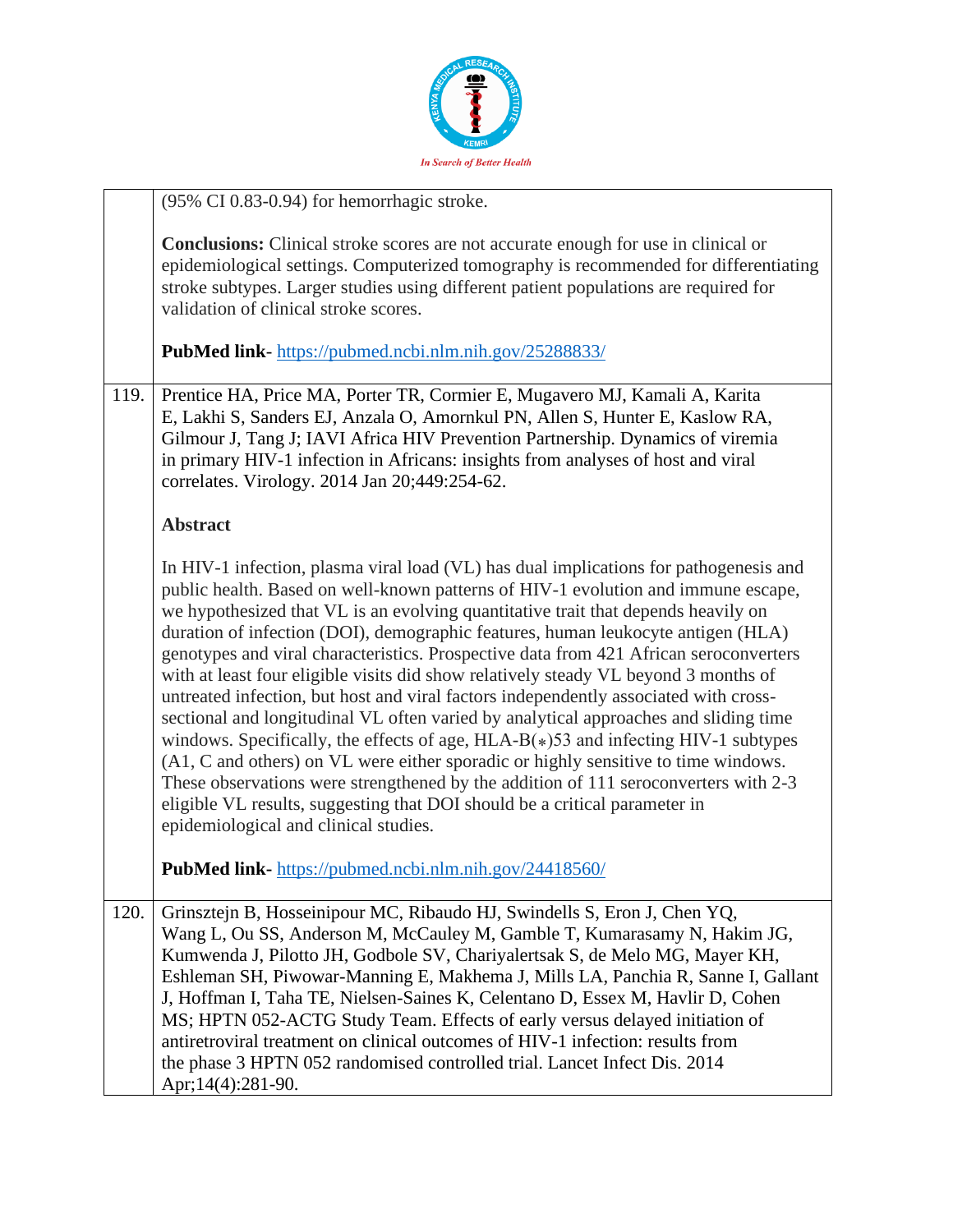

**Background:** Use of antiretroviral treatment for HIV-1 infection has decreased AIDSrelated morbidity and mortality and prevents sexual transmission of HIV-1. However, the best time to initiate antiretroviral treatment to reduce progression of HIV-1 infection or non-AIDS clinical events is unknown. We reported previously that early antiretroviral treatment reduced HIV-1 transmission by 96%. We aimed to compare the effects of early and delayed initiation of antiretroviral treatment on clinical outcomes.

**Methods:** The HPTN 052 trial is a randomised controlled trial done at 13 sites in nine countries. We enrolled HIV-1-serodiscordant couples to the study and randomly allocated them to either early or delayed antiretroviral treatment by use of permuted block randomisation, stratified by site. Random assignment was unblinded. The HIV-1 infected member of every couple initiated antiretroviral treatment either on entry into the study (early treatment group) or after a decline in CD4 count or with onset of an AIDS-related illness (delayed treatment group). Primary events were AIDS clinical events (WHO stage 4 HIV-1 disease, tuberculosis, and severe bacterial infections) and the following serious medical conditions unrelated to AIDS: serious cardiovascular or vascular disease, serious liver disease, end-stage renal disease, new-onset diabetes mellitus, and non-AIDS malignant disease. Analysis was by intention-to-treat. This trial is registered with ClinicalTrials.gov, number [NCT00074581.](http://clinicaltrials.gov/show/NCT00074581)

**Findings:** 1763 people with HIV-1 infection and a serodiscordant partner were enrolled in the study; 886 were assigned early antiretroviral treatment and 877 to the delayed treatment group (two individuals were excluded from this group after randomisation). Median CD4 counts at randomisation were 442 (IQR 373-522) cells per μL in patients assigned to the early treatment group and 428 (357-522) cells per μL in those allocated delayed antiretroviral treatment. In the delayed group, antiretroviral treatment was initiated at a median CD4 count of 230 (IQR 197-249) cells per μL. Primary clinical events were reported in 57 individuals assigned to early treatment initiation versus 77 people allocated to delayed antiretroviral treatment (hazard ratio 0·73, 95% CI 0·52- 1·03; p=0·074). New-onset AIDS events were recorded in 40 participants assigned to early antiretroviral treatment versus 61 allocated delayed initiation (0·64, 0·43-0·96; p=0·031), tuberculosis developed in 17 versus 34 patients, respectively (0·49, 0·28- 0·89, p=0·018), and primary non-AIDS events were rare (12 in the early group vs nine with delayed treatment). In total, 498 primary and secondary outcomes occurred in the early treatment group (incidence 24·9 per 100 person-years, 95% CI 22·5-27·5) versus 585 in the delayed treatment group (29·2 per 100 person-years, 26·5-32·1; p=0·025). 26 people died, 11 who were allocated to early antiretroviral treatment and 15 who were assigned to the delayed treatment group.

**Interpretation:** Early initiation of antiretroviral treatment delayed the time to AIDS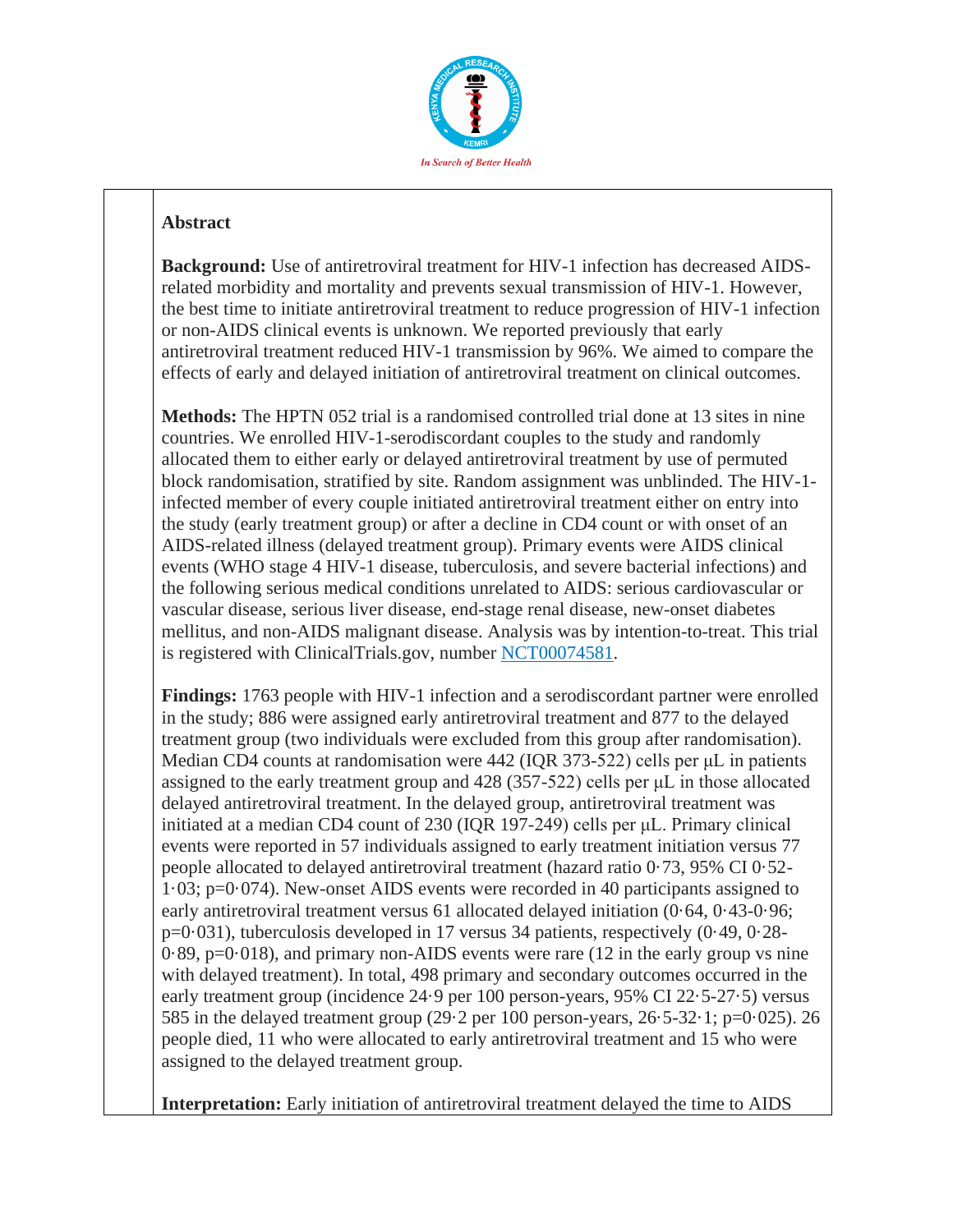

|      | events and decreased the incidence of primary and secondary outcomes. The clinical<br>benefits recorded, combined with the striking reduction in HIV-1 transmission risk<br>previously reported, provides strong support for earlier initiation of antiretroviral<br>treatment.                                                                                                                                                                                                                                                                                                                                                                                                                                                                                                                                        |
|------|------------------------------------------------------------------------------------------------------------------------------------------------------------------------------------------------------------------------------------------------------------------------------------------------------------------------------------------------------------------------------------------------------------------------------------------------------------------------------------------------------------------------------------------------------------------------------------------------------------------------------------------------------------------------------------------------------------------------------------------------------------------------------------------------------------------------|
|      | PubMed link-https://pubmed.ncbi.nlm.nih.gov/24602844/                                                                                                                                                                                                                                                                                                                                                                                                                                                                                                                                                                                                                                                                                                                                                                  |
| 121. | Muinga N, Ayieko P, Opondo C, Ntoburi S, Todd J, Allen E, English M. Using<br>health worker opinions to assess changes in structural components of quality in<br>a Cluster Randomized Trial. BMC Health Serv Res. 2014 Jun 28;14:282                                                                                                                                                                                                                                                                                                                                                                                                                                                                                                                                                                                   |
|      | <b>Abstract</b>                                                                                                                                                                                                                                                                                                                                                                                                                                                                                                                                                                                                                                                                                                                                                                                                        |
|      | <b>Background:</b> The 'resource readiness' of health facilities to provide effective services is<br>captured in the structure component of the classical Donabedian paradigm often used<br>for assessment of the quality of care in the health sector. Periodic inventories are<br>commonly used to confirm the presence (or absence) of equipment or drugs by physical<br>observation or by asking those in charge to indicate whether an item is present or not. It<br>is then assumed that this point observation is representative of the everyday status.<br>However the availability of an item (consumables) may vary. Arguably therefore a more<br>useful assessment for resources would be one that captures this fluctuation in time. Here<br>we report an approach that may circumvent these difficulties. |
|      | Methods: We used self-administered questionnaires (SAQ) to seek health worker views<br>of availability of key resources supporting paediatric care linked to a cluster randomized<br>trial of a multifaceted intervention aimed at improving this care conducted in eight rural<br>Kenyan district hospitals. Four hospitals received a full intervention and four a partial<br>intervention. Data were collected pre-intervention and after 6 and 18 months from<br>health workers in three clinical areas asked to score item availability using an 11-point<br>scale. Mean scores for items common to all 3 areas and mean scores for items allocated<br>to domains identified using exploratory factor analysis (EFA) were used to describe<br>availability and explore changes over time.                         |
|      | <b>Results:</b> SAQ were collected from 1,156 health workers. EFA identified 11 item<br>domains across the three departments. Mean availability scores for these domains were<br>often <5/10 at baseline reflecting lack of basic resources such as oxygen, nutrition and<br>second line drugs. An improvement in mean scores occurred in 8 out of 11 domains in<br>both control and intervention groups. A calculation of difference in difference of means<br>for intervention vs. control suggested an intervention effect resulting in greater changes<br>in 5 out of 11 domains.                                                                                                                                                                                                                                  |
|      | <b>Conclusion:</b> Using SAQ data to assess resource availability experienced by health                                                                                                                                                                                                                                                                                                                                                                                                                                                                                                                                                                                                                                                                                                                                |